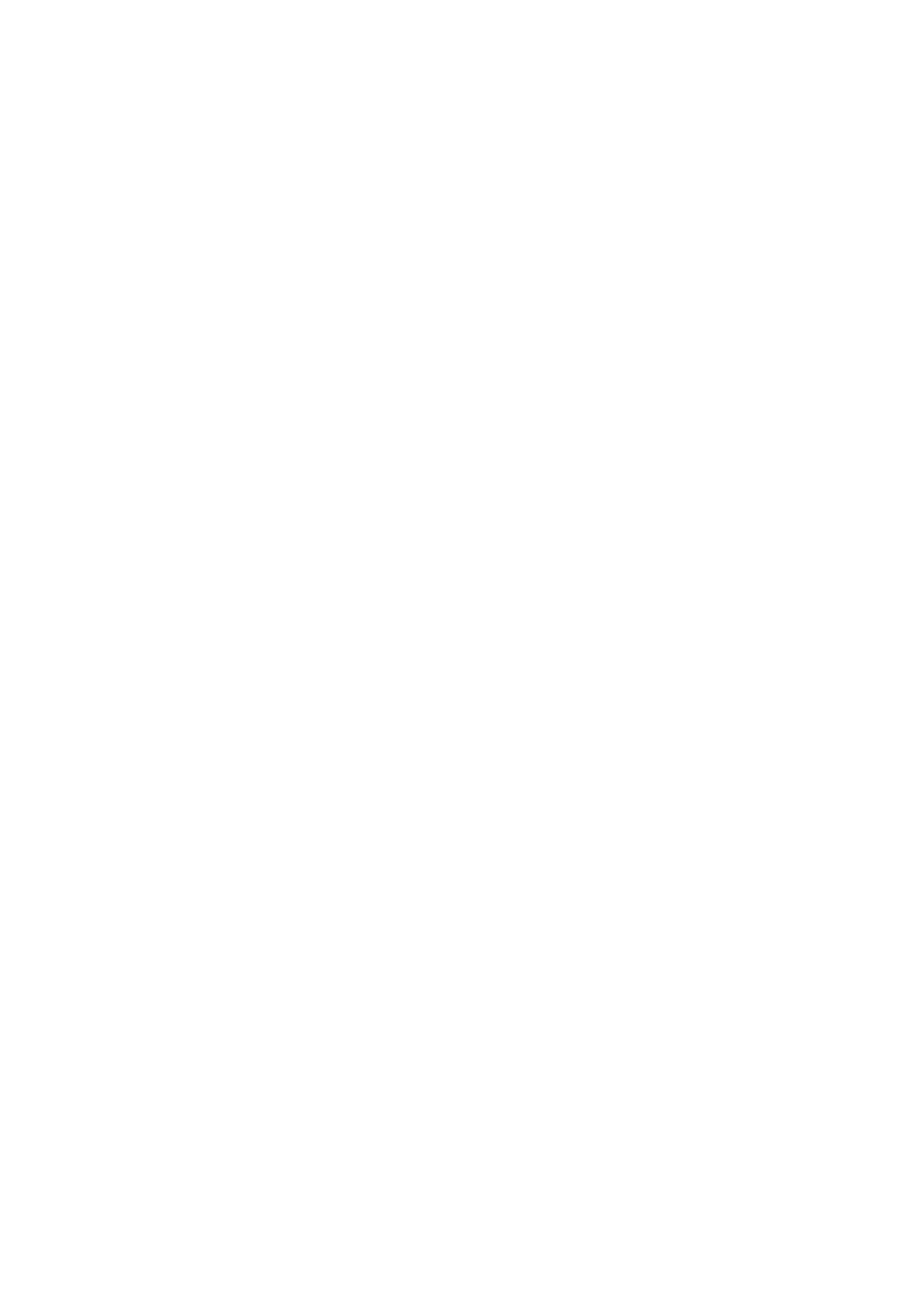Western Australia

# **Bail Act 1982**

**An Act to make better provision for bail in criminal proceedings.** 

Compare 12 Sep 2020 [09-l0-00] / 01 Oct 2020 [09-m0-00] page 1 Extract from www.slp.wa.gov.au, see that website for further information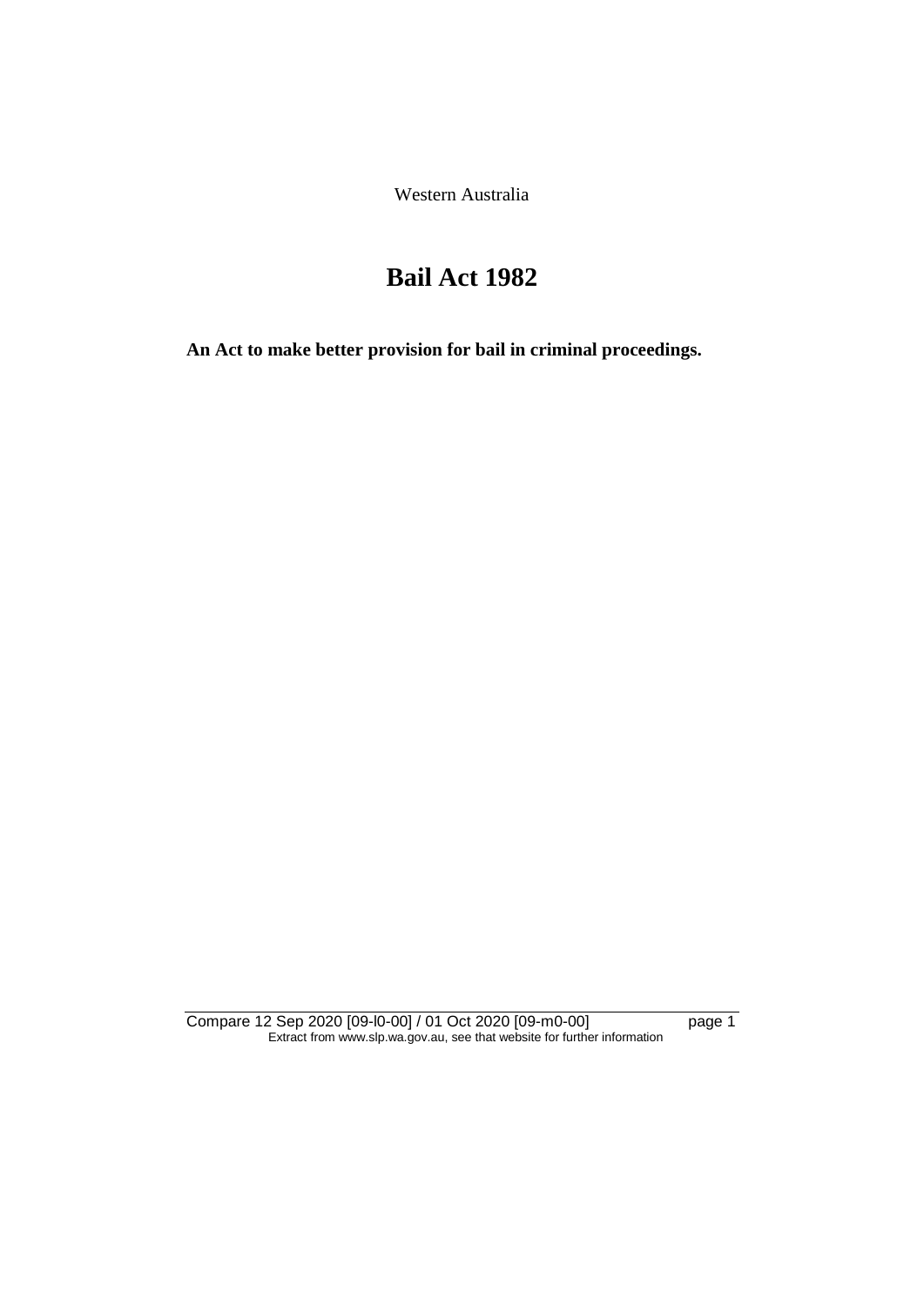## **Part I — Preliminary**

#### **1. Short title**

This Act may be cited as the *Bail Act 1982*.

## **2. Commencement**

This Act shall come into operation on a day to be fixed by proclamation.

## **3. Terms used**

(1) In this Act, unless a contrary intention appears —

*accused* includes —

- (a) a person charged with, convicted of, or found guilty of an offence;
- (b) a person whose conviction for an offence is stayed;
- (c) a person in respect of whom an appeal relating to an offence is pending;
- (d) a person in respect of whom a new trial for an offence has been ordered;

#### *adjournment* —

- (a) means any order of a court by which proceedings for an offence are postponed or interrupted or are to be held at a different time or place before the same court; and
- (b) is deemed to include any order of a court, other than a committal to the Supreme Court or District Court, by which the venue of any proceedings for an offence is changed to another court or a court at another place whether by way of a remand, referral, or recommittal of the accused or otherwise;

*appeal* includes an application for leave to appeal;

## *appropriate judicial officer* means —

(a) subject to paragraphs (b), (c) and (d), a judicial officer who is empowered to exercise jurisdiction in the court

page 2 Compare 12 Sep 2020 [09-l0-00] / 01 Oct 2020 [09-m0-00] Extract from www.slp.wa.gov.au, see that website for further information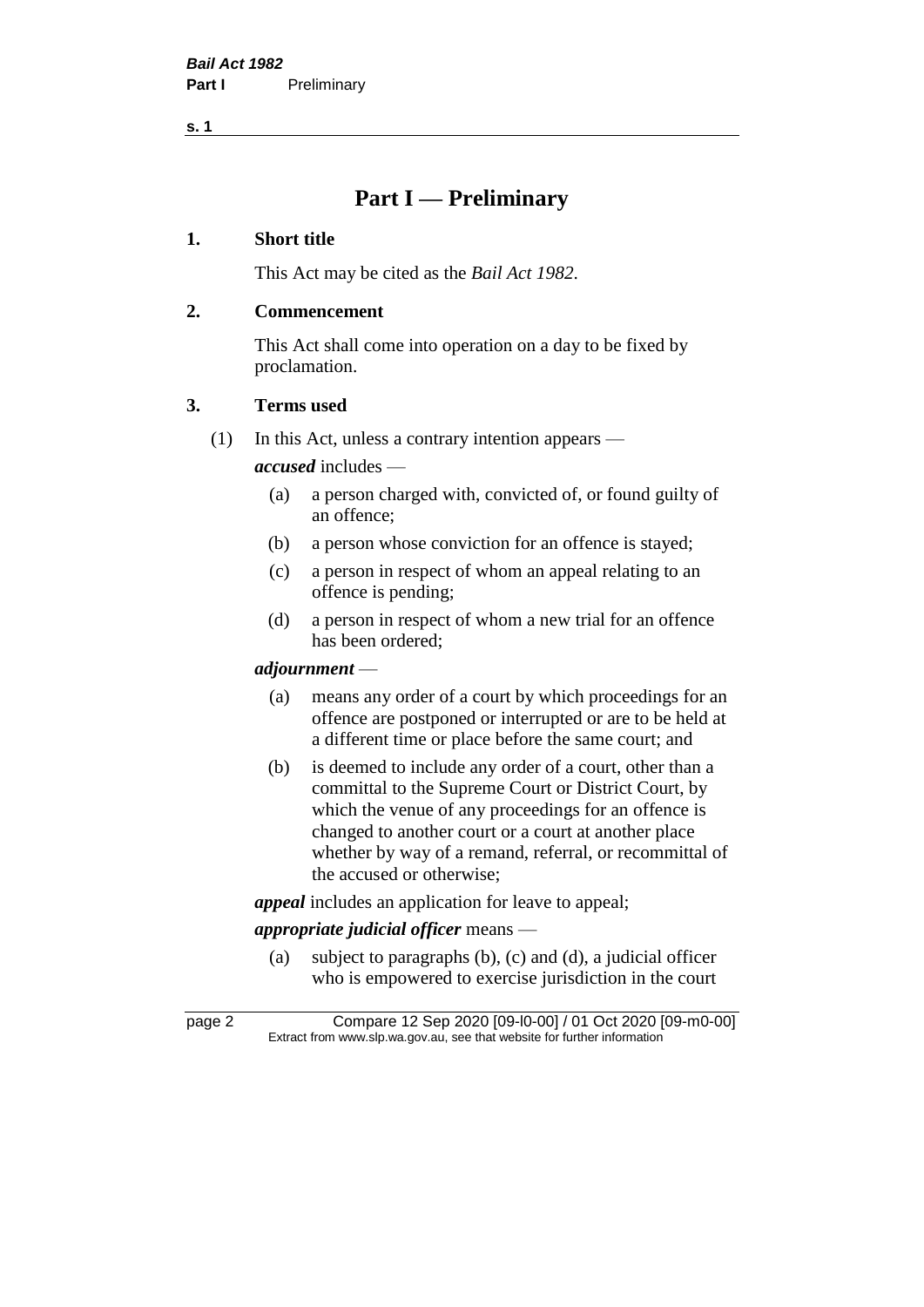before which the accused is required to appear pursuant to his bail undertaking; or

- (b) if the court is the Court of Appeal, a judge of appeal; or
- (c) except in section 49, a judge of the Supreme Court or of the Children's Court, as the case may require, in any case where —
	- (i) under section 15 only a judge of the Supreme Court or of the Children's Court has power to grant bail; or
	- (ii) a judicial officer has exercised the power contained in section 31(2)(d),

for the appearance in question; or

(d) except in section 49, a judge of the Supreme Court, of the District Court, or of the Children's Court, as the case may require, in any case where such a judge has granted bail under section 14 for the appearance in question;

*approved*, in relation to a form, means approved by the chief executive officer of the department of the Public Service principally assisting in the administration of this Act;

*approved electronic monitoring device* means —

- (a) an electronic monitoring device that has been approved by the CEO (corrections); and
- (b) any equipment, wires or other items associated with a device under paragraph (a);

*as soon as is practicable* means as soon as is reasonably practicable;

*authorised community services officer* means any of the following persons —

- (a) the CEO (corrections) or a delegate of the CEO (corrections) under subsection (5);
- (b) a registrar of the Children's Court;
- (c) a superintendent of a detention centre under the *Young Offenders Act 1994*;

Compare 12 Sep 2020 [09-l0-00] / 01 Oct 2020 [09-m0-00] page 3 Extract from www.slp.wa.gov.au, see that website for further information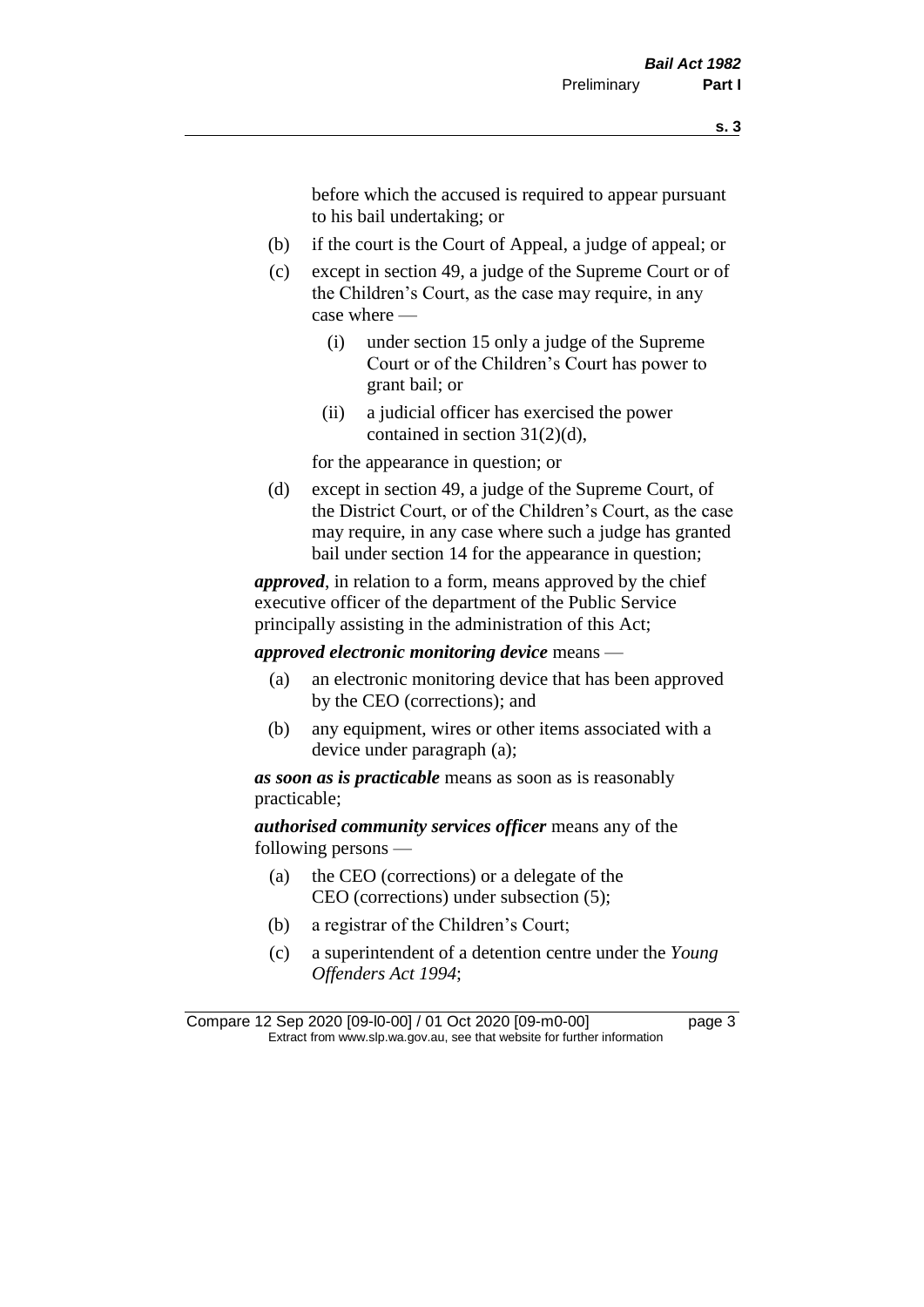(d) the officer for the time being in charge of any detention centre under the *Young Offenders Act 1994*;

*authorised officer* means an authorised police officer or an authorised community services officer;

#### *authorised police officer* means —

- (a) a police officer who holds the rank of sergeant, or a higher rank;
- (b) the police officer who is for the time being in charge of a police station;
- (c) whichever of these officers is for the time being in charge of a lock-up —
	- (i) a police officer;
	- (ii) a special constable appointed under the *Police Act 1892* Part III whose powers, duties and obligations are or include those of an authorised police officer under this Act;
	- (iii) a police auxiliary officer appointed under the *Police Act 1892* Part IIIB whose powers, duties and obligations are or include those of an authorised police officer under this Act;

*bail undertaking* means an undertaking described in section 28(2);

*CEO (corrections)* means the chief executive officer of the Public Sector agency principally assisting the Minister administering Part 8 of the *Sentence Administration Act 2003* in its administration;

*Chief Judge* means the Chief Judge of the District Court;

*Chief Justice* means the Chief Justice of Western Australia;

*child* has the same meaning as *young person* has in the *Young Offenders Act 1994*;

*Commonwealth Criminal Code* means the Criminal Code set out in the Schedule to the *Criminal Code Act 1995* (Commonwealth);

page 4 Compare 12 Sep 2020 [09-l0-00] / 01 Oct 2020 [09-m0-00] Extract from www.slp.wa.gov.au, see that website for further information

**s. 3**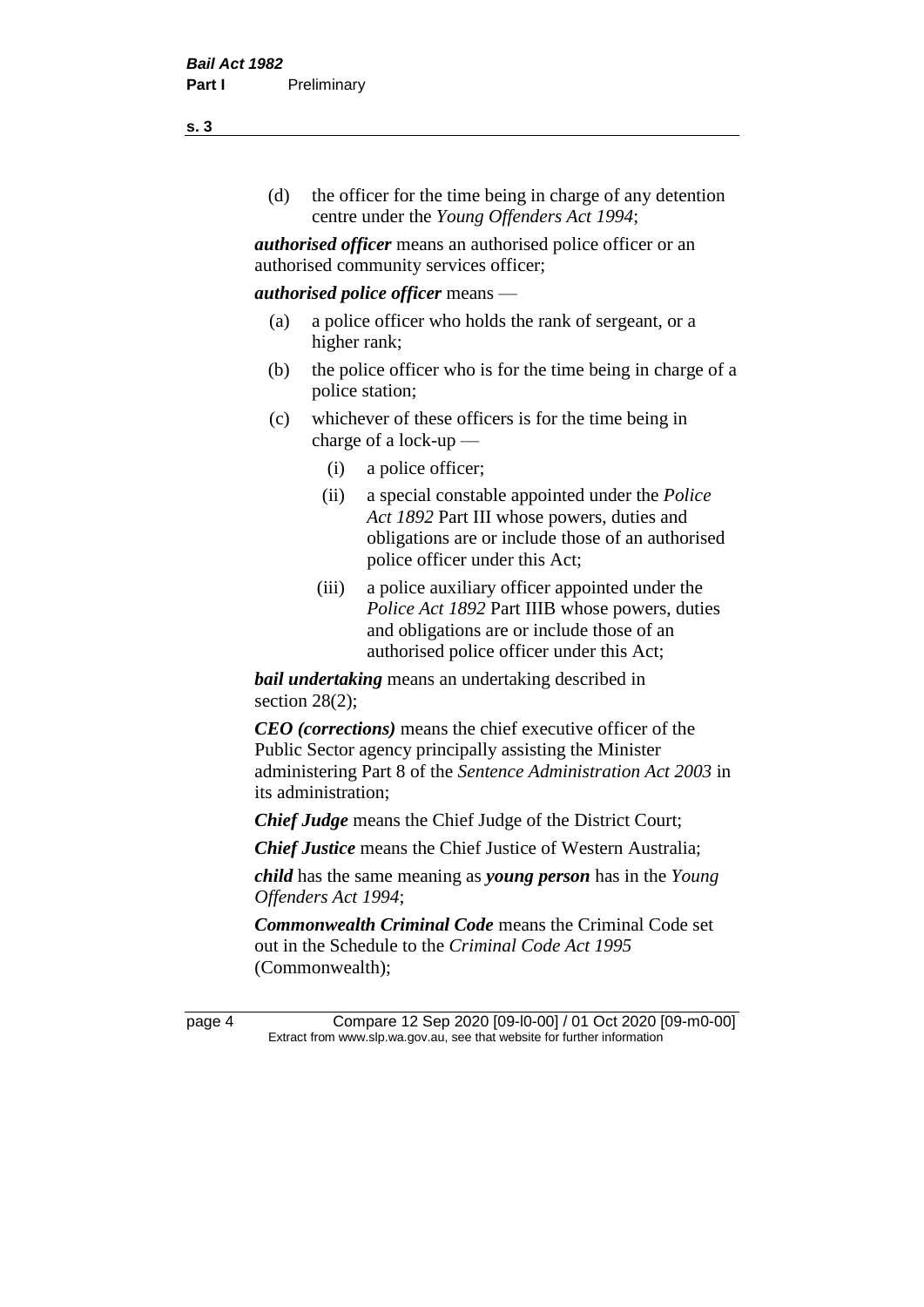*community corrections officer* has the same meaning as in the *Sentence Administration Act 2003*;

*confirmed control order* has the meaning given in the Commonwealth Criminal Code section 100.1(1);

*court* means each of the following —

- (a) the Magistrates Court;
- (b) the Children's Court;
- (c) the Coroner's Court of Western Australia;
- (d) the District Court;
- (e) the Supreme Court;
- (f) the Court of Appeal;

*court custody centre* has the meaning given in the *Court Security and Custodial Services Act 1999* section 3;

*Director of Public Prosecutions* means —

- (a) the Director of Public Prosecutions for the State; or
- (b) the officer in charge in the State of the Commonwealth Office of the Director of Public Prosecutions,

as the case requires;

*early release order* means an early release order made under the *Sentence Administration Act 1995* or *Sentence Administration Act 2003*;

*home detention condition* means a home detention condition imposed under clause 3 of Part D of Schedule 1;

*interim control order* has the meaning given in the Commonwealth Criminal Code section 100.1(1);

*judge of appeal* has the meaning given in the *Supreme Court Act 1935* section 4(1);

*judicial officer* means any person empowered to exercise jurisdiction in a court whether or not he is sitting as a court, and includes a single justice and, where the context so requires, the Court of Appeal exercising jurisdiction under this Act;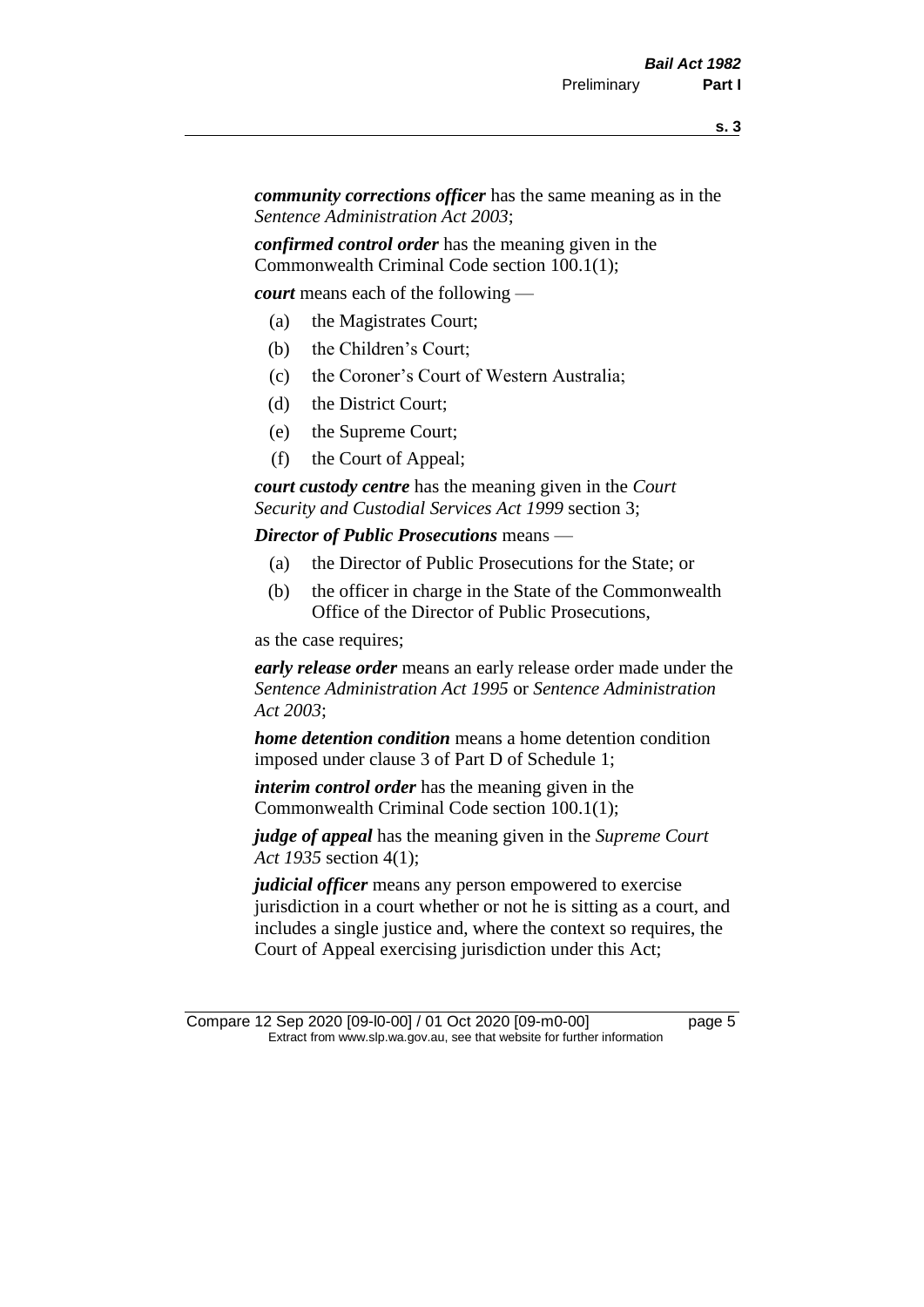*lock-up* includes a place prescribed as a lock-up for the purposes of the *Court Security and Custodial Services Act 1999*;

*offence* means any act, omission or conduct which renders the person doing the act, making the omission or engaging in the conduct liable to any punishment, and includes an alleged offence; but nothing in this definition shall limit the operation of subsection (4);

*person linked to terrorism* means a person who —

- (a) is charged with, or has been convicted of, a terrorism offence; or
- (b) is the subject of an interim control order or confirmed control order, or has been the subject of a confirmed control order within the last 10 years;

*prosecutor* includes —

- (a) in the case of an offence charged in a prosecution notice, the prosecutor;
- (b) in the case of an offence charged in an indictment, the State or the Commonwealth, as the case may be;

*registrar* of a court means —

- (a) for a court other than the Coroner's Court of Western Australia, the principal registrar, a registrar or a deputy registrar of the court; or
- (b) for the Coroner's Court of Western Australia, a coroner's registrar as defined in the *Coroners Act 1996* section 3;

*serious offence* means —

- (a) an offence against section 51(2a); and
- (b) an offence described in Schedule 2;

*surety* and *surety undertaking* have the meanings assigned to them by section 35;

*surety approval officer* means a person who is authorised by section 36 to decide whether an applicant should be approved as a surety;

page 6 Compare 12 Sep 2020 [09-l0-00] / 01 Oct 2020 [09-m0-00] Extract from www.slp.wa.gov.au, see that website for further information

**s. 3**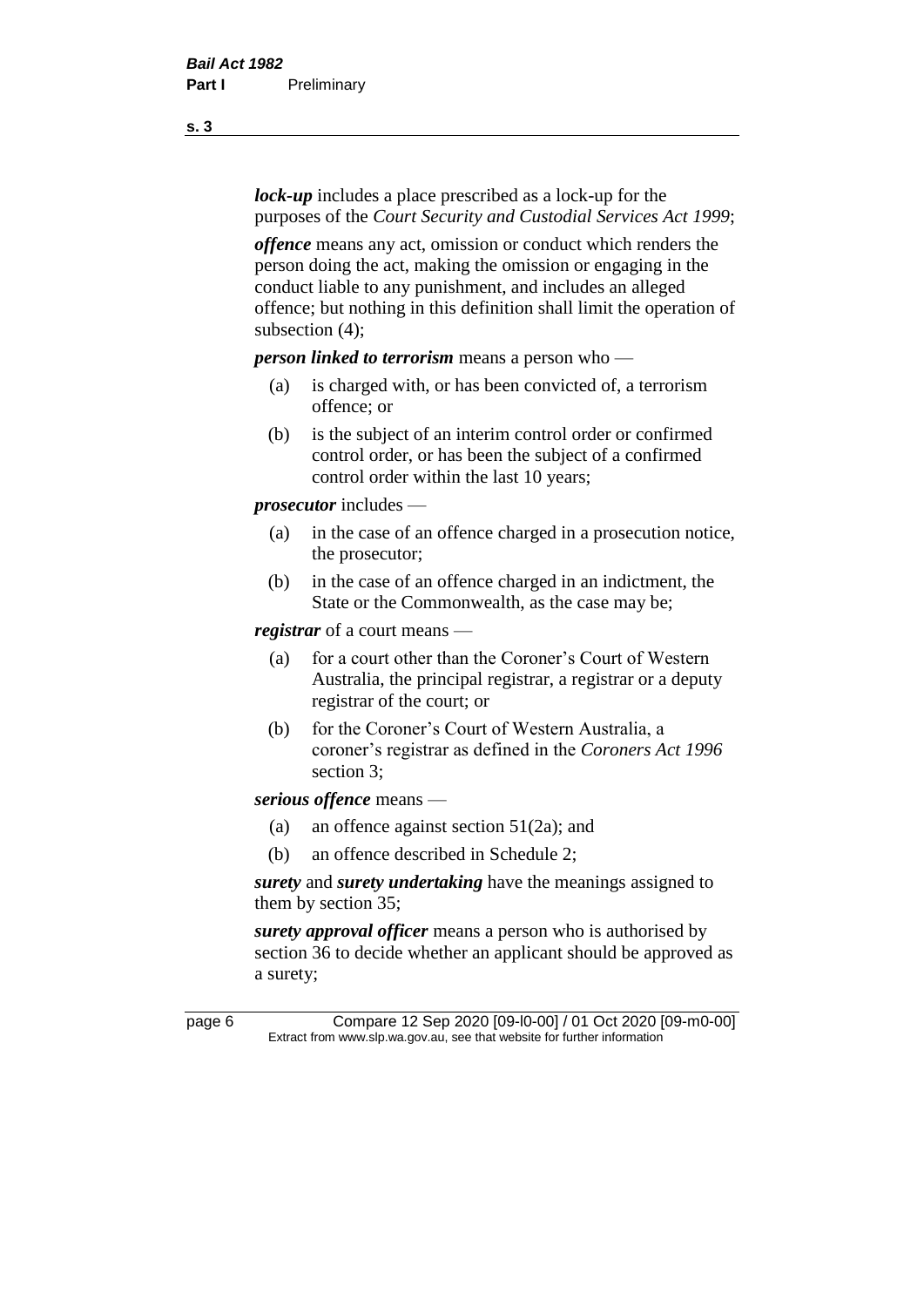*terrorism offence* means —

- (a) an offence against the Commonwealth Criminal Code Division 72 Subdivision A; or
- (b) an offence against the Commonwealth Criminal Code Division 80 Subdivision B; or
- (c) an offence against the Commonwealth Criminal Code Part 5.3, except an offence against section 104.22, 104.27, 104.27A, 105.41 or 105.45; or
- (d) an offence against the Commonwealth Criminal Code Part 5.5; or
- (e) an offence against either of the following provisions of the *Charter of the United Nations Act 1945*  (Commonwealth) —
	- (i) Part 4; or
	- (ii) Part 5, to the extent that it relates to the *Charter of the United Nations (Sanctions — Al-Qaida) Regulations 2008* (Commonwealth);
	- or
- (f) an offence against the *Crimes (Foreign Incursions and Recruitment) Act 1978* (Commonwealth) (repealed); or
- (g) an offence against the *Crimes (Internationally Protected Persons) Act 1976* (Commonwealth) section 8; or
- (h) an offence under a written law or a law of the Commonwealth, another State, a Territory or another country, that substantially corresponds to an offence in paragraphs (a) to (e) and (g); or
- (i) an offence of attempting, inciting or conspiring to commit an offence referred to in paragraphs (a) to (h);

*terrorist act* has the meaning given in the *Terrorism (Commonwealth Powers) Act 2002* section 3;

Compare 12 Sep 2020 [09-l0-00] / 01 Oct 2020 [09-m0-00] page 7 Extract from www.slp.wa.gov.au, see that website for further information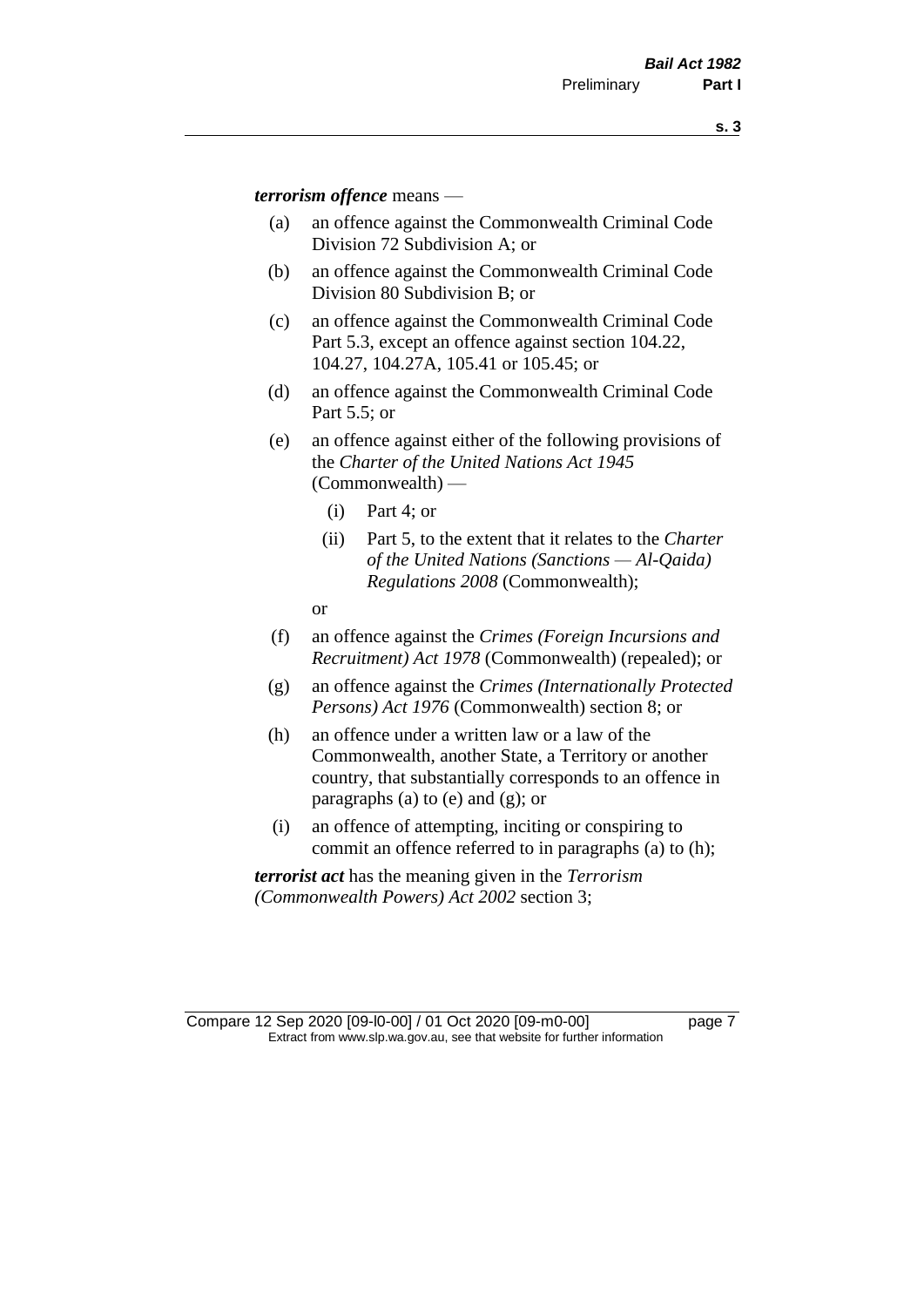*terrorist intelligence information* means information relating to an actual or suspected terrorist act (whether in this State or elsewhere) the disclosure of which could reasonably be expected —

- (a) to prejudice national security; or
- (b) to endanger a person's life or physical safety; or
- (c) to threaten significant damage to infrastructure or property; or
- (d) to prejudice a criminal investigation; or
- (e) to reveal intelligence-gathering methodologies, investigative techniques or technologies or covert practices; or
- (f) to enable the discovery of the existence or identity of a confidential source of information relevant to law enforcement;

*trial* means all proceedings for an offence between —

- (a) the time when the accused is called upon to plead to the prosecution notice or the indictment; and
- (b) the time when the accused is found not guilty or is sentenced.
- (2) A reference in this Act
	- (a) to a power to grant bail includes a reference to a power to refuse bail;
	- (b) to a grant of bail includes a reference to a grant of bail by the exercise of a power in section 31(2).
- (3) Where in this Act there is a reference to a requirement that an accused appear in court, the reference is to a requirement, unless a contrary intention appears, that the accused —
	- (a) surrender himself into the custody of the court or, in the case of a bail undertaking, of the court specified therein, or of such person as the court may direct, to be dealt with according to law; and

page 8 Compare 12 Sep 2020 [09-l0-00] / 01 Oct 2020 [09-m0-00] Extract from www.slp.wa.gov.au, see that website for further information

**s. 3**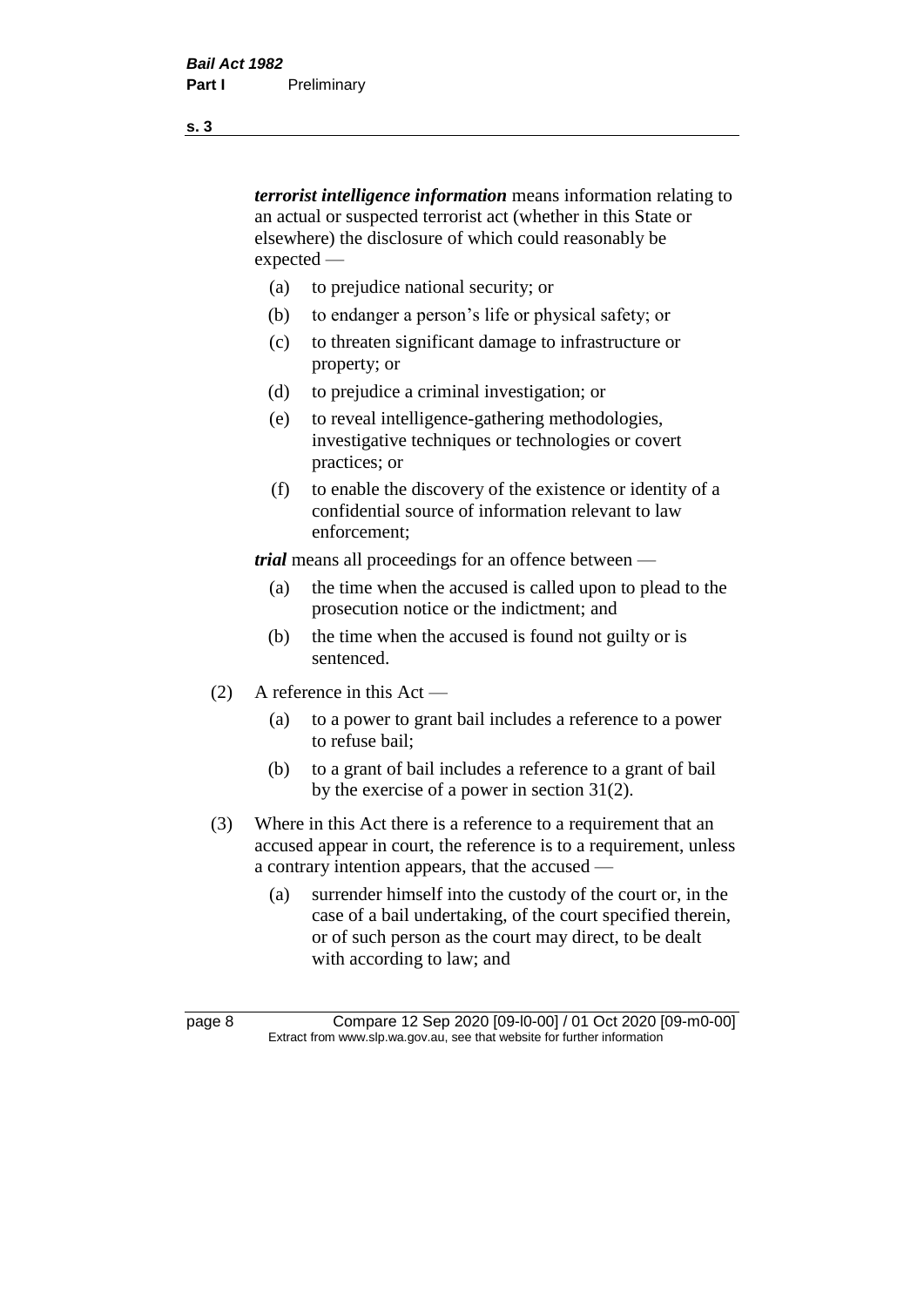- (b) submit himself to a search of his person and any property then in his possession (which is hereby authorised) and allow to be taken from him, to be dealt with according to the relevant law and procedures, anything so found; and
- (c) remain in custody until authorised to be released therefrom.
- (4) If a person is arrested under a warrant issued
	- (a) under section 50, 79, 84E or 129 of the *Sentencing Act 1995* in connection with a possible breach of a conditional release order, a sentence of suspended imprisonment or conditional suspended imprisonment, or a community order imposed under that Act; or
	- (b) under section 43 of the *Young Offenders Act 1994* in respect of an alleged breach of a youth community based order, an intensive youth supervision order or a conditional release order made under that Act,
	- then
		- (c) the person is to be taken as having been arrested and to be in custody awaiting an appearance in court for the offence for which the sentence was imposed; and
		- (d) the first appearance in court after the arrest is to be taken, for the purposes of sections  $5(1)$  and  $8(1)$  and clause 1 of Part A and clause 7 of Part C of Schedule 1, to be the initial appearance for that offence; and
		- (e) the proceedings following the arrest are to be taken to be proceedings for that offence and to be a trial for the purpose of the definition in subsection (1) of *trial*.

Compare 12 Sep 2020 [09-l0-00] / 01 Oct 2020 [09-m0-00] page 9 Extract from www.slp.wa.gov.au, see that website for further information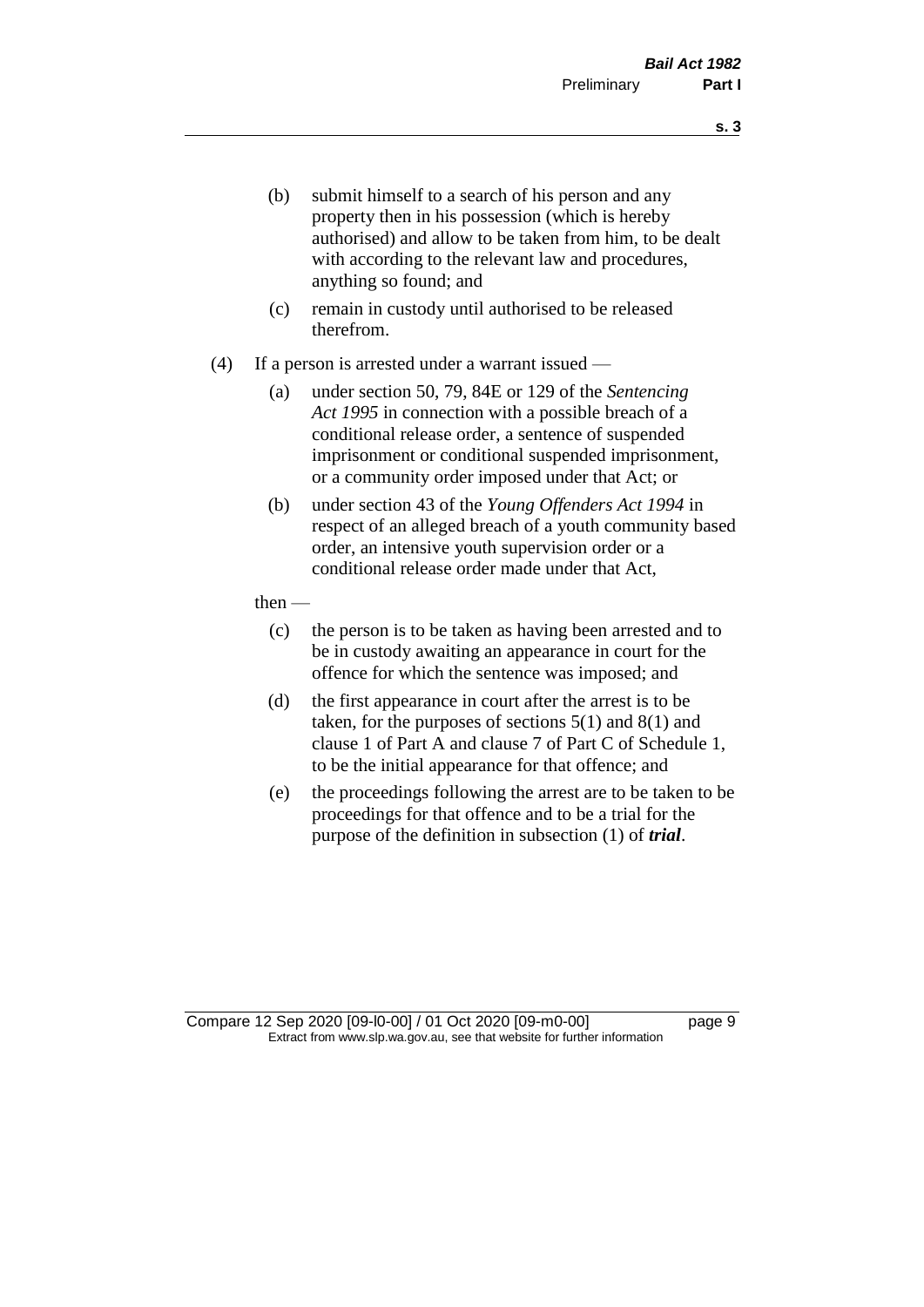(5) The CEO (corrections) may by writing signed by him delegate to any officer of the department of which he is the chief executive officer any function he has under this Act as an authorised community services officer.

*[Section 3 amended: No. 74 of 1984 s. 3; No. 15 of 1988 s. 4; No. 49 of 1988 s. 78; No. 61 of 1990 s. 4; No. 31 of 1993 s. 6; No. 45 of 1993 s. 4 and 12; No. 78 of 1995 s. 7; No. 57 of 1997 s. 21(1); No. 54 of 1998 s. 4 and 14; No. 47 of 1999 s. 7; No. 50 of 2003 s. 29(3); No. 65 of 2003 s. 121(2); No. 27 of 2004 s. 13(2); No. 34 of 2004 Sch. 2 cl. 3(2); No. 45 of 2004 s. 28(4); No. 59 of 2004 s. 141; No. 84 of 2004 s. 11, 82 and 83(2); No. 65 of 2006 s. 51 and 53; No. 6 of 2008 s. 4 and 24(2); No. 46 of 2011 s. 25; No. 20 of 2013 s. 22; No. 15 of 2019 s. 4; No. 13 of 2020 s. 22.]* 

*[Section 3. Modifications to be applied in order to give effect to Cross-border Justice Act 2008: section altered 1 Nov 2009. See endnote 1M; amended: No. 42 of 2009 s. 12.]*

*[3A. Deleted: No. 20 of 2013 s. 23.]*

## **4. Application of this Act**

The operation of this Act extends to any appearance in a court for an offence —

- (a) except to the extent that in this Act, or in the law creating the offence or applicable thereto, express provision is made excluding or limiting the operation of this Act in respect of that appearance; and
- (b) whether or not that law contains a reference to the granting of bail; and
- (c) however any reference in that law to the granting of bail may be expressed; and

page 10 Compare 12 Sep 2020 [09-l0-00] / 01 Oct 2020 [09-m0-00] Extract from www.slp.wa.gov.au, see that website for further information

**s. 4**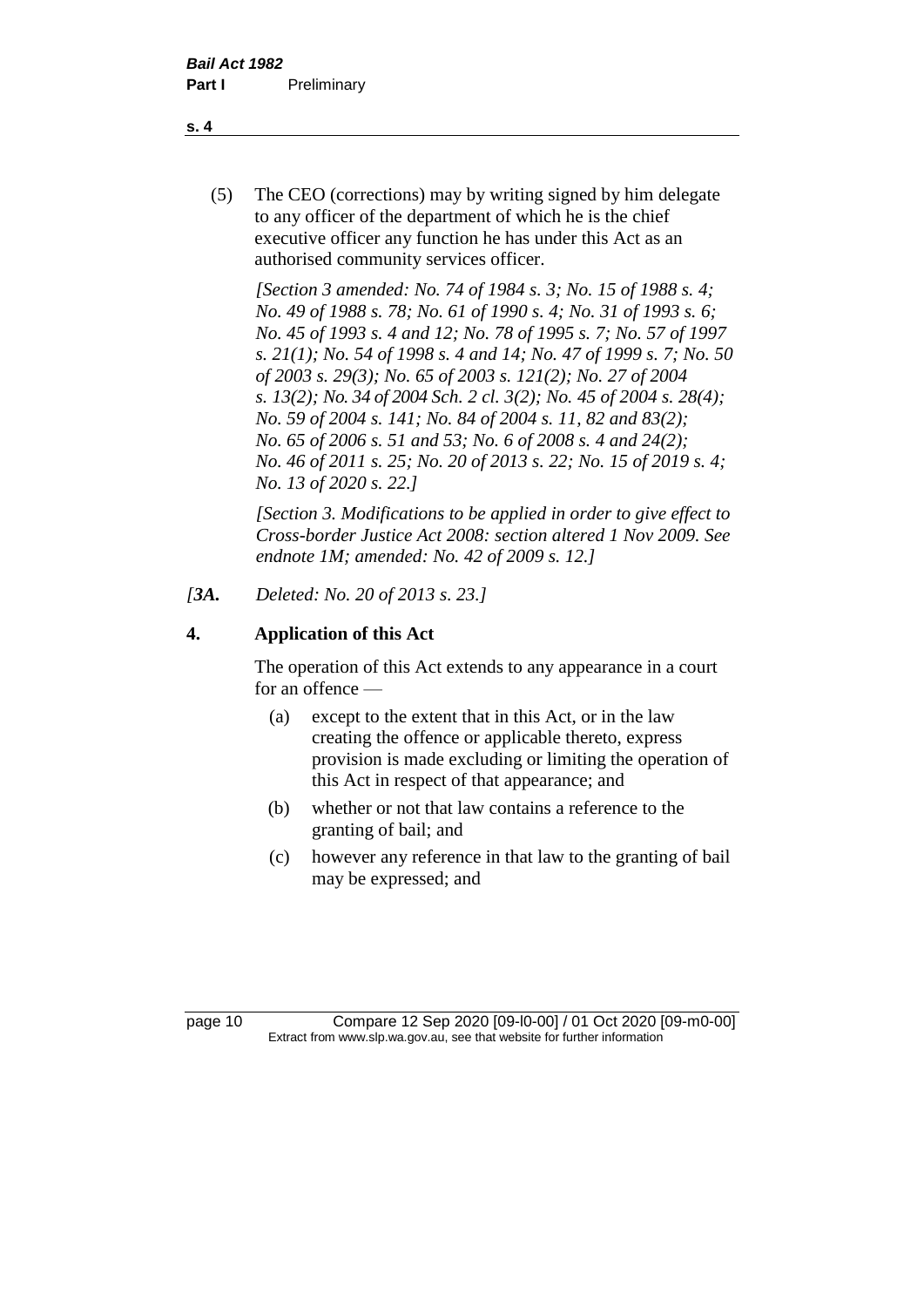(d) as if any reference therein to the taking of a recognizance were to a requirement that, except where bail is dispensed with under this Act, the accused enter into a bail undertaking.

*[Section 4 amended: No. 84 of 2004 s. 82.]*

*[4AA.* 1M *Modifications to be applied in order to give effect to Cross-border Justice Act 2008: section inserted 1 Nov 2009. See endnote 1M.]*

#### **4AB.** *Courts and Tribunals (Electronic Processes Facilitation) Act 2013* **Part 2 applies**

The *Courts and Tribunals (Electronic Processes Facilitation) Act 2013* Part 2 applies to this Act.

*[Section 4AB inserted: No. 20 of 2013 s. 24.]*

#### **4A. Accused appearing on summons or court hearing notice, detention and bail of**

- $(1)$  Where
	- (a) an accused has appeared in court for an offence pursuant to a summons or court hearing notice issued under the *Criminal Procedure Act 2004*; and
	- (b) a judicial officer adjourns the proceedings,

the accused is not to be detained in custody to further appear before the court for that offence unless the judicial officer so orders.

- (2) If an order is made under subsection (1), the duty described in section 7(1) applies.
- (3) On any appearance in court by the accused a judicial officer to whom section 7(1) applies may revoke an order made under subsection  $(1)$ .

*[Section 4A inserted: No. 6 of 2008 s. 6(1).]*

Compare 12 Sep 2020 [09-l0-00] / 01 Oct 2020 [09-m0-00] page 11 Extract from www.slp.wa.gov.au, see that website for further information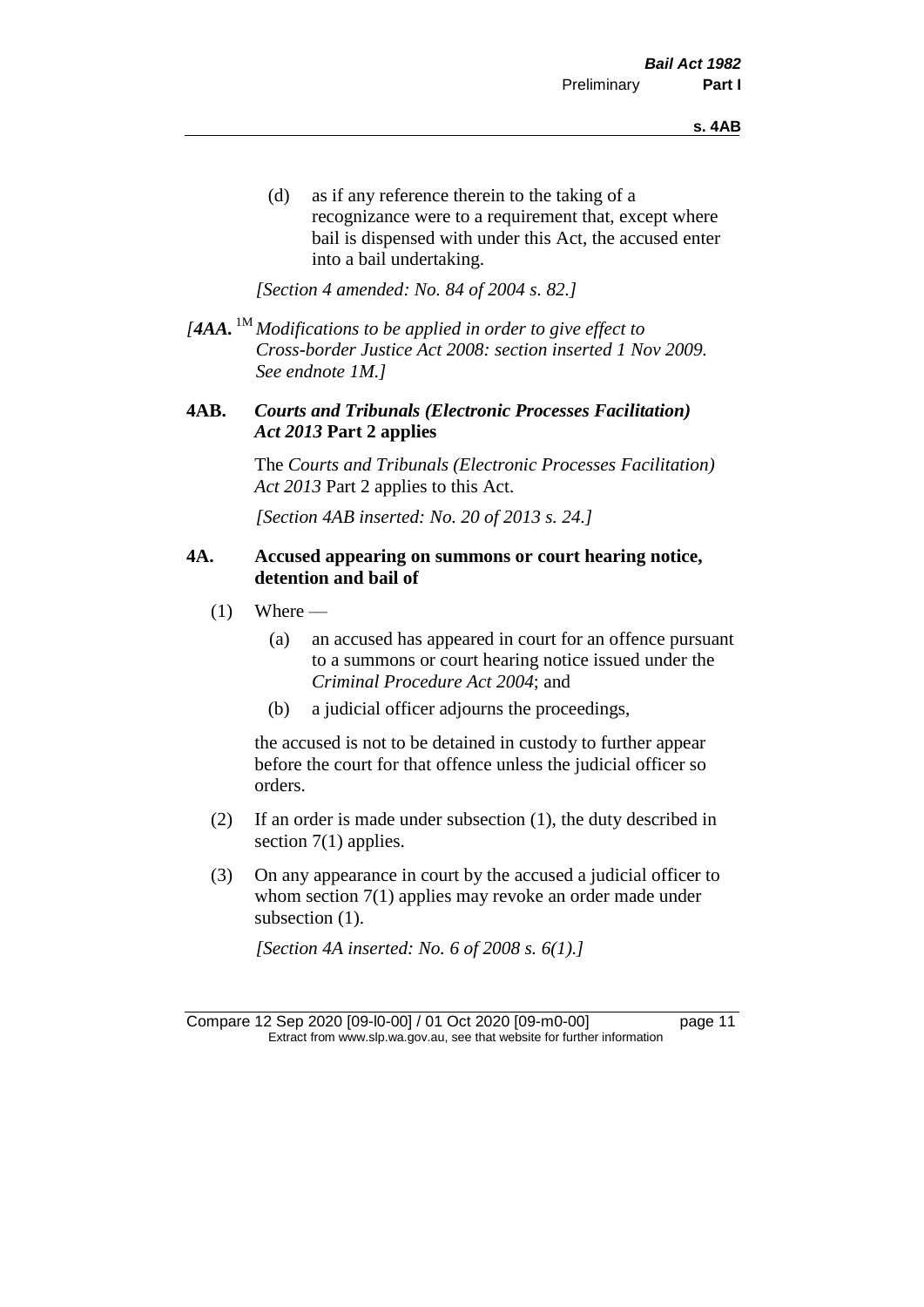## **Part II — Rights of accused in relation to bail**

*[Heading amended: No. 84 of 2004 s. 82.]* 

## **5. Accused's rights to have bail considered**

- (1) An accused who is in custody for an offence awaiting his initial appearance in court therefor is entitled —
	- (a) subject to sections 9, 10, 12 and 16(2), to have his case for bail for that appearance considered under and in accordance with this Act as soon as is practicable;
	- (b) if his case is not so considered, or if he is refused bail or is not released on bail, to be brought before a court as soon as is practicable.
- (2) An accused who is in custody awaiting any appearance in court for an offence, other than an initial appearance, is entitled, subject to sections 7B, 7C, 7E, 9 and 10, to have his case for bail for that appearance considered under and in accordance with this Act.

*[Section 5 amended: No. 74 of 1984 s. 4; No. 84 of 2004 s. 82; No. 6 of 2008 s. 7.]* 

#### **6. Arresting officer's duty to consider bail**

- (1) This section applies to a police officer or other person (the *arrester*) who —
	- (a) charges a person who is under arrest (the *accused*) with an offence; and
	- (b) does not release the accused unconditionally under section 142 of the *Criminal Investigation Act 2006*,

or who arrests a person under a warrant.

- (2) This section is subject to  $-$ 
	- (a) the exercise of the power conferred by section 9; and
	- (b) sections 10, 12 and 16 and Schedule 1 Part C clauses 3A and 3D.

page 12 Compare 12 Sep 2020 [09-l0-00] / 01 Oct 2020 [09-m0-00] Extract from www.slp.wa.gov.au, see that website for further information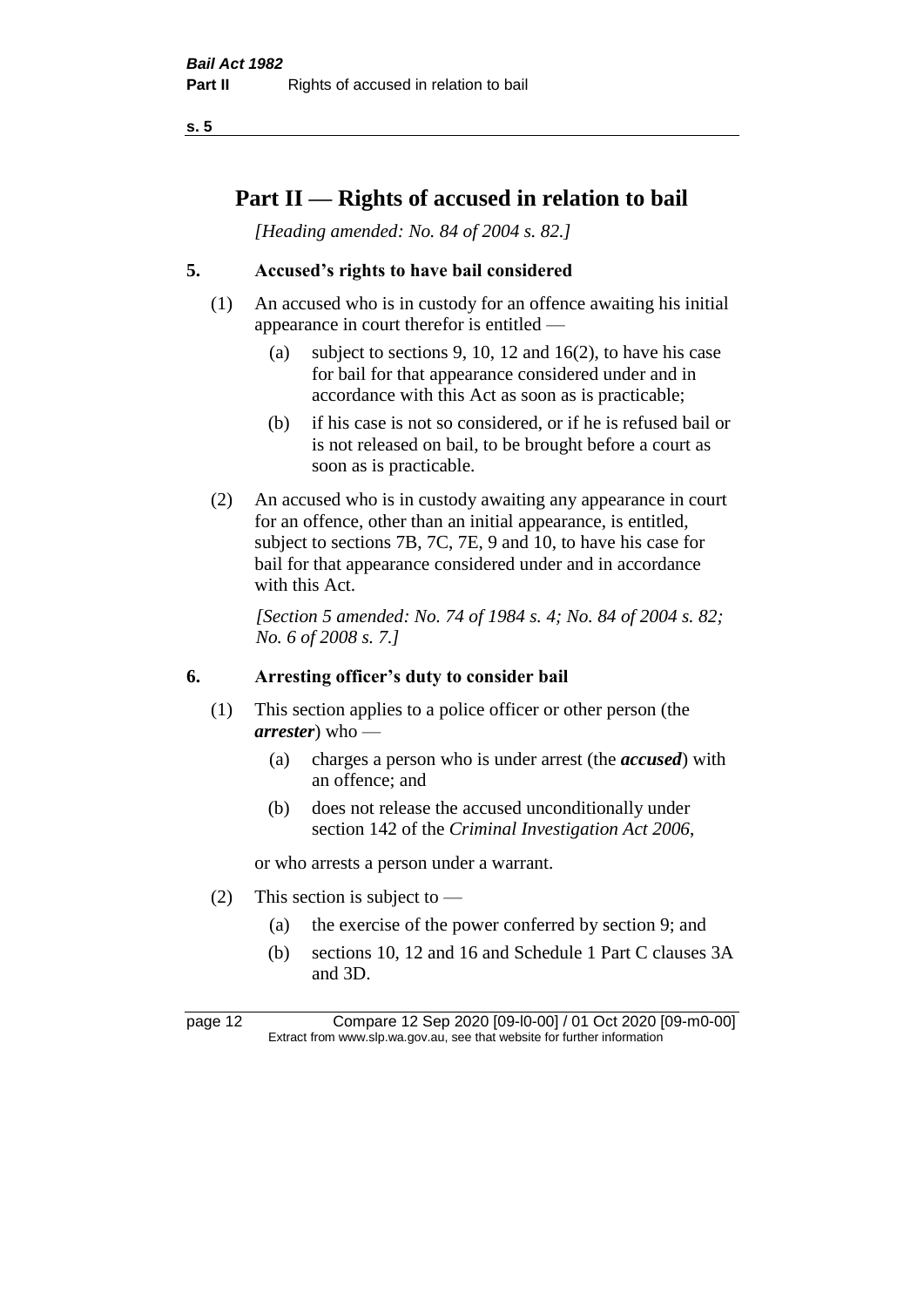- (3) The duties in this section shall be performed whether or not an application for bail is made by or on behalf of the accused.
- (4) As soon as is practicable after the accused is charged, or arrested under a warrant, as the case may be, the arrester shall either —
	- (a) bring the accused or cause the accused to be brought before a court; or
	- (b) perform the other duties of the arrester under this section.
- (5) If the arrester has power to grant the accused bail, the arrester shall consider the accused's case for bail.
- (6) If the arrester does not have power to grant the accused bail, the arrester shall, unless subsection (8), (9), (10) or (11) applies, bring or cause the accused to be brought before an authorised police officer or a justice or, in the case of a child, any authorised officer or a justice, who shall consider the accused's case for bail as soon as is practicable.
- (7) Even if the arrester has power to grant the accused bail, the arrester may, instead of complying with subsection (5), comply with subsection  $(6)$  as if the arrester did not.
- (8) If under section 15 only a judge of the Supreme Court or a judge of the Children's Court has power to grant the accused bail, the arrester shall bring the accused or cause the accused to be brought before a judge of the Supreme Court or a judge of the Children's Court, as the case requires, who shall consider the accused's case for bail as soon as is practicable.
- (9) If under section 16 only a justice has power to grant the accused bail, the arrester shall bring the accused or cause the accused to be brought before a justice, who shall consider the accused's case for bail as soon as is practicable.
- (10) If section 16A applies, the arrester shall bring the accused or cause the accused to be brought before a court or judge referred

Compare 12 Sep 2020 [09-l0-00] / 01 Oct 2020 [09-m0-00] page 13 Extract from www.slp.wa.gov.au, see that website for further information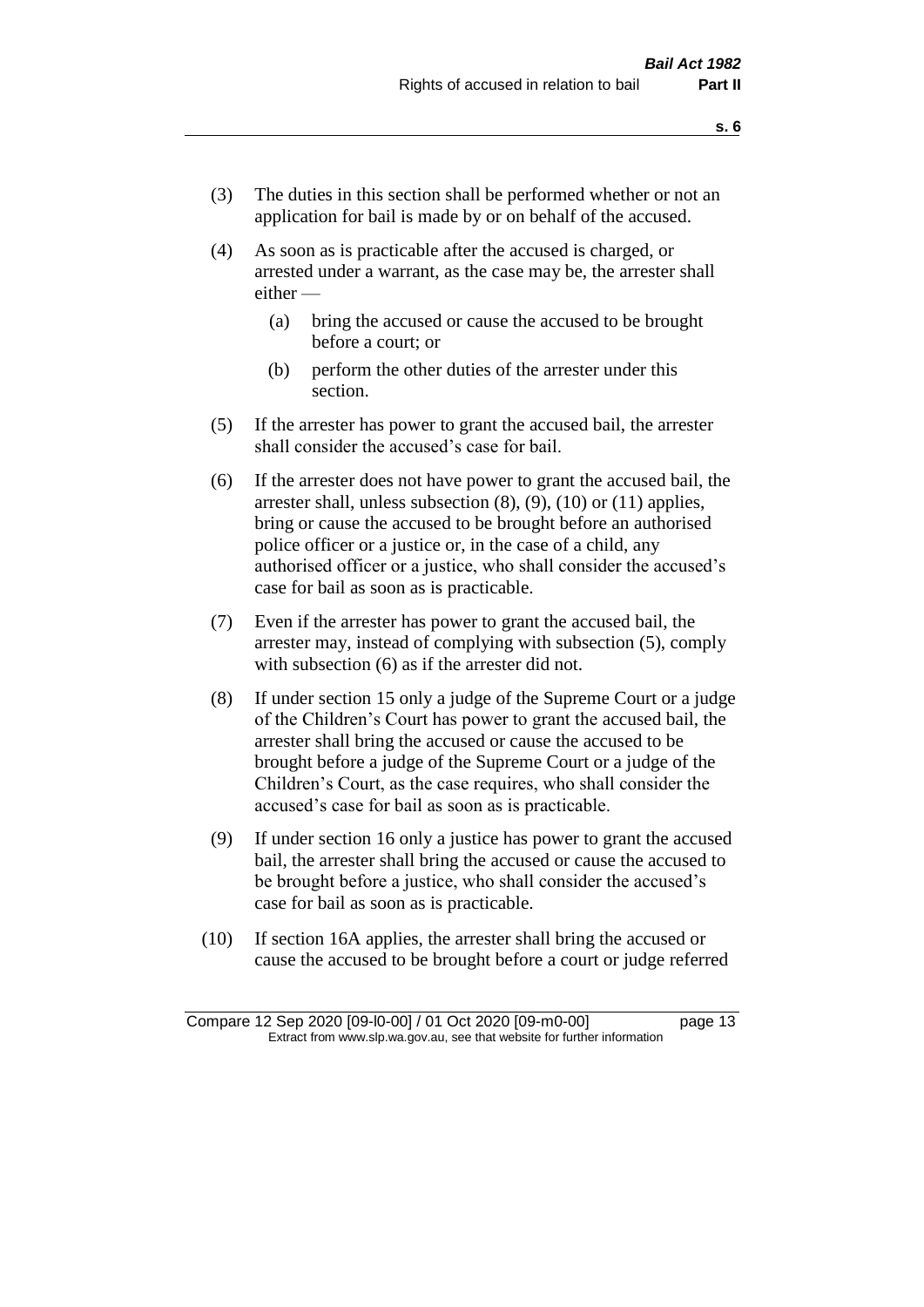**s. 6A**

to in section 16A(1), who shall consider the accused's case for bail as soon as is practicable.

(11) If section 16B applies, the arrester must bring the accused or cause the accused to be brought before a court constituted by a judicial officer other than a justice, who must consider the accused's case for bail as soon as is practicable.

> *[Section 6 inserted: No. 59 of 2006 s. 4(1); amended: No. 21 of 2017 s. 4; No. 15 of 2019 s. 5.]*

#### **6A. Officials considering bail may order release without bail**

(1) In this section —

*accused* means an accused who is under arrest, other than pursuant to a warrant;

*released* means released from custody without being required to enter into, or without having entered into, a bail undertaking;

*serious offence* means an indictable offence the penalty specified by a written law for which is or includes imprisonment for 5 years or more or life;

*summary court* means the Magistrates Court or the Children's Court.

- (2) An authorised officer or justice who is considering an accused's case for bail for an initial appearance in a summary court on a charge of an indictable offence that is not a serious offence may order that the accused be served with a summons under the *Criminal Procedure Act 2004*, and released, in respect of the charge unless satisfied —
	- (a) that there are reasonable grounds to suspect the accused would not obey the summons if served with it; or
	- (b) that not releasing the accused is justified under subsection (4) or for any other reason.
- (3) An authorised officer or justice who is considering an accused's case for bail for an initial appearance in a summary court on a charge of a simple offence must order that the accused be served with a court hearing notice under the *Criminal Procedure*

page 14 Compare 12 Sep 2020 [09-l0-00] / 01 Oct 2020 [09-m0-00] Extract from www.slp.wa.gov.au, see that website for further information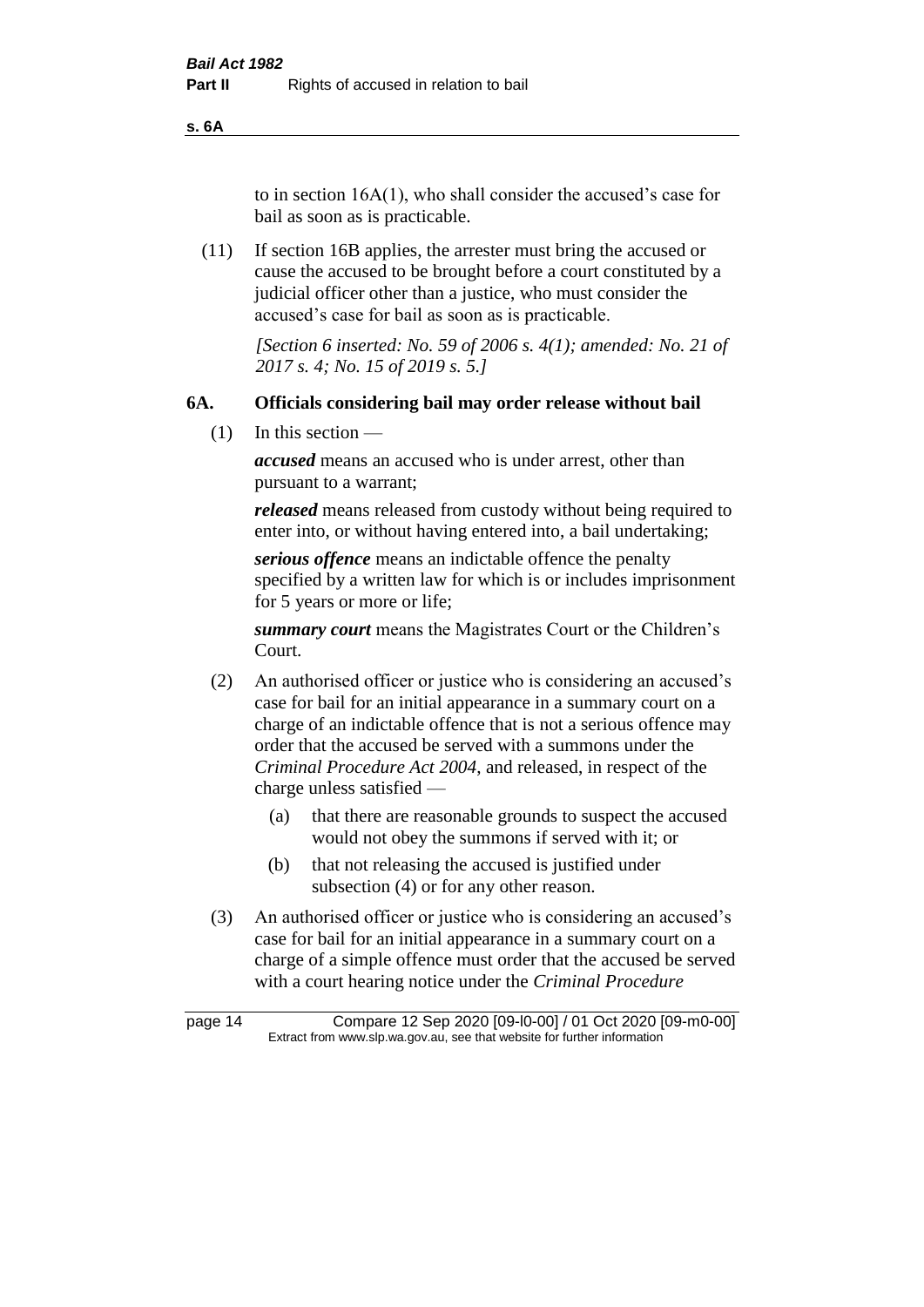*Act 2004*, and released, in respect of the charge unless satisfied —

- (a) that the presence of the accused when the charge is dealt with is likely to be necessary for any reason or for sentencing purposes; or
- (b) that not releasing the accused is justified under subsection (4) or for any other reason.
- (4) Not releasing an accused is justified if there are reasonable grounds to suspect that if the accused were released —
	- (a) the accused
		- (i) would commit an offence; or
		- (ii) would continue or repeat an offence with which he or she is charged; or
		- (iii) would endanger another person's safety or property; or
		- (iv) would interfere with witnesses or otherwise obstruct the course of justice, whether in relation to the accused or any other person;
		- or
	- (b) the accused's safety would be endangered.
- (5) This section does not affect the operation of section 28 or 30 of the *Criminal Procedure Act 2004*.

*[Section 6A inserted: No. 59 of 2006 s. 5.]* 

#### **7. Unconvicted accused, court to consider bail for**

(1) Upon and following an accused's initial appearance in court for an offence every judicial officer who may thereafter order his detention or continued detention in custody before conviction for the offence is under a duty, unless section 7B, 7C or 7E applies, to consider the accused's case for bail, whether or not an application for bail is made by the accused or on his behalf.

*[(2)-(4) deleted]*

Compare 12 Sep 2020 [09-l0-00] / 01 Oct 2020 [09-m0-00] page 15 Extract from www.slp.wa.gov.au, see that website for further information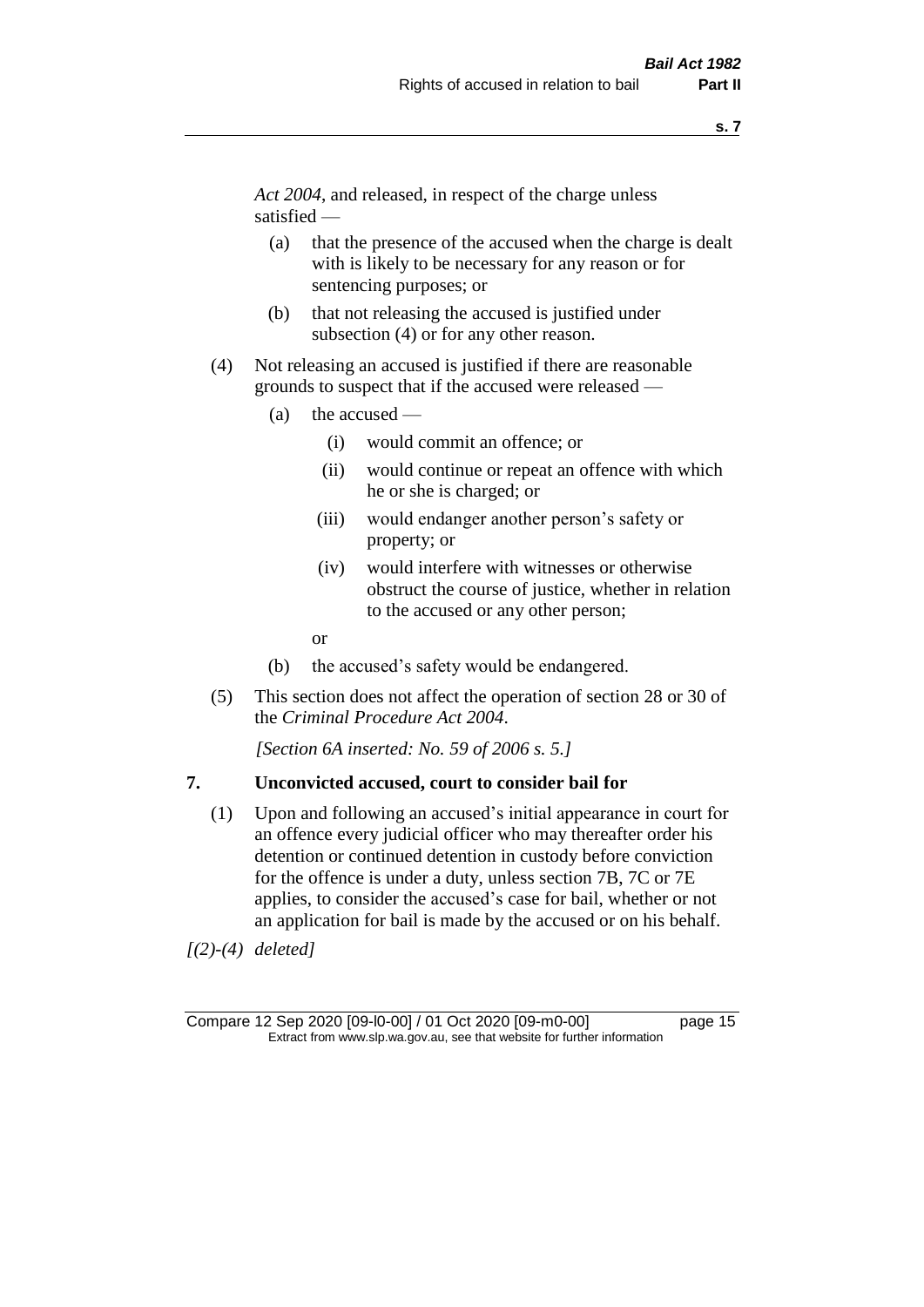**s. 7A**

(5) The operation of this section is subject to the exercise of the powers conferred by sections 7A and 9 and to the provisions of sections 10, 12 and 16(2) and Schedule 1 Part C clauses 3A, 3D and 3E.

*[Section 7 amended: No. 74 of 1984 s. 5; No. 49 of 1988 s. 80; No. 45 of 1993 s. 6; No. 84 of 2004 s. 82; No. 59 of 2006 s. 4(2); No. 6 of 2008 s. 8; No. 21 of 2017 s. 5; No. 15 of 2019 s. 6.]* 

## **7A. Bail may be dispensed with by court**

- (1) A judicial officer referred to in section 7(1) may, instead of discharging the duty imposed by that subsection, dispense with the requirement for bail for an appearance in court for an offence by an accused if the judicial officer —
	- (a) has jurisdiction to do so under section 13A(1); and
	- (b) may properly do so under section 13A(2).
- (2) Where the requirement for bail is dispensed with under this section, the accused has a right to be at liberty until the accused is required to appear before a court for the offence, but subject  $to -$ 
	- (a) section 59A; and
	- (b) any requirement that the accused be in custody for some other offence or reason.

*[Section 7A inserted: No. 6 of 2008 s. 9(1).]*

## **7B. Adult accused of murder**

 $(1)$  In this section —

*judge* means a judge of the Supreme Court.

- (2) This section applies where
	- (a) an accused is in custody for an offence of murder so that under section 15 only a judge has power to grant bail; and

page 16 Compare 12 Sep 2020 [09-l0-00] / 01 Oct 2020 [09-m0-00] Extract from www.slp.wa.gov.au, see that website for further information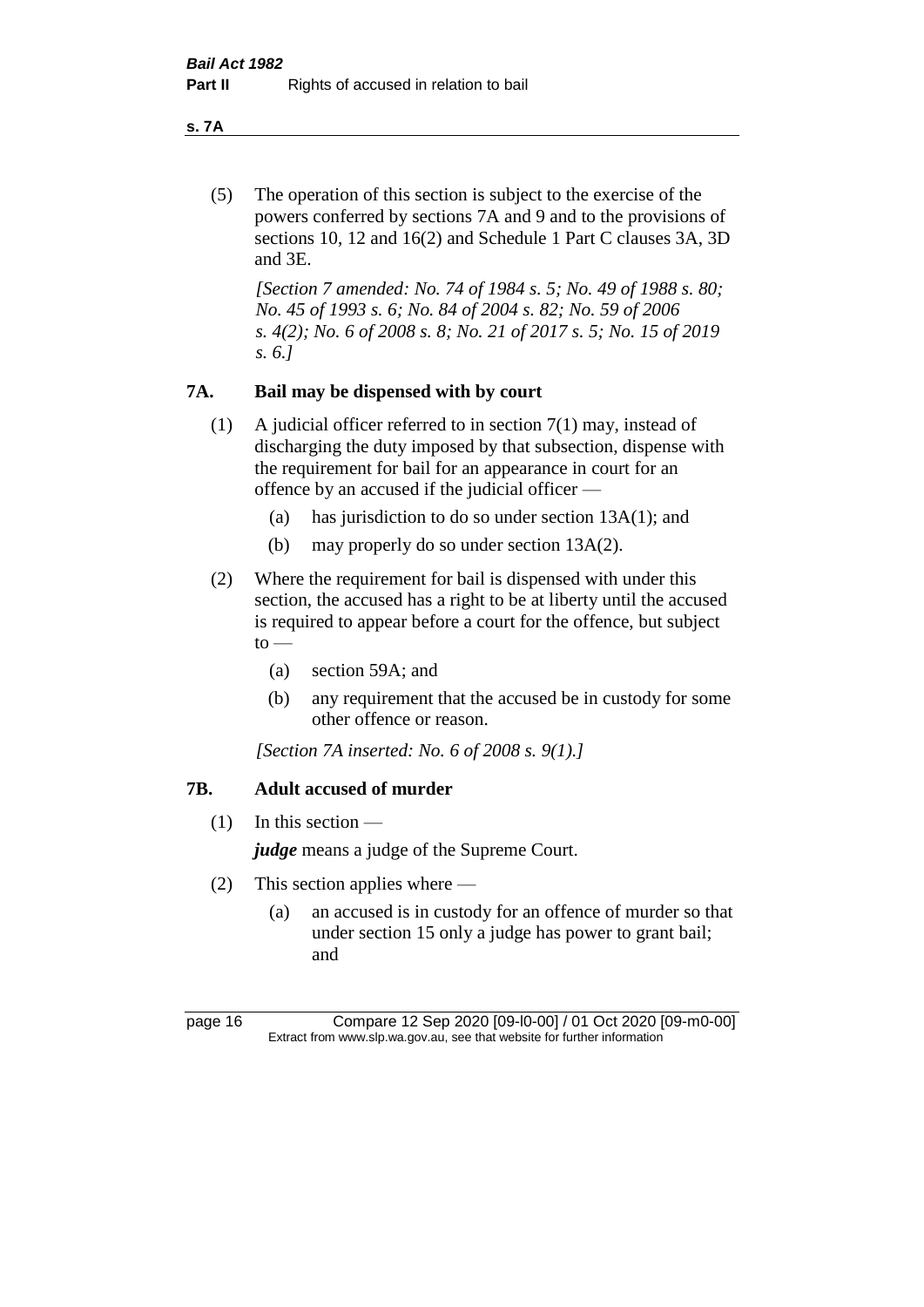- (b) the accused is not a child.
- (3) Where this section applies the accused, or a person on the accused's behalf, may make an application to a judge for bail at any time before conviction for the offence.
- (4) Upon an accused's initial appearance in court for an offence of murder, the judicial officer who may order the accused's detention in custody is under a duty to inform the accused of the right conferred by subsection (3).
- $(5)$  Where
	- (a) an accused's case for bail has been considered by a judge on an application under subsection (3); and
	- (b) bail has been refused,

the accused's case for bail shall not be considered on any subsequent occasion in the same case when the accused's continued detention may be ordered unless subsection (6) applies.

- (6) The accused's case for bail shall again be considered by a judge if the accused, or a person on the accused's behalf, applies to a judge and satisfies the judge that —
	- (a) new facts have been discovered, new circumstances have arisen or the circumstances have changed since bail was refused; or
	- (b) the accused failed to adequately present the accused's case for bail on the previous occasion.
- $(7)$  Where
	- (a) an accused's case for bail has been considered by a judge on an application under subsection (3); and
	- (b) bail has been granted,

on any subsequent appearance in the same case a judicial officer may order, notwithstanding section 15, that bail is to continue on the same terms and conditions.

Compare 12 Sep 2020 [09-l0-00] / 01 Oct 2020 [09-m0-00] page 17 Extract from www.slp.wa.gov.au, see that website for further information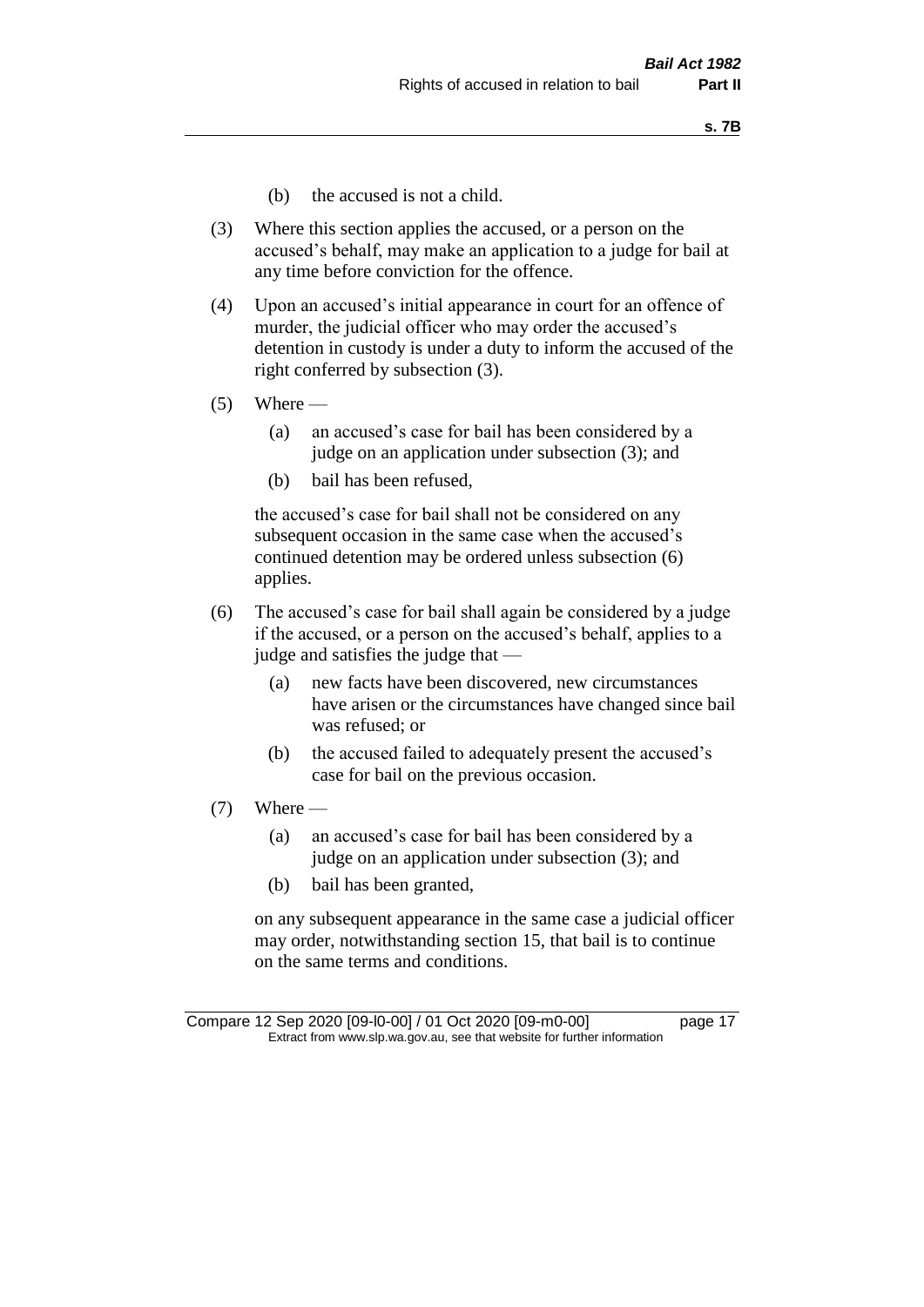#### **s. 7C**

(8) The accused is to be taken before a judge for the purposes of an application under this section only if the judge so orders.

*[Section 7B inserted: No. 6 of 2008 s. 9(1); amended: No. 29 of 2008 s. 24(2) and (3).]*

## **7C. Child accused of murder**

- (1) This section applies where a child accused is in custody for an offence of murder so that under section 15 only a judge of the Children's Court has power to grant bail.
- (2) Where this section applies, the judicial officer referred to in section 7(1) other than a judge of the Children's Court, shall, whether or not an application for bail is made by the accused or on the accused's behalf, cause the accused to be taken as soon as is practicable before a judge of the Children's Court for the purpose of having the accused's case for bail considered by the judge.
- (3) Notwithstanding subsection (2), where
	- (a) the duty described in that subsection has been discharged once in relation to a child accused's case for bail; and
	- (b) bail has on that occasion been refused by a judge of the Children's Court,

the accused's case for bail need not be considered on any subsequent occasion in the same case when the accused's continued detention may be ordered unless subsection (4) applies.

- (4) On a subsequent occasion the accused may apply to the judicial officer who may order the accused's continued detention for a reconsideration of the accused's case for bail on the ground that —
	- (a) new facts have been discovered, new circumstances have arisen or the circumstances have changed since bail was refused on the occasion mentioned in subsection (3); or

page 18 Compare 12 Sep 2020 [09-l0-00] / 01 Oct 2020 [09-m0-00] Extract from www.slp.wa.gov.au, see that website for further information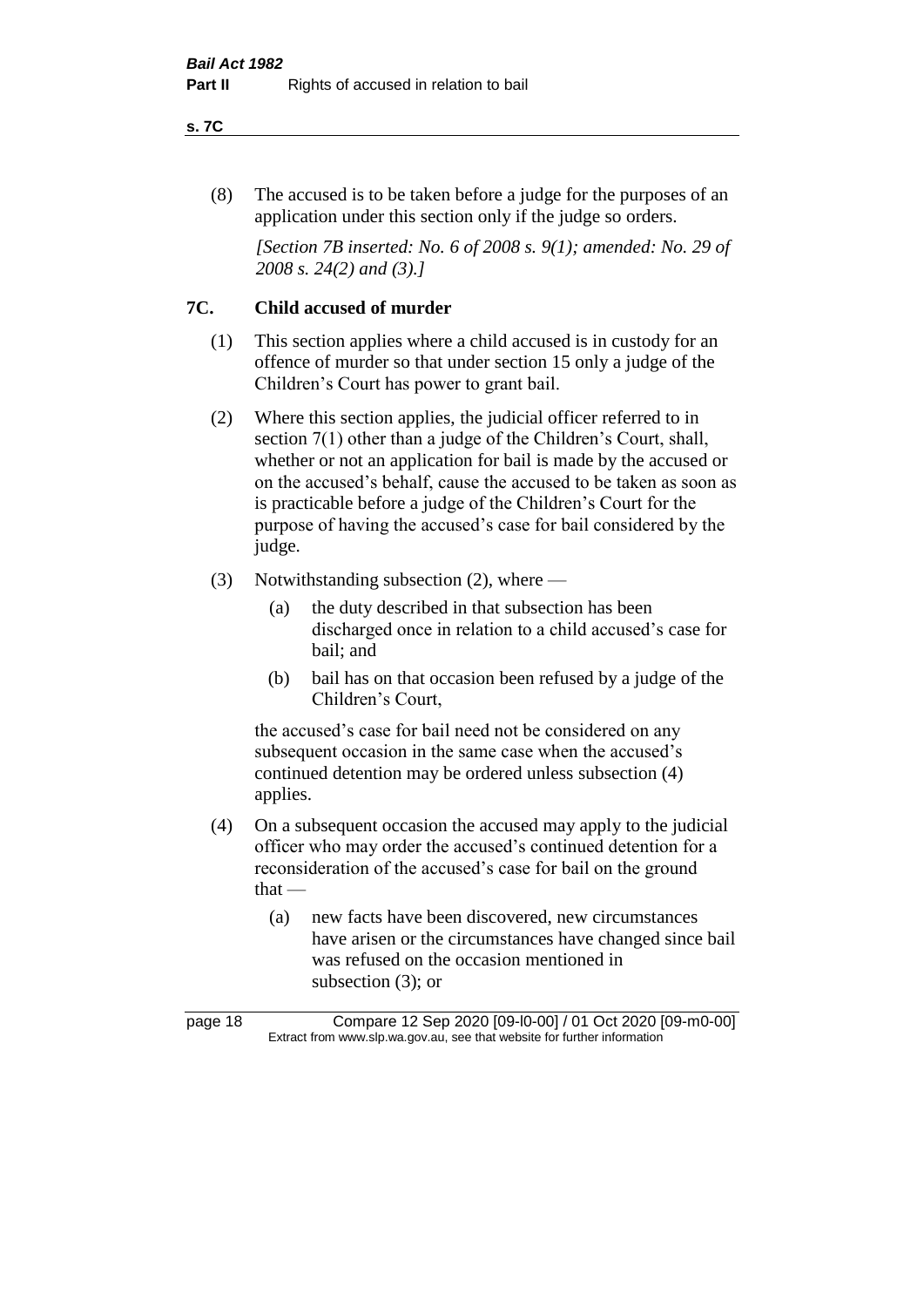- (b) the accused failed to adequately present the accused's case for bail on that occasion.
- (5) If the judicial officer is satisfied as to one or more of those grounds the judicial officer shall cause the accused to be taken as soon as is practicable before a judge of the Children's Court for the purpose of having the accused's case for bail considered by the judge.

*[Section 7C inserted: No. 6 of 2008 s. 9(1); amended: No. 29 of 2008 s. 24(4).]*

#### **7D. Bail after initial decision by court, court's duty as to**

- (1) Notwithstanding section 7(1), after
	- (a) the duty described in that subsection has been discharged once in relation to an accused's case for bail; or
	- (b) a judge of the Children's Court has considered the case under section 15,

it is sufficient on any subsequent consideration of bail in the same case for a judicial officer, including a judge of the Children's Court acting under section 15, to make inquiry of the accused in terms of subsection (2).

- (2) The inquiry to be so made is  $-$ 
	- (a) whether any new fact has been discovered or new circumstance has arisen, or whether the circumstances have changed, since bail was previously granted or refused; and
	- (b) whether the accused considers that the accused failed to adequately present the accused's case for bail on a previous occasion.

Compare 12 Sep 2020 [09-l0-00] / 01 Oct 2020 [09-m0-00] page 19 Extract from www.slp.wa.gov.au, see that website for further information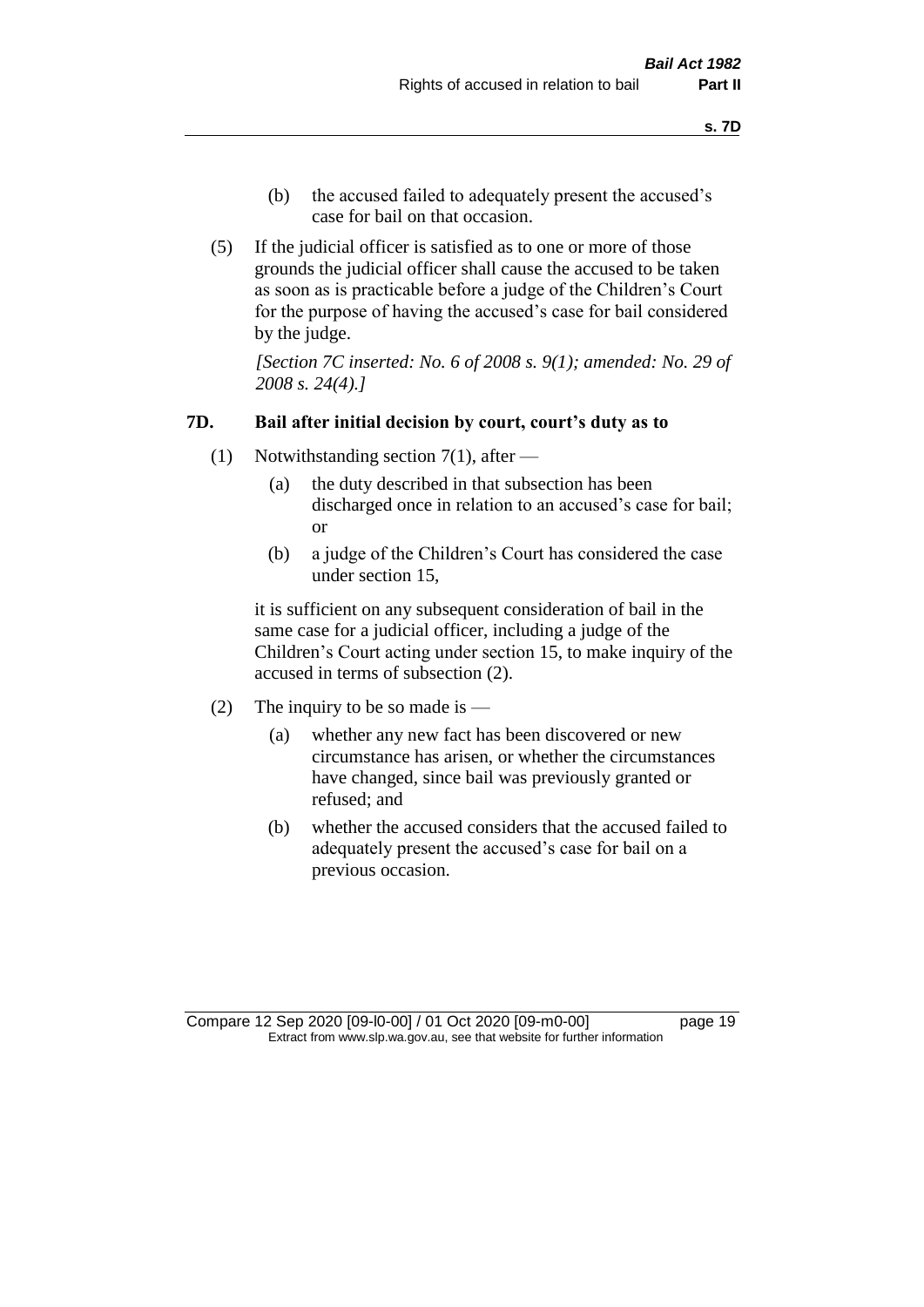**s. 7E**

(3) Unless the judicial officer is satisfied that there is any reason of the kind mentioned in subsection (2) for not doing so, the judicial officer may adopt the decision previously made in the case, but with power to make such variations of the terms and conditions of bail as the judicial officer thinks fit.

*[Section 7D inserted: No. 6 of 2008 s. 9(1).]*

## **7E. Bail refused for trial, court's duty during trial**

- $(1)$  Where
	- (a) an accused has been refused bail for the accused's appearance for trial for an offence; and
	- (b) the trial extends beyond one day,

a judicial officer referred to in section 7(1) need not comply with that subsection unless the accused, or a person on the accused's behalf, applies for bail.

(2) In subsection  $(1)$  —

*trial* means that part of proceedings for an offence when evidence is being received by the court in respect of the offence and also extends to any time when —

- (a) legal argument is being heard; or
- (b) a judicial officer or a jury is deliberating.

*[Section 7E inserted: No. 6 of 2008 s. 9(1).]*

## **7F. Appeal from court of summary jurisdiction, bail in case of**

- (1) If a person is in custody and an appeal has been commenced under the *Criminal Appeals Act 2004* Part 2 in connection with the decision by virtue of which the person is in custody, the person may apply for bail —
	- (a) if the appeal is to be heard and determined by the Court of Appeal or if an application has been made to the Court of Appeal for leave to appeal to the Court of Appeal — to a judge of appeal; or

page 20 Compare 12 Sep 2020 [09-l0-00] / 01 Oct 2020 [09-m0-00] Extract from www.slp.wa.gov.au, see that website for further information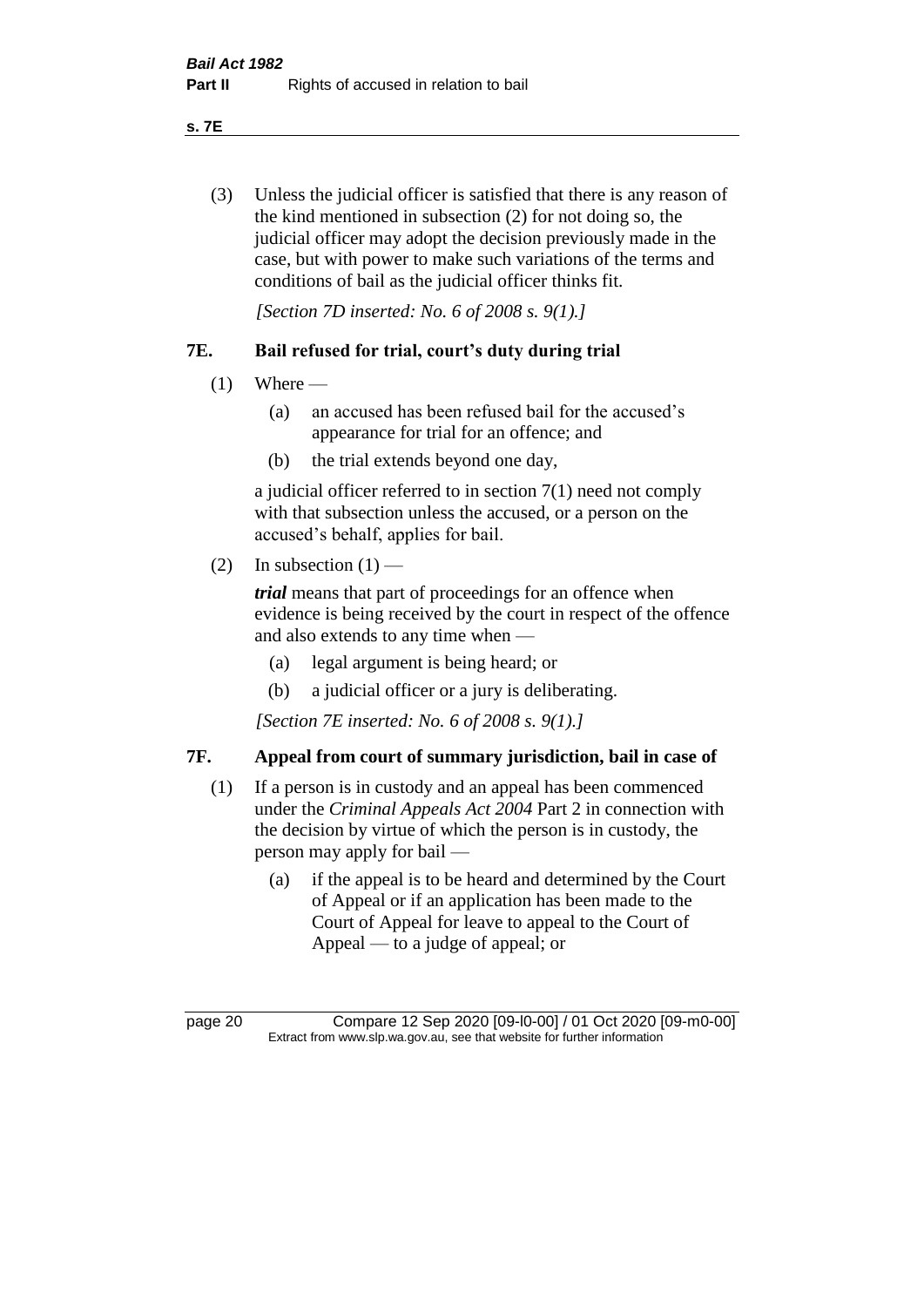- (b) in any other case to a judge of the Supreme Court.
- (2) Bail shall not be granted to an applicant for bail under subsection (1) unless —
	- (a) the applicant has given notice of the application for bail  $to -$ 
		- (i) the Director of Public Prosecutions; or
		- (ii) the State Solicitor,

as the case may require; and

(b) that official has been given an opportunity to be heard on the application.

*[Section 7F inserted: No. 6 of 2008 s. 9(1).]*

## **8. Accused to be given information, approved forms etc.**

- (1) Subject to subsection (4), a judicial officer or authorised officer who is called upon to consider an accused's case for bail, on the first occasion when it arises in relation to an offence or group of offences for which an accused is required to appear, shall ensure that the accused is, or has been, given —
	- (a) such information in writing as to the effect of this Act as is prescribed for the purposes of this paragraph; and
	- (b) an approved form for completion, designed to disclose to the judicial officer or authorised officer all information relevant to the decision; and
	- (c) where the accused is unable or insufficiently able, to read, speak or write English, such assistance as he may reasonably require in order to have communicated to him the information mentioned in paragraph (a) and complete the form referred to in paragraph (b).

Compare 12 Sep 2020 [09-l0-00] / 01 Oct 2020 [09-m0-00] page 21 Extract from www.slp.wa.gov.au, see that website for further information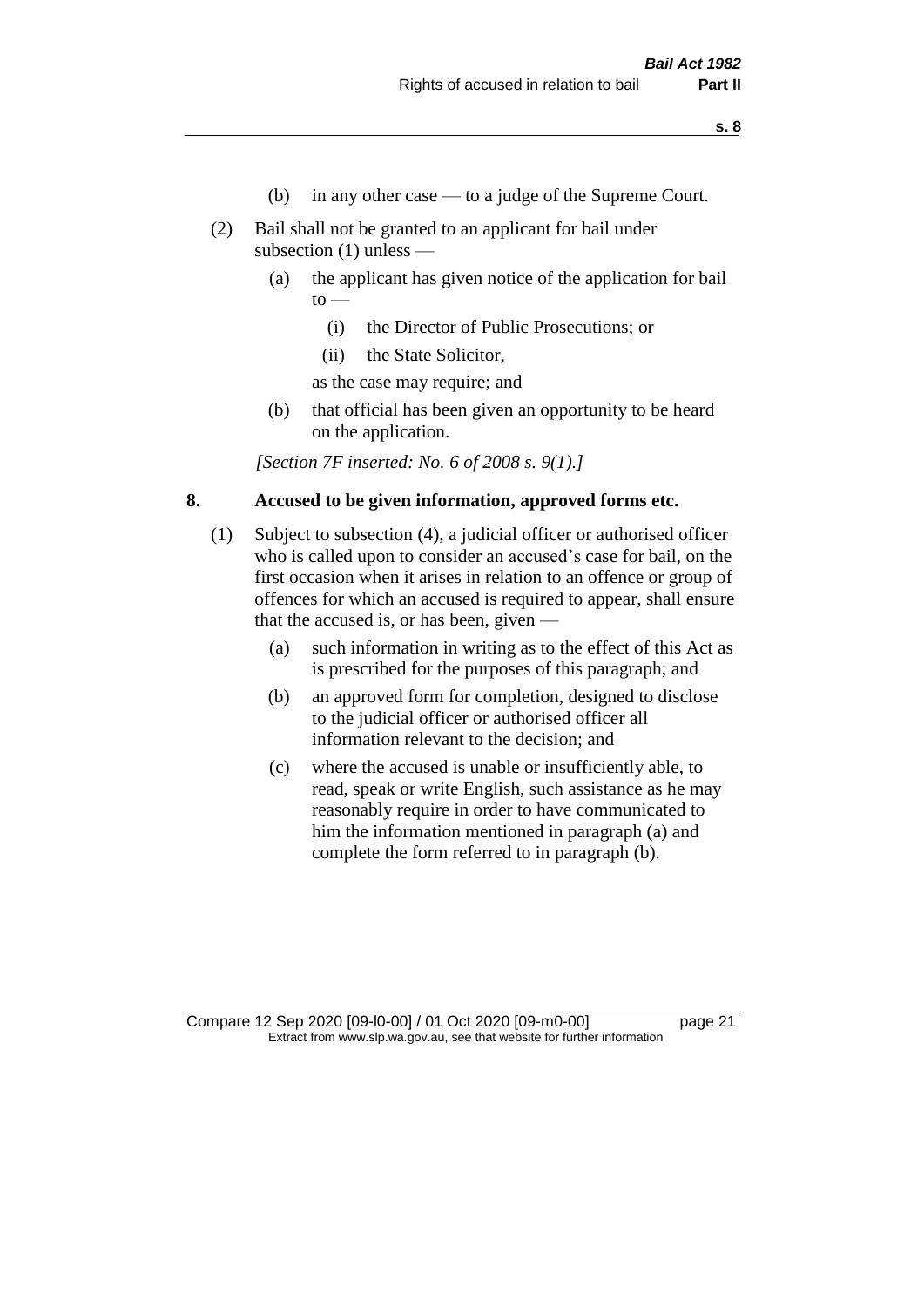- (2) After an accused case for bail has been considered once, a judicial officer or authorised officer on any subsequent consideration of bail in the same case shall —
	- (a) comply with subsection  $(1)(a)$ ; and
	- (b) either comply with subsection  $(1)(b)$  or obtain the form previously completed for the purposes of that paragraph, if any, and ensure that —
		- (i) the form is revised in order to show any changes which he is informed have occurred since it was completed; and
		- (ii) any assistance, of the kind referred to in subsection  $(1)(c)$  is given to the accused for the purpose of completing or revising the form, as the case may be.
- (3) Nothing in this section shall be read as limiting section 23.
- (3a) Notwithstanding subsection  $(1)(a)$  or  $(2)(a)$  a judicial officer or authorised officer need not comply with that paragraph if it appears to him that the accused's case for bail is such that bail is likely to be granted to him in accordance with this Act; but if it subsequently appears to him that bail will not be granted or that the accused is dissatisfied with any condition imposed on the grant of bail he shall then comply with that paragraph.
- (4) Notwithstanding subsection (1)(b) or (2)(b), a judicial officer or an authorised officer may dispense with completion or revision of the form referred to in those paragraphs if it appears to him  $that -$ 
	- (a) the accused's case for bail is such that bail is likely to be granted to him in accordance with this Act; and
	- (b) the information in the possession of the judicial officer or authorised officer is sufficient for his consideration of the case.
- (5) Where a person has applied for bail for an appeal as mentioned in section 7F(1), this section applies as if the consideration of

page 22 Compare 12 Sep 2020 [09-l0-00] / 01 Oct 2020 [09-m0-00] Extract from www.slp.wa.gov.au, see that website for further information

**s. 8**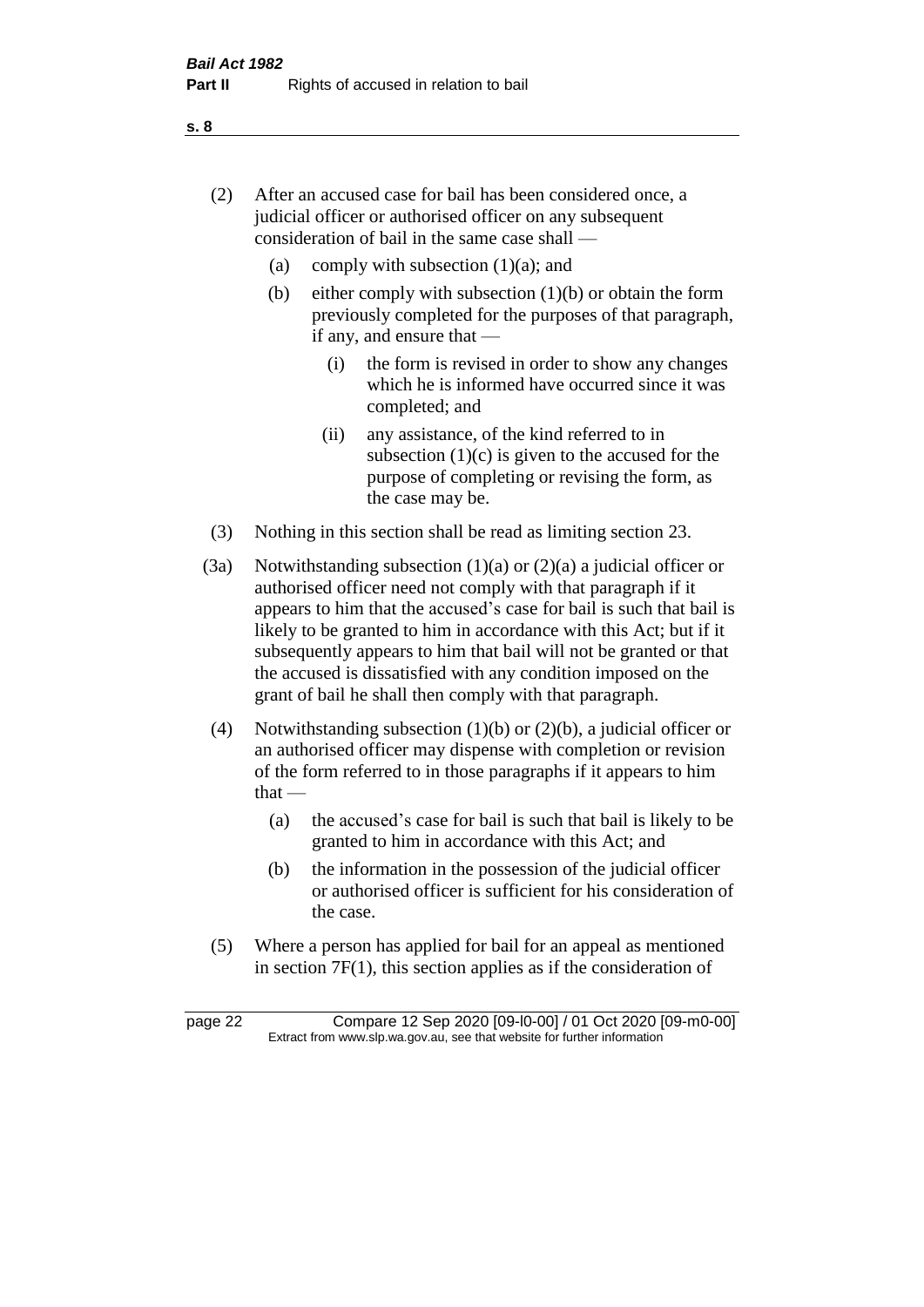bail for the appeal were a first consideration of bail for an offence.

*[Section 8 amended: No. 74 of 1984 s. 6; No. 15 of 1988 s. 6; No. 33 of 1989 s. 18; No. 84 of 2004 s. 82; No. 6 of 2008 s. 9(2) and 43(1).]* 

## **9. Bail decision may be deferred until more information obtained**

- (1) Subject to section 26(2) of the *Young Offenders Act 1994*, a judicial officer or authorised officer who is called upon to consider a case for bail may defer consideration of the case for a period not exceeding 30 days if he thinks it is necessary —
	- (a) to obtain more information for the purpose of making a decision in accordance with this Act; or
	- (b) to take any step authorised by section  $24(1)$  or  $24A(1)$ or  $(2)$ ; or
	- (c) without limiting paragraph (a) or (b), in the case of an accused charged with an offence where the accused and an alleged victim of the offence are, or are reasonably believed by the judicial officer or authorised officer to be, in a family relationship — to consider what, if any, conditions should be imposed to enhance the protection of the alleged victim.
- (2) Nothing in this section shall be taken to limit the right of an accused to be brought before a court as soon as is practicable if he is not released on bail.

*[Section 9 amended: No. 57 of 1997 s. 21(2); No. 84 of 2004 s. 82; No. 6 of 2008 s. 10(1); No. 30 of 2020 s. 42.]*

## **10. Sections 5, 6 and 7 do not apply if accused imprisoned for other cause**

Notwithstanding sections 5, 6 and 7, the rights conferred on an accused and the duties imposed on police officers, authorised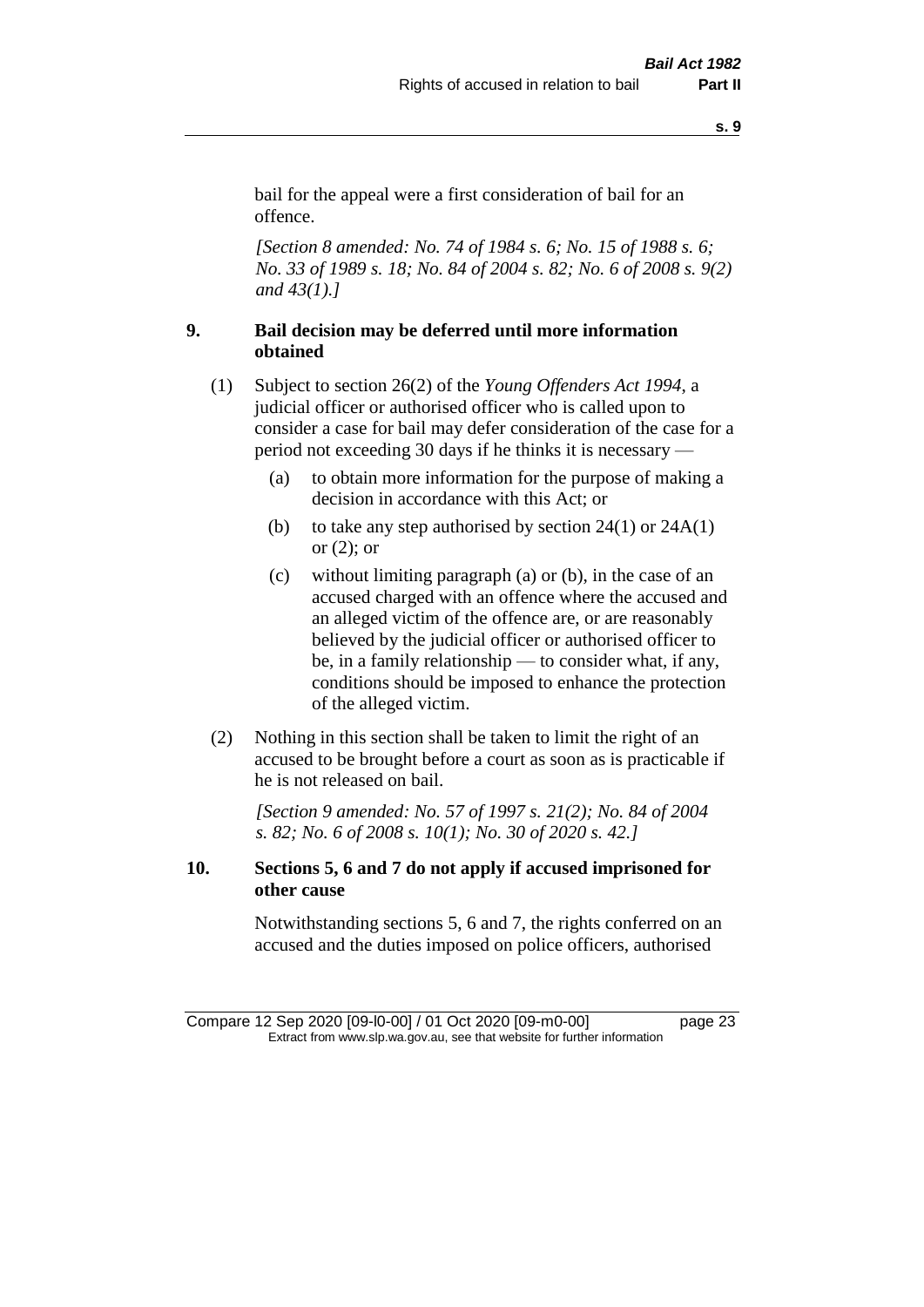officers and judicial officers by those sections in respect of an appearance in court for an offence do not arise where —

- (a) the accused is in custody for some other offence or reason (including the non-payment of a sum of money); and
- (b) the police officer, authorised officer or judicial officer is satisfied that the accused is likely to remain in custody for that other offence or reason until or beyond the time for the appearance for the first-mentioned offence.

*[Section 10 amended: No. 84 of 2004 s. 82.]*

#### **11. Accused's rights following grant of bail**

- $(1)$  When
	- (a) bail has been granted to an accused for an appearance in court; and
	- (b) all conditions which are to be complied with before the release of the accused have been complied with; and
	- (c) he has entered into a bail undertaking for that appearance or his bail undertaking is deemed to be amended under section 31(3),

the accused has a right to be at liberty until he is required to appear, or to next appear, before a court, but subject to —

- (d) any requirement that he be in custody for some other reason; and
- (e) the exercise of the powers in sections 14(3), 17A, 46, 50F, 54 and 55; and
- (f) the limitation mentioned in section 12.
- (2) Where the accused is in custody in a lock-up, court custody centre or prison, the right conferred by subsection (1) is also subject to the person in charge of the lock-up, court custody centre or prison either —
	- (a) signing a certificate under subsection (3); or

page 24 Compare 12 Sep 2020 [09-l0-00] / 01 Oct 2020 [09-m0-00] Extract from www.slp.wa.gov.au, see that website for further information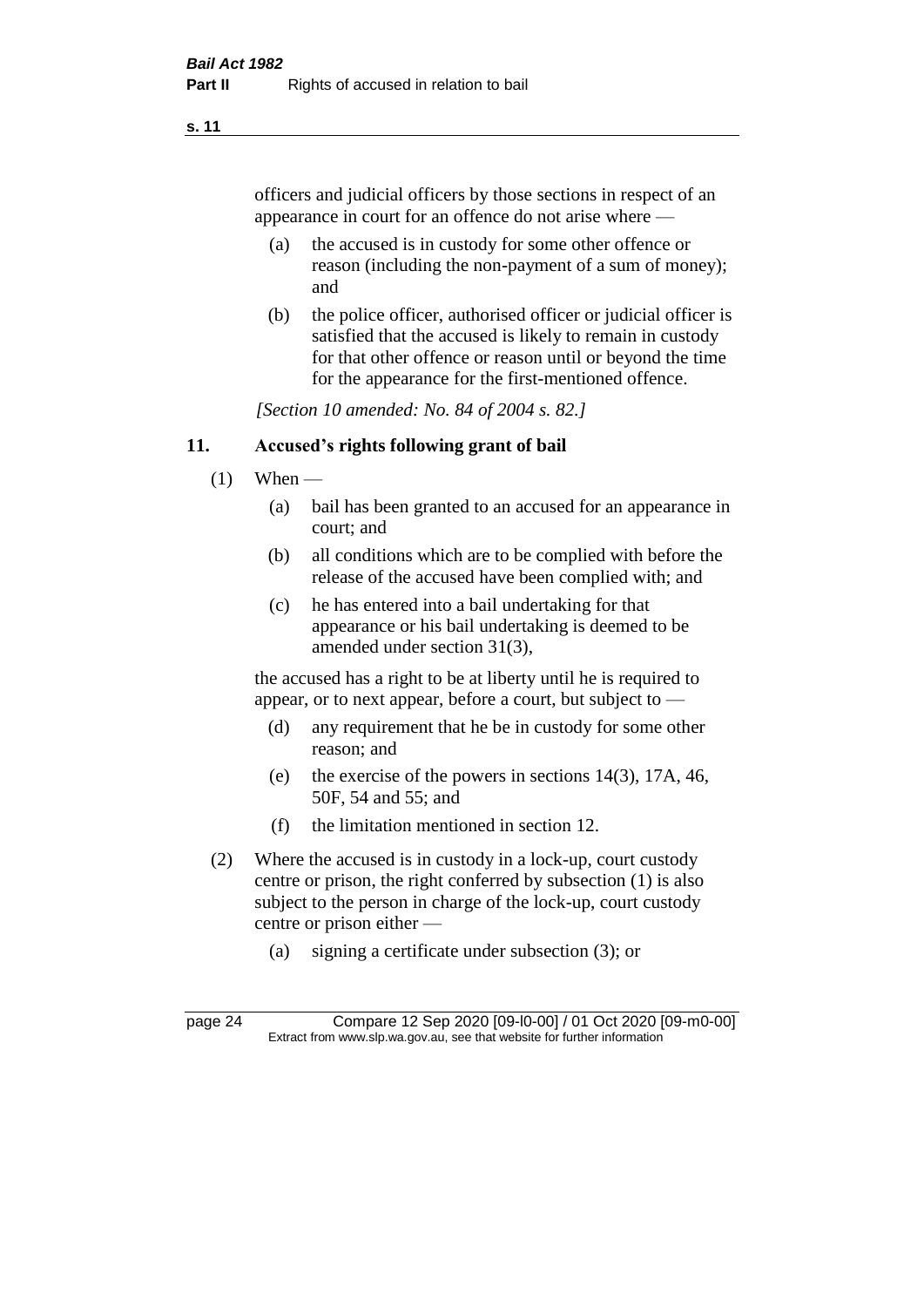- (b) receiving notice that a certificate has been signed by another person under that subsection.
- (3) After an accused becomes entitled to be at liberty as provided in subsection (1), a person referred to in section 29 may sign a certificate to that effect in the prescribed form.
- (4) The person in charge of a lock-up, court custody centre or prison in which the accused is in custody shall release the accused from custody as soon as is practicable after —
	- (a) the person in charge signs the certificate; or
	- (b) if the certificate is signed by a person other than the person in charge, the person in charge receives notice as described in subsection (2)(b).

*[Section 11 amended: No. 74 of 1984 s. 7; No. 15 of 1988 s. 7; No. 49 of 1988 s. 81; No. 45 of 1993 s. 7; No. 47 of 1999 s. 8; No. 59 of 2004 s. 141; No. 84 of 2004 s. 82; No. 6 of 2008 s. 11(1) and (2).]* 

#### **12. Rights in s. 7A(2) and 11, limitations on**

The right of an accused to have his case for bail considered as soon as is practicable, his right to be at liberty as mentioned in sections 7A(2) and 11(1), and the corresponding duties created by this Part, are limited so far as is reasonably necessary for the exercise or performance by a person of any statutory power or function vested in him which requires or permits the continued custody of the accused, including the exercise of the powers set out in Part 12 of the *Criminal Investigation Act 2006* and Parts 6 and 7 of the *Criminal Investigation (Identifying People) Act 2002*.

*[Section 12 amended: No. 6 of 2002 Sch. 2 cl. 1; No. 84 of 2004 s. 82; No. 59 of 2006 s. 6; No. 6 of 2008 s. 12.]*

Compare 12 Sep 2020 [09-l0-00] / 01 Oct 2020 [09-m0-00] page 25 Extract from www.slp.wa.gov.au, see that website for further information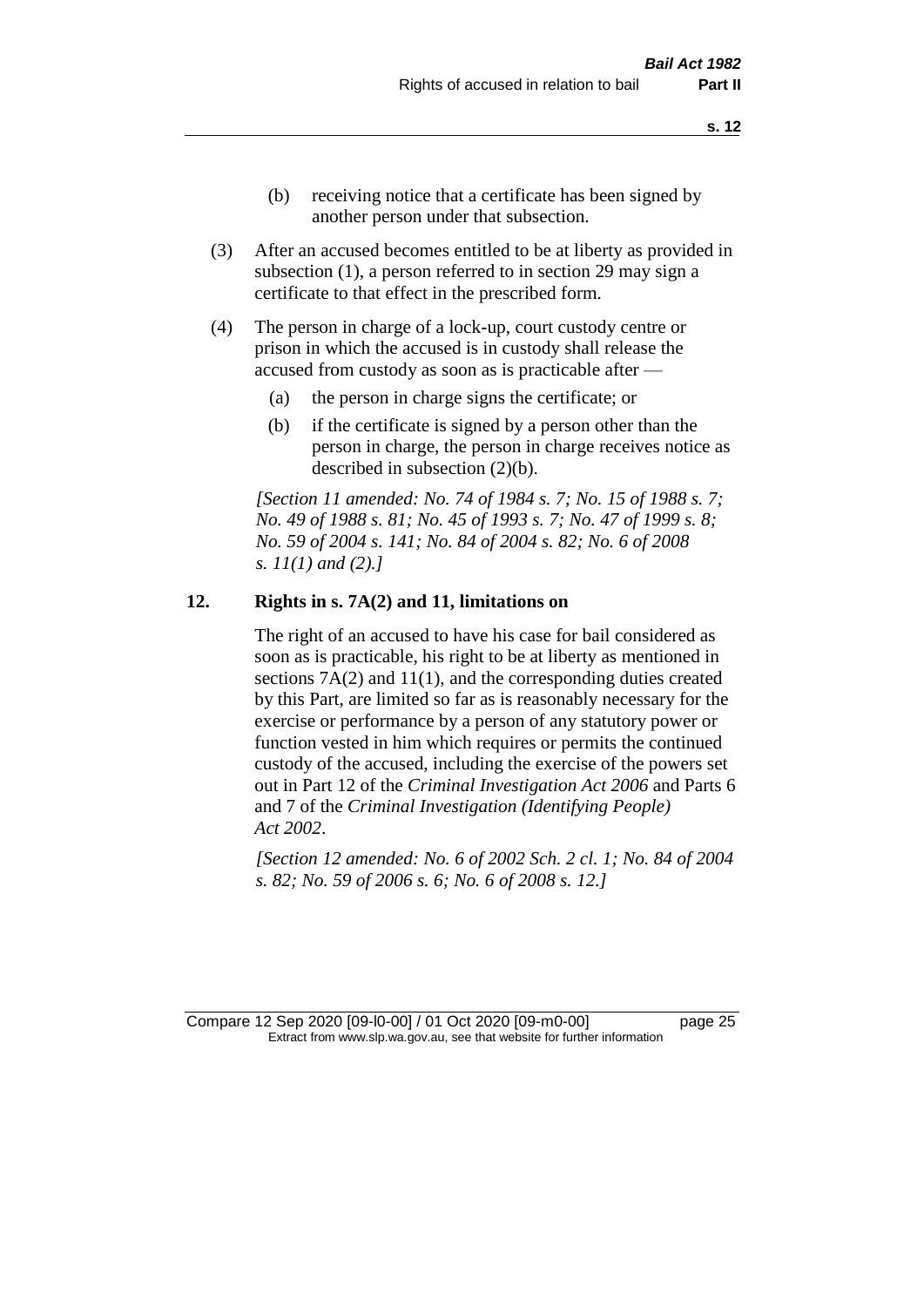# **Part III — Jurisdiction relating to bail**

*[Heading inserted: No. 6 of 2008 s. 13.]*

## **13. Jurisdiction to grant bail, who has and exercise of (Sch. 1)**

- (1) Jurisdiction to grant bail for any appearance described in the first column of Part A of Schedule 1 is vested in the judicial officer or authorised officer specified in the second column of that Part opposite thereto and shall be exercised subject to and in accordance with this Part and the further provisions in Parts B, C and D of Schedule 1.
- (2) A home detention condition shall not be imposed as a condition of bail except by a judicial officer.

*[Section 13 amended: No. 61 of 1990 s. 5; No. 45 of 1993 s. 12.]* 

#### **13A. Jurisdiction in s. 7A to dispense with bail, who has and exercise of**

- (1) Jurisdiction to dispense with the requirement for bail under section 7A for any appearance described in the first column of Schedule 1 Part A clause 2 or 3 is vested, subject to Schedule 1 Part B, in the judicial officer specified in the second column of that clause opposite that description, but Schedule 1 Part A clause 7 does not apply for the purposes of this subsection.
- (2) The jurisdiction referred to in subsection (1) is exercisable  $only$ —
	- (a) in respect of an appearance in court before conviction for an offence; and
	- (b) if it appears to the judicial officer that bail would be granted in accordance with Schedule 1 Part C clause 1 or 2 but that in the circumstances the completion of bail papers is an unnecessary imposition.
- (3) Where a judicial officer dispenses with the requirement for bail for an appearance by an accused the registrar of the court shall,

page 26 Compare 12 Sep 2020 [09-l0-00] / 01 Oct 2020 [09-m0-00] Extract from www.slp.wa.gov.au, see that website for further information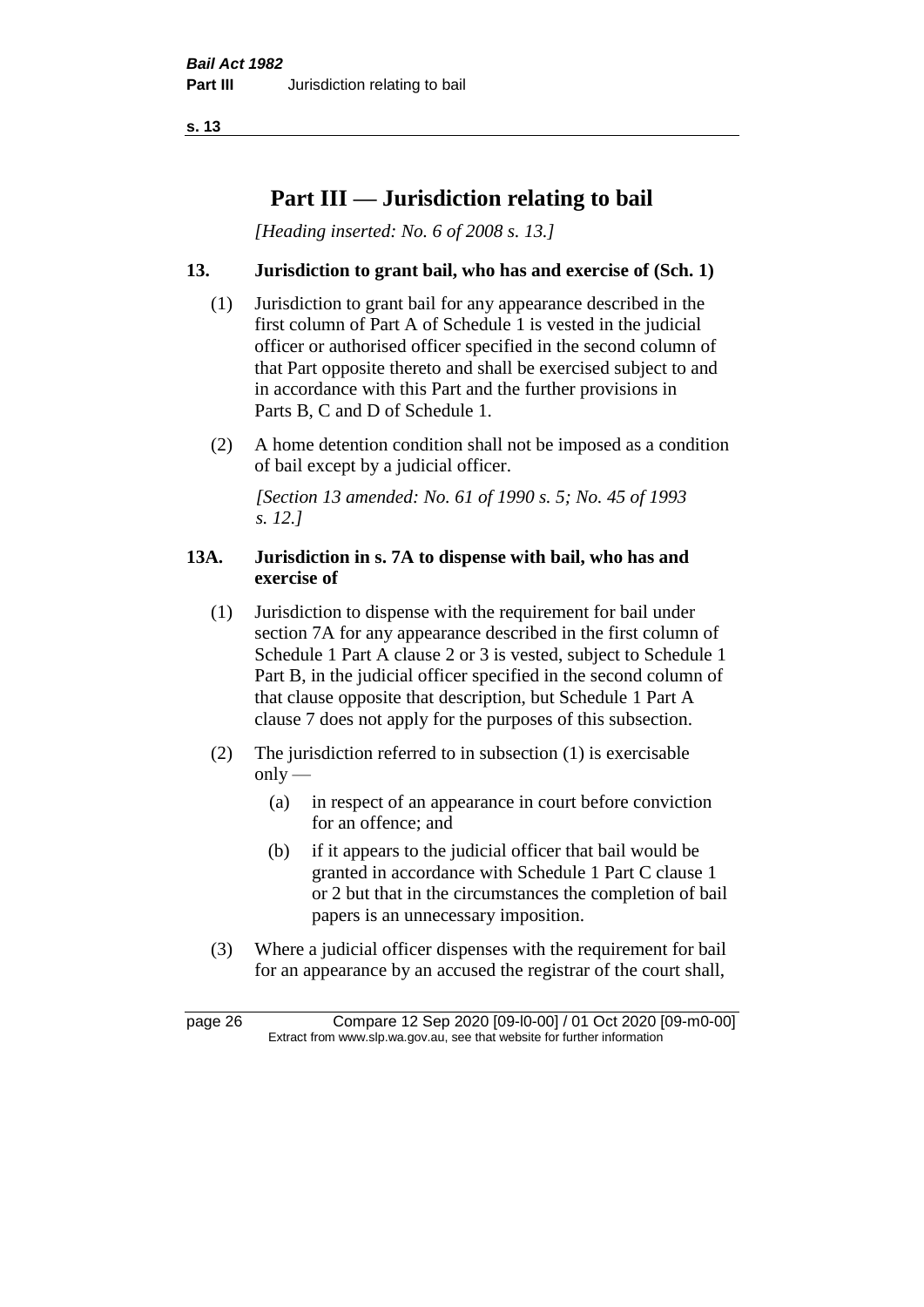in accordance with section 13B, give written notice to the accused of the time and place for the appearance.

*[Section 13A inserted: No. 6 of 2008 s. 14.]*

#### **13B. Notices under s. 13A(3), service and proof of**

- (1) A written notice to an accused under section  $13A(3)$  shall be
	- (a) given to the accused personally; or
	- (b) sent to the accused by post to the accused's address appearing in the records of the court; or
	- (c) provided to the accused by electronic means in accordance with the regulations.
- (2) A person who gives, sends or provides a notice in accordance with subsection (1) shall endorse on a file copy of the notice a certificate showing —
	- (a) that the person has done so; and
	- (b) the time of doing so.
- (3) If a notice is sent by post under subsection  $(1)(b)$ , the notice is to be presumed, unless the contrary is shown, to have been received at the time when, in the ordinary course of events, it would have been delivered.
- (4) In any proceedings
	- (a) a document purporting to be a copy of a notice referred to in subsection (1) is evidence of the terms of the notice; and
	- (b) an endorsement on a copy of a notice referred to in subsection (2) purporting to be a certificate referred to in that subsection is evidence of the matters appearing in the certificate without proof of the signature of the person who made the endorsement.

*[Section 13B inserted: No. 6 of 2008 s. 14; amended: No. 20 of 2013 s. 25; No. 34 of 2020 s. 82.]*

Compare 12 Sep 2020 [09-l0-00] / 01 Oct 2020 [09-m0-00] page 27 Extract from www.slp.wa.gov.au, see that website for further information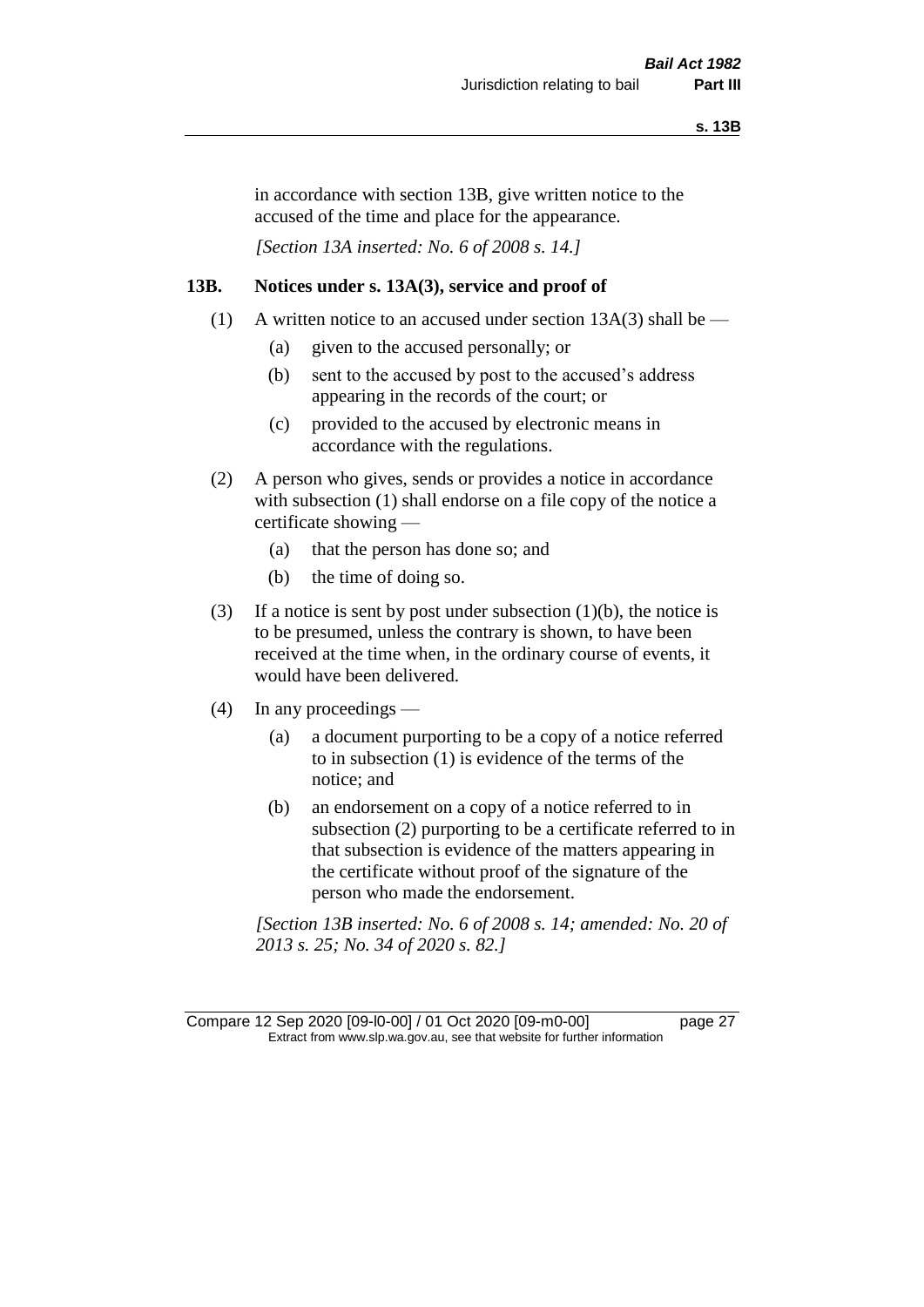#### **14. Judges, jurisdiction of**

- (1) A judge may, in accordance with this Act
	- (a) exercise a power to grant bail which is conferred upon any other judicial officer or any authorised officer by this Act; and
	- (b) revoke or vary any bail previously granted by any other such officer; and
	- (c) under section 7A dispense with the requirement for bail or revoke an existing dispensation.
- (2) Subject to subsection (2a), the jurisdiction of a judge under subsection (1) in respect of an appearance by an accused may be invoked by application made by either the prosecutor or the accused, and whether or not any other judicial officer has —
	- (a) previously granted, refused or dispensed with bail; or
	- (b) exercised any power conferred on him by section 55,

in respect of that appearance.

- (2a) After the jurisdiction under subsection (1) has been invoked once by an accused in relation to an offence or group of offences for which he is required to appear, it may not be further invoked by that accused in relation to that offence or group of offences unless the accused satisfies a judge that —
	- (a) new facts have been discovered, new circumstances have arisen or the circumstances have changed since the occasion when the jurisdiction was invoked; or
	- (b) he failed to adequately present his case for bail on that occasion.
- (3) Where under subsection (1) a judge
	- (a) revokes the bail of an accused who is at liberty, he may order that the accused be returned to custody to await the appearance for which the bail was granted;

page 28 Compare 12 Sep 2020 [09-l0-00] / 01 Oct 2020 [09-m0-00] Extract from www.slp.wa.gov.au, see that website for further information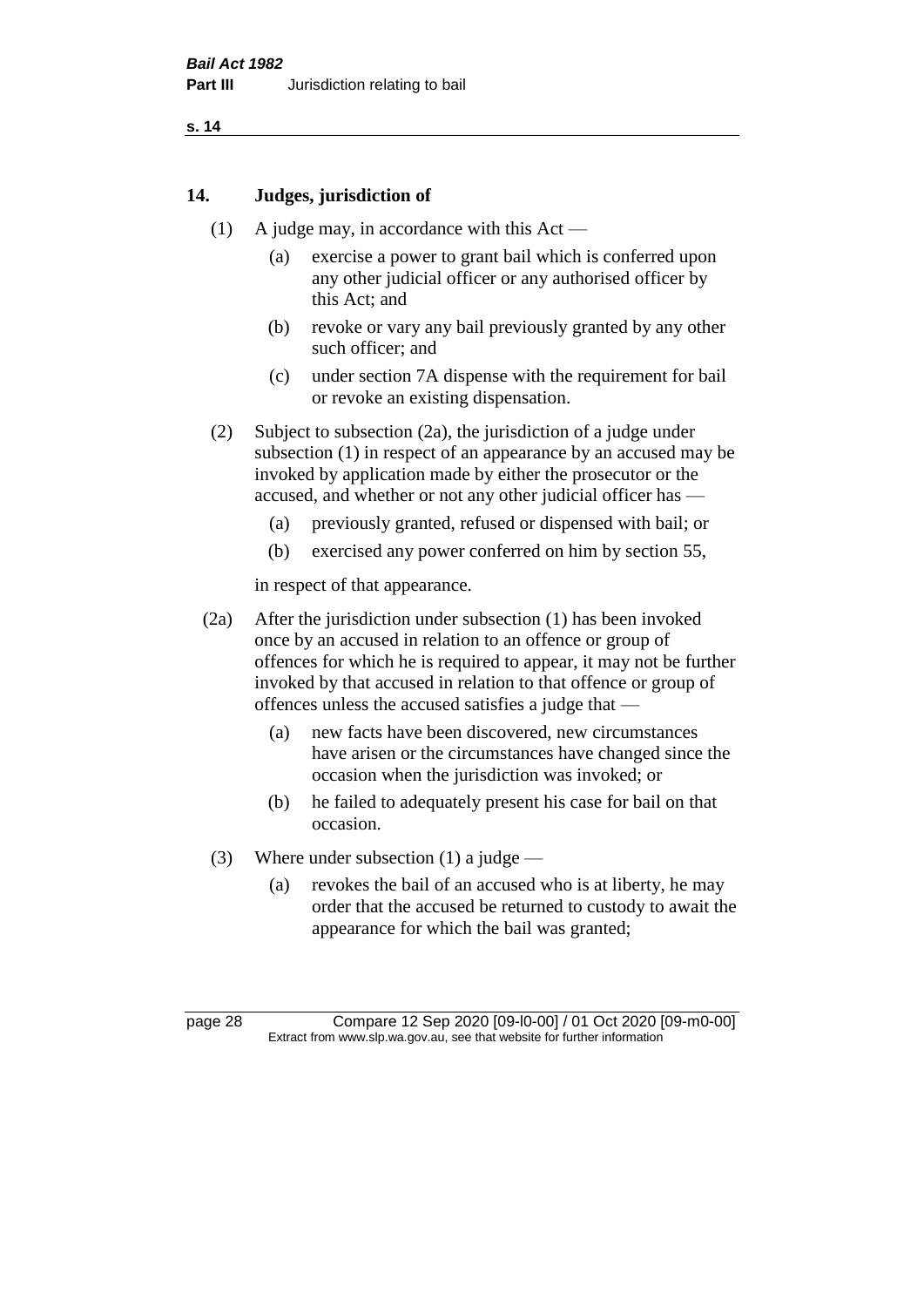and the judge may issue any warrant which may be necessary to carry such an order into effect.

- (4) In this section
	- (a) references to a judge are references
		- (i) in the case of a child charged with an offence before the Children's Court, to a judge of that Court; and
		- (ii) in the case of an accused committed for trial or sentence to the District Court, to a judge of that Court; and
		- (iii) in any other case, to a judge of the Supreme Court;
		- and
	- (b) references to any other judicial officer
		- (i) in relation to the exercise of powers under this section by a judge, are references to any judicial officer whose jurisdiction is inferior to that of the judge; but
		- (ii) in relation to the exercise of powers under this section by a judge of the Supreme Court, do not include a judge of the Children's Court or a judge of the District Court.

*[Section 14 amended: No. 74 of 1984 s. 8; No. 49 of 1988 s. 82; No. 84 of 2004 s. 82; No. 6 of 2008 s. 15(1)-(4).]* 

## **15. Accused charged with murder, jurisdiction as to bail for**

- (1) Where an accused is in custody for murder, the power to grant bail shall be exercised only by a judge of the Supreme Court, or in the case of an accused who is a child by a judge of the Children's Court, except —
	- (a) where section  $31(2)(d)$  applies; or

Compare 12 Sep 2020 [09-l0-00] / 01 Oct 2020 [09-m0-00] page 29 Extract from www.slp.wa.gov.au, see that website for further information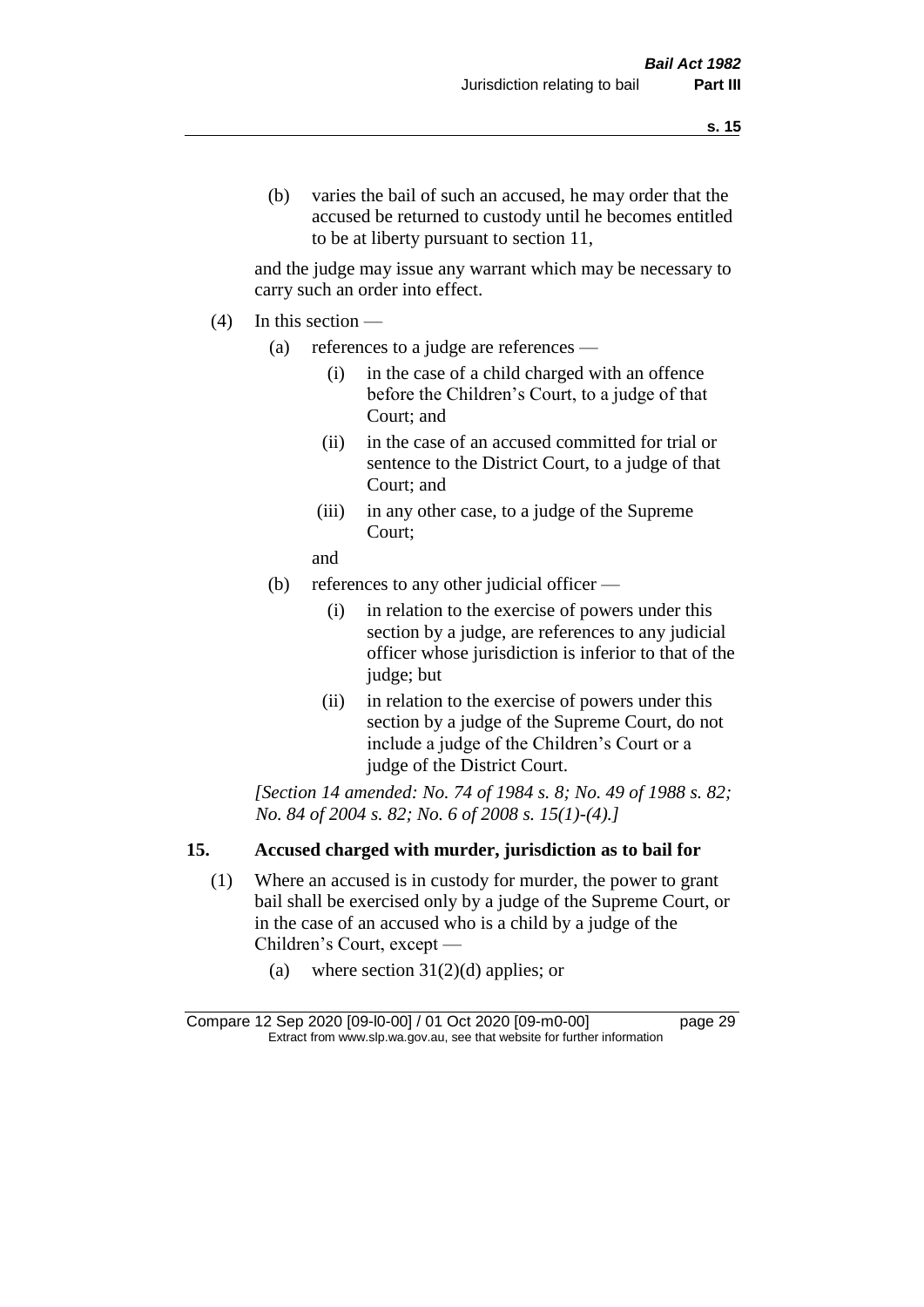**s. 15A**

- (b) to the extent that the Court of Appeal exercises its powers under Part A of Schedule 1.
- *[(2) deleted]*

*[Section 15 amended: No. 52 of 1984 s. 35; No. 74 of 1984 s. 9; No. 49 of 1988 s. 83; No. 70 of 1988 s. 45; No. 45 of 1993 s. 12; No. 45 of 2004 s. 28(4); No. 84 of 2004 s. 82; No. 29 of 2008 s. 24(5).]* 

## **15A. Appeal against judge's decision on bail, commencement and conduct**

 $(1)$  In this section —

*bail decision* means a decision —

- (a) to grant or refuse bail; or
- (b) to vary or revoke bail; or
- (c) to dispense with the requirement for bail; or
- (d) to impose any condition on a grant of bail,

and includes a decision under section 55 or 59A(4).

- (2) The prosecutor or the accused may appeal to the Court of Appeal against a bail decision of —
	- (a) a judge of the Children's Court; or
	- (b) a judge of the District Court; or
	- (c) a judge of the Supreme Court.
- (3) The leave of the Court of Appeal is required for each ground of appeal in an appeal under this section.
- (4) The *Criminal Appeals Act 2004* section 27(2), (3) and (4) apply, with necessary modifications, as if an appeal under this section were an appeal under Part 3 of that Act.
- (5) An appeal under this section shall be commenced and conducted in accordance with this section, section 15B and rules of court made by the Supreme Court.

page 30 Compare 12 Sep 2020 [09-l0-00] / 01 Oct 2020 [09-m0-00] Extract from www.slp.wa.gov.au, see that website for further information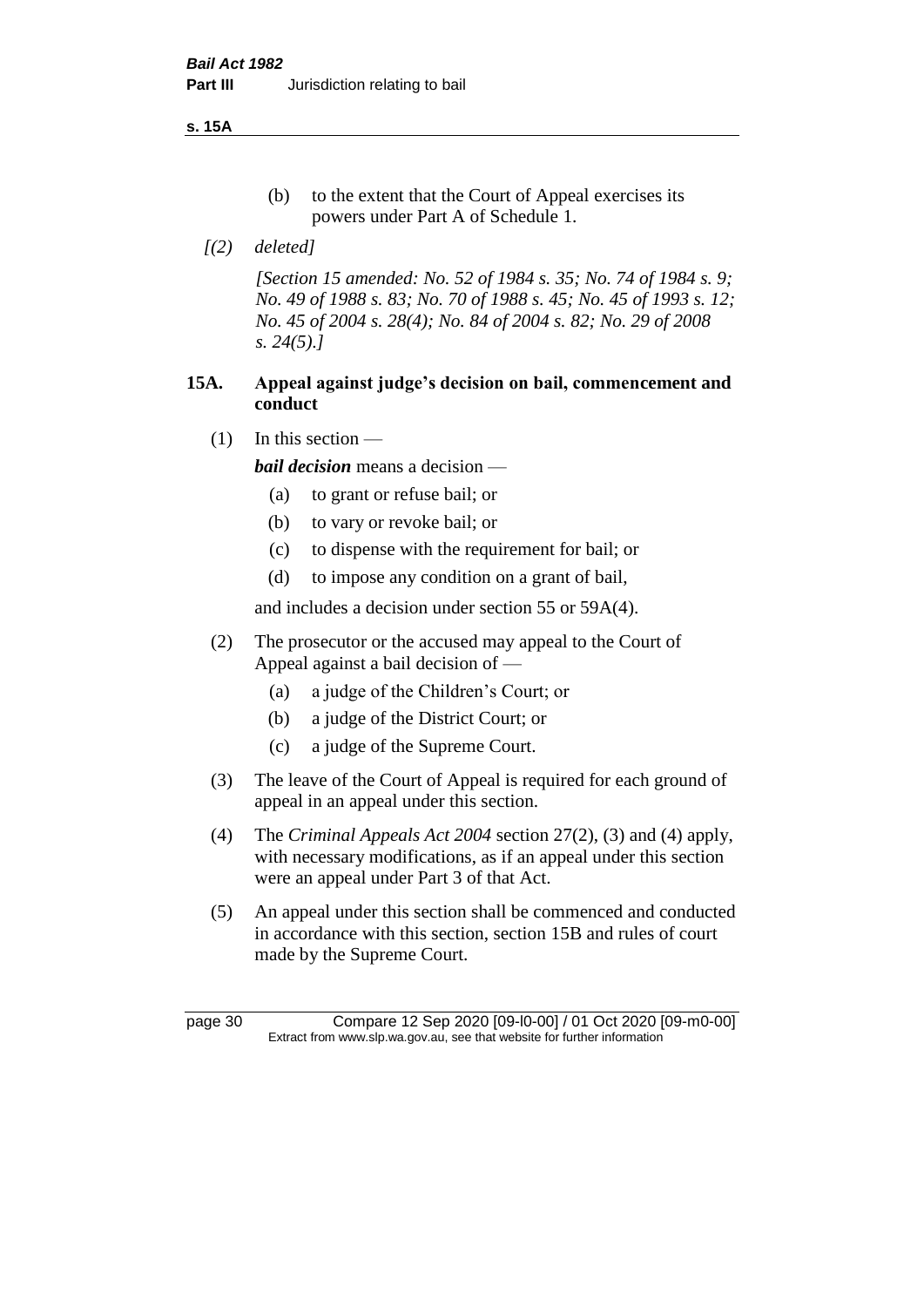- (6) An appeal under this section shall be commenced by lodging with the Court of Appeal an application for leave to appeal that sets out the grounds of the appeal.
- (7) An appeal under this section cannot be commenced later than 21 days after the date of the bail decision unless the Court of Appeal orders otherwise.
- (8) An accused who is a party to an appeal under this section and who is in custody is entitled to be present at the hearing of the appeal if the accused so requests, and any official responsible for that custody who is informed of such a request shall do what is necessary to give effect to it.
- (9) For the purposes of giving effect to a request referred to in subsection (8), arrangements may be made for the accused to appear before the Court of Appeal by means of a video link or an audio link in accordance with section 66B, unless the Court of Appeal has ordered that the accused appear before it in person.

*[Section 15A inserted: No. 6 of 2008 s. 16(1).]*

#### **15B. Appeal under s. 15A, determination**

- (1) The Court of Appeal has jurisdiction to hear and determine an appeal under section 15A.
- (2) The Court of Appeal shall determine an appeal on the material and evidence that was before the judge whose decision is the subject of the appeal.
- (3) Any decision of the Court of Appeal in relation to bail shall be made in accordance with the relevant provisions of sections 13A and 17 and Schedule 1.
- (4) Where in determining an appeal the Court of Appeal revokes the bail of an accused who is at liberty, it may order that the accused be returned to custody to await the appearance for which the bail was granted.

Compare 12 Sep 2020 [09-l0-00] / 01 Oct 2020 [09-m0-00] page 31 Extract from www.slp.wa.gov.au, see that website for further information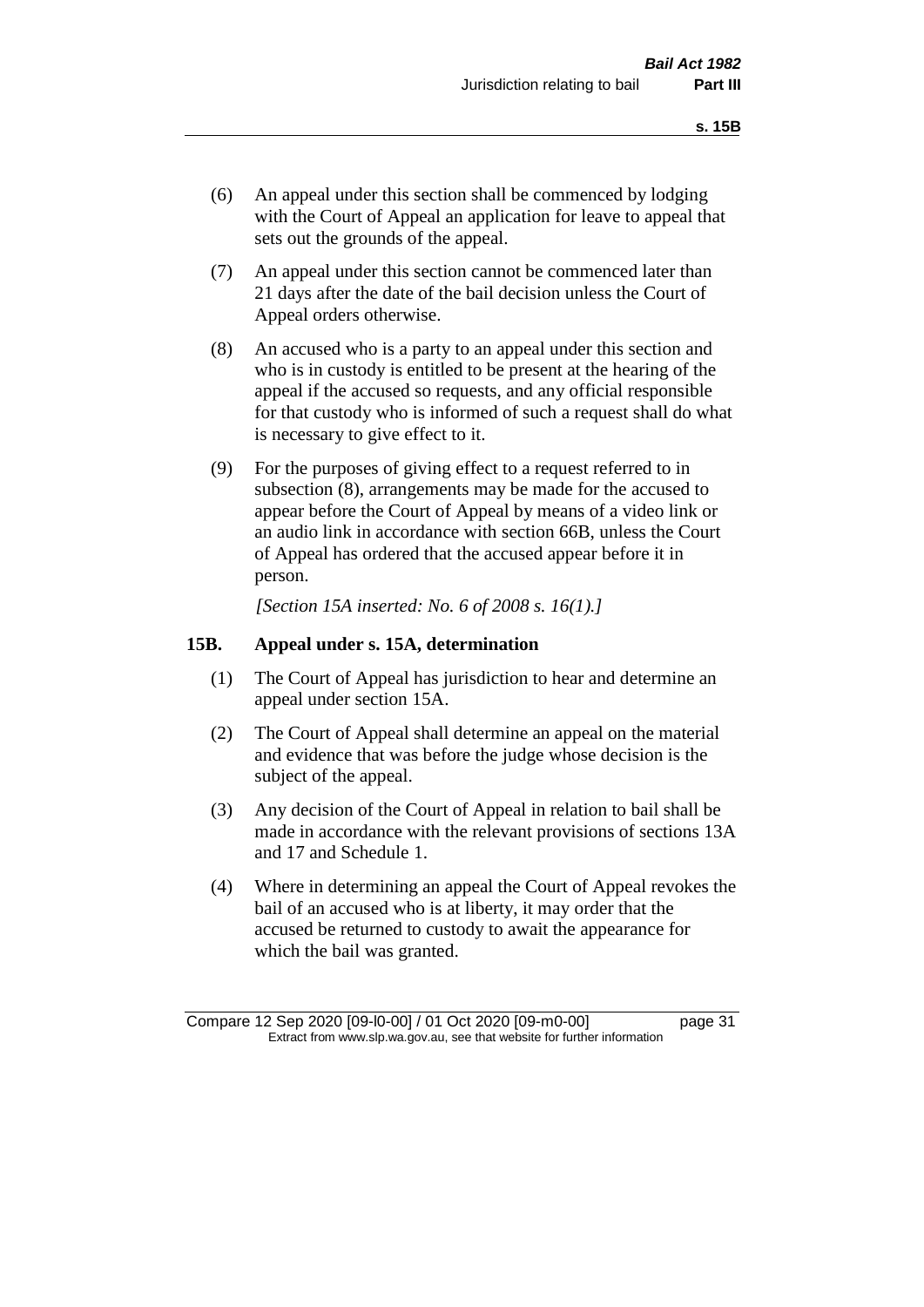- (5) Where in determining an appeal the Court of Appeal varies the bail of an accused who is at liberty, it may order that the accused be returned to custody until the accused becomes entitled to be again at liberty pursuant to section 11.
- (6) A judge of appeal may issue any warrant that may be necessary to carry into effect an order under subsection (4) or (5).

*[Section 15B inserted: No. 6 of 2008 s. 16(1).]*

## **16. Person arrested on warrant, bail of**

- (1) Subject to sections 14, 15 and 16B where the arrest of an accused for an offence is made pursuant to a warrant he shall not be granted bail before he is brought before a court or judicial officer as commanded by the warrant, except by a justice acting in terms of section 6(9).
- (2) Notwithstanding subsection (1) or any other provision of this Act, an accused who has been arrested pursuant to a warrant —
	- (a) issued under section 59B; or
	- (b) issued under the *Criminal Procedure Act 2004* for an offence against section 51(1) or (2),

shall not have a right to have his case for bail considered, and shall not be granted bail, before he is brought before the court as commanded by the warrant.

*[Section 16 amended: No. 59 of 2004 s. 141; No. 84 of 2004 s. 11 and 82; No. 59 of 2006 s. 4(3); No. 6 of 2008 s. 36(2); No. 15 of 2019 s. 7.]*

## **16A. Person arrested in urban area, restrictions on who can grant bail for in some cases**

- (1) Where this section applies to a person who has been arrested for an offence jurisdiction does not arise under section 13 until the person is brought before —
	- (a) a court constituted by or so as to include a magistrate; or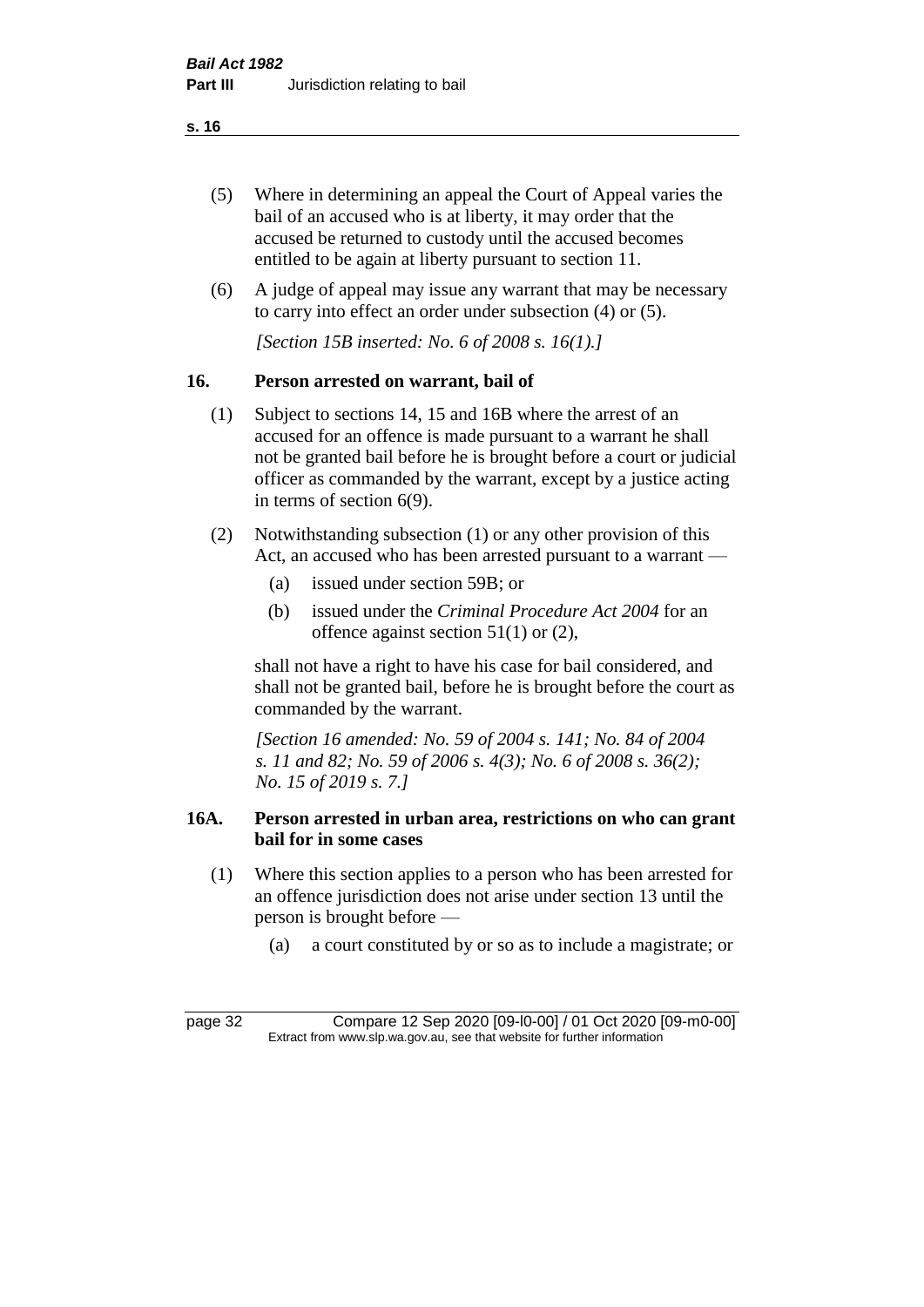- (b) where section 15 applies, a judge of the Supreme Court or a judge of the Children's Court as the case may require.
- (2) This section applies where
	- (a) a person has been arrested in an urban area for a serious offence; and
	- (b) the serious offence is alleged to have been committed while the accused was —
		- (i) on bail for; or
		- (ii) at liberty under an early release order made in respect of,

another serious offence.

- *[(3) deleted.]*
- (4) In this section —

*urban area* means —

- (a) the metropolitan region as defined in the *Planning and Development Act 2005* and any prescribed area that adjoins that region; and
- (b) any other prescribed area of the State, being the whole or part of, or an area adjoining, a local government district under the *Local Government Act 1995* that is designated under that Act as a city or a town.

*[Section 16A inserted: No. 54 of 1998 s. 6(1); amended: No. 38 of 2004 s. 59; No. 84 of 2004 s. 82; No. 38 of 2005 s. 15; No. 49 of 2016 s. 88; No. 13 of 2020 s. 23.]*

#### **16B. Person linked to terrorism**

- (1) This section applies if a person linked to terrorism is in custody —
	- (a) awaiting an appearance in court before conviction for an offence; or

Compare 12 Sep 2020 [09-l0-00] / 01 Oct 2020 [09-m0-00] page 33 Extract from www.slp.wa.gov.au, see that website for further information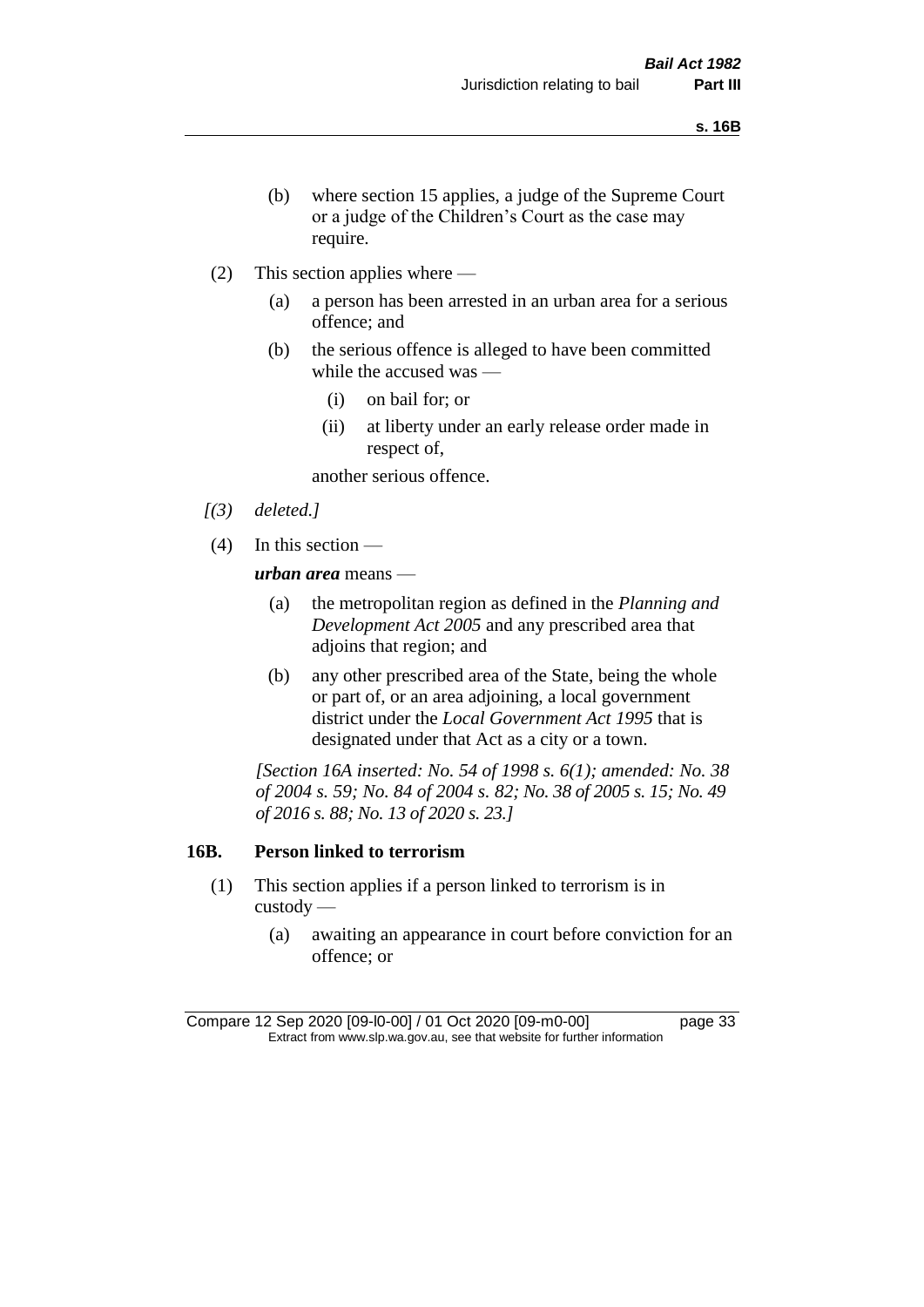- (b) waiting to be sentenced or otherwise dealt with for an offence of which the person has been convicted.
- (2) The power to grant bail to the person can be exercised only by a court constituted by a judicial officer other than a justice.

*[Section 16B inserted: No. 15 of 2019 s. 8.]*

## **17. Conditions on bail which may be imposed**

- (1) A judicial officer or authorised officer may impose conditions on a grant of bail only to the extent that he is authorised to do so by clause 2(3)(c) of Part C and Part D of Schedule 1.
- (2) Conditions imposed on a grant of bail shall not be any more onerous on the accused than the judicial officer or authorised officer considers is required in the public interest having regard to the nature of the offence for which the accused is in custody and the circumstances of the accused.

*[Section 17 amended: No. 45 of 1993 s. 8 and 12; No. 84 of 2004 s. 82.]* 

## **17A. Child on bail, changing responsible person for (Sch. 1 Pt. C cl. 2)**

- (1) Where this section applies, an authorised police officer may
	- (a) cancel an undertaking of the kind described in clause 2(3)(c) of Part C of Schedule 1; and
	- (b) approve of another person as a responsible person within the meaning in that clause; and
	- (c) detain the accused or order his detention until the person so approved enters into an undertaking of the kind mentioned in paragraph (a).
- (2) Subsection (1) applies where
	- (a) a person has entered into an undertaking referred to in paragraph (a) of that subsection; and

page 34 Compare 12 Sep 2020 [09-l0-00] / 01 Oct 2020 [09-m0-00] Extract from www.slp.wa.gov.au, see that website for further information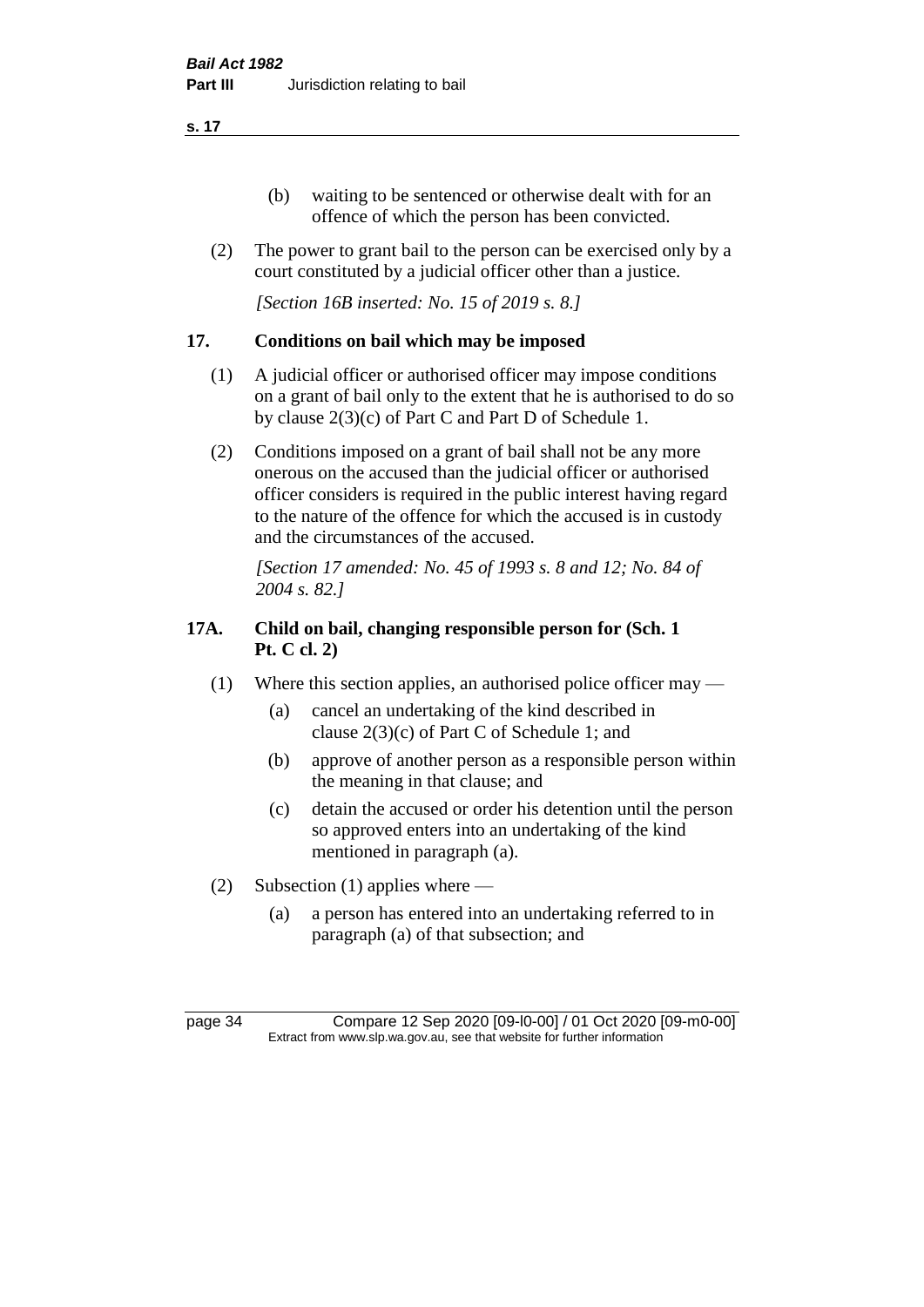- (b) a judicial officer when granting bail ordered that the person may under this section be released from the undertaking by an authorised police officer; and
- (c) the person wishes to be so released.
- (3) A police officer may, for the purpose of the exercise of the powers in subsection (1), take into custody a child accused who has been released on bail.
- (4) If the police officer is not an authorised police officer he shall, as soon as is practicable, bring the accused before an authorised police officer for the purpose referred to in subsection (3).
- (5) After an undertaking has been entered into as mentioned in subsection  $(1)(c)$ , the accused, subject to this Act, has a right to be at liberty until he is required to appear before a court.

*[Section 17A inserted: No. 45 of 1993 s. 9; amended: No. 84 of 2004 s. 82.]* 

*[18-19. Deleted: No. 59 of 2006 s. 7(1).]*

Compare 12 Sep 2020 [09-l0-00] / 01 Oct 2020 [09-m0-00] page 35 Extract from www.slp.wa.gov.au, see that website for further information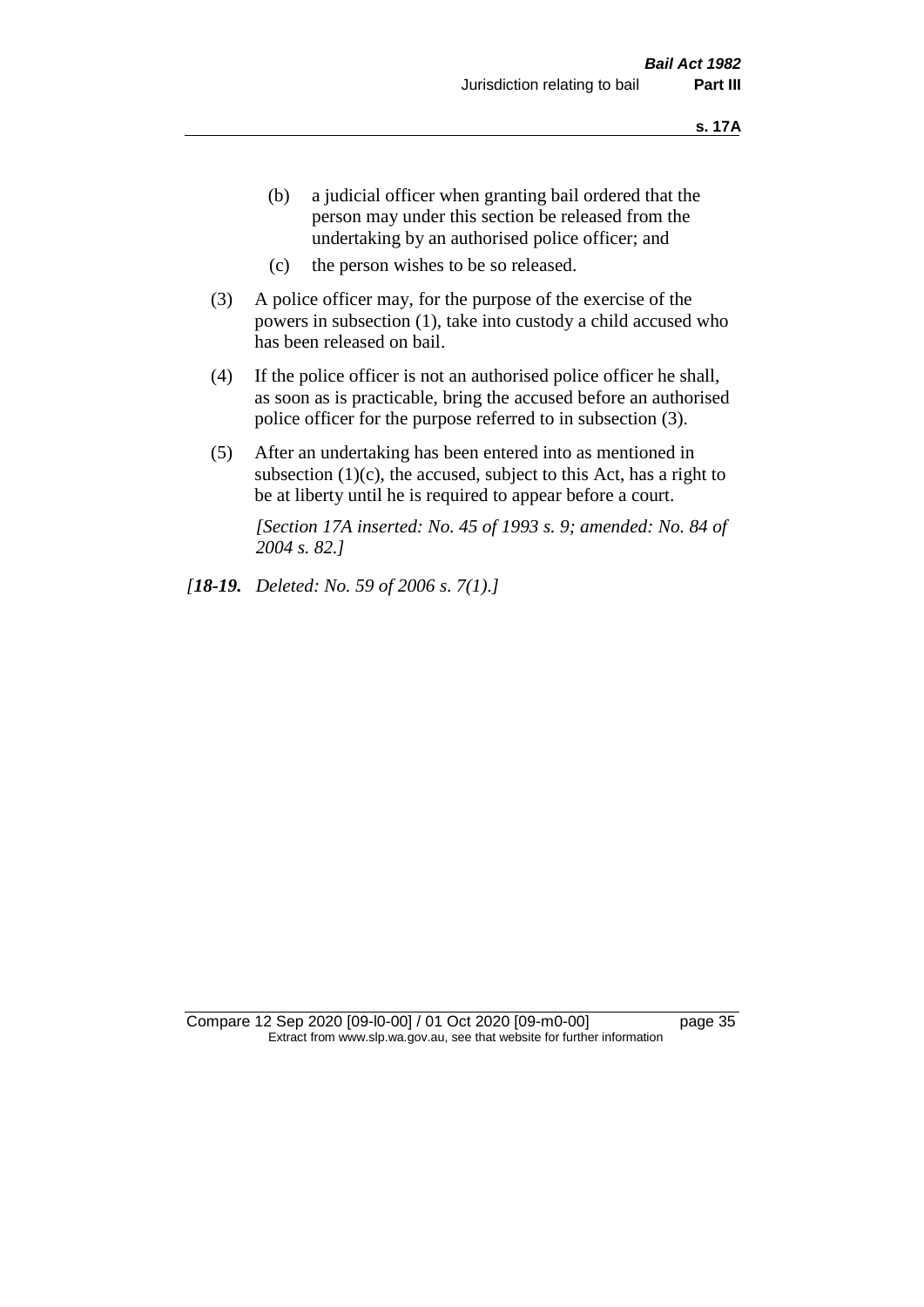# **Part IV — Hearing of case for bail, parties, and evidence**

# **20. Bail hearing for indictable offence, court may restrict publication or hold in private**

- (1) On the consideration by a judicial officer of a case for bail of an accused who is charged with an offence triable by jury, the judicial officer may, to avoid prejudice to either party, exercise the powers described in subsection (2), but shall only exercise the power in paragraph (b) thereof if he considers that the exercise of the power in paragraph (a) is not, on its own, likely to be sufficient to avoid prejudice.
- (2) The powers referred to in subsection (1) are to order
	- (a) that no report, or summary, of any statement, or of any specified statement, made or furnished at the hearing shall be published by any means;
	- (b) that the bail application be heard *in camera*.
- (3) Where an order is made under subsection (2)(a), no report, or summary, of any statement referred to in that paragraph shall be published by any means —
	- (a) if the offence is one that may be tried on indictment, before a court decides that it is to be tried on indictment; or
	- (b) if the accused is discharged from further proceedings upon the prosecution notice or indictment brought against him for the offence, before he is so discharged; or
	- (c) if the accused is tried on indictment for the offence, before the trial is ended.
- (4) A person who, except with lawful excuse, fails to comply with an order made under this section commits an offence.

Penalty: \$1 000.

*[Section 20 amended: No. 50 of 2003 s. 37(2); No. 4 of 2004 s. 58; No. 84 of 2004 s. 11 and 82.]*

page 36 Compare 12 Sep 2020 [09-l0-00] / 01 Oct 2020 [09-m0-00] Extract from www.slp.wa.gov.au, see that website for further information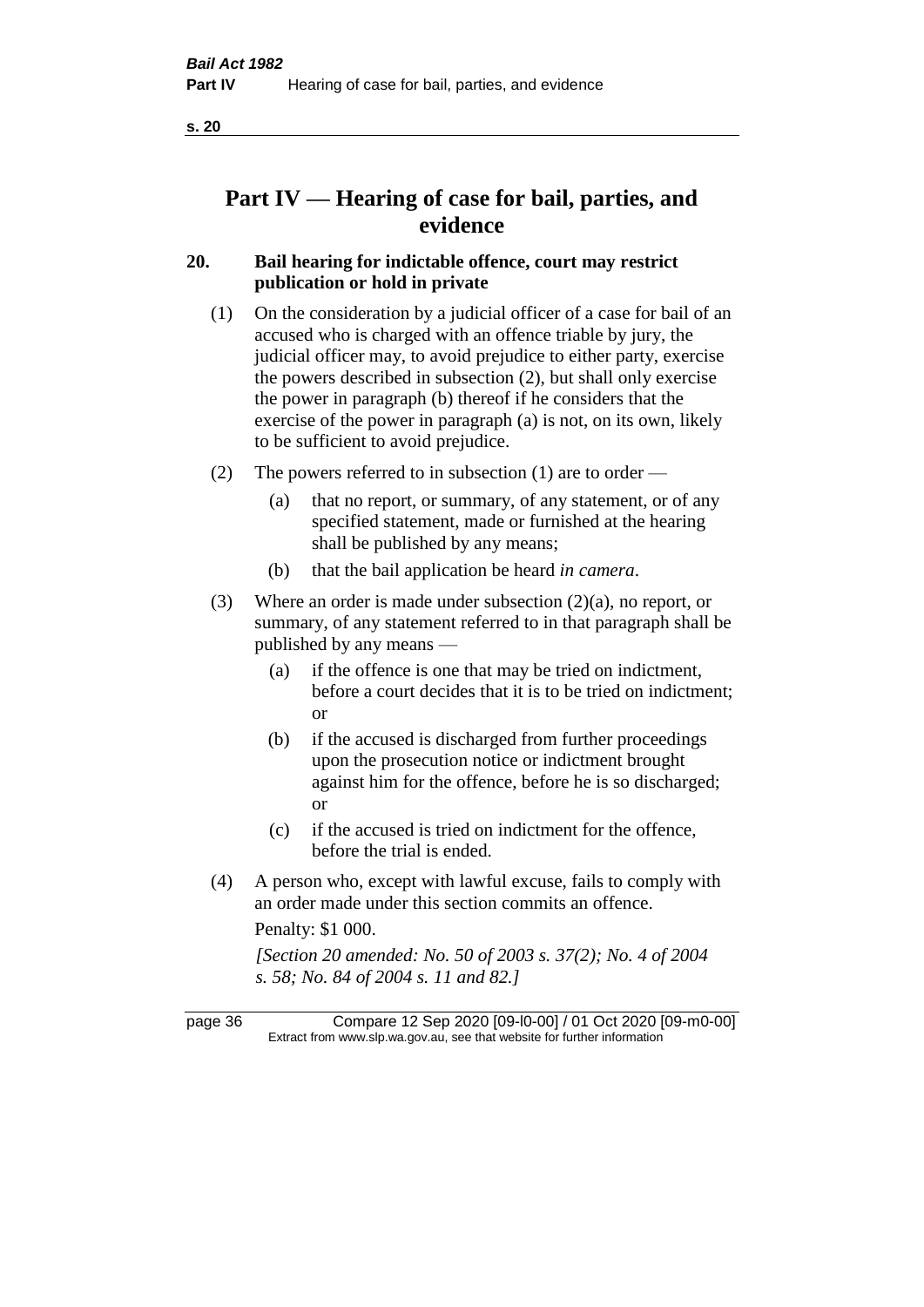# **21. Parties to bail proceedings**

- (1) The parties to proceedings on a case for bail are the prosecutor and the accused and, subject to subsection (2), no other person shall be a party to, or be represented at, the proceedings.
- (2) Nothing in subsection (1) affects the right of
	- (a) the Attorney General to apply for leave, or be an appellant, under Part 2 of the *Criminal Appeals Act 2004*; or
	- (b) the Director of Public Prosecutions or the State Solicitor to receive notice and be heard under section 7F(2); or
	- (c) an officer referred to in section 33 of the *Children's Court of Western Australia Act 1988* to be present at and participate in proceedings concerning a child under that section.

*[Section 21 amended: No. 15 of 1988 s. 9; No. 49 of 1988 s. 84; No. 33 of 1989 s. 18; No. 31 of 1993 s. 7; No. 65 of 2003 s. 88(3); No. 59 of 2004 s. 141; No. 84 of 2004 s. 11 and 82; No. 6 of 2008 s. 9(3).]* 

#### **22. Evidence at bail hearings**

A judicial officer or authorised person may in considering any case for bail receive and take into account such information as he thinks fit whether or not the same would normally be admissible in a court of law.

#### **23. Accused not bound to supply information**

An accused is not obliged to complete, or furnish information for, the form referred to in section  $8(1)(b)$ , or for any revision thereof, or to furnish any information, whether on oath or otherwise, for the purpose of having his case for bail considered.

*[Section 23 amended: No. 84 of 2004 s. 82; No. 6 of 2008 s. 43(2).]* 

Compare 12 Sep 2020 [09-l0-00] / 01 Oct 2020 [09-m0-00] page 37 Extract from www.slp.wa.gov.au, see that website for further information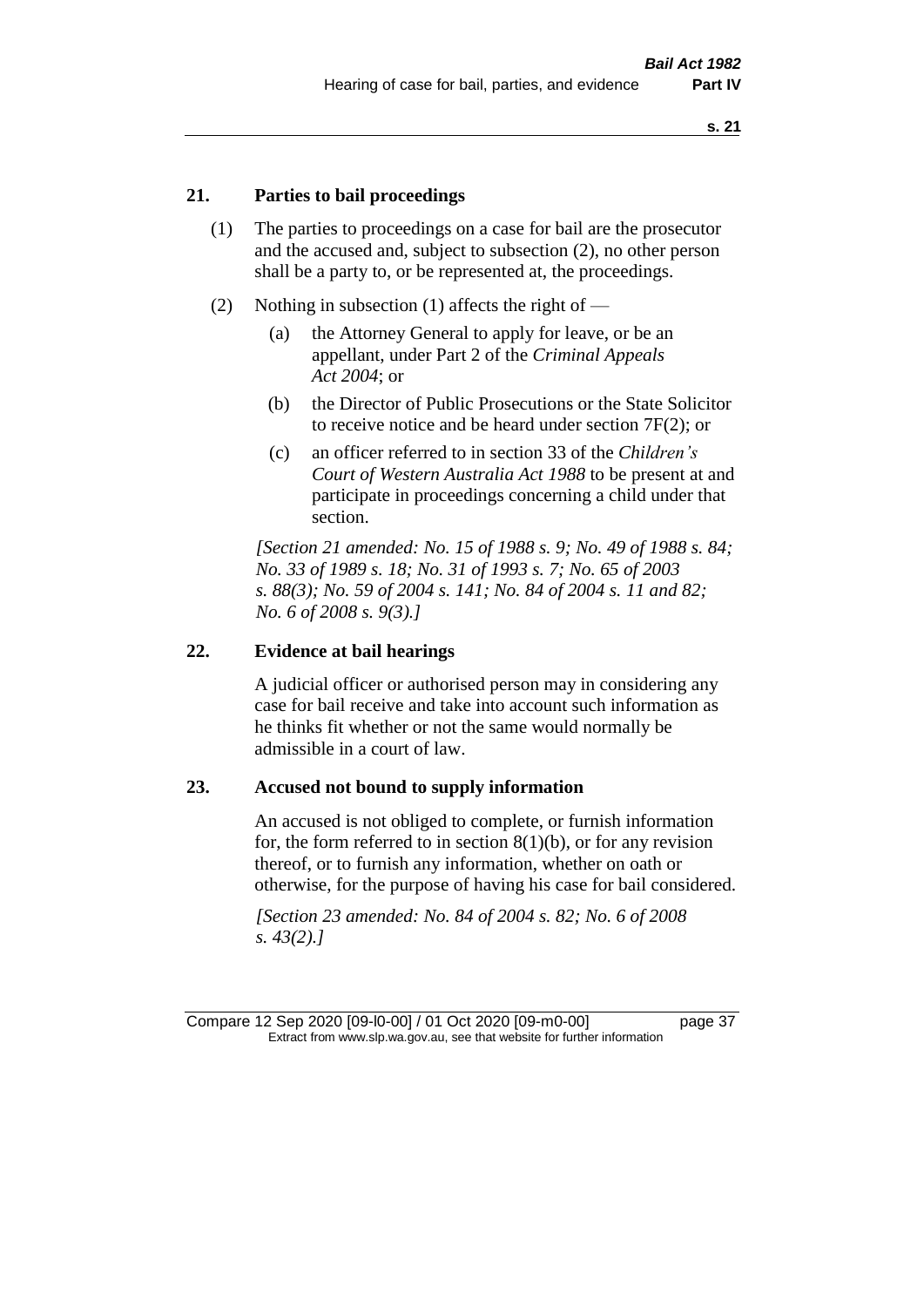# **24. Court or authorised officer may ask police to verify accused's information or make report**

- (1) A judicial officer or authorised officer who is called upon to consider a case for bail may —
	- (a) request that any information placed before the judicial officer or authorised officer by the accused for the purposes of the case be verified by a police officer, and to that end may refer to a police officer the form mentioned in section 8(1)(b), after it has been completed or revised;
	- (b) request that a report on any matter mentioned in Part C of Schedule 1, so far as it applies to an accused whose case is being or to be considered, be made by a police officer.
- (2) Where a reference or request is made under subsection (1) a police officer shall, as soon as is practicable —
	- (a) make a report to the judicial officer or the authorised officer accordingly; and
	- (b) furnish a copy of the report to the accused or his solicitor or counsel.

*[Section 24 inserted: No. 61 of 1990 s. 6; amended: No. 45 of 1993 s. 12; No. 84 of 2004 s. 82; No. 6 of 2008 s. 43(2).]* 

# **24A. Court may ask community corrections officer to verify accused's information or make report**

- (1) A judicial officer who is called upon to consider a case for bail may refer to a community corrections officer any matter referred to in section 24(1) and may request a community corrections officer to do any matter referred to in that section.
- (2) A judicial officer who is called upon to consider a case for bail and who desires to impose a home detention condition as a condition on a grant of bail, shall request that a report be made by a community corrections officer about the suitability of the accused to be subject to a home detention condition.

| page 38 | Compare 12 Sep 2020 [09-l0-00] / 01 Oct 2020 [09-m0-00]                  |
|---------|--------------------------------------------------------------------------|
|         | Extract from www.slp.wa.gov.au, see that website for further information |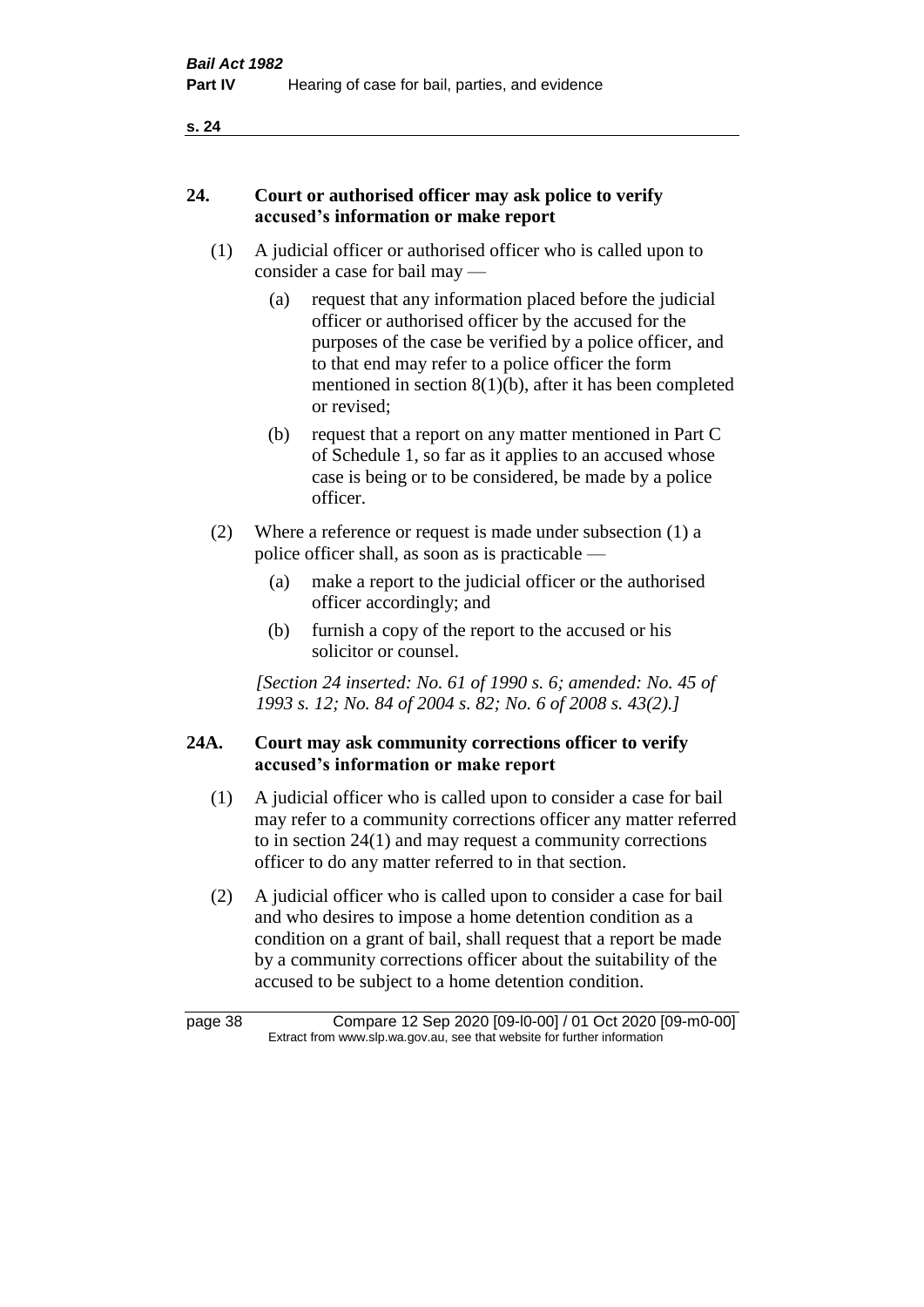- (3) Where a reference or a request is made under subsection (1) or a report is requested under subsection (2) a community corrections officer shall, as soon as is practicable, make a report to the judicial officer and, at the discretion of the judicial officer, copies may be made available to the prosecution or to the accused or his solicitor or counsel.
- (4) Where a community corrections officer makes a report that an accused is suitable to be subject to a home detention condition, the officer must —
	- (a) include in the report a recommendation as to whether or not the accused is suitable for electronic monitoring while the accused is subject to the home detention condition; and
	- (b) annex to the report, and provide to the accused or the accused's solicitor or counsel, a list of those conditions in rules made under section 50L that may be applied to the accused by the CEO (corrections) while the accused is subject to the home detention condition.

*[Section 24A inserted: No. 61 of 1990 s. 7; amended: No. 31 of 1993 s. 9; No. 84 of 2004 s. 82; No. 65 of 2006 s. 53; No. 13 of 2020 s. 24.]* 

# **25. Information given by accused for bail purposes not admissible at trial**

A statement made by an accused to a judicial officer or authorised officer for the purpose of a decision whether bail should be granted to him for any appearance in court for an offence shall not be admissible in evidence against him at his trial for that offence.

*[Section 25 amended: No. 84 of 2004 s. 82.]* 

Compare 12 Sep 2020 [09-l0-00] / 01 Oct 2020 [09-m0-00] page 39 Extract from www.slp.wa.gov.au, see that website for further information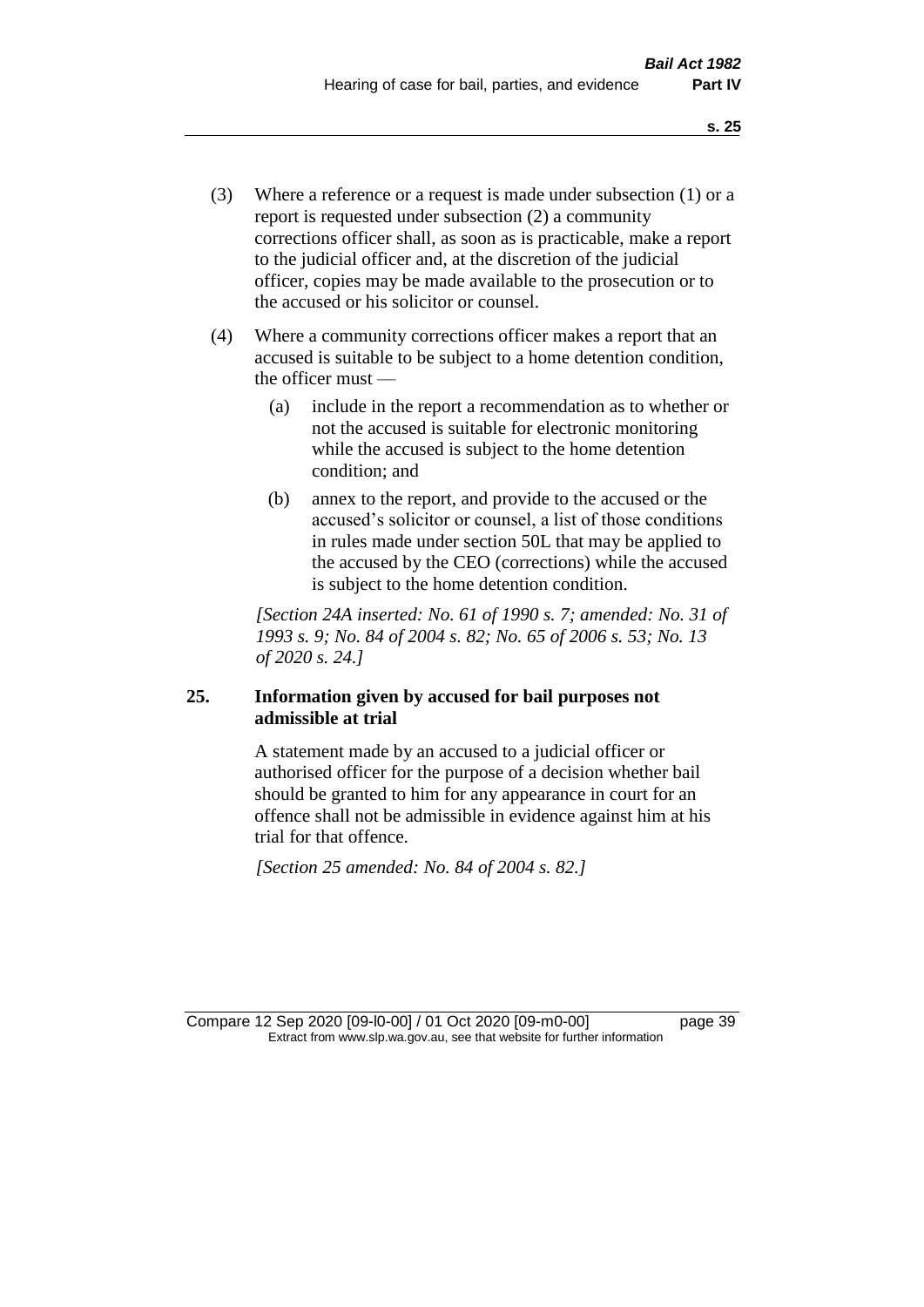#### **26. Record of bail decision and reasons**

- (1) A bail record form shall be completed by an authorised officer or a justice if he —
	- (a) refuses to grant bail to an accused; or
	- (b) grants bail to an accused in the circumstances referred to in clause 3 of Part B of Schedule 1; or
	- (ba) grants bail to an accused for an offence to which Schedule 1 Part C clause 3A or 3D applies; or
	- (c) imposes any condition on a grant of bail and it appears to him that the accused is dissatisfied with the condition.
- (2) Where a judicial officer, other than a justice
	- (a) refuses to grant bail to an accused; or
	- (aa) grants bail to an accused for an offence to which Schedule 1 Part C clause 3A, 3D or 3E applies; or
	- (b) imposes any condition on a grant of bail and it appears to him that the accused is dissatisfied with the condition,

a record of the decision and of the reasons therefor shall be made.

- (3) The accused, the prosecutor or an intending prosecutor shall be entitled, upon request, to be furnished with a copy of the bail record form or, where subsection (2) applies, of the record made.
- (4) For the purposes of this section
	- (a) references to a justice do not include a magistrate or a judge of the District Court or the Supreme Court or the Children's Court who is a justice; and
	- (b) a bail record form is an approved form designed to contain a summary of the matters relevant to the decision as to the bail of an accused, including those matters set out in Part C of Schedule 1, the decision made, and the reasons for the decision.

page 40 Compare 12 Sep 2020 [09-l0-00] / 01 Oct 2020 [09-m0-00] Extract from www.slp.wa.gov.au, see that website for further information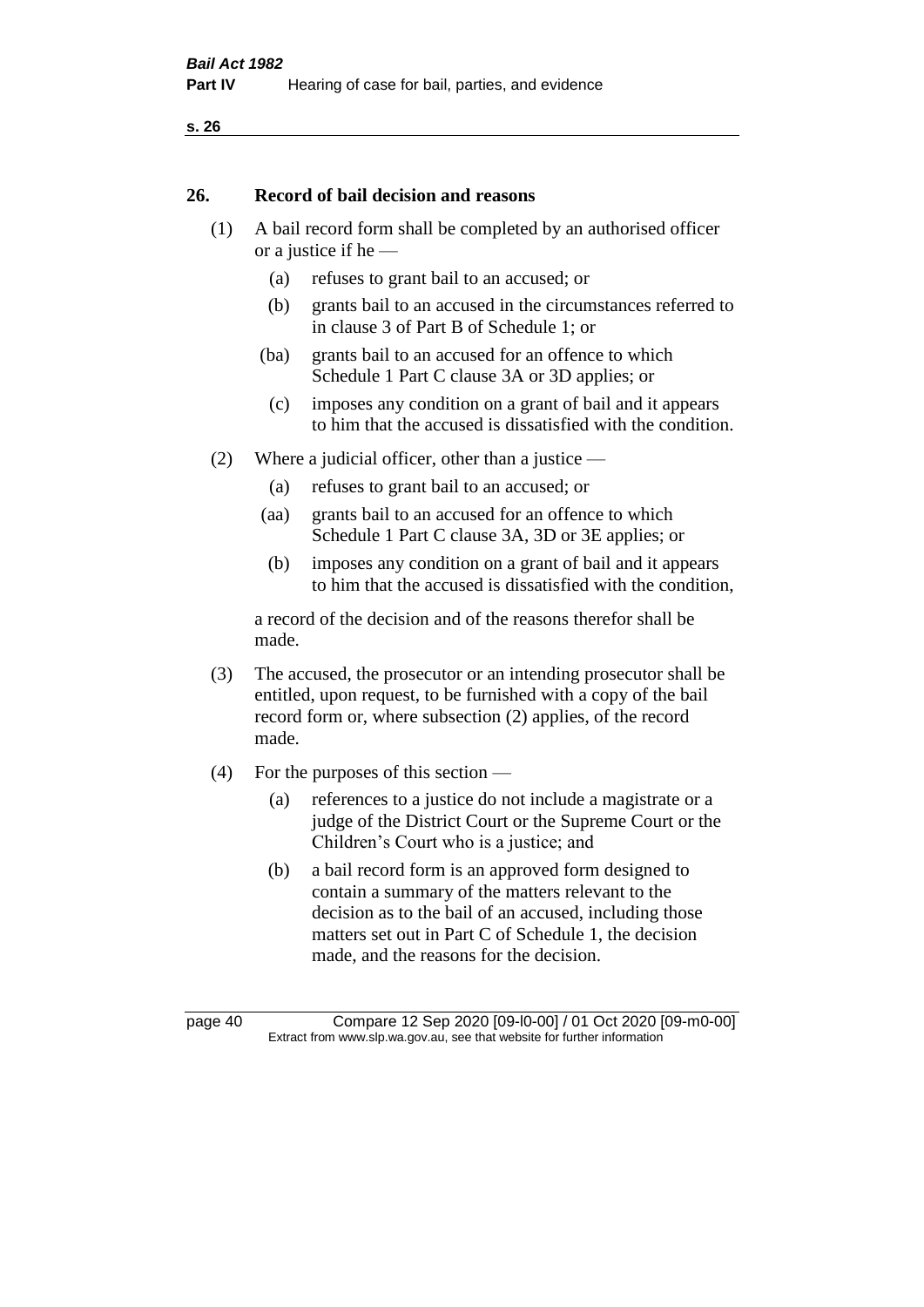(5) A bail record form, or the record of a decision and reasons for it, must not include information that is terrorist intelligence information.

*[Section 26 inserted: No. 15 of 1988 s. 10; amended: No. 49 of 1988 s. 85; No. 45 of 1993 s. 12; No. 59 of 2004 s. 141; No. 84 of 2004 s. 82; No. 6 of 2008 s. 17 and 43(1); No. 21 of 2017 s. 6; No. 15 of 2019 s. 9.]* 

# **27. Relevant papers to be made available to court where accused to appear**

- (1) An authorised officer and a judicial officer who consider an accused's case for bail for an appearance for an offence and a person before whom a bail undertaking or a surety undertaking is entered into shall ensure that the relevant papers are made available as soon as is practicable, to the court before which the accused is required to appear.
- (2) In subsection (1) the *relevant papers* in relation to any particular officer or person means such papers as are prescribed to be made available by that officer or person.

*[Section 27 amended: No. 84 of 2004 s. 82; No. 59 of 2006 s. 7(2); No. 20 of 2013 s. 26.]* 

# **27A. Bail with home detention, papers to be sent to CEO (corrections)**

A judicial officer who grants bail subject to a home detention condition shall ensure that a copy of the bail record form and of the bail undertaking are sent as soon as is practicable to the CEO (corrections).

*[Section 27A inserted: No. 61 of 1990 s. 8; amended: No. 31 of 1993 s. 9; No. 65 of 2006 s. 53.]* 

Compare 12 Sep 2020 [09-l0-00] / 01 Oct 2020 [09-m0-00] page 41 Extract from www.slp.wa.gov.au, see that website for further information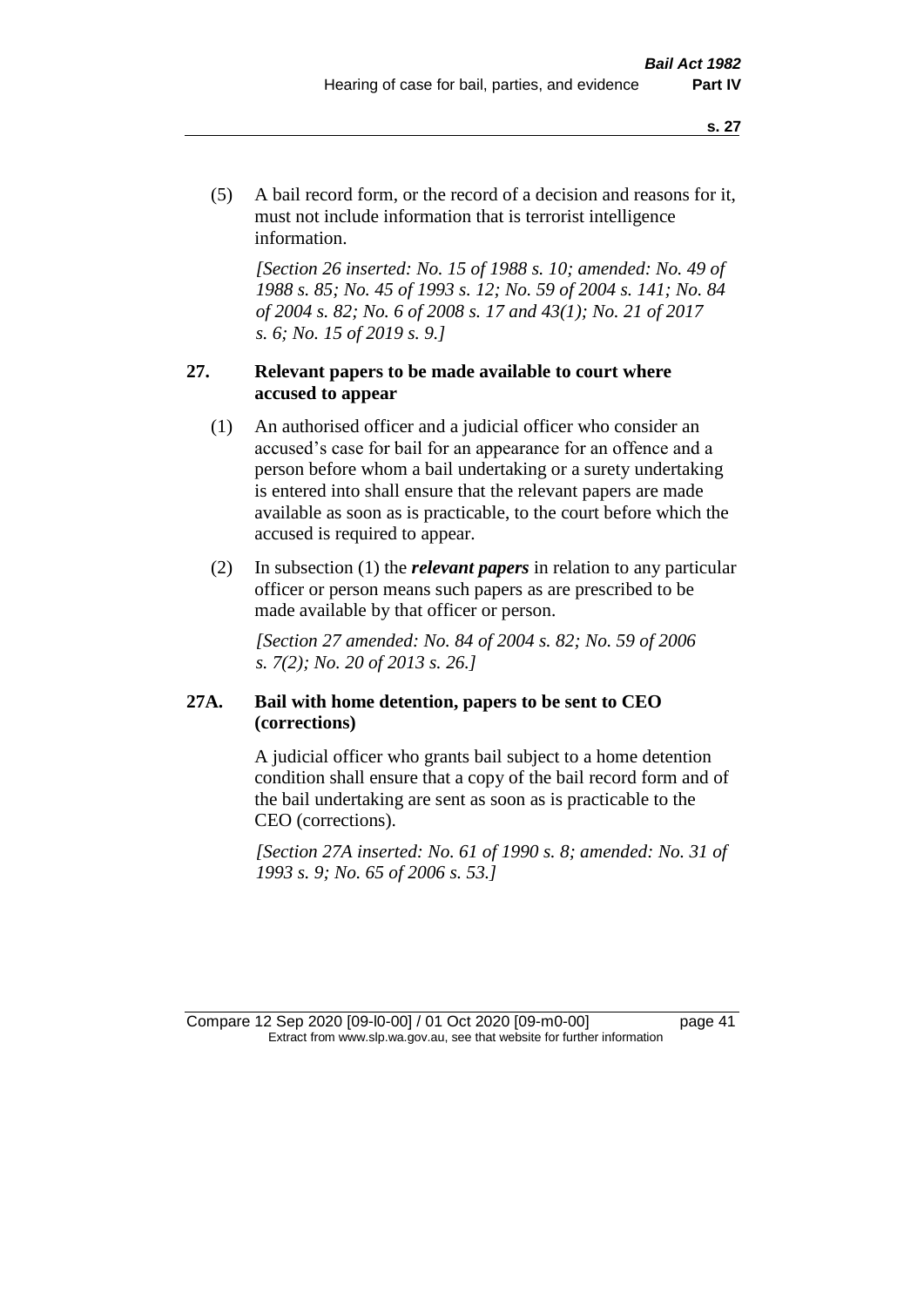# **Part V — Bail undertakings**

## **28. Bail undertaking, when required and nature of**

- (1) A person shall not be released on bail for an appearance in court unless he has entered into a bail undertaking for that appearance or is deemed to have done so under section 31(3).
- (2) A bail undertaking is an undertaking in writing by an accused in the prescribed form —
	- (a) that he will appear at a time and place specified, or deemed by section 31(3) to be specified, in the undertaking; and
	- (b) that if the accused fails to appear at that time and place the accused will, as soon as is practicable, appear at the court at which the accused was required to appear, when that court is sitting; and
	- (c) that he will comply with such conditions as may be imposed on him under clause 2 of Part D of Schedule 1; and
	- (d) that he will comply with any home detention condition which may be imposed as a condition on a grant of bail to him pursuant to clause 3 of Part D of Schedule 1,

and containing any agreement as to forfeiture of money by the accused which may be required pursuant to clause 1 of that Part.

- (3) A bail undertaking for any appearance may be entered into in respect of more than one offence.
- (4) The undertakings mentioned in subsection (2)(a) and (b) are, subject to section 34, enforceable under sections 51, 57 and 58.

*[Section 28 amended: No. 61 of 1990 s. 9; No. 45 of 1993 s. 12; No. 59 of 2004 s. 141; No. 84 of 2004 s. 82; No. 6 of 2008 s. 18(1).]* 

page 42 Compare 12 Sep 2020 [09-l0-00] / 01 Oct 2020 [09-m0-00] Extract from www.slp.wa.gov.au, see that website for further information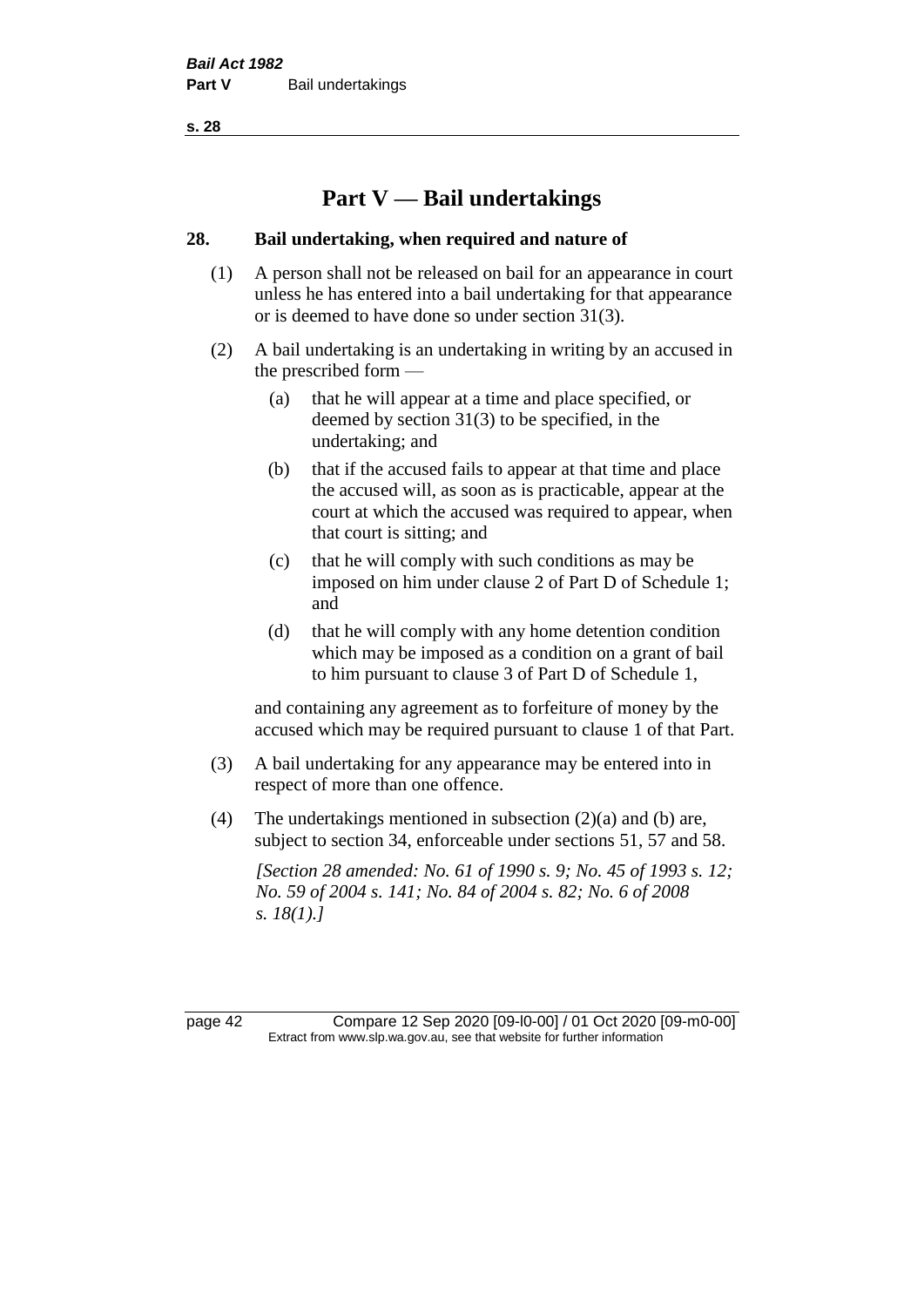# **29. Before whom bail undertaking may be entered into**

A bail undertaking need not be entered into before the judicial officer or authorised officer who granted bail but may be entered into before any of the following persons —

- (a) a judicial officer;
- (b) a registrar of a court, other than a deputy registrar of the Magistrates Court or the Children's Court;
- (c) an authorised police officer;
- (d) an associate of a judge of the Supreme Court, the District Court or the Children's Court;
- (e) where the accused is in a lock-up or prison, any person for the time being in charge of the lock-up or prison;
- (f) where the accused is in a court custody centre, any person for the time being in charge of the centre who is approved for the purposes of this paragraph by the chief executive officer of the department of the Public Service principally assisting in the administration of the *Court Security and Custodial Services Act 1999*;
- (g) where the accused is a child, any authorised community services officer.

*[Section 29 amended: No. 15 of 1988 s. 11; No. 49 of 1988 s. 86; No. 2 of 1996 s. 61; No. 59 of 2004 s. 141; No. 84 of 2004 s. 82; No. 6 of 2008 s. 19.]* 

#### **30. Duties of person before whom bail undertaking is entered into**

- (1) The person before whom a bail undertaking is to be entered into by an accused shall before it is entered into —
	- $(a)$  either
		- (i) read it to the accused; or
		- (ii) be informed by the accused that the accused has read it; or
		- (iii) if necessary, have it translated to the accused; and

Compare 12 Sep 2020 [09-l0-00] / 01 Oct 2020 [09-m0-00] page 43 Extract from www.slp.wa.gov.au, see that website for further information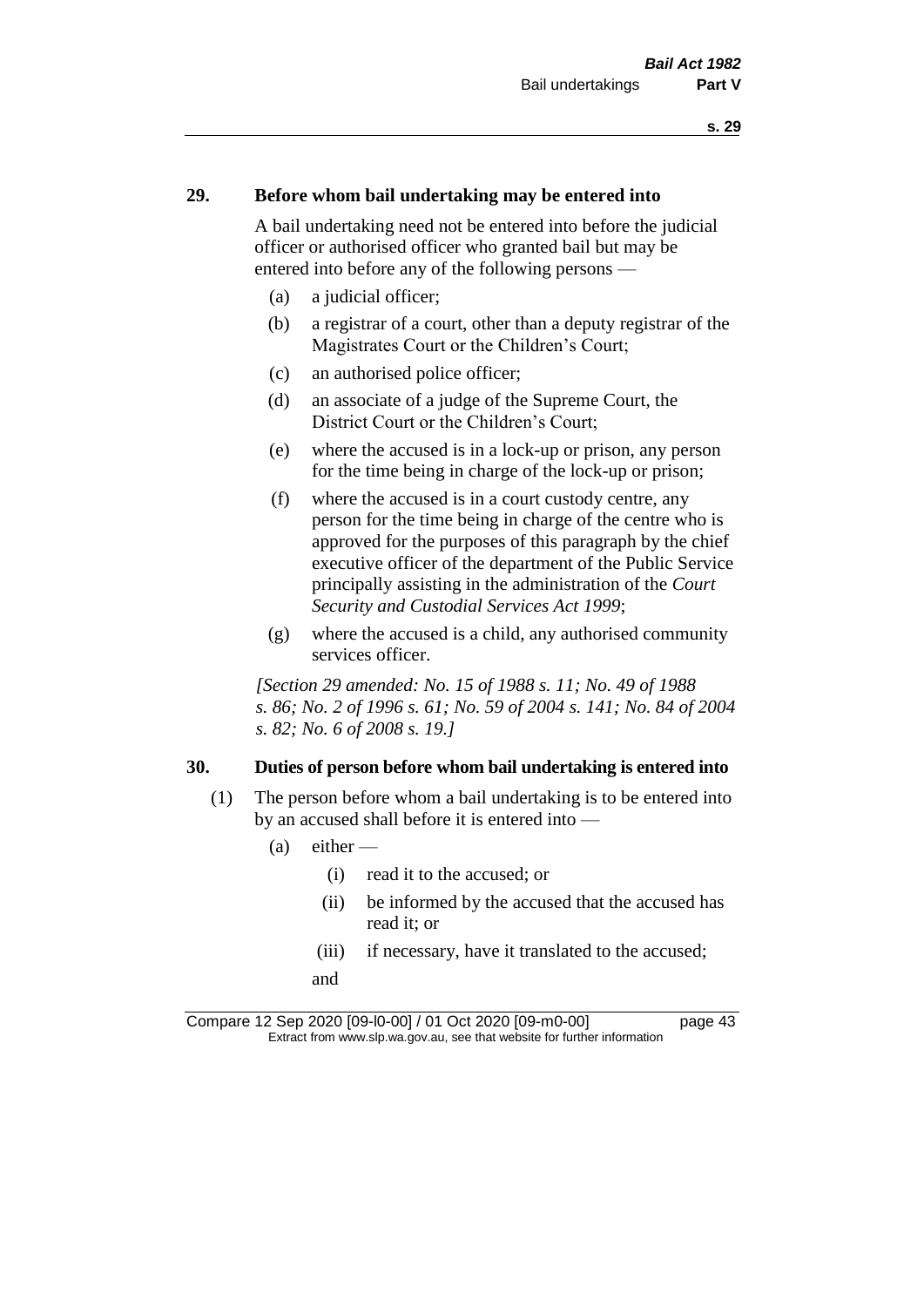(b) ensure that all conditions which are to be complied with before the release of the accused have been complied with.

- (2) The person before whom a bail undertaking is entered into by an accused shall give to him, or cause to be given to him —
	- (a) a copy of the bail undertaking as duly completed; and
	- (b) a notice in writing in the approved form showing
		- (i) his obligations pursuant to the undertaking; and
		- (ii) the consequences of his failure to comply with them.
- (3) The person before whom a bail undertaking is entered into by an accused shall enquire of the accused whether he requires the notice referred to in subsection (2)(b) to be read or translated to him and shall take such steps as are necessary to comply with any such requirement of the accused.

*[Section 30 inserted: No. 15 of 1988 s. 12; amended: No. 84 of 2004 s. 82; No. 6 of 2008 s. 20 and 43(3).]* 

# **31. Different time and place for appearance, substituting**

- (1) A different time or a different time and place may be substituted in accordance with this section for the time and place for appearance specified, or deemed by this section to be specified, in a bail undertaking.
- (2) A different time, or a different time and place, for the appearance by the accused may be substituted as mentioned in subsection  $(1)$  —
	- (a) upon an adjournment of proceedings at which the accused is present, by the judicial officer, if he has power to grant bail for that appearance, fixing a time and place for the resumed proceedings and notifying the accused orally thereof;
	- (b) upon an adjournment of proceedings from which the accused is absent for reasonable cause, by the judicial

**s. 31**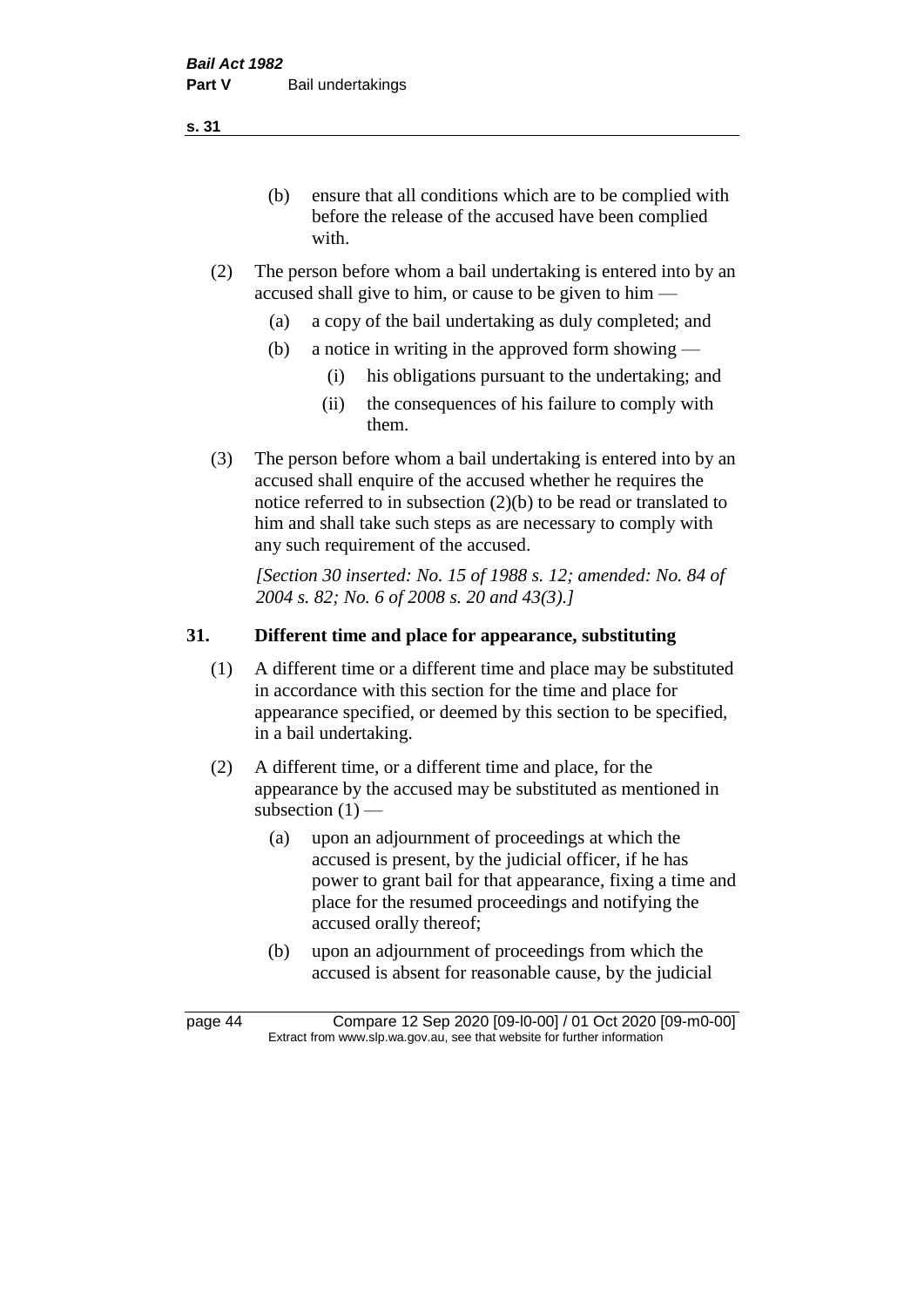officer, if he has power to grant bail for that appearance, fixing a time and place for the resumed proceedings and directing the registrar of the court to cause written notice of the time and place to be given to the accused;

- $(c)$  where
	- (i) a judge of the Supreme Court or a judge of the Children's Court has granted bail to an accused under section 15; and
	- (ii) a judicial officer, other than such a judge, has committed the accused to the Supreme Court,

by a judge of the Supreme Court or a judge of the Children's Court, as the case may require, notifying the accused orally, or directing the registrar of the court to cause written notice to be given to the accused of the time or time and place for the proceedings;

- (d) where  $-$ 
	- (i) a judge of the Supreme Court or a judge of the Children's Court has granted bail to an accused under section 15;
	- *[(ii) deleted]*
	- (iii) the judicial officer is satisfied that there has been no material change in the facts or circumstances which applied on the grant of bail,

by the judicial officer notifying the accused orally, or directing the registrar of the court to cause written notice to be given to the accused, of the time or time and place for the resumed proceedings;

(e) upon a committal to the Supreme Court or District Court, by a judicial officer, if he has power to grant bail for that appearance, fixing a specified day in a specified sitting or session of that court and directing the registrar of the court to cause written notice of the day to be given to the accused;

Compare 12 Sep 2020 [09-l0-00] / 01 Oct 2020 [09-m0-00] page 45 Extract from www.slp.wa.gov.au, see that website for further information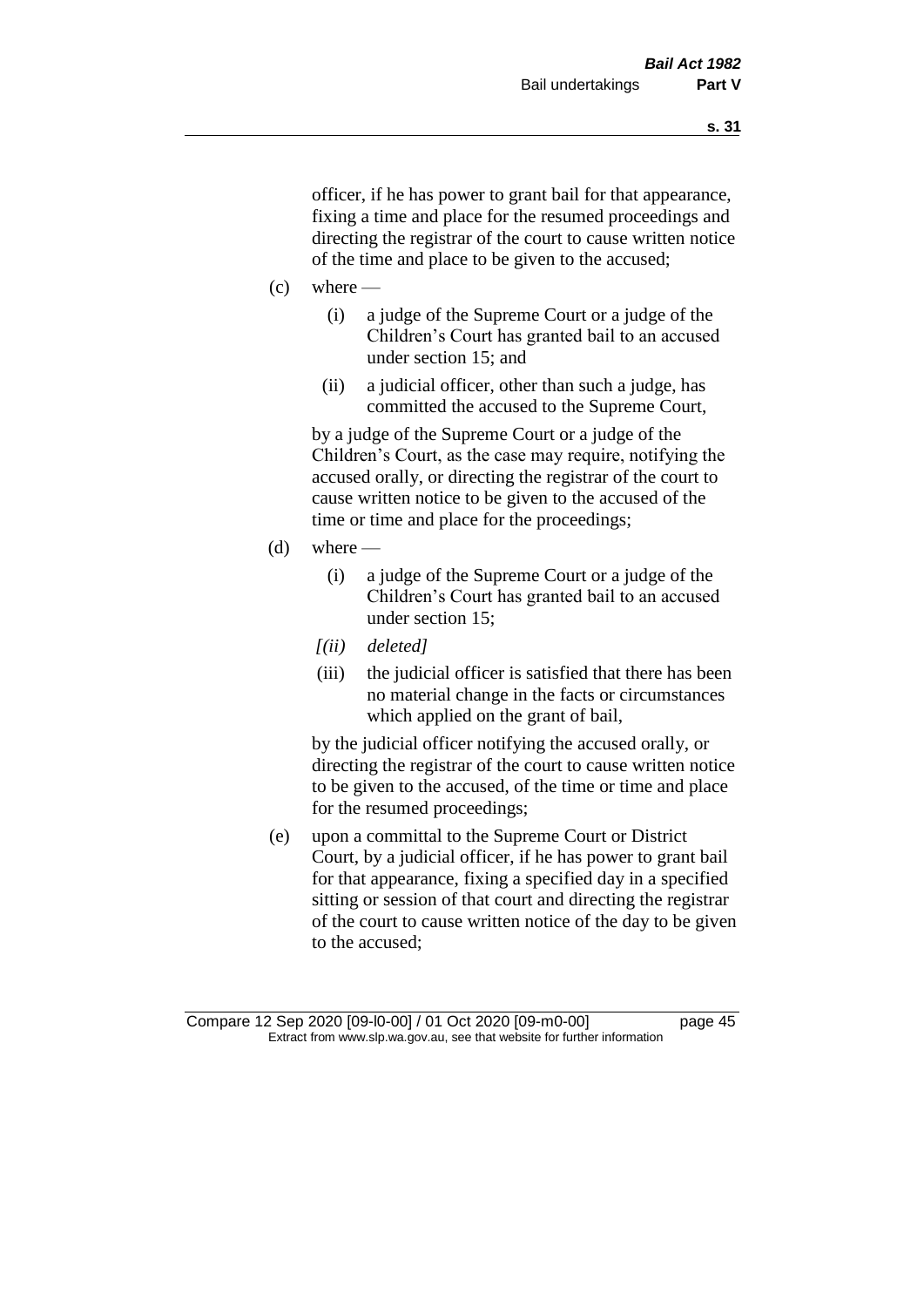(f) where an accused has been committed for trial in the Supreme Court or the District Court in a specified sitting or session thereof or on a specified day in a specified sitting or session thereof, by an officer of the court, or a person authorised under subsection (5), fixing a time for the trial in that sitting or session and causing written notice of the time to be given to the accused;

- (g) if the parties agree to a different time or a different time and place for the proceedings, by an officer of the court giving written notice thereof to the accused.
- (3) Where a different time or a different time and place is notified to an accused pursuant to subsection (2) the bail undertaking shall be deemed to be amended to specify that time or that time and place for appearance, and the terms and conditions thereof shall continue to apply as so amended as if the accused had entered into the bail undertaking in that form.
- (4) Where the power in subsection (2)(b) is exercised upon an adjournment of proceedings the right of the accused to be at liberty under section 11(1) does not lapse by reason only that there is an interval between the adjournment of the proceedings and the time when he is notified of the time and place for the resumed proceedings.
- (5) The Chief Justice, in respect of committals to the Supreme Court, and the Chief Judge, in respect of committals to the District Court, may authorise a person or persons, by name or office, to perform the functions referred to in subsection (2)(f).

*[Section 31 amended: No. 15 of 1988 s. 13; No. 49 of 1988 s. 87; No. 27 of 2002 s. 21; No. 59 of 2004 s. 141; No. 84 of 2004 s. 82; No. 6 of 2008 s. 21(1) and (2).]* 

# **31A. Conditions on bail, amending during trial**

 $(1)$  In this section —

*amendment* means an addition, variation or cancellation under subsection (2);

page 46 Compare 12 Sep 2020 [09-l0-00] / 01 Oct 2020 [09-m0-00] Extract from www.slp.wa.gov.au, see that website for further information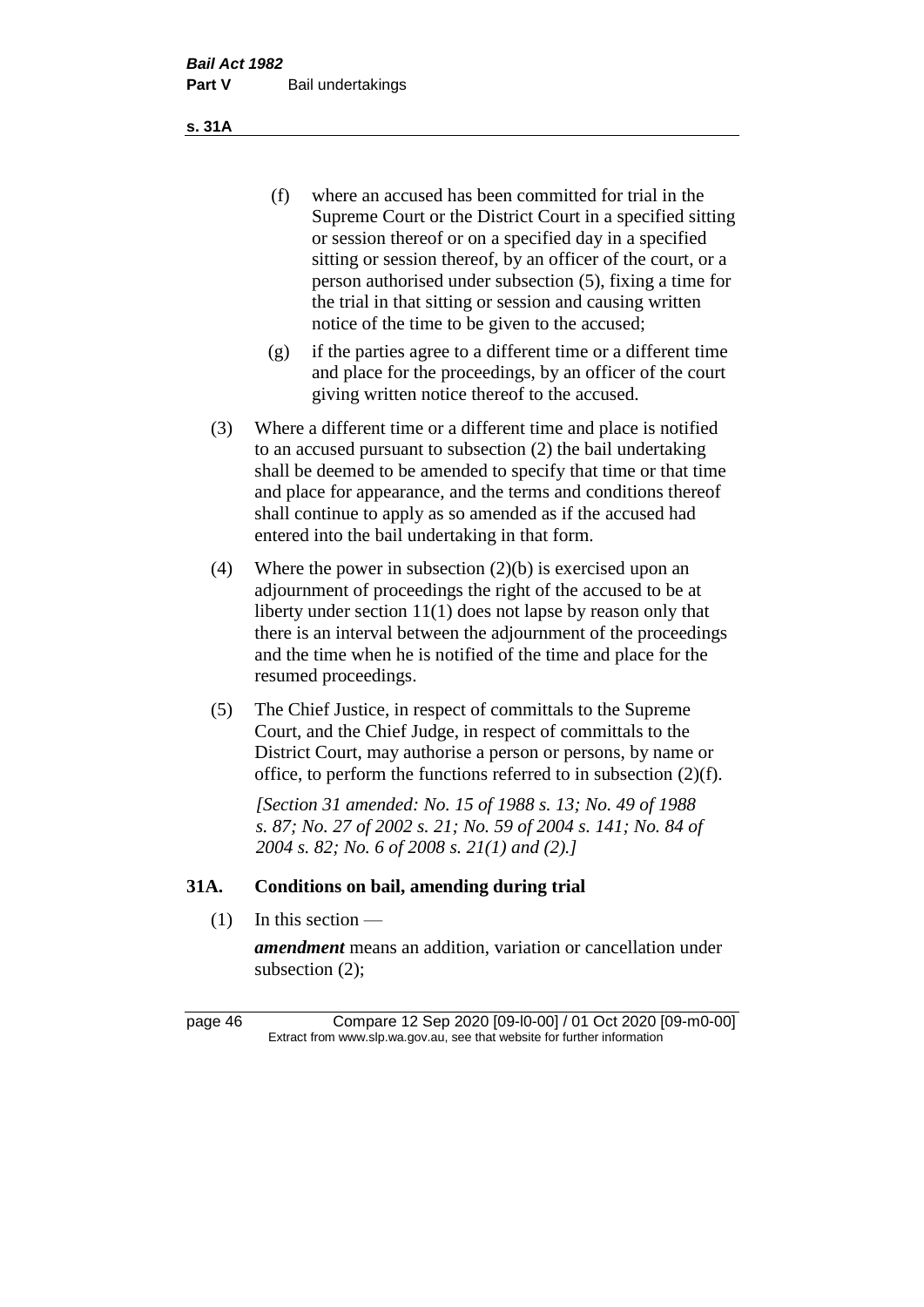*trial* means that part of proceedings for an offence when evidence is being received by the court in respect of the offence and also extends to any time when —

- (a) legal argument is being heard; or
- (b) a judicial officer or a jury is deliberating.

#### $(2)$  Where —

- (a) an accused has been granted bail for the accused's appearance for trial for an offence; and
- (b) the trial extends beyond one day,

a judicial officer who grants bail for the next appearance by exercising the power in section  $31(2)(a)$  may also do one or more of the following —

- (c) add any condition to the extent that is authorised by clause 2 or 3 of Part D of Schedule 1;
- (d) vary a condition to that extent;
- (e) cancel a condition.
- (3) A judicial officer who adds, varies or cancels a condition under subsection (2) shall cause an officer of the court —
	- (a) to endorse the amendment on the accused's copy of the bail undertaking or, if that copy is not available for endorsement, to give written notice of the amendment to the accused; and
	- (b) to endorse on a file copy of the undertaking a certificate as to the amendment and the action taken under paragraph (a).
- (4) If the judicial officer considers that the amendment is of a minor nature, the judicial officer may, for the purposes of section 44(4), cause the officer of the court to include a statement to that effect in the endorsement or notice under subsection (3)(a) and the certificate under subsection (3)(b).

Compare 12 Sep 2020 [09-l0-00] / 01 Oct 2020 [09-m0-00] page 47 Extract from www.slp.wa.gov.au, see that website for further information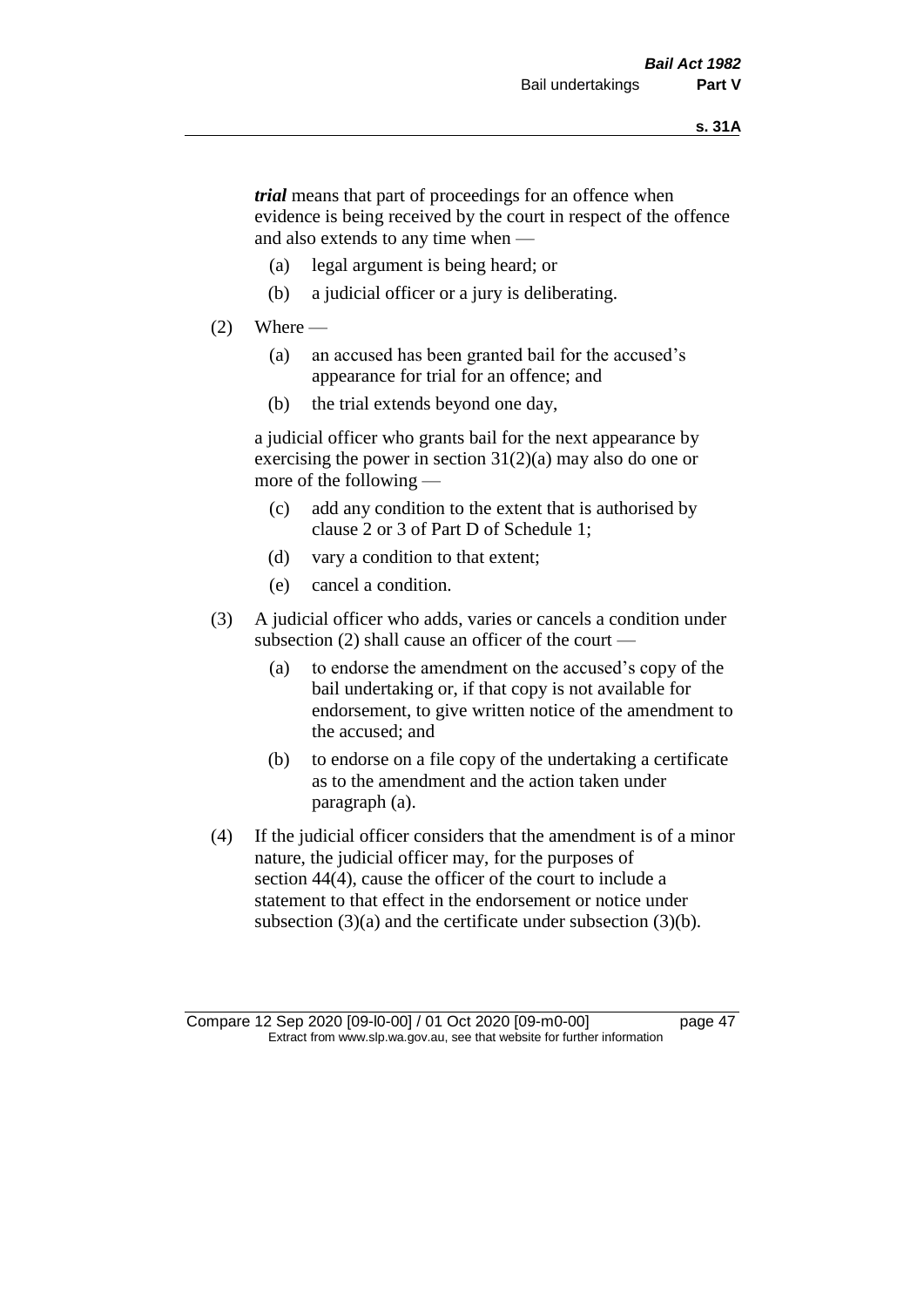- (a) the bail undertaking is to be regarded as having been amended as provided in the endorsement or notice, as the case requires; and
- (b) the terms and conditions of the bail undertaking continue to apply as so amended as if the accused had entered into the bail undertaking in that form.
- (6) In any proceedings an endorsement on a copy of a bail undertaking referred to in subsection (3)(b) purporting to be a certificate referred to in that paragraph is evidence of the matters appearing in it without proof of the signature of the person who made the endorsement.

*[Section 31A inserted: No. 6 of 2008 s. 22(1).]*

# **32. Notices under s. 31, service and proof of**

- (1) A written notice to an accused under section  $31(2)$ 
	- (a) shall be given to the accused personally; or
	- (b) shall be sent to the accused by post to the accused's address appearing in the records of the court; or
	- (c) shall be provided to the accused by electronic means in accordance with the regulations.
- (2) A person who gives, sends or provides a notice in accordance with subsection (1) shall endorse on a file copy of the notice a certificate showing —
	- (a) that the person has done so; and
	- (b) the time of doing so.
- (3) If a notice is sent by post under subsection  $(1)(b)$ , the notice is to be presumed, unless the contrary is shown, to have been received at the time when, in the ordinary course of events, it would have been delivered.
- (4) The judicial officer who under section  $31(2)(a)$  notifies an accused of the time and place for resumed proceedings shall

page 48 Compare 12 Sep 2020 [09-l0-00] / 01 Oct 2020 [09-m0-00] Extract from www.slp.wa.gov.au, see that website for further information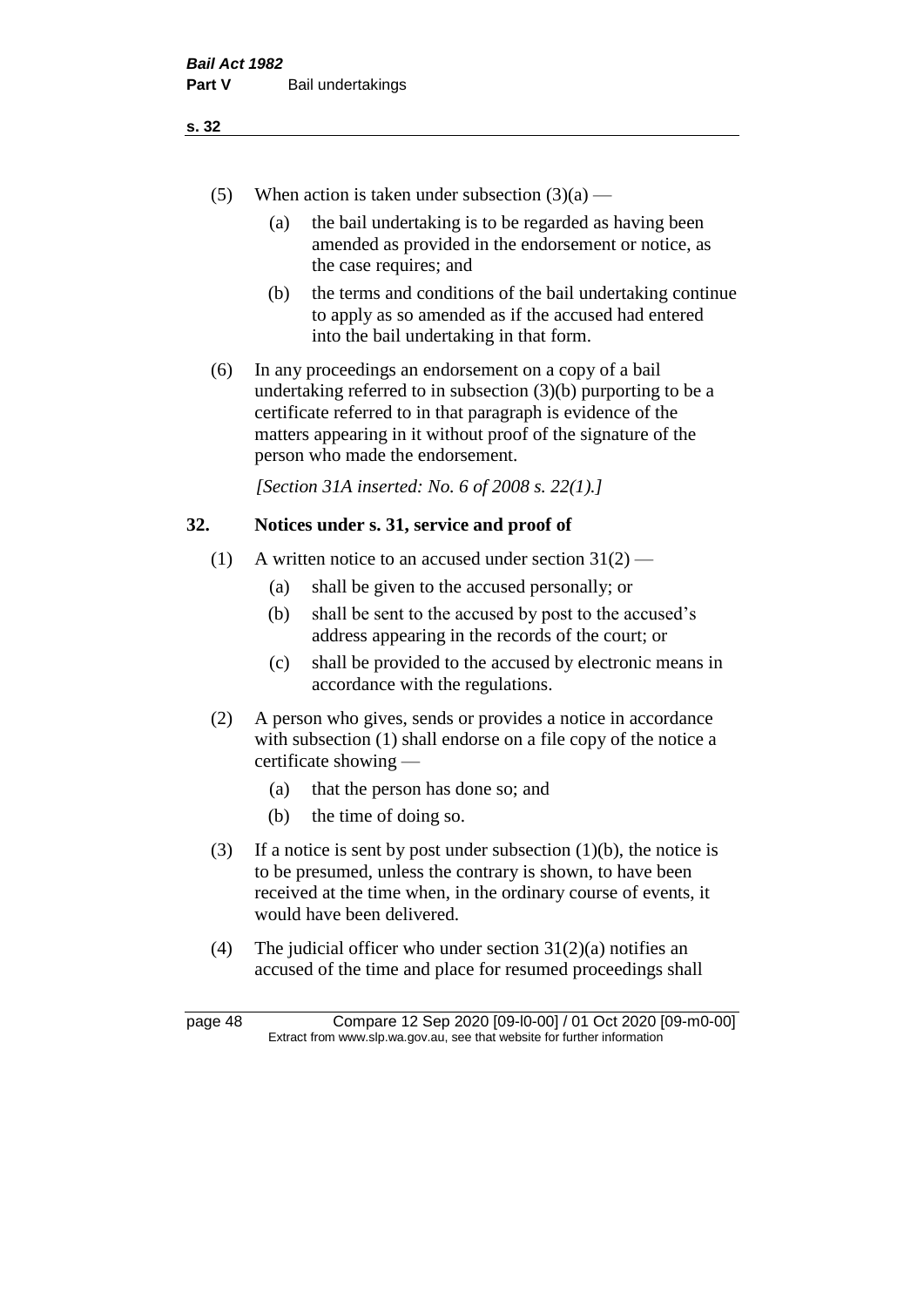cause to be endorsed on the accused's bail undertaking a certificate showing details of such time and place and that the accused has been notified of them.

- (5) In any proceedings
	- (a) a document purporting to be a copy of a notice referred to in subsection (1) shall be evidence of the terms of the notice; and
	- (b) an endorsement
		- (i) on a copy of a notice referred to in subsection (2); or
		- (ii) on a bail undertaking,

purporting to be a certificate referred to in subsection (2) or (4) is evidence of the matters appearing in it without proof of the signature of the person who made the endorsement.

*[Section 32 amended: No. 74 of 1984 s. 12; No. 84 of 2004 s. 82; No. 6 of 2008 s. 23(1)-(3); No. 20 of 2013 s. 27; No. 34 of 2020 s. 82.]* 

# **33. Judicial officer may order accused to enter into bail undertaking**

- (1) Where bail is granted to an accused by a judicial officer, whether with or without any condition being attached thereto, and the accused fails or refuses to enter into a bail undertaking in terms of the grant, the judicial officer who granted bail may, subject to subsection (3), order that the accused enter into the bail undertaking within such time as he may specify.
- (2) If an accused does not comply with an order under subsection (1), the judicial officer may, subject to subsection (3), further order that a bail undertaking, in such form as the judicial officer may approve, shall be deemed to have been entered into by the accused on the date of such further order, and thereupon that undertaking shall be treated as

Compare 12 Sep 2020 [09-l0-00] / 01 Oct 2020 [09-m0-00] page 49 Extract from www.slp.wa.gov.au, see that website for further information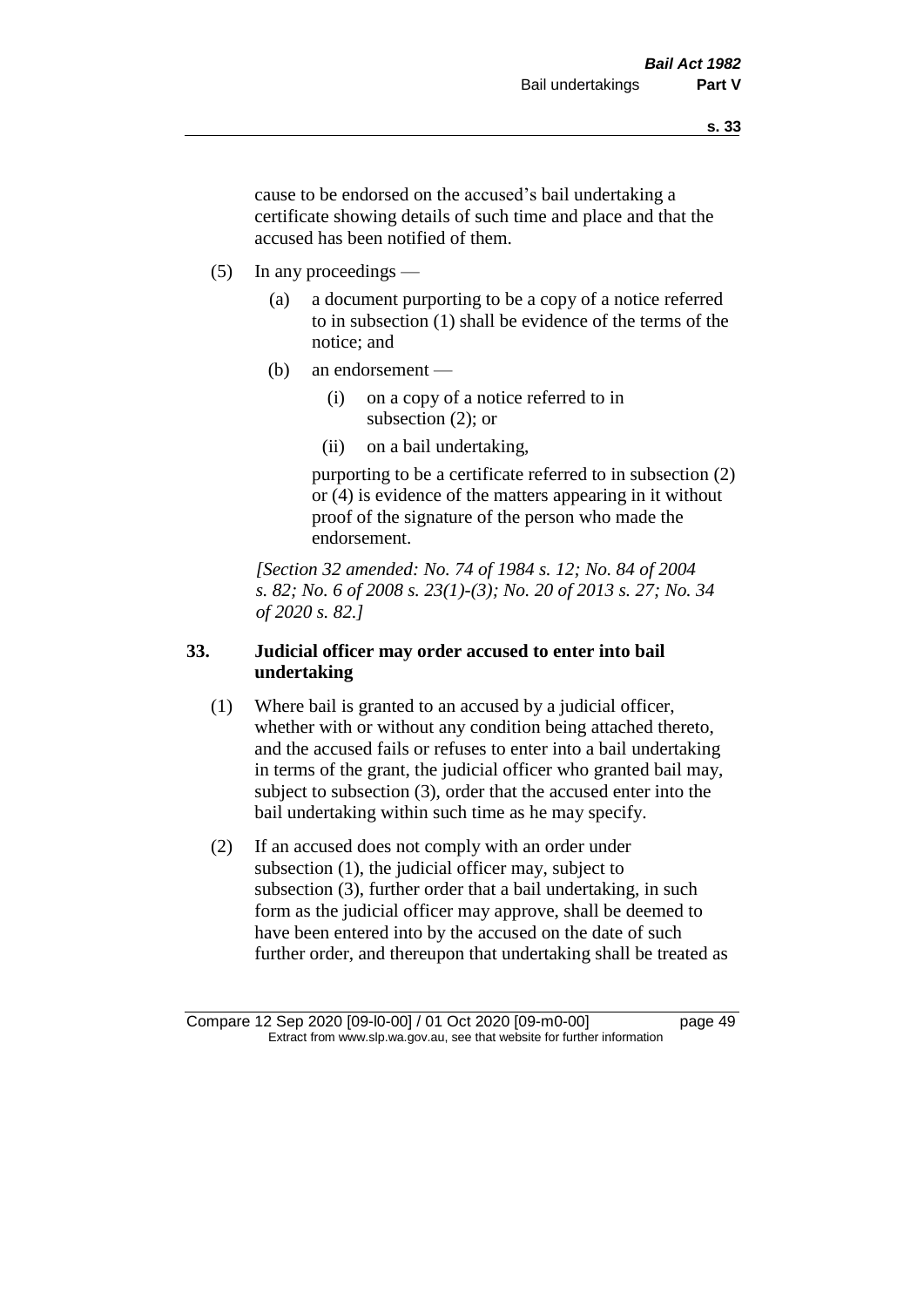if it had been duly entered into by the accused for the purposes of this Act.

- (3) A judicial officer shall not
	- (a) make an order under subsection (2) unless he has personally informed the accused of the terms and effect of the order made under subsection (1);
	- (b) exercise any of the powers conferred on him by this section unless he is satisfied that the accused has the capacity to enter into and comply with the undertaking.

*[Section 33 amended: No. 84 of 2004 s. 82.]* 

# **34. When bail undertaking ceases to have effect**

A bail undertaking ceases to have effect —

- (a) upon the revocation of bail under section 55;
- (b) upon the death of the accused, but only if no order has been made under section 57;
- (c) subject to section 31, upon the appearance in court by the accused as required by his bail undertaking;
- (d) upon the discharge of the accused according to law from any further proceedings for the offence, or all of the offences, to which the bail undertaking relates;
- (e) during any period before the time at which the accused is required to appear in court when he is in custody for any other offence or reason.

*[Section 34 amended: No. 84 of 2004 s. 82.]* 

page 50 Compare 12 Sep 2020 [09-l0-00] / 01 Oct 2020 [09-m0-00] Extract from www.slp.wa.gov.au, see that website for further information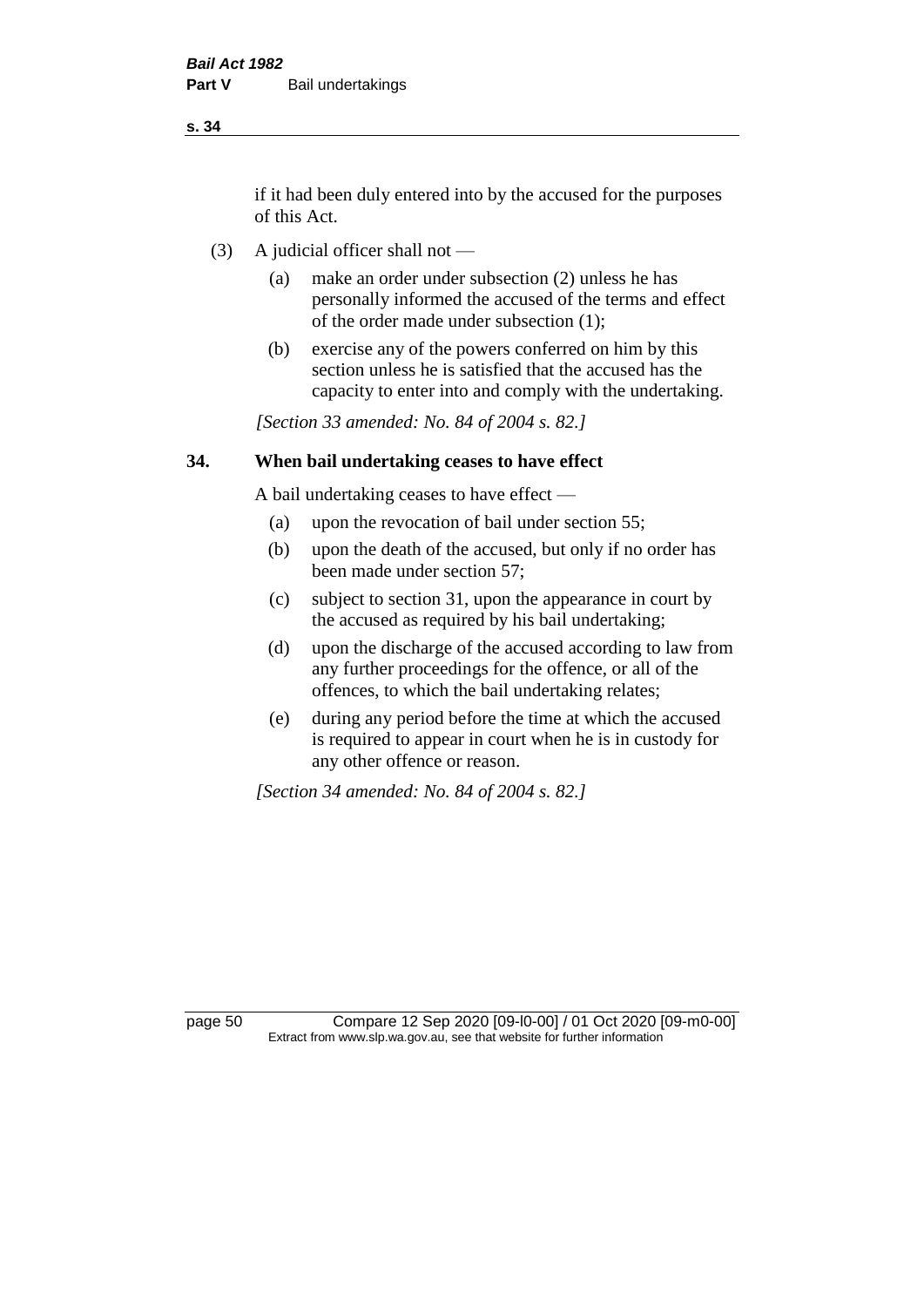# **Part VI — Sureties and surety undertakings**

# **35. Surety and surety undertaking**

- (1) A surety is a person who, as a condition of the grant of bail to an accused, enters into a surety undertaking, that is to say, undertakes in writing that he will, subject to this Act, forfeit a specified amount of money if the accused fails to comply with any requirement of his bail undertaking mentioned in section  $28(2)(a)$  and (b).
- (2) A surety is required to be approved under section 40.
- (3) A forfeiture of money by a surety as mentioned in subsection (1) is enforceable as provided in section 49 but not otherwise.

*[Section 35 amended: No. 84 of 2004 s. 82; No. 6 of 2008 s. 18(3).]* 

# **36. Sureties, who may approve**

- (1) The decision whether an applicant should be approved as a surety in any case is to be made —
	- (a) by a person referred to in section 29(a) to (d); or
	- (b) where the accused to whom bail has been granted is in prison, by a person for the time being in charge of the prison; or
	- (c) where the accused to whom bail has been granted is a child, by an authorised community services officer.
- (2) A judicial officer when granting bail to an accused subject to a requirement for a surety or sureties may make an order as to -
	- (a) the giving of notice to the prosecutor of an application for approval of any surety; or
	- (b) the person or persons who are to, or may, approve any surety,

and subsection (1) has effect subject to any such order. *[Section 36 inserted: No. 6 of 2008 s. 24(1).]*

Compare 12 Sep 2020 [09-l0-00] / 01 Oct 2020 [09-m0-00] page 51 Extract from www.slp.wa.gov.au, see that website for further information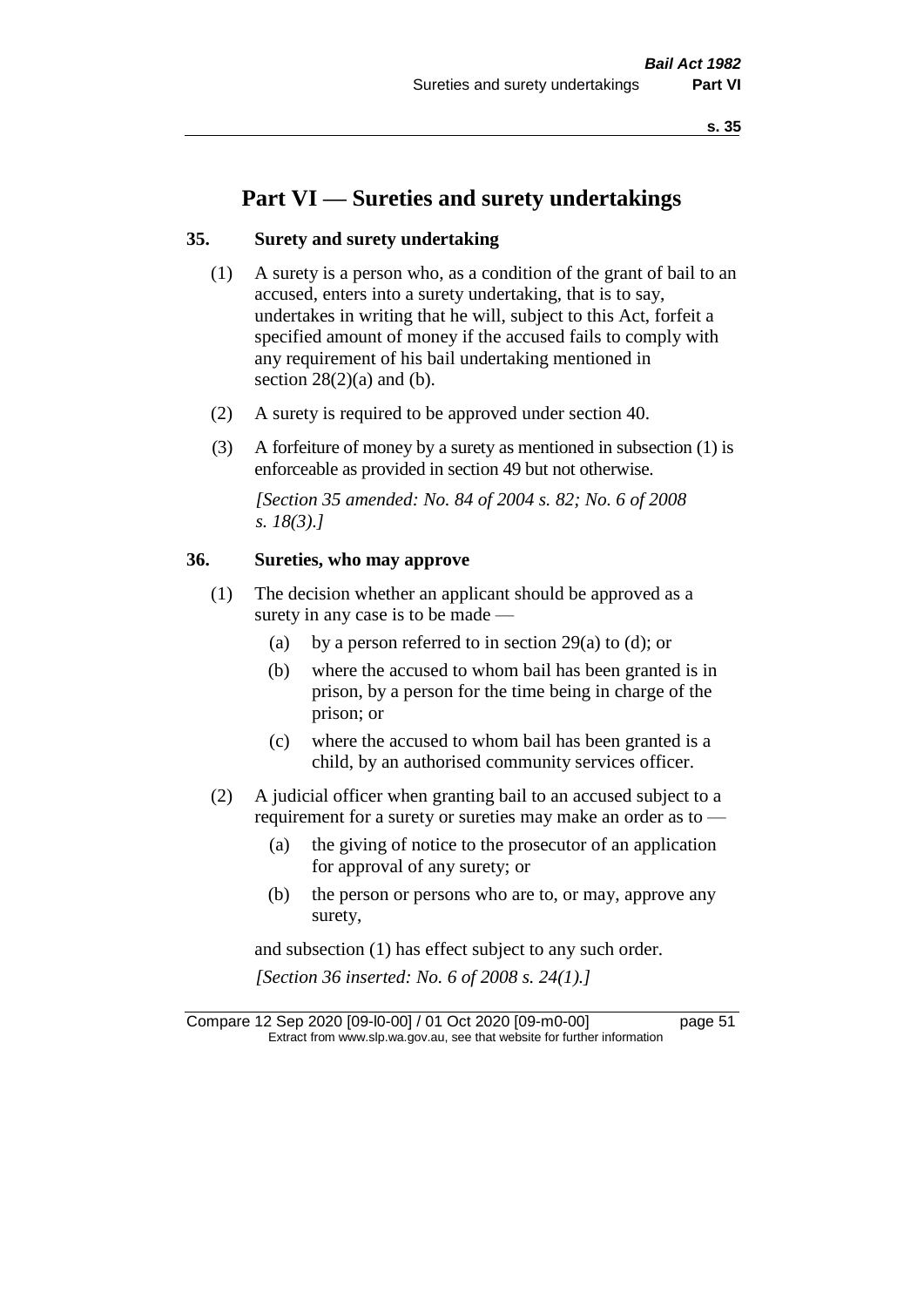# **37. Proposed surety to receive certain information and form**

- (1) Whenever a surety approval officer is called upon to decide whether an applicant should be approved as a surety, he shall ensure that the applicant is, or has been, given —
	- (a) a duly completed notice in the prescribed form showing details of the terms and conditions on which bail has been granted to the accused in whose case the surety is required; and
	- (b) such information in writing as to the effect of this Act in relation to the rights, obligations and liabilities of sureties as is prescribed for the purposes of this paragraph; and
	- (c) a prescribed form of declaration for completion designed to disclose to the surety approval officer all information relevant to the decision.
- (2) Before he makes his decision, the surety approval officer shall ensure that the applicant furnishes to him the declaration referred to in subsection (1)(c) duly completed.

*[Section 37 amended: No. 84 of 2004 s. 82; No. 6 of 2008 s. 24(4), (5) and 25; No. 20 of 2013 s. 28.]* 

# **38. Persons disqualified from being sureties**

- (1) A person is not qualified to be approved as a surety if  $-$ 
	- (a) the person is under 18 years of age; or
	- (b) subject to subsection (2), the value of the person's assets, after provision is made for the person's debts and liabilities, is less than the amount which the person might become liable to forfeit under the person's proposed surety undertaking; or
	- (c) there are reasonable grounds for believing that the person has been, or will be, indemnified by any person against any forfeiture referred to in paragraph (b); or

page 52 Compare 12 Sep 2020 [09-l0-00] / 01 Oct 2020 [09-m0-00] Extract from www.slp.wa.gov.au, see that website for further information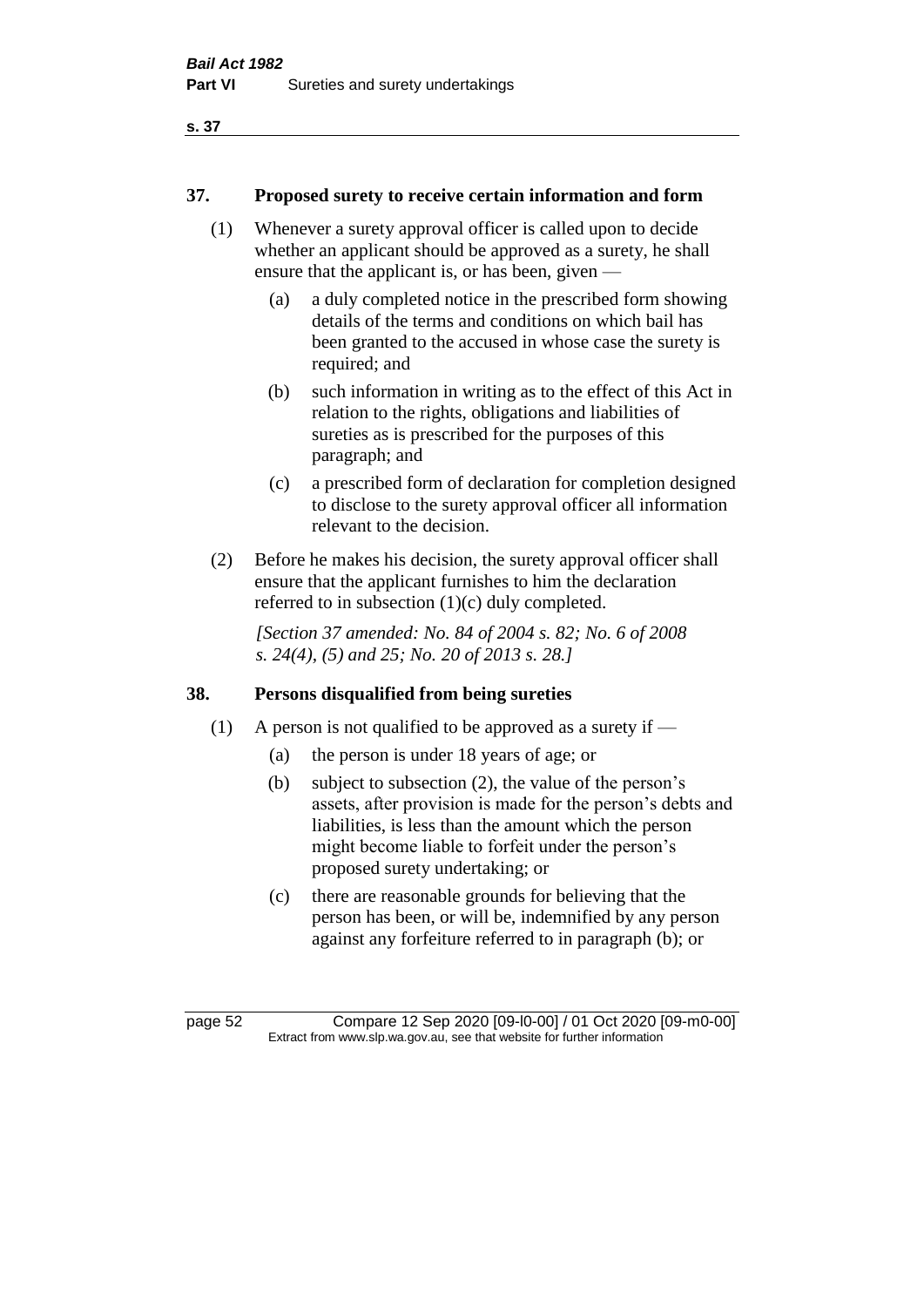- (d) the surety approval officer knows, or has reasonable grounds to believe, that —
	- (i) there is a current restraining order between the person and the accused under the *Restraining Orders Act 1997***;** or
	- (ii) the person is in a family relationship with the accused and was a victim of an offence for which the accused has been convicted within the last 10 years; or
	- (iii) the person is the alleged victim of the offence of which the accused has been charged and is in a family relationship with the accused.
- (2) Subsection (1)(b) does not apply where the applicant for approval is required to give security sufficient to cover the amount which he might become liable to forfeit.
- (3) A surety approval officer must not ask an applicant questions that relate to a matter under subsection  $(1)(d)$  but rather should rely on any information that is reasonably available from the details of the offence, records or similar sources of information.
- (4) Subsection (1)(d) does not apply where the accused is a child. *[Section 38 amended: No. 30 of 2020 s. 44.]*

#### **39. Matters to be regarded when approving sureties**

In determining whether an applicant is suitable to be a surety a surety approval officer shall have regard to all matters which appear to him to be relevant including, as well as any others, the following —

- (a) the character and antecedents of the applicant; and
- (b) his proximity to or connection with the accused, whether by kinship, place of residence or otherwise; and
- (c) his ability to pay, or give security for, the amount which he might become liable to forfeit under his proposed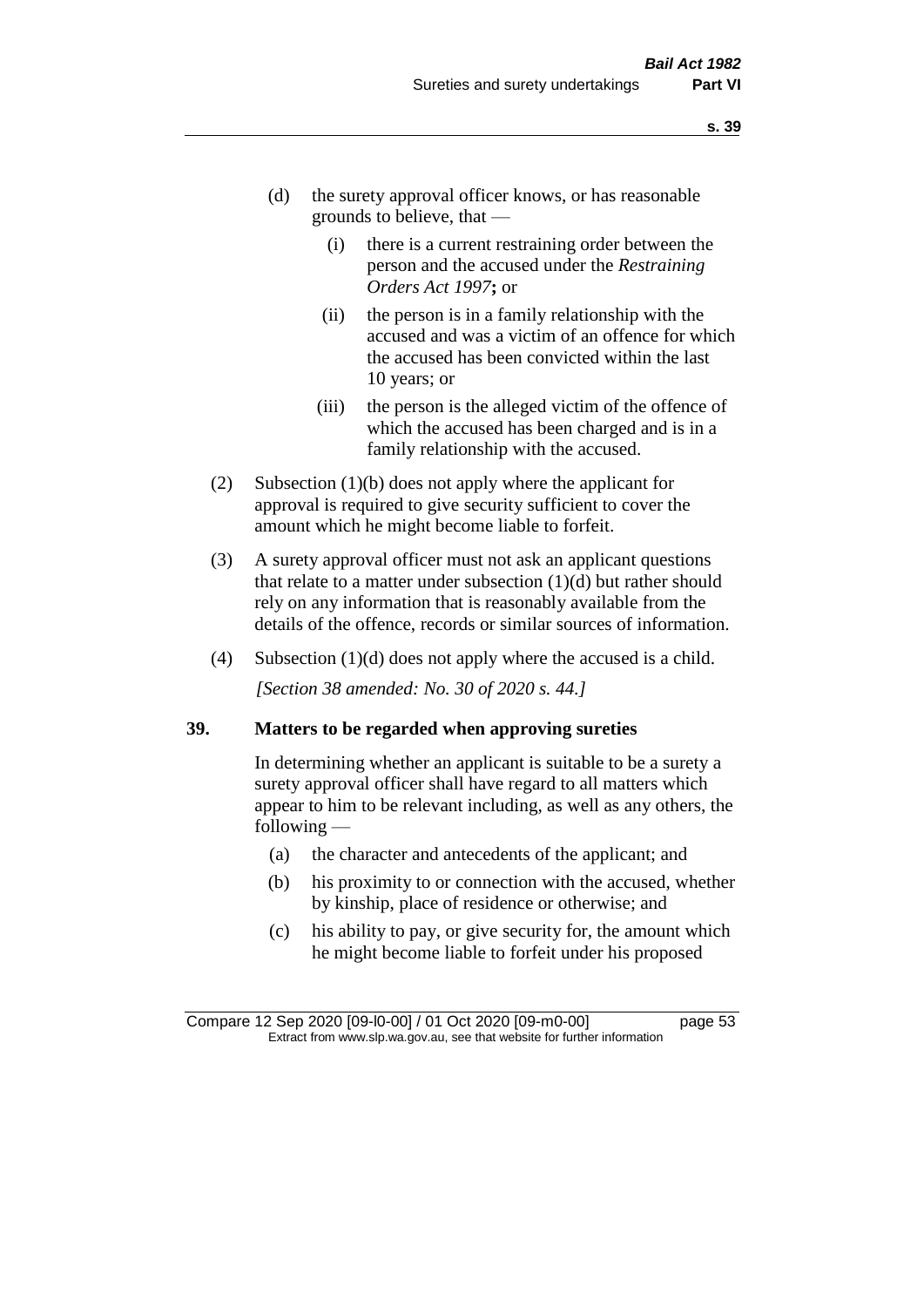surety undertaking, without excessive hardship to himself or his dependants.

*[Section 39 amended: No. 84 of 2004 s. 82; No. 6 of 2008 s. 24(4).]* 

## **40. Decision on application by proposed surety**

- (1) Upon receipt of the duly completed declaration referred to in section  $37(1)(c)$ , the surety approval officer shall, after making any enquiries which he thinks desirable, make a decision, as soon as is practicable, either to approve or not to approve of the applicant as a surety in that case.
- (2) If the surety approval officer does not approve of the applicant as a surety he shall record the reasons for his doing so and inform the applicant and the accused thereof, or cause them to be so informed.
- (3) The surety approval officer must not include reasons under subsection (2) to the extent that to do so would disclose that the surety approval officer has acted under section 38(1)(d) (but must still make a record of these reasons).

*[Section 40 amended: No. 15 of 1988 s. 15; No. 84 of 2004 s. 82; No. 6 of 2008 s. 24(5); No. 30 of 2020 s. 45.]* 

# **41. Finality of decision to refuse approval of surety**

- (1) A decision by a surety approval officer not to approve of the applicant as a surety is final unless the applicant becomes entitled to re-apply under subsection (2).
- (2) An applicant who is refused approval as a surety may re-apply for approval to the surety approval officer who made that decision, or if that officer is absent or unavailable to another surety approval officer, on the ground that —
	- (a) new facts have been discovered, new circumstances have arisen or the circumstances have changed since he was refused approval; or

page 54 Compare 12 Sep 2020 [09-l0-00] / 01 Oct 2020 [09-m0-00] Extract from www.slp.wa.gov.au, see that website for further information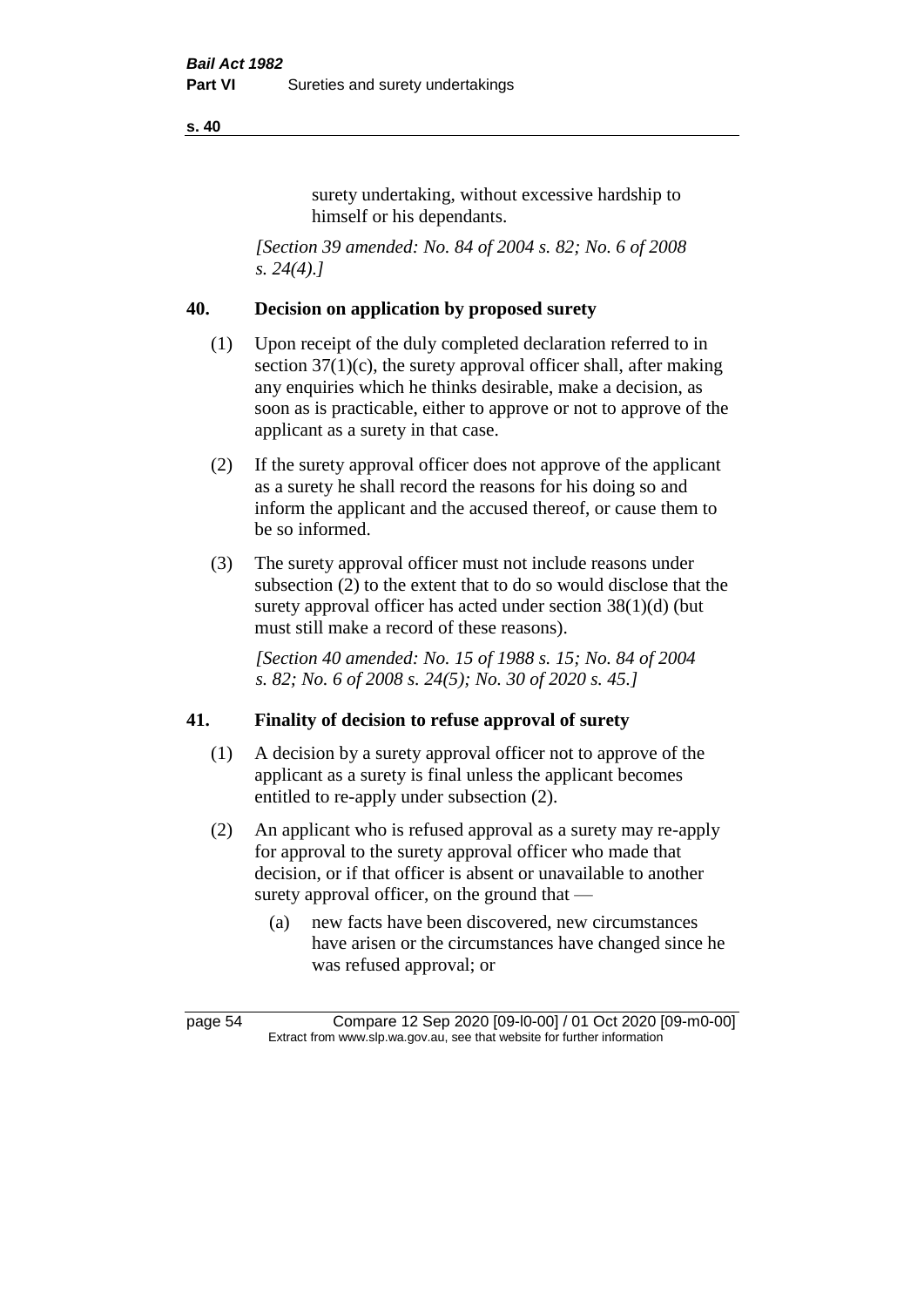(b) he failed to adequately present his case for approval on his previous application,

and the provisions of this Act, except section 37, shall, with necessary modifications, apply to any such further application and the decision thereon.

*[Section 41 amended: No. 6 of 2008 s. 24(3) and (4).]*

#### **42. Before whom surety undertaking may be entered into**

A surety undertaking need not be entered into before the surety approval officer who approved the surety but may be entered into before any person before whom the accused for whose appearance the surety is approved might enter into his bail undertaking under section 29.

*[Section 42 amended: No. 84 of 2004 s. 82; No. 6 of 2008 s. 24(5).]* 

# **43. Duties of person before whom surety undertaking is entered into**

A person before whom a surety undertaking is to be entered into —

- $(a)$  shall
	- (i) read to the surety; or
	- (ii) be informed by the surety that he has read; or
	- (iii) if necessary, have translated to the surety,

the documents described in section  $37(1)(a)$  and (b), and the surety undertaking, before the surety enters into the undertaking; and

- (b) shall ensure that all conditions which are to be complied with by the surety have been complied with before the surety enters into his undertaking; and
- (c) shall give to the surety a copy of his surety undertaking as duly completed.

*[Section 43 amended: No. 74 of 1984 s. 13.]* 

Compare 12 Sep 2020 [09-l0-00] / 01 Oct 2020 [09-m0-00] page 55 Extract from www.slp.wa.gov.au, see that website for further information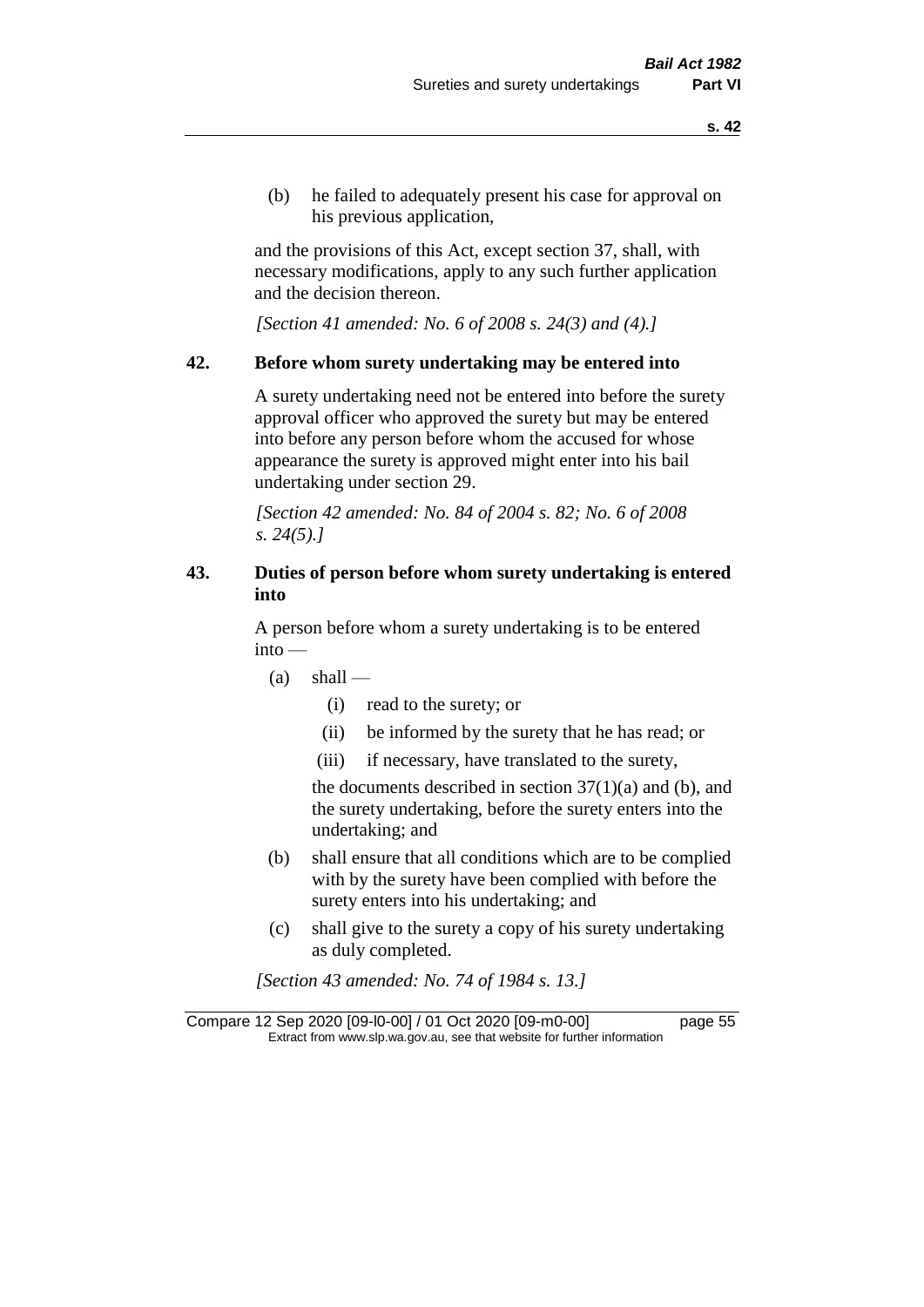**s. 43A**

# **43A. 2M Entering into surety undertaking where proposed surety interstate**

(1) In this section —

*proposed surety* means a person who is to enter into a surety undertaking;

*relevant official* means the person before whom the surety undertaking is to be entered into or was entered into, as the case requires;

*video link* means facilities (including closed circuit television) that enable, at the same time —

- (a) the relevant official to see and hear the proposed surety; and
- (b) the proposed surety to see and hear the relevant official.
- (2) This section applies if a proposed surety is in another State or a Territory.
- (3) The relevant official may comply with section 43(a) and (b) by means of a video link.
- (4) The relevant official may provide the surety undertaking to the proposed surety for completion by providing it by electronic means in accordance with the regulations.
- (5) The proposed surety may enter into the surety undertaking by providing the completed surety undertaking to the relevant official by electronic means in accordance with the regulations.
- (6) If the surety undertaking is provided by electronic means under subsection (4) or (5), any requirement for the proposed surety or the relevant official to sign it is to be taken to have been complied with if the full name of the proposed surety or the relevant official, as the case requires, appears in the appropriate place in the undertaking.
- (7) The relevant official may comply with section 43(c) by providing a copy of the surety undertaking (as duly completed)

page 56 Compare 12 Sep 2020 [09-l0-00] / 01 Oct 2020 [09-m0-00] Extract from www.slp.wa.gov.au, see that website for further information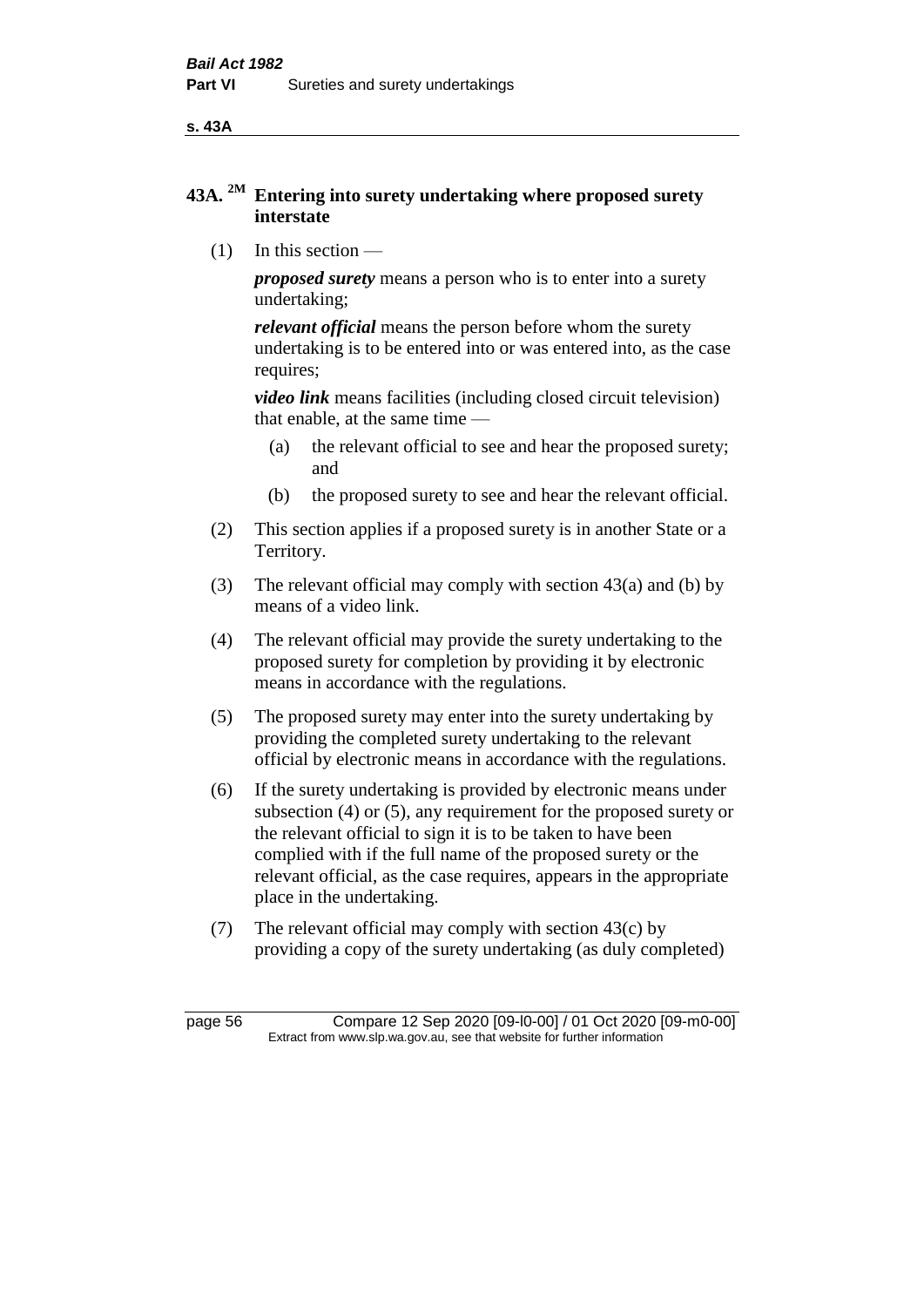to the surety by electronic means in accordance with the regulations.

- (8) A surety undertaking that is entered into in accordance with this section is to be taken to have been entered into before the relevant official.
- (9) In any proceedings a document purporting to be a copy of a surety undertaking and purporting to be certified by the relevant official to be a copy of a surety undertaking entered into in accordance with this section is evidence of the surety undertaking without proof of the signature of the relevant official.

*[Section 43A inserted: No. 6 of 2008 s. 26; amended: No. 20 of 2013 s. 29.]*

*[Section 43A: modified by the COVID-19 Response and Economic Recovery Omnibus Act 2020 (No. 34 of 2020) Part 4 Division 1. See endnote 2M.]*

# **44. When surety undertaking extends to different time or different time and place substituted under s. 31**

- (1) A surety undertaking does not extend to the failure by the accused to appear at a different time or a different time and place substituted pursuant to section 31 unless —
	- (a) the surety undertaking contains a provision stating that it does so extend and, where applicable under subsection (5), the surety has received notice as mentioned in that subsection; or
	- (b) subsection (2) applies.
- (2) A surety undertaking extends to the failure by the accused to appear at a different time substituted pursuant to section 31 during a trial if, at the option of the surety, the undertaking contains a provision stating —
	- (a) that it does so extend; and
	- (b) the effect of subsection (4).

Compare 12 Sep 2020 [09-l0-00] / 01 Oct 2020 [09-m0-00] page 57 Extract from www.slp.wa.gov.au, see that website for further information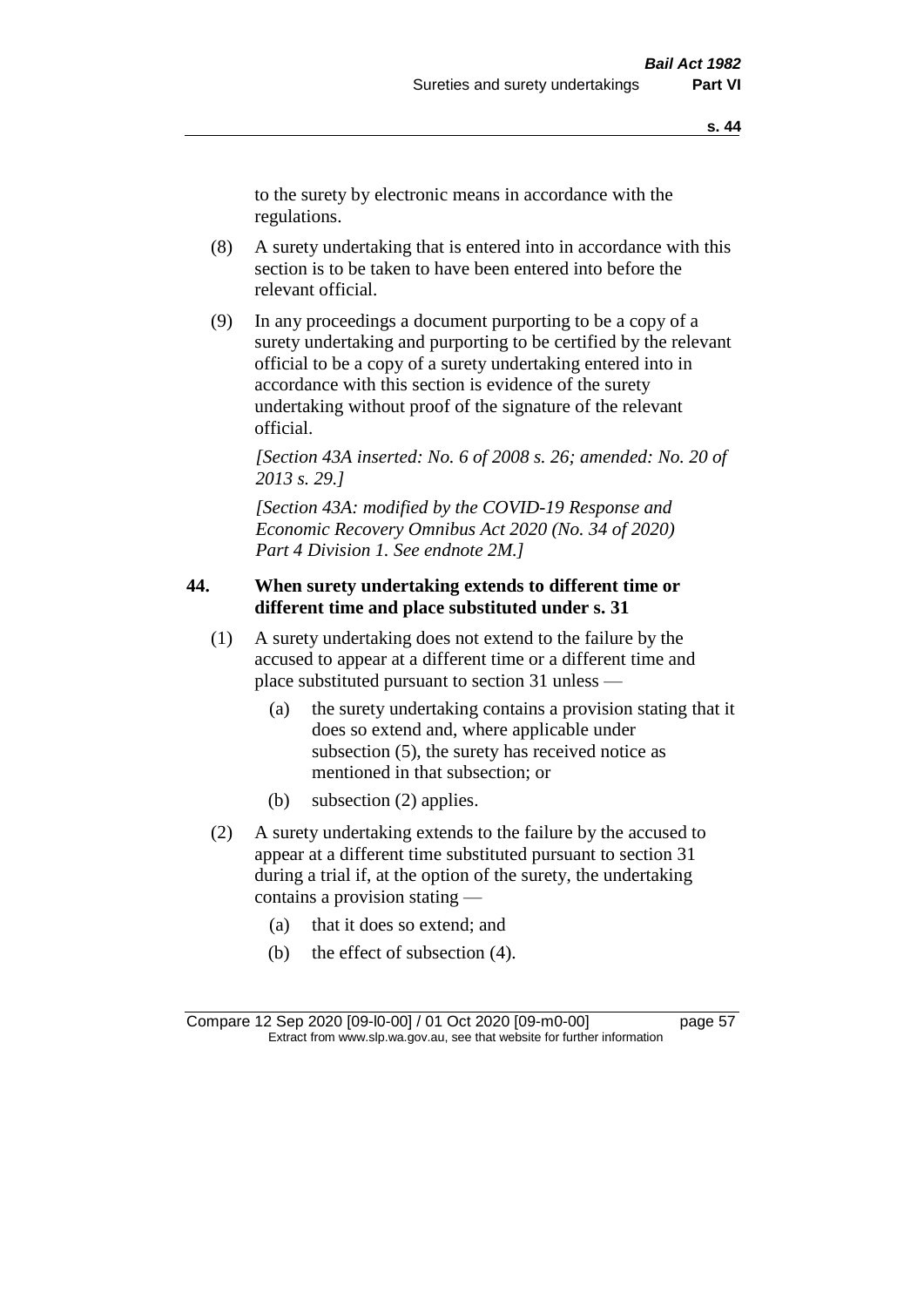(3) In subsection  $(2)$  —

*trial* means that part of proceedings for an offence when evidence is being received by the court in respect of the offence and also extends to any time when —

- (a) legal argument is being heard; or
- (b) a judicial officer or a jury is deliberating.
- (4) Subsection (2) applies despite any amendment as defined in section 31A(1) if the endorsement or notice under section  $31A(3)(a)$  in respect of the amendment includes a statement referred to in section 31A(4).
- (5) A surety undertaking may, at the option of the surety, also contain a provision stating that where —
	- (a) a different time or a different time and place for the accused's appearance is substituted pursuant to section 31; and
	- (b) subsection (2) does not apply,

the surety's liability only arises if the surety is given notice, as soon as is practicable, of the different time or the different time and place.

(6) Where, by operation of this section, a surety undertaking would extend to the failure by the accused to appear at a different time or a different time and place substituted pursuant to section 31, that extension is not affected by a reduction in the number of offences to which the accused's bail undertaking relates.

*[Section 44 inserted: No. 6 of 2008 s. 27(1).]*

## **45. Notices under s. 44, service and proof of**

- (1) For the purposes of section 44(5) notice to a surety may be given —
	- (a) orally to the surety by the judicial officer when he fixes a time and place for the proceedings or the resumed proceedings; or

page 58 Compare 12 Sep 2020 [09-l0-00] / 01 Oct 2020 [09-m0-00] Extract from www.slp.wa.gov.au, see that website for further information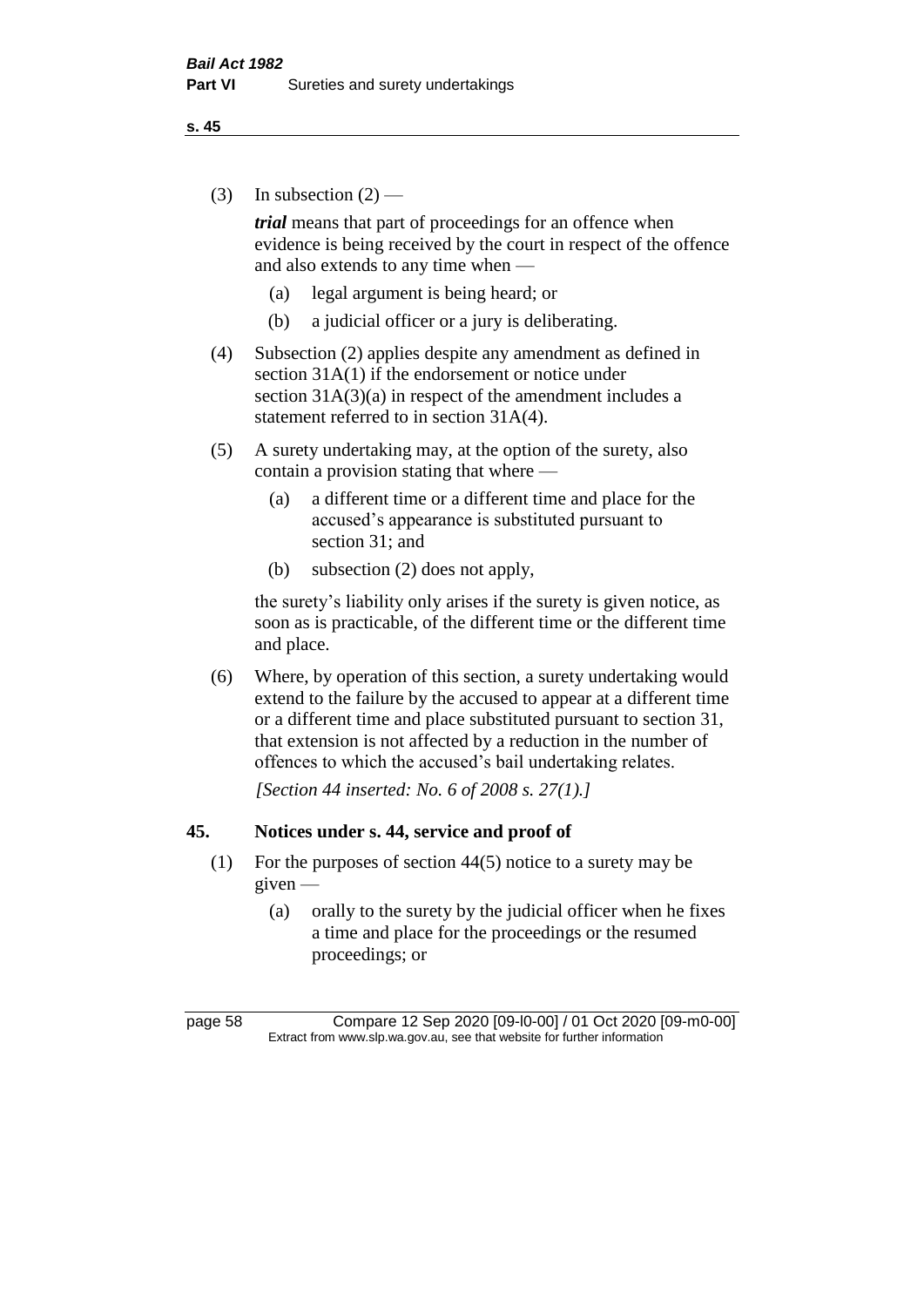- (b) in the approved form to the surety personally; or
- (c) by a person authorised under subsection  $(5)$ 
	- (i) sending or causing to be sent the approved form to the surety by post to the surety's address appearing in the records of the court; or
	- (ii) providing or causing to be provided the approved form to the surety by electronic means in accordance with the regulations.
- (2) A person who gives a notice in accordance with subsection  $(1)(b)$  or  $(c)$  shall endorse on a file copy of the notice a certificate showing —
	- (a) that the person has done so; and
	- (b) the time of doing so.
- (2a) If a notice is sent by post under subsection  $(1)(c)$ , the notice is to be presumed, unless the contrary is shown, to have been received at the time when, in the ordinary course of events, it would have been delivered.
- (3) A judicial officer who, under subsection  $(1)(a)$ , notifies a surety of the time and place for the proceedings or the resumed proceedings shall cause to be endorsed on a file copy of the surety's undertaking a certificate showing details of such time and place and that the surety has been notified of them.
- (4) In any proceedings
	- (a) a document purporting to be a copy of a notice referred to in section 44(5) shall be evidence of the terms of the notice; and
	- (b) an endorsement
		- (i) on a file copy of a notice given under subsection  $(1)(b)$  or  $(c)$  purporting to be a certificate referred to in subsection (2); or
		- (ii) on a file copy of a surety undertaking purporting to be a certificate referred to in subsection (3),

Compare 12 Sep 2020 [09-l0-00] / 01 Oct 2020 [09-m0-00] page 59 Extract from www.slp.wa.gov.au, see that website for further information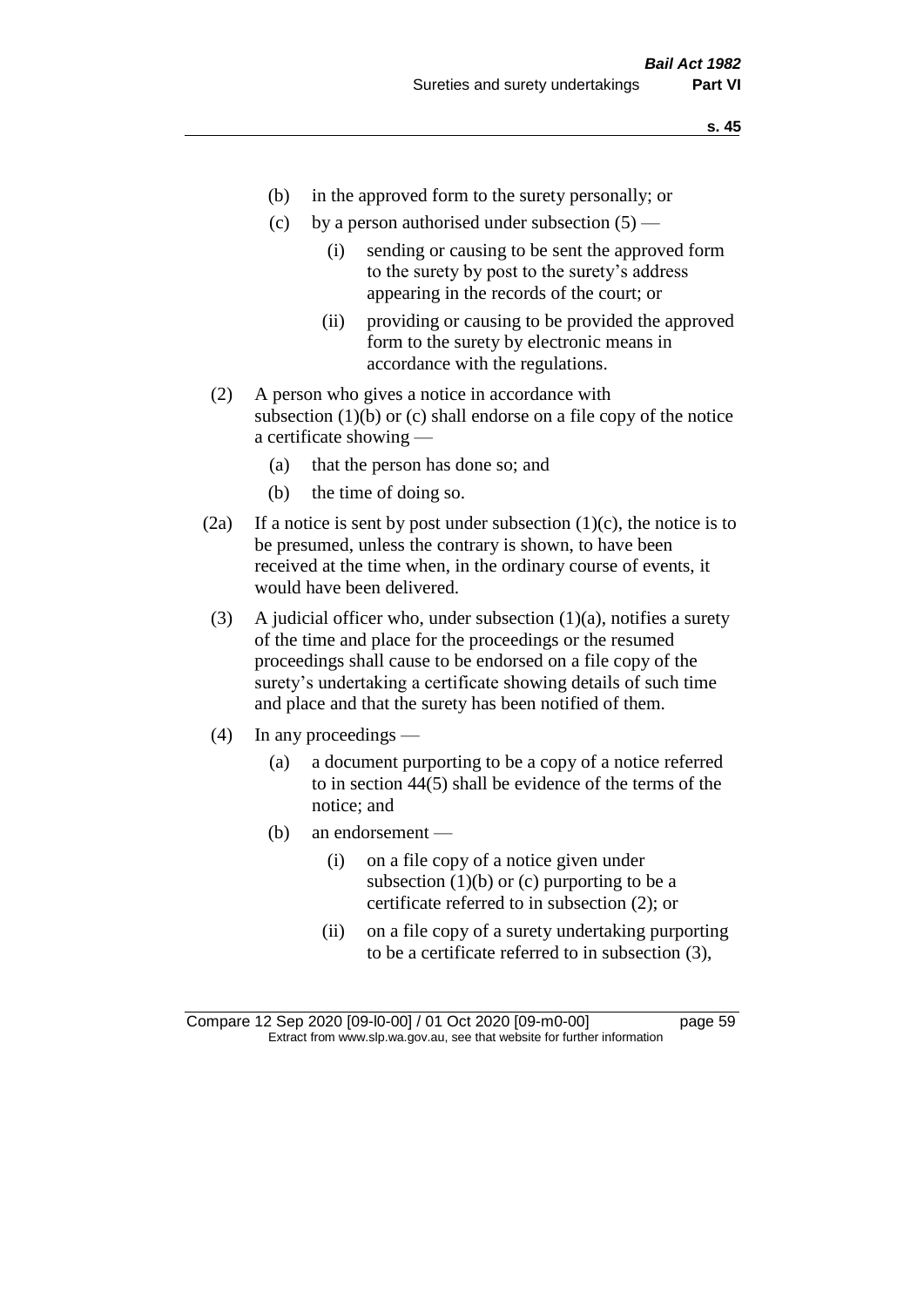is evidence of the matters appearing in the certificate without proof of the signature of the person who made the endorsement.

- (5) A registrar of the court, other than a deputy registrar of the Magistrates Court or the Children's Court, is an authorised person for the purposes of subsection  $(1)(c)$  and in addition —
	- (a) in respect of committals to the Supreme Court, the Chief Justice; and
	- (b) in respect of committals to the District Court, the Chief Judge,

may authorise a person or persons, by name or office, to perform the function referred to in subsection  $(1)(c)$ .

*[Section 45 amended: No. 74 of 1984 s. 15; No. 59 of 2004 s. 141; No. 6 of 2008 s. 28(1)-(5); No. 20 of 2013 s. 30; No. 34 of 2020 s. 82.]* 

# **46. Surety's power to arrest accused**

- (1) A surety may arrest an accused for whose appearance in court he has entered into a surety undertaking if the surety has reasonable grounds to believe that —
	- (a) the accused
		- (i) is not likely to comply with the requirements of his bail undertaking mentioned in section  $28(2)(a)$  or (b); or
		- (ii) is, or has been, in breach of any condition of his bail undertaking mentioned in section 28(2)(c); or
		- (iii) is, or has been, in breach of a home detention condition mentioned in section 28(2)(d);
		- and
	- (b) it is not expedient to invoke the assistance of the relevant officer under section 54(1) because the delay

page 60 Compare 12 Sep 2020 [09-l0-00] / 01 Oct 2020 [09-m0-00] Extract from www.slp.wa.gov.au, see that website for further information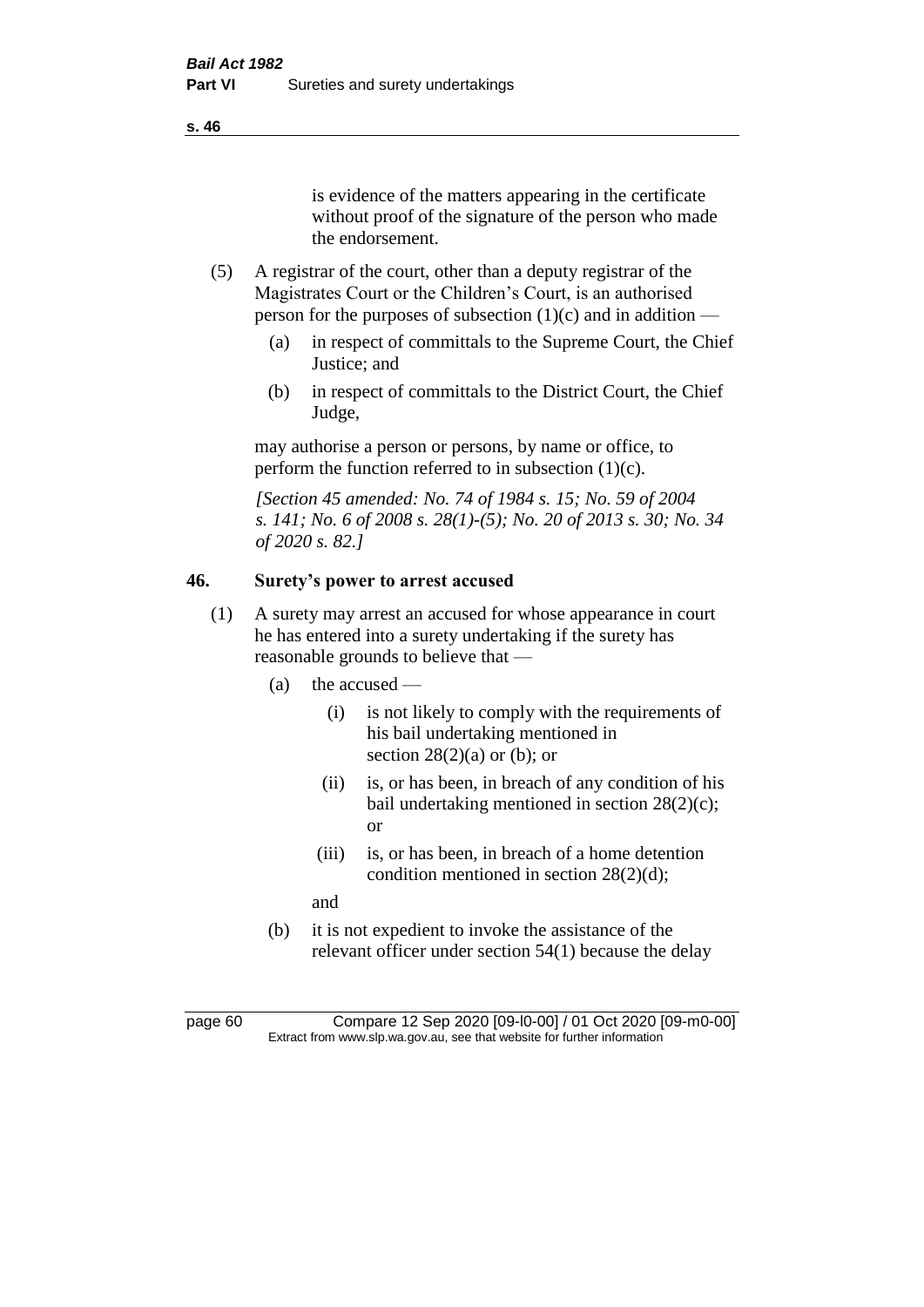occasioned by doing so would defeat the purpose of that section.

(2) A surety who arrests an accused under subsection (1) shall, as soon as is practicable, deliver him into the custody of a police officer and thereafter he shall be dealt with under section 54(4) and section 55, and those provisions shall apply, as if he had been arrested by a police officer under section 54(2).

*[Section 46 amended: No. 74 of 1984 s. 16; No. 61 of 1990 s. 10; No. 84 of 2004 s. 82; No. 6 of 2008 s. 33(5).]* 

#### **47. When surety undertaking ceases to have effect**

A surety undertaking ceases to have effect —

- (a) upon the revocation of bail under section 55(1); or
- (b) upon the release of an accused under section 55(2) if the surety does not consent to the continuance in force of his surety undertaking; or
- (c) upon its being cancelled under section 48(4) (and as from the time fixed therefor) by an appropriate judicial officer; or
- (d) upon the death of the surety, but only if no order under section 49(1) has been made before then; or
- (e) subject to sections 31 and 44, upon the appearance in court by the accused as required by his bail undertaking; or
- (f) upon the discharge of the accused according to law from any further proceedings for the offence, or all of the offences, to which the surety undertaking relates; or
- (g) during any period before the time at which the accused is required to appear in court when he is in custody for any other offence or reason.

*[Section 47 amended: No. 84 of 2004 s. 82.]* 

Compare 12 Sep 2020 [09-l0-00] / 01 Oct 2020 [09-m0-00] page 61 Extract from www.slp.wa.gov.au, see that website for further information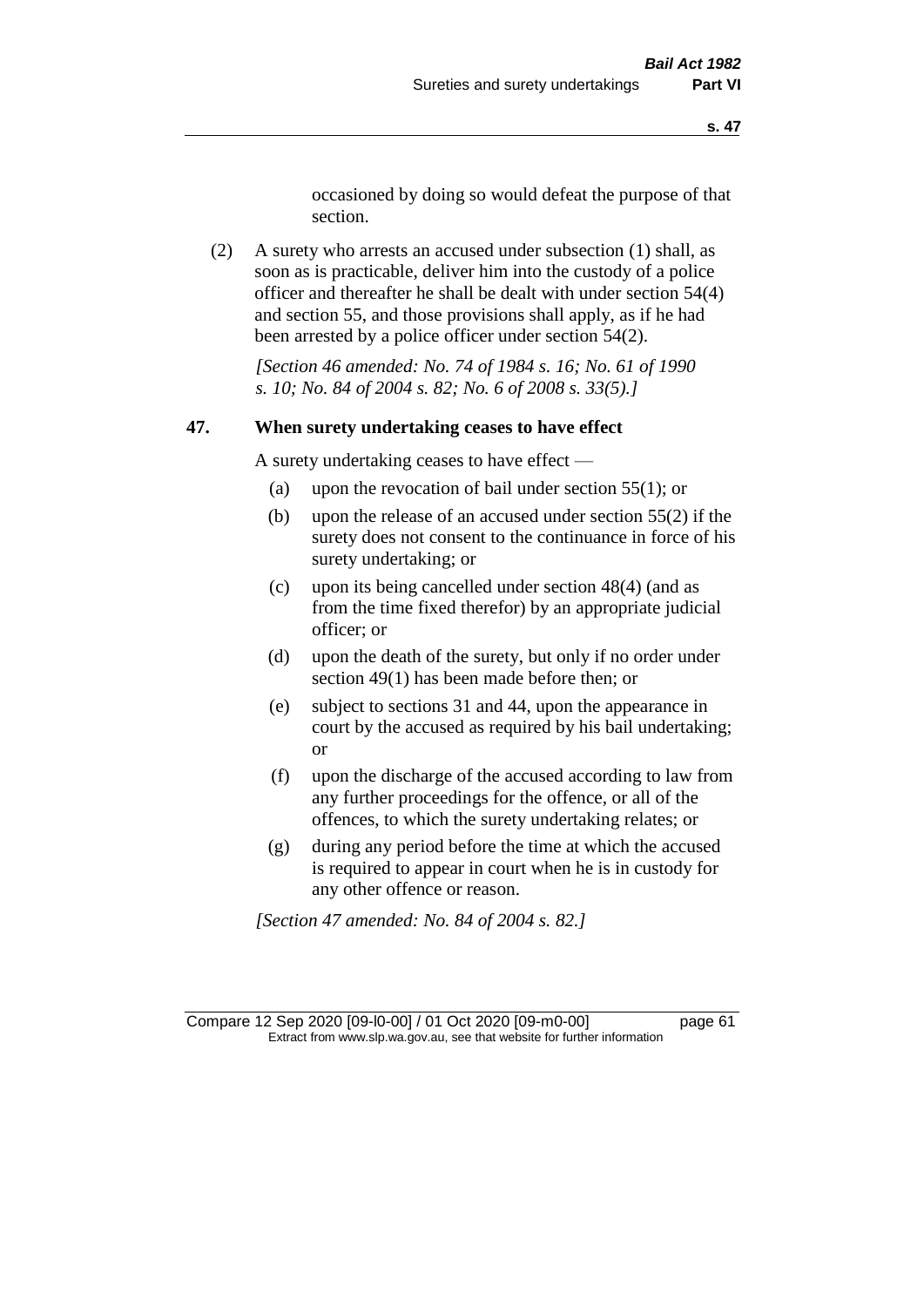#### **48. Surety may apply for cancellation of his undertaking**

- (1) A surety may apply to an appropriate judicial officer for cancellation of his undertaking.
- (2) An application under subsection (1) may be made at any time before that specified, or deemed by section 31(3) to be specified, in the accused's bail undertaking for his appearance in court.
- (3) Upon an application being made under subsection (1) an appropriate judicial officer shall cause the accused to appear before him or another such officer and may issue a warrant or summons for that purpose.
- (4) Upon the appearance of the accused before the time mentioned in subsection (2) an appropriate judicial officer shall —
	- (a) cancel the surety undertaking; and
	- (b) exercise one of the powers set out in section  $55(1)(d)$ or (e).
- (5) An application under subsection (1) must be made, and proceedings on it are to be conducted —
	- (a) in a court of summary jurisdiction in accordance with the regulations;
	- (b) in the Supreme Court or the District Court in accordance with rules of court.

*[Section 48 amended: No. 59 of 2004 s. 141; No. 84 of 2004 s. 7 and 82; No. 6 of 2008 s. 29.]* 

# **49. Surety's undertaking to pay money, enforcing**

- (1) Where an accused has failed to comply with any requirement of his bail undertaking mentioned in section 28(2)(a) or (b) the following provisions of this section apply for the purpose of enforcing payment to the State of any sum thereupon payable by a surety in terms of his surety undertaking —
	- (a) an application for an order that the sum be paid may be made to an appropriate judicial officer —

page 62 Compare 12 Sep 2020 [09-l0-00] / 01 Oct 2020 [09-m0-00] Extract from www.slp.wa.gov.au, see that website for further information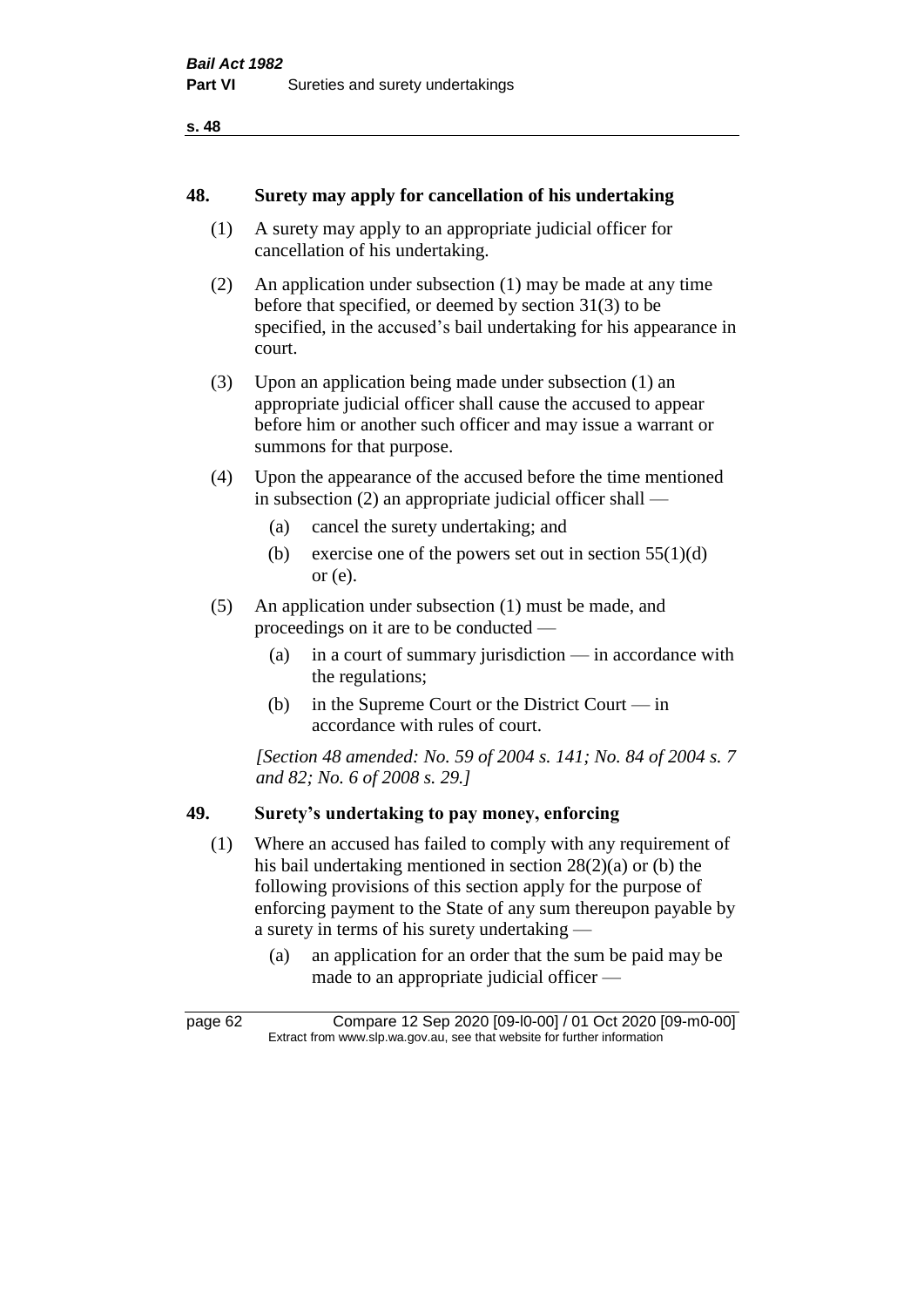- (i) by the Director of Public Prosecutions where the court before which the accused failed to appear was —
	- (I) the District Court, the Supreme Court or the Court of Appeal; or
	- (II) another court, if the Director of Public Prosecutions is the prosecutor in that court of the case against the accused;
	- or
- (ii) in other cases, by the State Solicitor or the registrar of the court before which the accused failed to appear;
- *[(b) deleted]*
	- (c) on the hearing of the application and upon proof of the surety's liability in terms of his undertaking, the judicial officer shall order forfeiture of the full amount specified in the undertaking unless the surety attends at the hearing and shows to the satisfaction of the judicial officer that there was reasonable cause for the failure of the accused to comply with the requirement to which the application relates;
	- (d) notwithstanding paragraph (c), the judicial officer may decline to make an order under that paragraph or may order forfeiture in part only where the surety attends and shows to the satisfaction of the judicial officer —
		- (i) that, by reason of a change of circumstances since the undertaking was entered into, an order for forfeiture, or for forfeiture in full (as the case may be), would cause excessive hardship to the surety or his dependants; and
		- (ii) that such hardship would not be relieved by the exercise of one or more of the powers conferred by section 59;
	- (e) an order may be made under this section whether or not the accused has been convicted of an offence against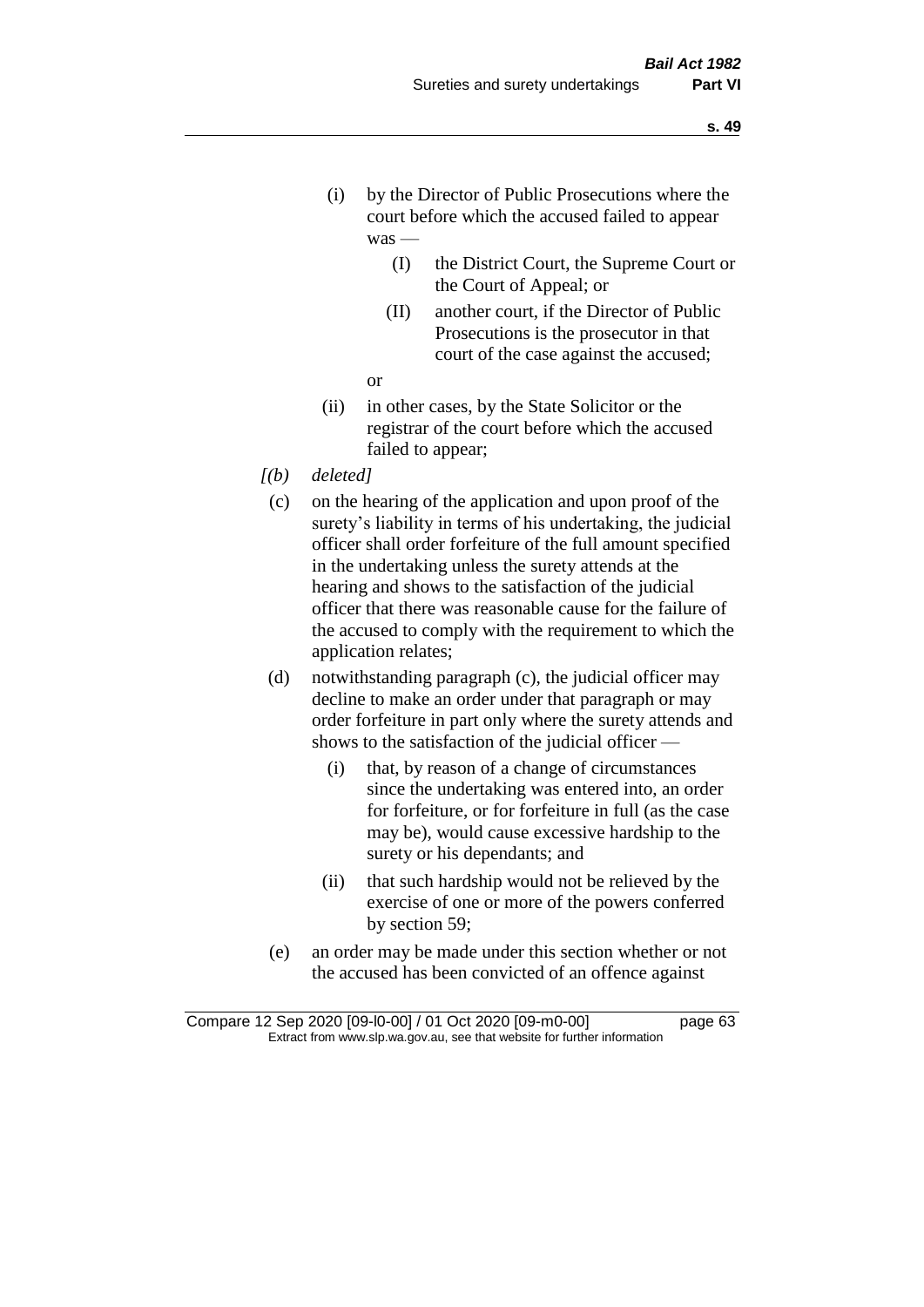section 51(1) or (2) but if, after an order has been made, the surety satisfies the Governor that new facts have been discovered or new circumstances have arisen which show that there was reasonable cause for the failure of the accused as mentioned in paragraph (c), the Governor may exercise the power in section 139 of the *Sentencing Act 1995* as if the forfeiture were one to which that section applied.

- (2) An application under subsection (1) must be made, and proceedings on it are to be conducted —
	- (a) in a court of summary jurisdiction in accordance with the regulations;
	- (b) in the Supreme Court or the District Court in accordance with rules of court.
- (3) Without prejudice to the recovery of such an amount as a civil debt due to the State, any amount to be paid under an order made under this section is to be paid, and its payment may be enforced under Part 5 of the *Fines, Penalties and Infringement Notices Enforcement Act 1994*, unless an order has been made under subsection (4).
- (4) If under this section the Supreme Court or the District Court makes an order requiring the payment of money, the court may make an order under section 59 of the *Sentencing Act 1995* in respect of the amount payable and for that purpose that section, with any necessary changes, applies as if the amount were a fine imposed on the surety.

*[Section 49 amended: No. 74 of 1984 s. 17; No. 92 of 1994 s. 5; No. 78 of 1995 s. 8; No. 65 of 2003 s. 121(3); No. 74 of 2003 s. 29; No. 59 of 2004 s. 141; No. 84 of 2004 s. 8, 11 and 82; No. 6 of 2008 s. 18(2) and 30(1) and (2).]* 

# **50. Indemnifying surety, offence**

(1) If a person indemnifies, or agrees to indemnify, a surety or proposed surety against any liability which the surety or proposed surety may incur under this Act (including this

page 64 Compare 12 Sep 2020 [09-l0-00] / 01 Oct 2020 [09-m0-00] Extract from www.slp.wa.gov.au, see that website for further information

**s. 50**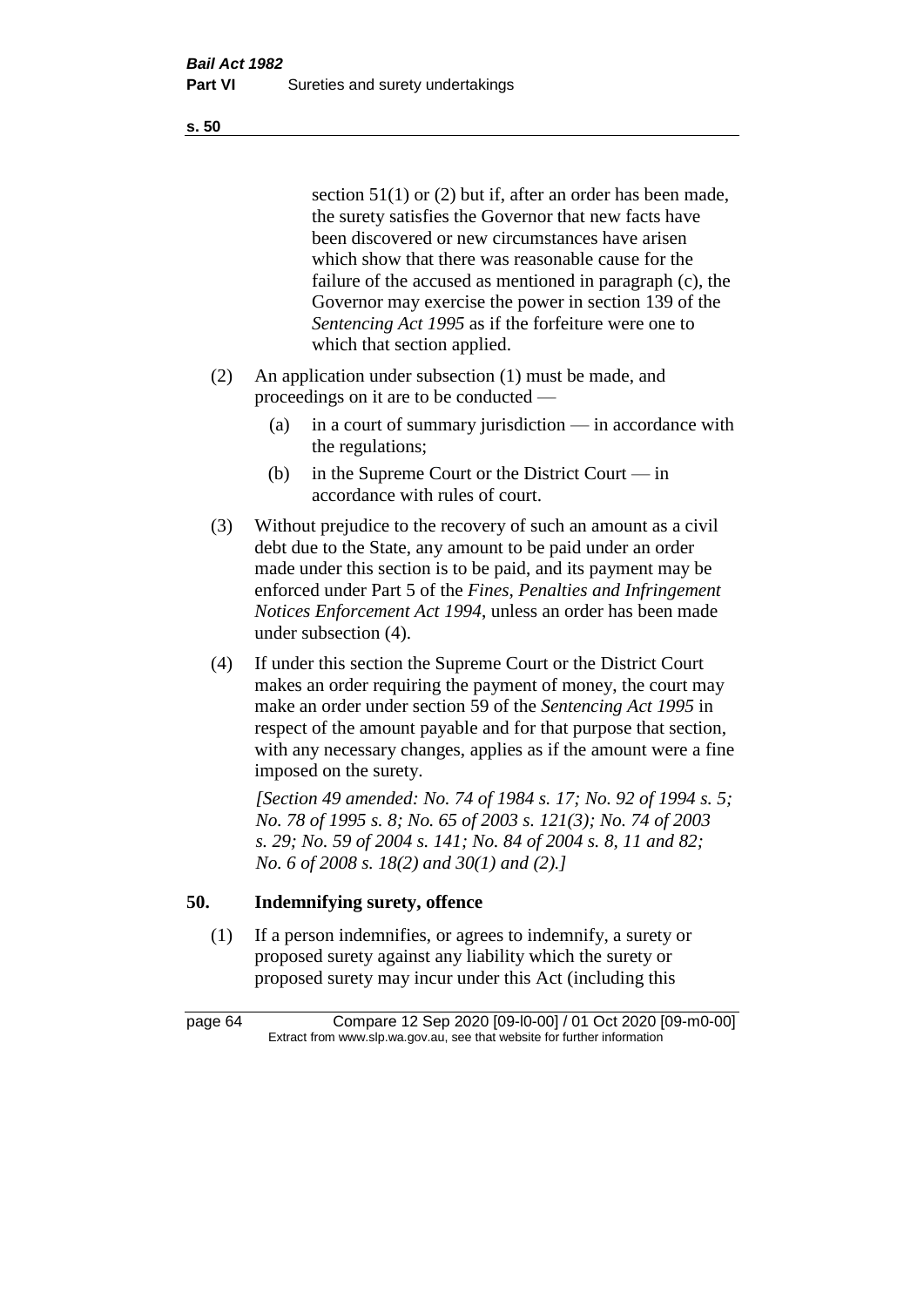section) he and the surety or proposed surety and any person with whom he agrees as aforesaid each commits an offence.

Penalty: \$1 000 or imprisonment for 12 months or both.

- (2) An offence is committed under subsection  $(1)$ 
	- (a) whether the agreement is made before or after the surety undertaking is entered into and whether or not a proposed surety actually becomes a surety; and
	- (b) whether the compensation is to be in money or in money's worth.
- (3) An offence is not committed under subsection (1) by a surety or proposed surety if he shows —
	- (a) that he had no knowledge of an agreement within the meaning of subsection (1) proposed to be entered into between 2 other persons; or
	- (b) that having such knowledge he took all steps reasonably available to him to prevent the agreement being entered into.

*[Section 50 amended: No. 74 of 1984 s. 18.]* 

Compare 12 Sep 2020 [09-l0-00] / 01 Oct 2020 [09-m0-00] page 65 Extract from www.slp.wa.gov.au, see that website for further information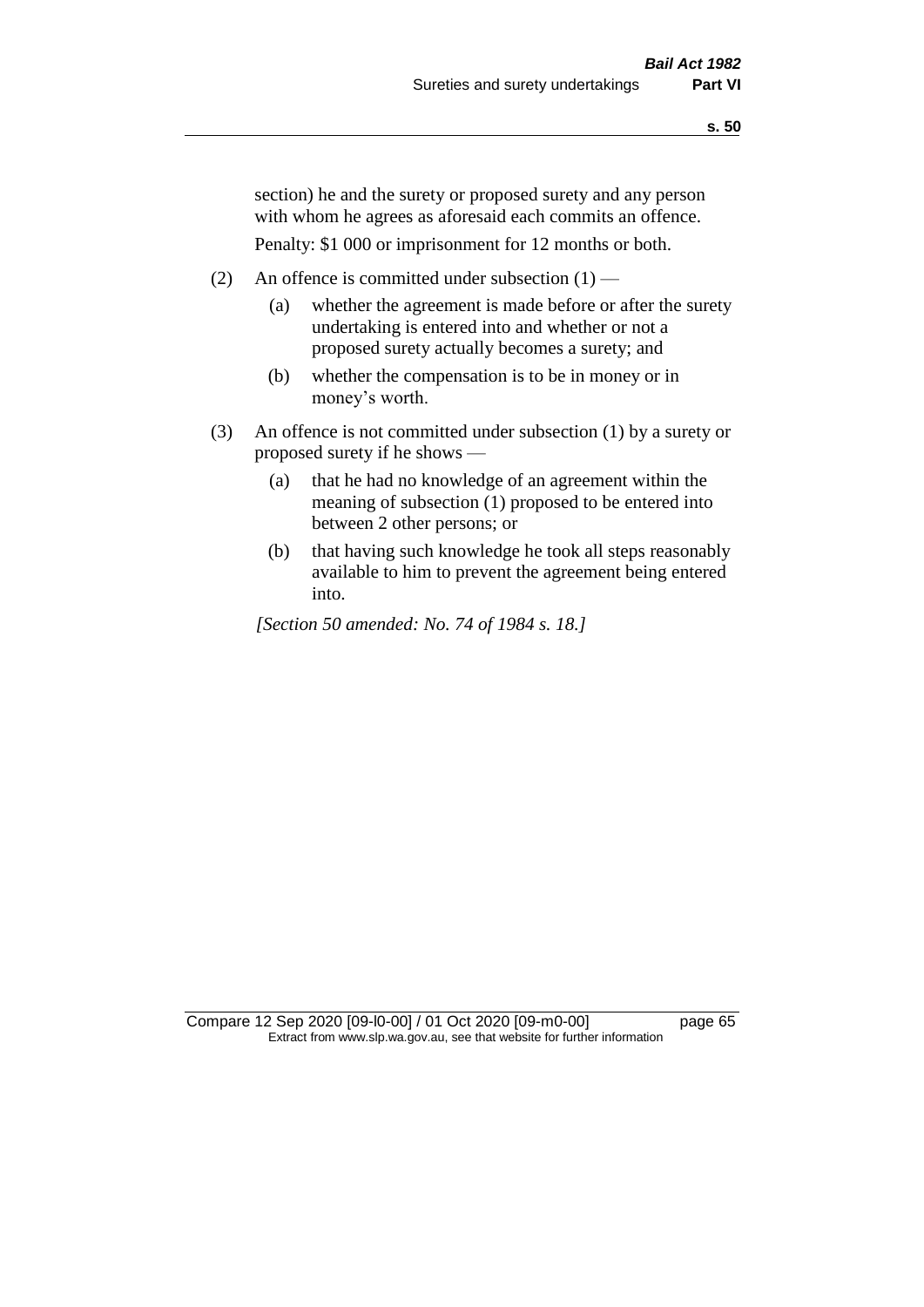**s. 50A**

# **Part VIA — Administration of home detention conditions**

*[Heading inserted: No. 61 of 1990 s. 11.]* 

# **50A. Powers of CEO (corrections)**

The CEO (corrections) has all of the powers conferred under this Act on a community corrections officer and may review, vary, or rescind a direction given by a community corrections officer.

*[Section 50A inserted: No. 61 of 1990 s. 11; amended: No. 31 of 1993 s. 9; No. 65 of 2006 s. 53.]* 

*[50B. Deleted: No. 78 of 1995 s. 8.]* 

# **50C. Powers and duties of community corrections officers**

- (1) A community corrections officer may give such reasonable directions to an accused subject to a home detention condition as are necessary for the proper administration of the condition and any other condition imposed on the grant of bail to the accused including, without limiting the generality of the foregoing, directions as to —
	- (a) when the accused may leave the place where he is required by the home detention condition to remain; and
	- (b) the period of any authorised absence from the place where he is required by the home detention condition to remain; and
	- (c) when the accused shall return to the place where he is required by the home detention condition to remain; and
	- (d) the method of travel to be used by the accused during any absence from the place where he is required by the home detention condition to remain; and
	- (e) the manner in which the accused shall report his whereabouts.

page 66 Compare 12 Sep 2020 [09-l0-00] / 01 Oct 2020 [09-m0-00] Extract from www.slp.wa.gov.au, see that website for further information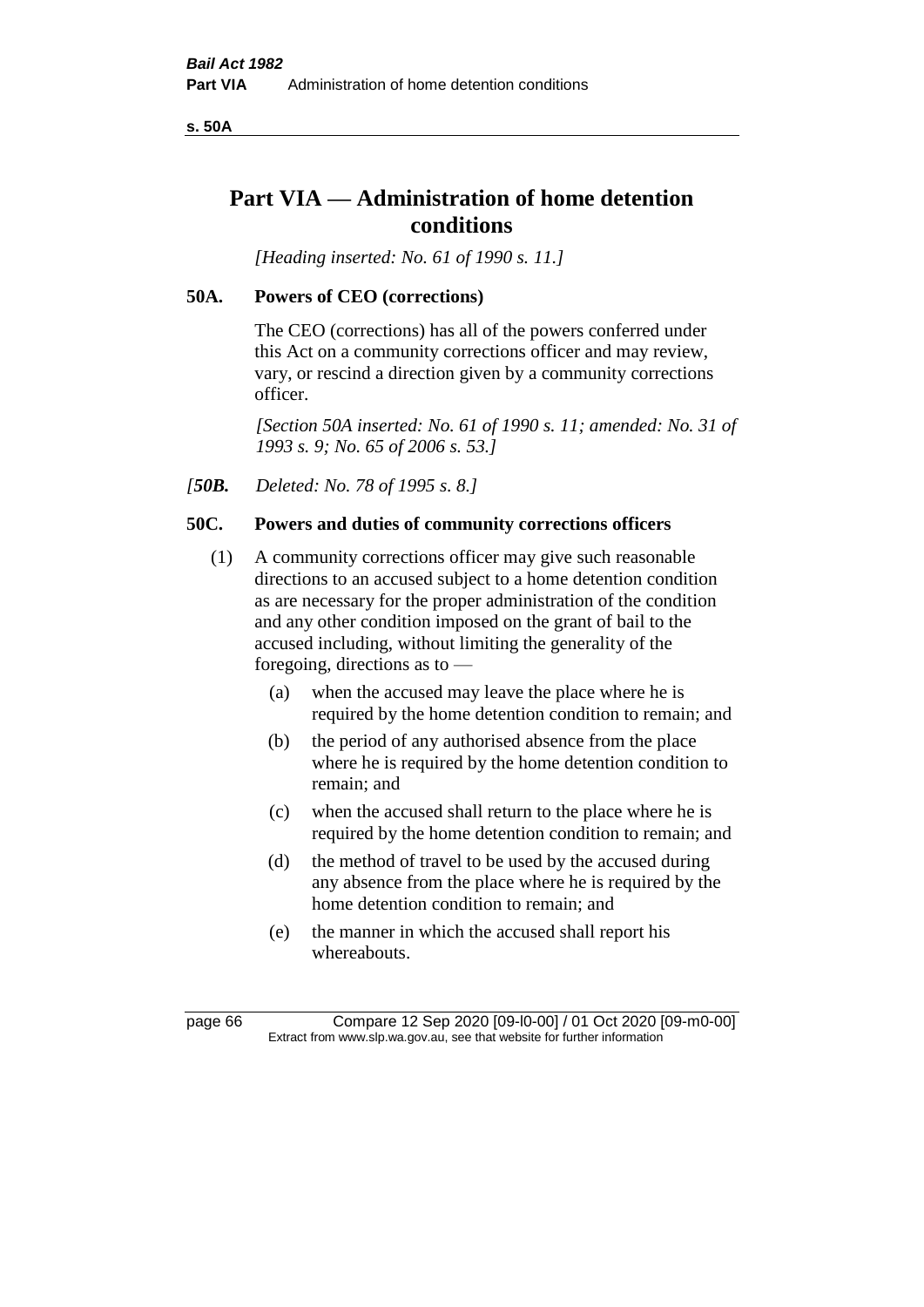- (2) For the purpose of ascertaining whether or not an accused is complying with a home detention condition or any direction given pursuant to subsection (1), a community corrections officer may, at any time —
	- (a) enter or telephone the place where the accused is required by a home detention condition to remain; or
	- (b) enter or telephone the accused's place of employment or any other place where the accused is permitted or required to attend; or
	- (c) question any person at any place referred to in paragraph (a) or (b).
- (3) A person who
	- (a) hinders a person exercising powers under subsection (2); or
	- (b) fails to answer a question put pursuant to subsection  $(2)(c)$  or gives an answer that the person knows is false or misleading in a material particular,

commits an offence.

Penalty: \$2 000 and imprisonment for 12 months.

- (4) A community corrections officer
	- (a) shall keep such records and make such returns and reports in relation to accused persons subject to home detention conditions as the CEO (corrections) directs; and
	- (b) shall make any records relating to an accused subject to a home detention condition available on the request of the CEO (corrections) to him.

*[Section 50C inserted: No. 61 of 1990 s. 11; amended: No. 31 of 1993 s. 9; No. 50 of 2003 s. 37(3); No. 84 of 2004 s. 82 and 83(3); No. 65 of 2006 s. 53; No. 2 of 2008 s. 56(2).]* 

Compare 12 Sep 2020 [09-l0-00] / 01 Oct 2020 [09-m0-00] page 67 Extract from www.slp.wa.gov.au, see that website for further information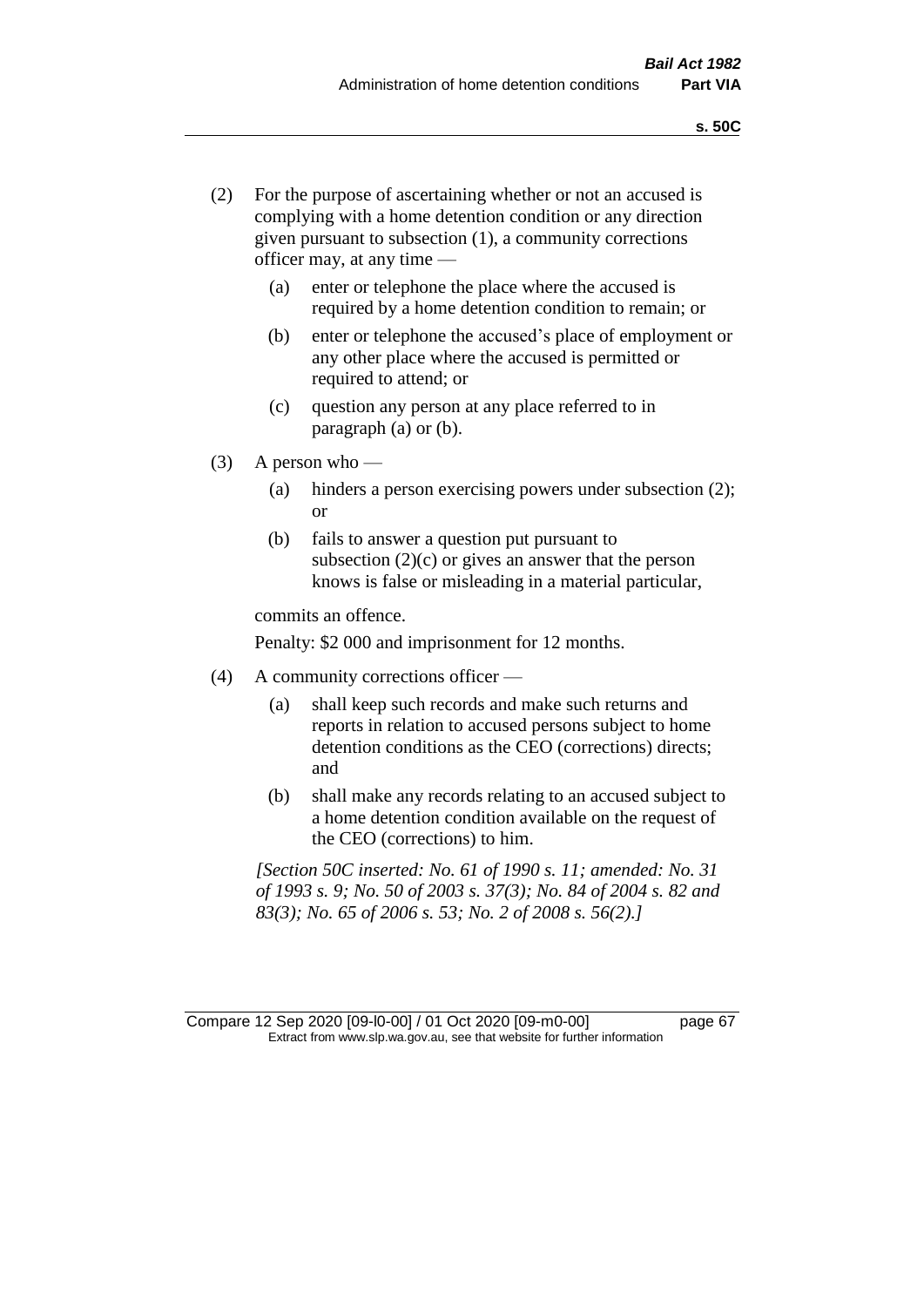**s. 50D**

#### **50D. Powers of members of Police Force**

- (1) For the purpose of ascertaining whether or not an accused is complying with a home detention condition, a member of the Police Force may —
	- (a) require the accused to produce a copy of his bail undertaking and any notice by the CEO (corrections) under section 50E(a) for inspection; and
	- (b) require the accused to explain why he is absent from the place where he is required by the home detention condition to remain.
- (2) An accused who fails to comply with subsection  $(1)(a)$  or who fails to explain when required to do so under subsection (1)(b) or who gives an explanation that the accused knows is false or misleading in a material particular, commits an offence.

Penalty: \$2 000.

*[Section 50D inserted: No. 61 of 1990 s. 11; amended: No. 31 of 1993 s. 9; No. 50 of 2003 s. 37(4); No. 84 of 2004 s. 82; No. 65 of 2006 s. 53.]* 

# **50E. CEO (corrections) may substitute different place of detention and apply conditions**

The CEO (corrections) may, at any time, by notice in writing given to an accused granted bail subject to a home detention condition —

- (a) substitute a different place for the place where an accused is required by a home detention condition to remain;
- (b) require the accused to comply with such of the conditions specified in the list provided to the accused under section 24A(4) as are specified in the notice.

*[Section 50E inserted: No. 61 of 1990 s. 11; amended: No. 31 of 1993 s. 9; No. 84 of 2004 s. 82; No. 65 of 2006 s. 53.]* 

page 68 Compare 12 Sep 2020 [09-l0-00] / 01 Oct 2020 [09-m0-00] Extract from www.slp.wa.gov.au, see that website for further information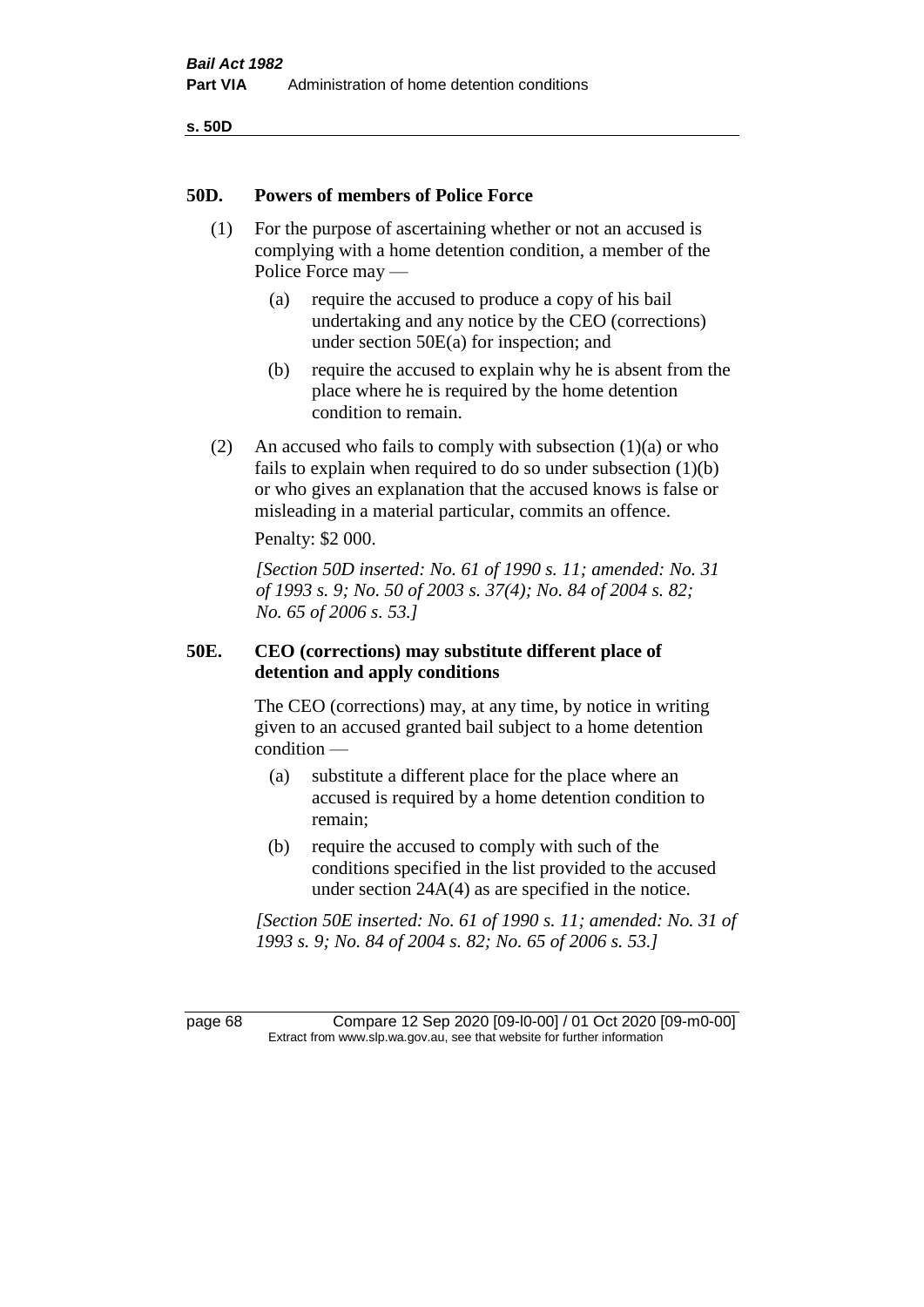# **50F. CEO (corrections) may revoke bail**

- (1) Where a home detention condition has been imposed as a condition on a grant of bail to an accused the CEO (corrections) may, in his absolute discretion, by instrument signed by him and if practicable, given to the accused, revoke the bail.
- (2) Without limiting the generality of subsection (1), the power to revoke bail may be exercised where the accused —
	- (a) is not likely to comply with any requirement of his bail undertaking mentioned in section 28(2)(a) or (b); or
	- (b) is, or has been, or is likely to be in breach of any condition of his bail undertaking mentioned in section  $28(2)(c)$ .
- (3) Subject to subsection (4), where the CEO (corrections) revokes bail he shall include a statement of his reasons for the cancellation in the instrument cancelling the bail.
- (4) Where the CEO (corrections) is of the opinion that it would be in the interest of the accused or any other person, or the public, to withhold from the accused any or all of the reasons referred to in subsection (3), the CEO (corrections) may so withhold the reason or reasons.
- (5) Where the CEO (corrections) revokes bail, he may, whenever necessary, issue a warrant directed to all members of the Police Force to have the accused arrested and brought before an appropriate judicial officer.

*[Section 50F inserted: No. 61 of 1990 s. 11; amended: No. 31 of 1993 s. 9; No. 84 of 2004 s. 82; No. 65 of 2006 s. 53.]* 

#### **50G. Procedure on arrest after revocation under s. 50F**

(1) An accused arrested pursuant to a warrant issued under section 50F shall be taken as soon as is practicable before an appropriate judicial officer unless he is arrested less than 24 hours before the time at which he is due to appear in accordance with his bail undertaking, in which case he shall be

Compare 12 Sep 2020 [09-l0-00] / 01 Oct 2020 [09-m0-00] page 69 Extract from www.slp.wa.gov.au, see that website for further information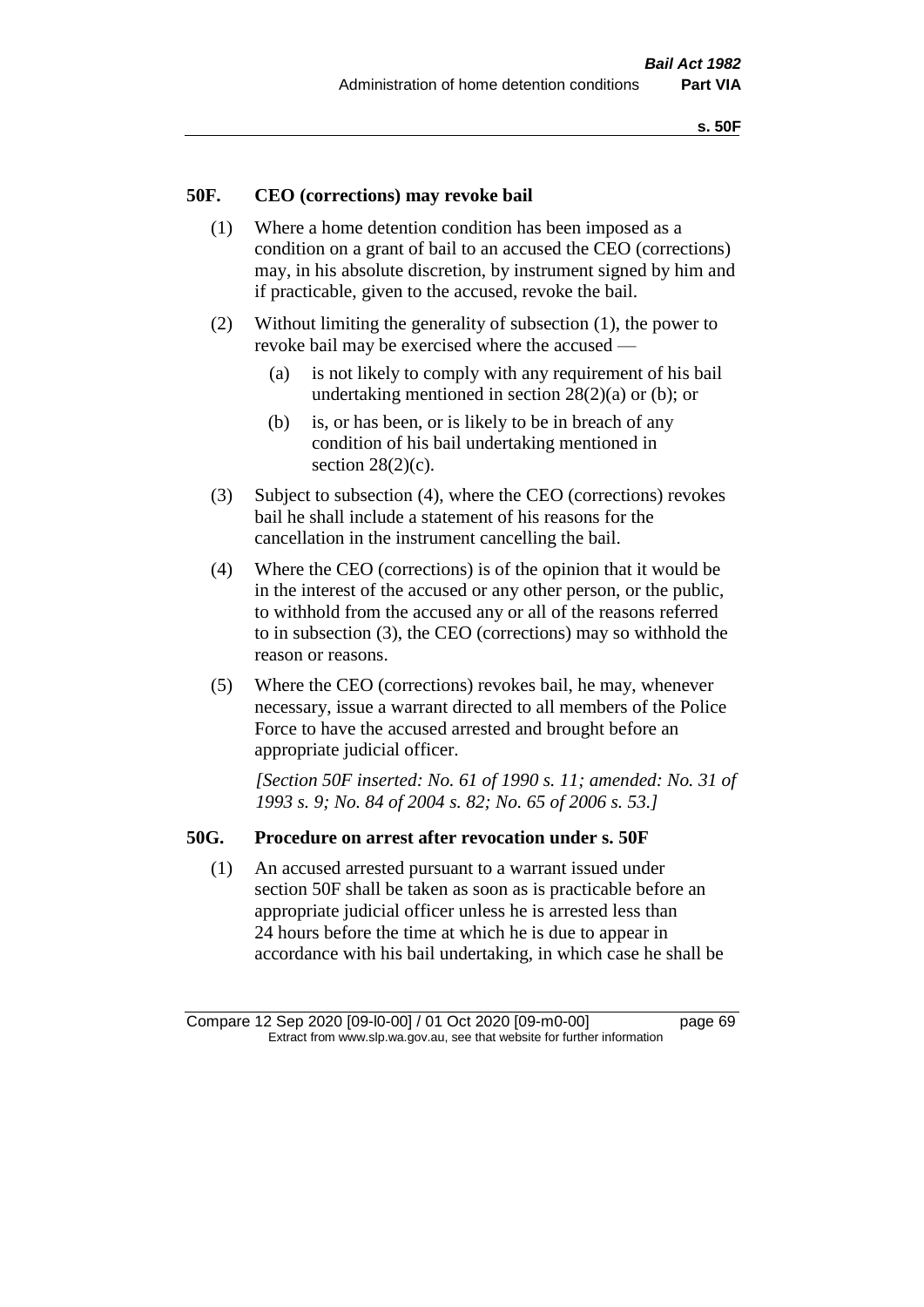**s. 50H**

held in custody and brought before an appropriate judicial officer at that time.

- (2) The judicial officer before whom an accused appears under this section may —
	- (a) remand the accused in custody to appear at the time and place specified, or deemed by section 31(3) to be specified, in his bail undertaking; or
	- (b) grant fresh bail to the accused in accordance with this Act, other than clause 2 of Part B of Schedule 1.

*[Section 50G inserted: No. 61 of 1990 s. 11; amended: No. 45 of 1993 s. 12; No. 84 of 2004 s. 82.]* 

# **50H. Rules of natural justice excluded**

The rules known as the rules of natural justice (including any duty of procedural fairness) do not apply to or in relation to the doing or omission of any act, matter or thing under this Part by the CEO (corrections).

*[Section 50H inserted: No. 61 of 1990 s. 11; amended: No. 31 of 1993 s. 9; No. 65 of 2006 s. 53.]* 

## **50J. Delegation by CEO (corrections)**

The CEO (corrections) may, either generally or as otherwise provided by the instrument of delegation, by writing signed by him, delegate to any person any power or duty under this Part, other than this power of delegation.

*[Section 50J inserted: No. 61 of 1990 s. 11; amended: No. 31 of 1993 s. 9; No. 65 of 2006 s. 53.]* 

*[50K. Deleted: No. 13 of 2020 s. 25.]*

# **50L. Rules for this Part**

(1) The CEO (corrections) may, with the approval of the Minister, make rules for the purposes of this Part which may provide for the manner of ensuring that accused persons are complying with home detention conditions and for conditions to be applied to

page 70 Compare 12 Sep 2020 [09-l0-00] / 01 Oct 2020 [09-m0-00] Extract from www.slp.wa.gov.au, see that website for further information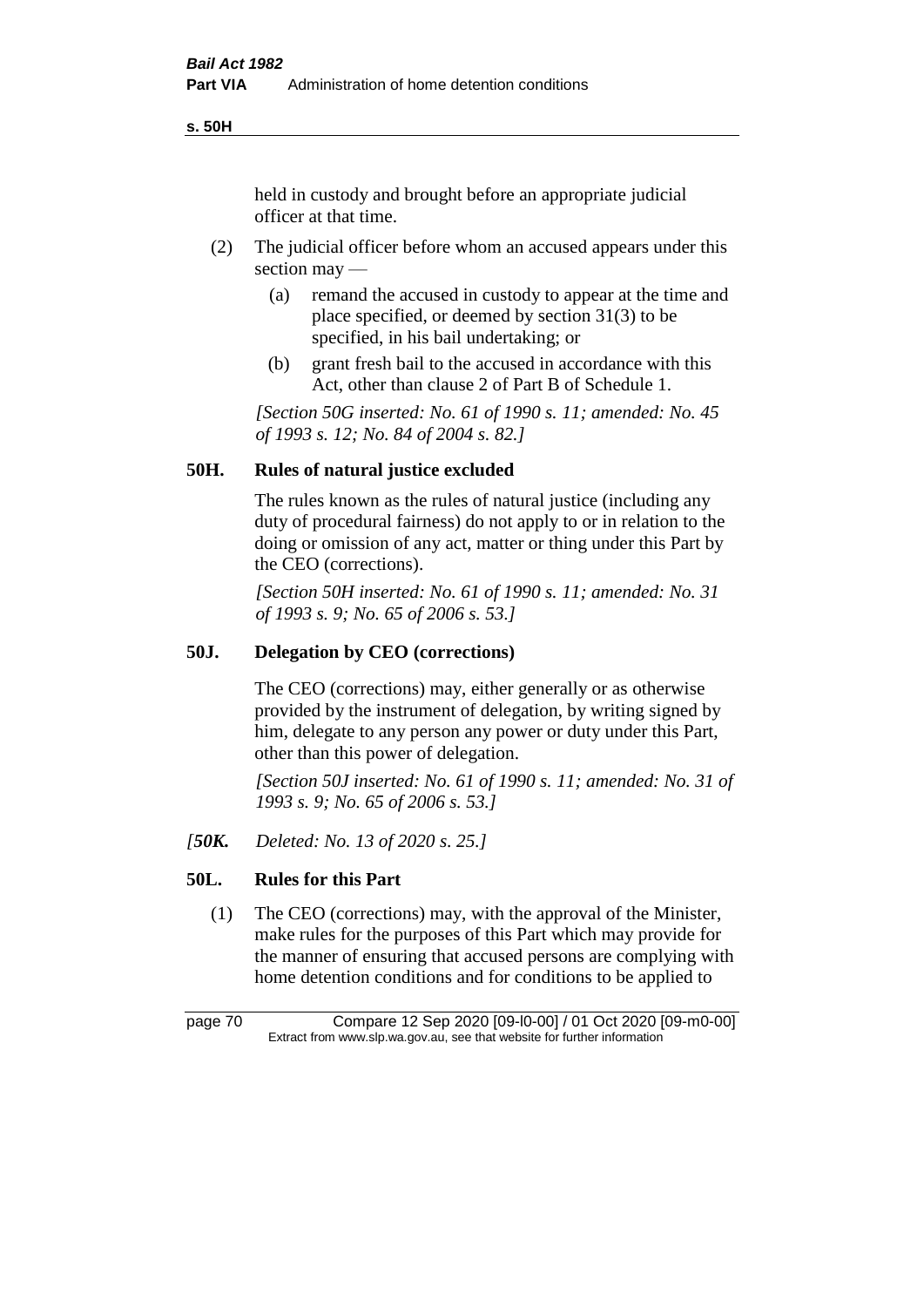accused persons granted bail subject to home detention conditions including conditions —

- (a) requiring an accused to wear an approved electronic monitoring device;
- (b) requiring an accused to permit the CEO (corrections) to install an approved electronic monitoring device at the place where the accused is required by a home detention condition to remain.
- (2) Rules made under this section may confer a discretionary authority on any person or class of persons.
- (3) Sections 41 and 42 of the *Interpretation Act 1984* do not apply to rules made under this section.

*[Section 50L inserted: No. 61 of 1990 s. 11; amended: No. 31 of 1993 s. 9; No. 84 of 2004 s. 82 and 83(3); No. 65 of 2006 s. 53; No. 2 of 2008 s. 56(3) and (4); No. 13 of 2020 s. 26.]* 

Compare 12 Sep 2020 [09-l0-00] / 01 Oct 2020 [09-m0-00] page 71 Extract from www.slp.wa.gov.au, see that website for further information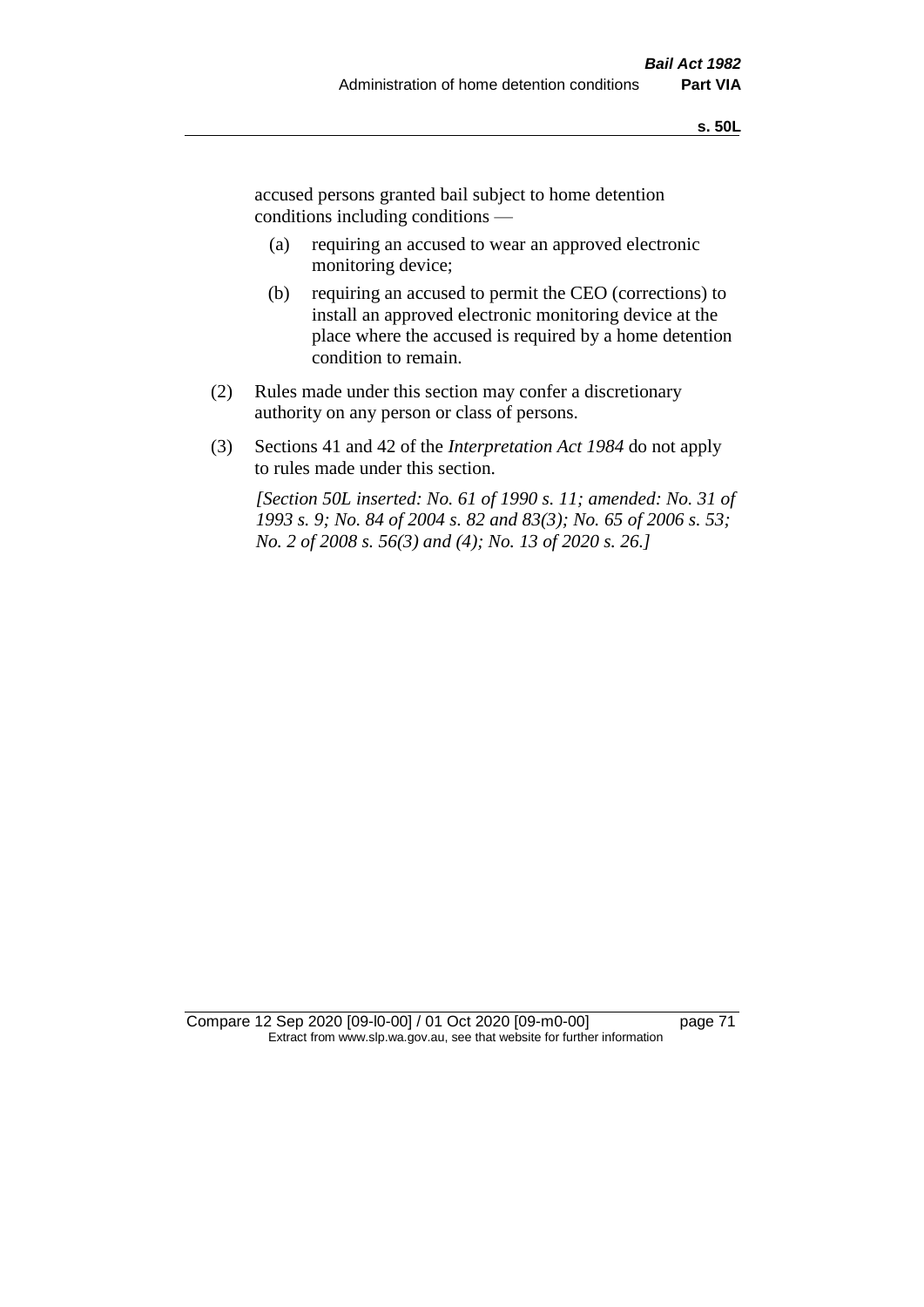**s. 51**

# **Part VII — Enforcement of bail undertakings**

# **51. Failing to comply with bail undertaking, offence**

- (1) An accused who, without reasonable cause, fails to comply with the requirement of his bail undertaking mentioned in section 28(2)(a) commits an offence.
- (2) An accused who fails to comply with the requirement of his bail undertaking mentioned in section 28(2)(b) commits an offence.
- $(2a)$  An accused
	- (a) whose bail undertaking includes any condition imposed for a purpose mentioned in clause  $2(2)(c)$  or (d) of Part D of Schedule 1; and
	- (b) who fails to comply with the condition,

commits an offence.

- (3) An accused shall not be convicted in his absence of an offence against this section.
- (4) An accused who is charged with an offence against subsection (1) or (2) may be convicted of the other of those offences if that other offence is proved by the evidence.
- (5) A prosecution for an offence against subsection (1), (2) or (2a) may be brought at any time.
- (6) A person who is convicted of an offence against subsection (1), (2) or (2a) is liable to a fine not exceeding \$10 000 or imprisonment for a term not exceeding 3 years, or both.
- (7) A court which convicts an accused of an offence against this section may, in addition to any penalty which it may impose, order that the accused pay such sum as it may fix in or towards defraying the costs and expenses of and consequent upon his apprehension following the failure to comply with his bail undertaking for which he was convicted.

page 72 Compare 12 Sep 2020 [09-l0-00] / 01 Oct 2020 [09-m0-00] Extract from www.slp.wa.gov.au, see that website for further information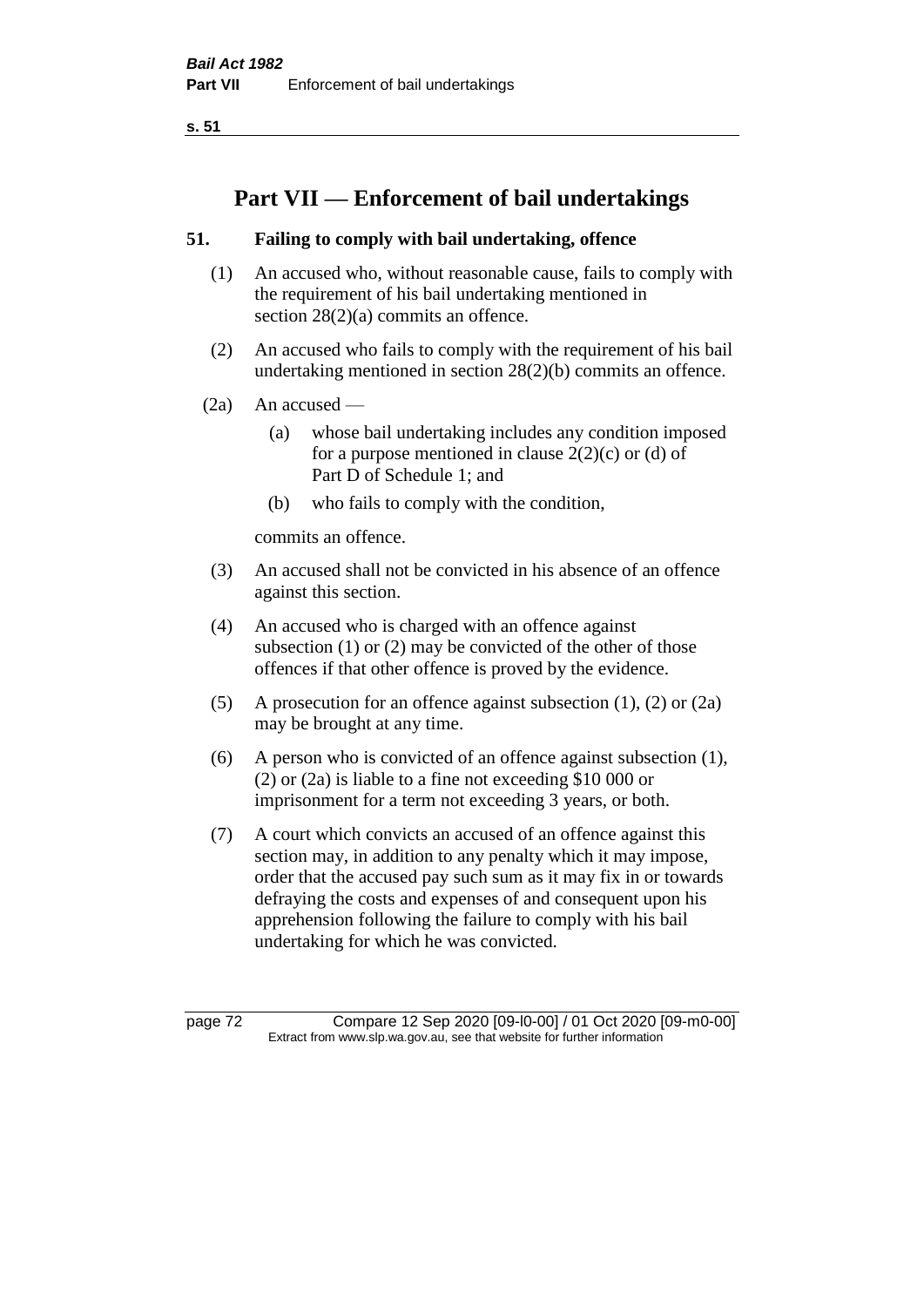- (8) An order made under subsection (7)
	- (a) shall specify to whom and in what manner the sum shall be paid; and
	- (b) may be enforced as though the sum were a penalty imposed under this section.

*[Section 51 amended: No. 54 of 1998 s. 9; No. 59 of 2004 s. 141; No. 84 of 2004 s. 11 and 82; No. 6 of 2008 s. 18(3).]*

### **51A. Prosecuting s. 51 offence for non-appearance in court of summary jurisdiction**

- (1) This section applies for the purpose of prosecuting an offence against section  $51(1)$ , (2) or (2a) where the court before which the accused is bound to appear at the time when the accused fails to comply with the accused's bail undertaking is a court of summary jurisdiction.
- (2) Where this section applies, the prosecution shall be commenced and conducted by the person who was conducting the proceedings in which the accused failed to comply with the accused's bail undertaking or by a police officer.
- (3) Where this section applies, the registrar of the court before which the accused was bound to appear shall cause to be issued to the Commissioner of Police a certificate under section 64 as to the accused's failure to appear.

*[Section 51A inserted: No. 6 of 2008 s. 31(1).]*

### **52. Prosecuting s. 51 offence for non-appearance in superior court**

(1) This section applies, notwithstanding any other Act, for the purpose of prosecuting an offence against section 51(1), (2) or (2a) where the court before which the accused is bound to appear at the time when he fails to comply with his bail undertaking is the Supreme Court or the District Court.

Compare 12 Sep 2020 [09-l0-00] / 01 Oct 2020 [09-m0-00] page 73 Extract from www.slp.wa.gov.au, see that website for further information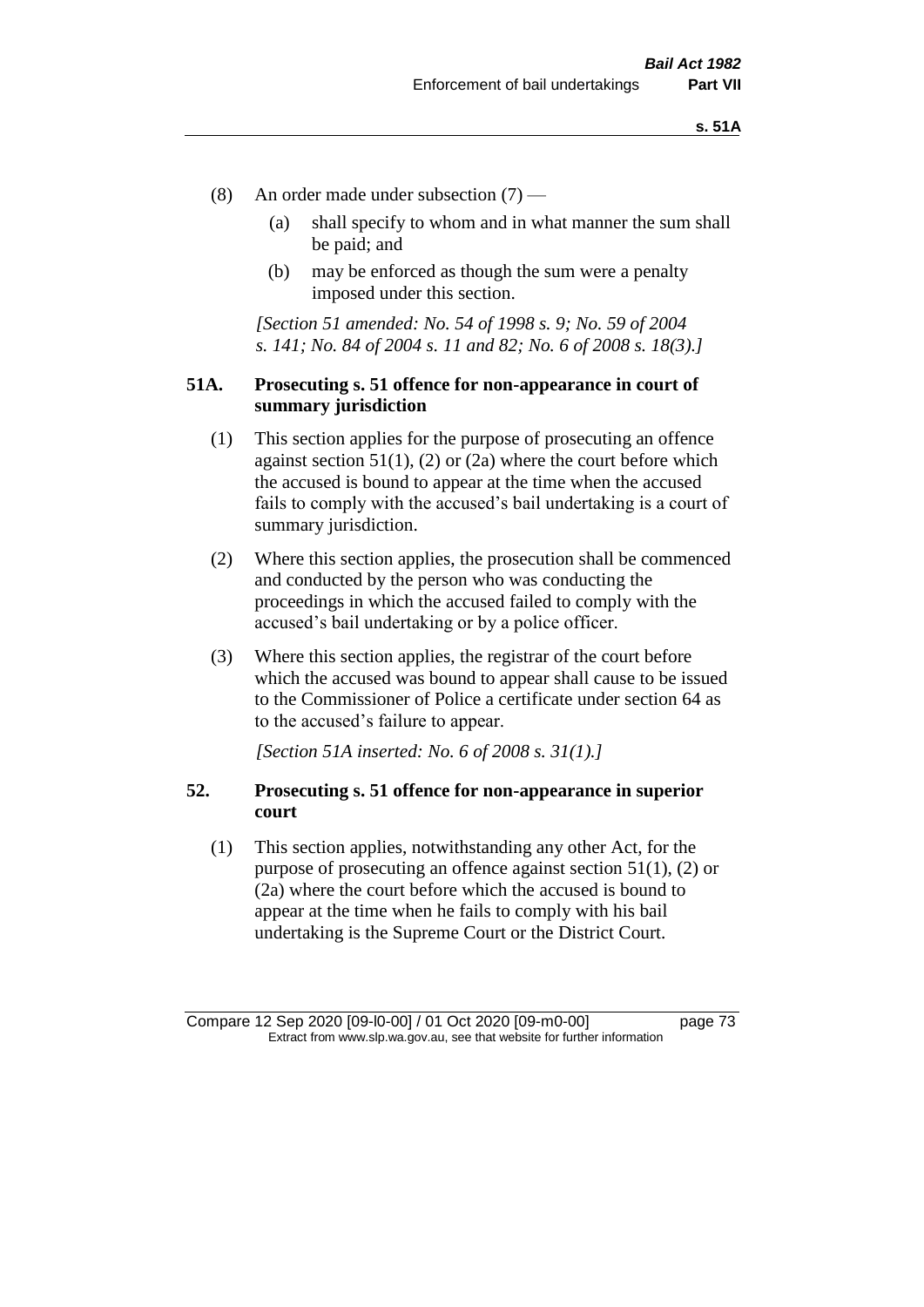- (2) Where this section applies, the accused shall be dealt with summarily for the offence and shall be so dealt with —
	- (a) by a judge of the Supreme Court in any case where the accused was bound to appear before the General Division of the Supreme Court;
	- (ab) by a judge of appeal in any case where the accused was bound to appear before the Court of Appeal;
	- (b) by a judge of the District Court in any case where the accused was bound to appear before that Court.
- (3) A prosecution for an offence which is to be dealt with under this section shall be commenced by the authorised officer (as defined in section 80 of the *Criminal Procedure Act 2004*) who was conducting the proceedings in which the accused failed to comply with his bail undertaking or by a police officer —
	- (a) where subsection  $(2)(a)$  or (ab) applies, in the Supreme Court; and
	- (b) where subsection (2)(b) applies, in the District Court.
- (3a) Where this section applies, a person authorised under subsection (3b) shall cause to be issued to the Commissioner of Police a certificate under section 64 as to the accused's failure to appear.
- (3b) The Chief Justice, in respect of cases where the court before which the accused was bound to appear is the Supreme Court, and the Chief Judge, in respect of cases where the court before which the accused was bound to appear is the District Court, may authorise a person or persons, by name or office, to perform the function referred to in subsection (3a).
- (3c) A prosecution that has been commenced under subsection (3) by a police officer shall be conducted by the Director of Public Prosecutions.
- (4) Subject to section 51(3) and (5), a prosecution for an offence which is to be dealt with under this section is to be commenced

**s. 52**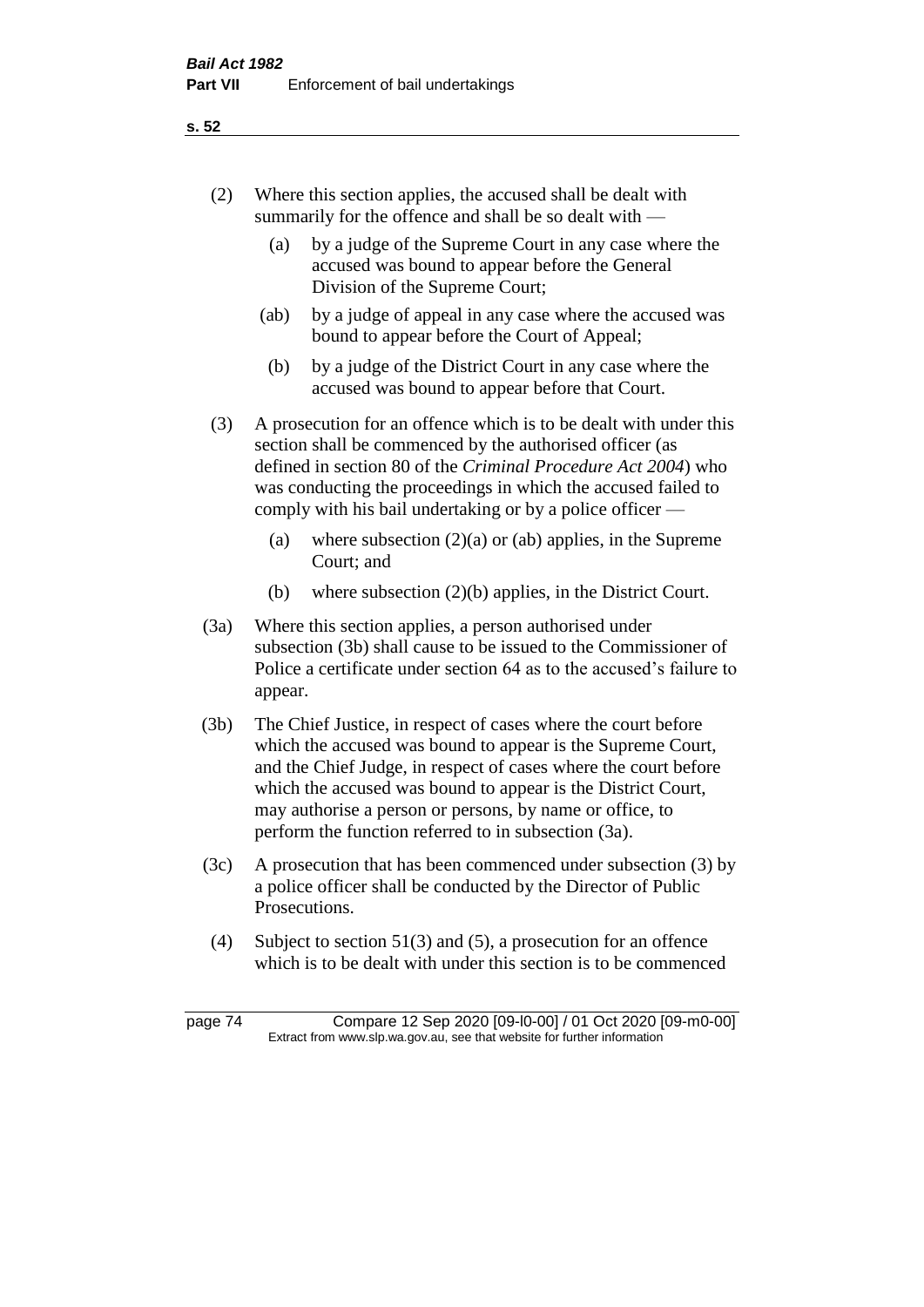and conducted under the *Criminal Procedure Act 2004* as if it were a prosecution of a simple offence in a court of summary jurisdiction, but —

- (a) no fees shall be charged by the Supreme Court or District Court for or in respect of any act or proceeding that relates to the prosecution; and
- (b) the Supreme Court or District Court cannot order a party to the prosecution to pay another party's costs of or relating to the prosecution, except under section 166(2) of the *Criminal Procedure Act 2004*.
- (5) If under section 51(6) or (7) the Supreme Court or the District Court imposes a pecuniary penalty the court may make an order under section 59 of the *Sentencing Act 1995* in respect of the amount payable.

*[Section 52 amended: No. 92 of 1994 s. 6; No. 78 of 1995 s. 8; No. 54 of 1998 s. 10; No. 45 of 2004 s. 28(2) and (4); No. 59 of 2004 s. 141; No. 84 of 2004 s. 11 and 82; No. 2 of 2008 s. 56(5); No. 6 of 2008 s. 32(1) and (2).]* 

### **53. Appeal against decision made under s. 52**

- (1) A person who is dissatisfied with a decision (as defined in section 6 of the *Criminal Appeals Act 2004*) made under section 52 may, with the leave of the Court of Appeal, appeal against it.
- (2) For the purposes of subsection (1), Part 2 of the *Criminal Appeals Act 2004*, with any necessary changes, applies as if —
	- (a) the decision referred to in subsection (1) were a decision of a court of summary jurisdiction; and
	- (b) a reference in that Part to a court of summary jurisdiction were a reference to the court that made the decision referred to in subsection (1); and
	- (c) a reference in that Part to commencing an appeal were a reference to applying for leave to appeal.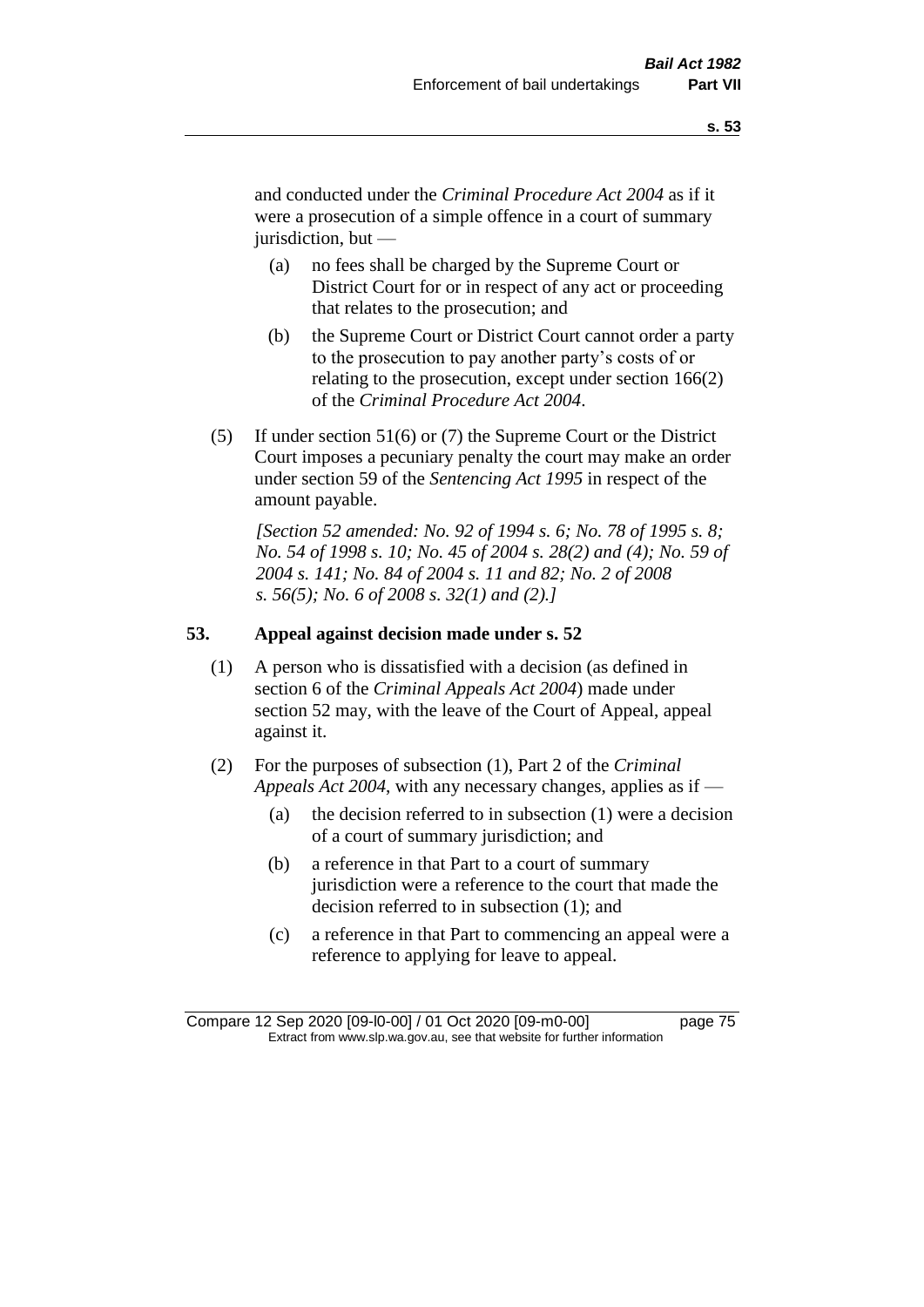#### **s. 54**

(3) Despite section 13(1) of the *Criminal Appeals Act 2004*, the appeal is to be dealt with by the Court of Appeal.

*[Section 53 inserted: No. 45 of 2004 s. 28(3); amended: No. 84 of 2004 s. 11 and 82.]*

# **54. Bailed accused may be taken before judicial officer to show cause against variation or revocation of bail**

 $(1a)$  In this section —

*relevant officer* means —

- (a) if the court before which the accused is required to appear is the District Court, the Supreme Court or the Court of Appeal — the prosecutor; or
- (b) in any other case the prosecutor or a police officer.
- (1) Where an accused has been released on bail the relevant officer may cause the accused to appear before an appropriate judicial officer to show cause why the accused's bail should not be varied or revoked if the relevant officer —
	- (a) has reasonable grounds to believe, or is notified in writing by a surety for the accused that the surety has reasonable grounds to believe, that the accused —
		- (i) is not likely to comply with any requirement of his bail undertaking mentioned in section  $28(2)(a)$  or (b); or
		- (ii) is, or has been, or is likely to be in breach of any condition of his bail undertaking mentioned in section  $28(2)(c)$ ; or
		- (iii) is, or has been, in breach of a home detention condition mentioned in section 28(2)(d);
	- (b) has reasonable grounds to believe that
		- (i) any surety for the accused's appearance is no longer suitable under section 39 to be a surety, or is dead; or

page 76 Compare 12 Sep 2020 [09-l0-00] / 01 Oct 2020 [09-m0-00] Extract from www.slp.wa.gov.au, see that website for further information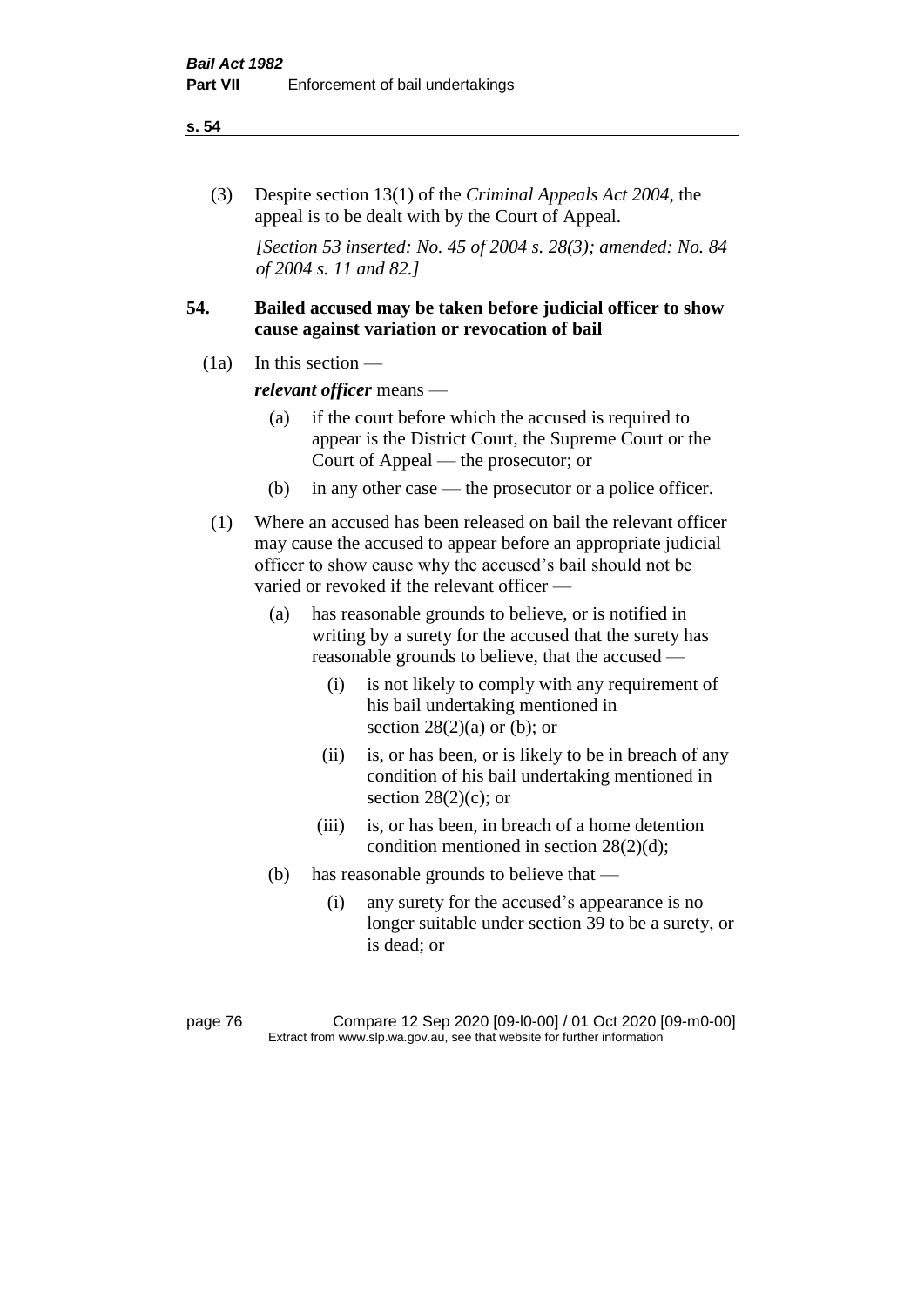- (ii) for any reason any security required under Part D of Schedule 1 is no longer sufficient; or
- (iii) in a case where the accused has been granted bail for the purposes of an appeal, the accused has discontinued the appeal or has not prosecuted it with all due diligence; or
- (iv) new facts have been discovered, new circumstances have arisen or the circumstances have changed since bail was granted (including that the accused is, or has become, a person linked to terrorism).
- (2) For the purposes of causing an accused to appear before an appropriate judicial officer as provided in subsection  $(1)$  —
	- (a) a police officer may arrest the accused without warrant and bring the accused before an appropriate judicial officer; or
	- (b) the relevant officer may apply to an appropriate judicial officer for a summons or warrant on any ground specified in subsection (1).
- (2a) A police officer shall not exercise the power conferred by subsection (2)(a) unless the police officer is the relevant officer or is requested in writing to do so by the relevant officer.
- (3) An application under subsection (2)(b) must be made, and proceedings on it are to be conducted —
	- (a) in a court of summary jurisdiction in accordance with regulations made under the *Criminal Procedure Act 2004*;
	- (b) in the Supreme Court or the District Court  $-\text{in}$ accordance with rules of court made under the *Criminal Procedure Act 2004*.
- (4) An accused arrested under this section shall be taken as soon as is practicable before an appropriate judicial officer unless he is arrested less than 24 hours before the time at which he is due to

Compare 12 Sep 2020 [09-l0-00] / 01 Oct 2020 [09-m0-00] page 77 Extract from www.slp.wa.gov.au, see that website for further information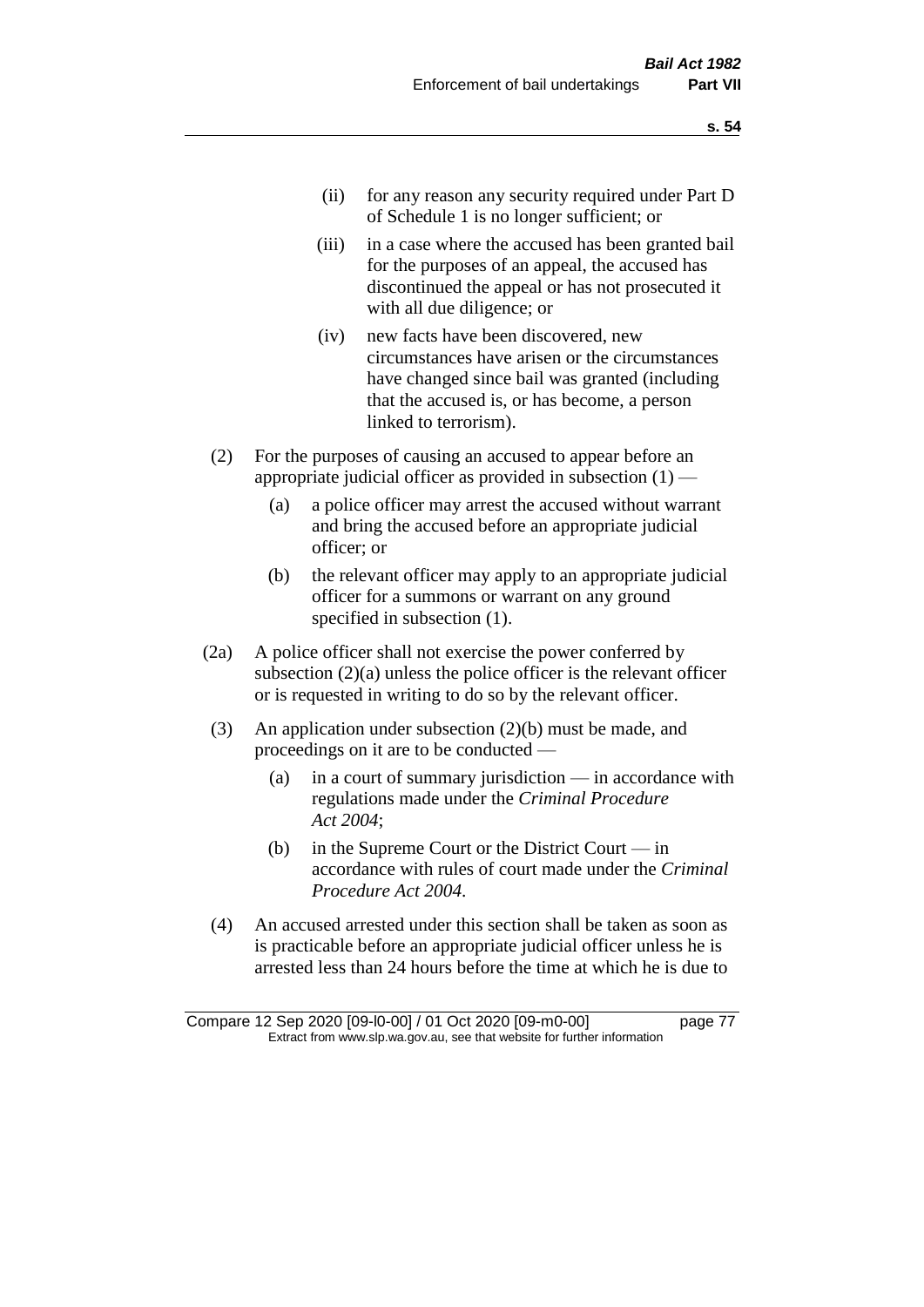**s. 54A**

appear in accordance with his bail undertaking, in which case he shall be held in custody and brought before an appropriate judicial officer at that time.

- $(5)$  If
	- (a) the court before which the accused is required to appear is the District Court, the Supreme Court or the Court of Appeal; and
	- (b) a police officer is satisfied that because of the urgency of the case it is not practicable for the prosecutor to exercise the power conferred by subsection (1),

the police officer may exercise that power.

(6) If a police officer, acting under subsection (5), exercises the power conferred by subsection (1), the police officer is to be regarded as the relevant officer for the purposes of this section.

*[Section 54 amended: No. 33 of 1989 s. 18; No. 61 of 1990 s. 12; No. 45 of 1993 s. 12; No. 59 of 2004 s. 141; No. 84 of 2004 s. 9, 11 and 82; No. 6 of 2008 s. 33(1)-(4); No. 15 of 2019 s. 10.]* 

# **54A. Accused on committal may be taken for purposes of s. 54 before judicial officer by which committed**

- (1) This section applies to an accused
	- (a) who has been released on bail following the accused's committal to the District Court or the Supreme Court to be tried (otherwise than for murder) or sentenced or otherwise dealt with; and
	- (b) who has not made an appearance in that court on the committal; and
	- (c) who, in the opinion of the relevant officer under section 54, should be made to show cause in terms of subsection (1) of that section.
- (2) The relevant officer may, under section 54, cause an accused to whom this section applies to appear before a judicial officer

page 78 Compare 12 Sep 2020 [09-l0-00] / 01 Oct 2020 [09-m0-00] Extract from www.slp.wa.gov.au, see that website for further information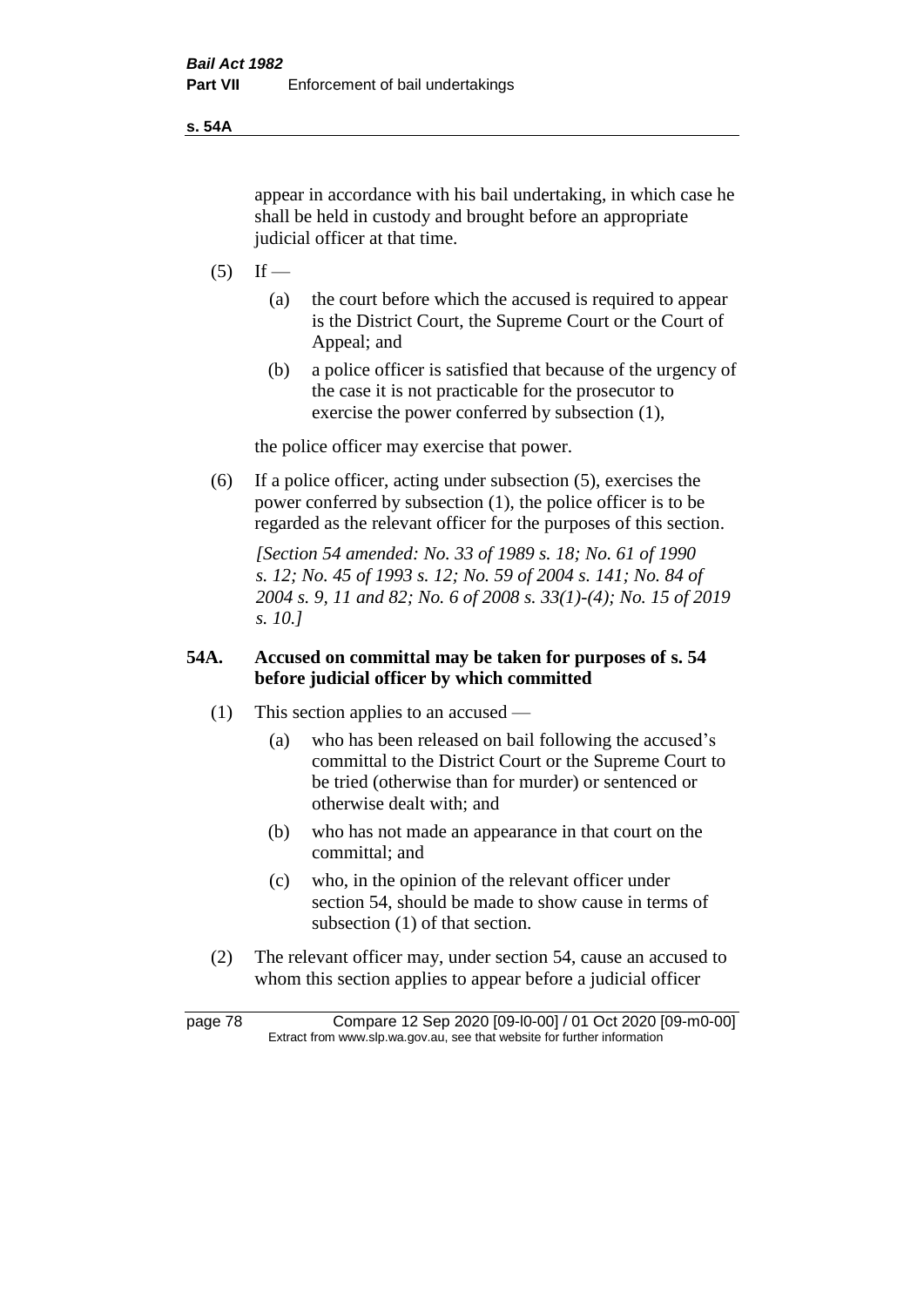who is empowered to exercise jurisdiction in the court in which the committal order was made, instead of before an appropriate judicial officer.

- (3) A judicial officer before whom an accused so appears is to be regarded as an appropriate judicial officer for the purposes of section 54(2).
- (4) A judicial officer before whom an accused so appears is not obliged to exercise any power conferred by section 55 but may refuse to do so and direct the relevant officer to cause the accused to appear before an appropriate judicial officer.
- (5) A relevant officer shall comply with a direction given to that officer under subsection (4).

*[Section 54A inserted: No. 6 of 2008 s. 34; amended: No. 29 of 2008 s. 24(6).]*

# **55. Accused before court under s. 54, judicial officer may revoke bail of etc.**

- (1) If the judicial officer before whom an accused appears under section 54 is satisfied that —
	- (a) the accused is not likely to comply with any requirement of his bail undertaking mentioned in section 28(2)(a) or  $(b)$ ; or
	- (b) he is, or has been, or is likely to be, in breach of any condition of his bail undertaking mentioned in section  $28(2)(c)$ ; or
	- (ba) he is, or has been, in breach of a home detention condition mentioned in section 28(2)(d); or
		- (c) any of the grounds set out in section  $54(1)(b)$  has been established,

he may —

(d) revoke the bail and remand the accused in custody to appear at the time and place specified, or deemed by section 31(3) to be specified, in his bail undertaking; or

Compare 12 Sep 2020 [09-l0-00] / 01 Oct 2020 [09-m0-00] page 79 Extract from www.slp.wa.gov.au, see that website for further information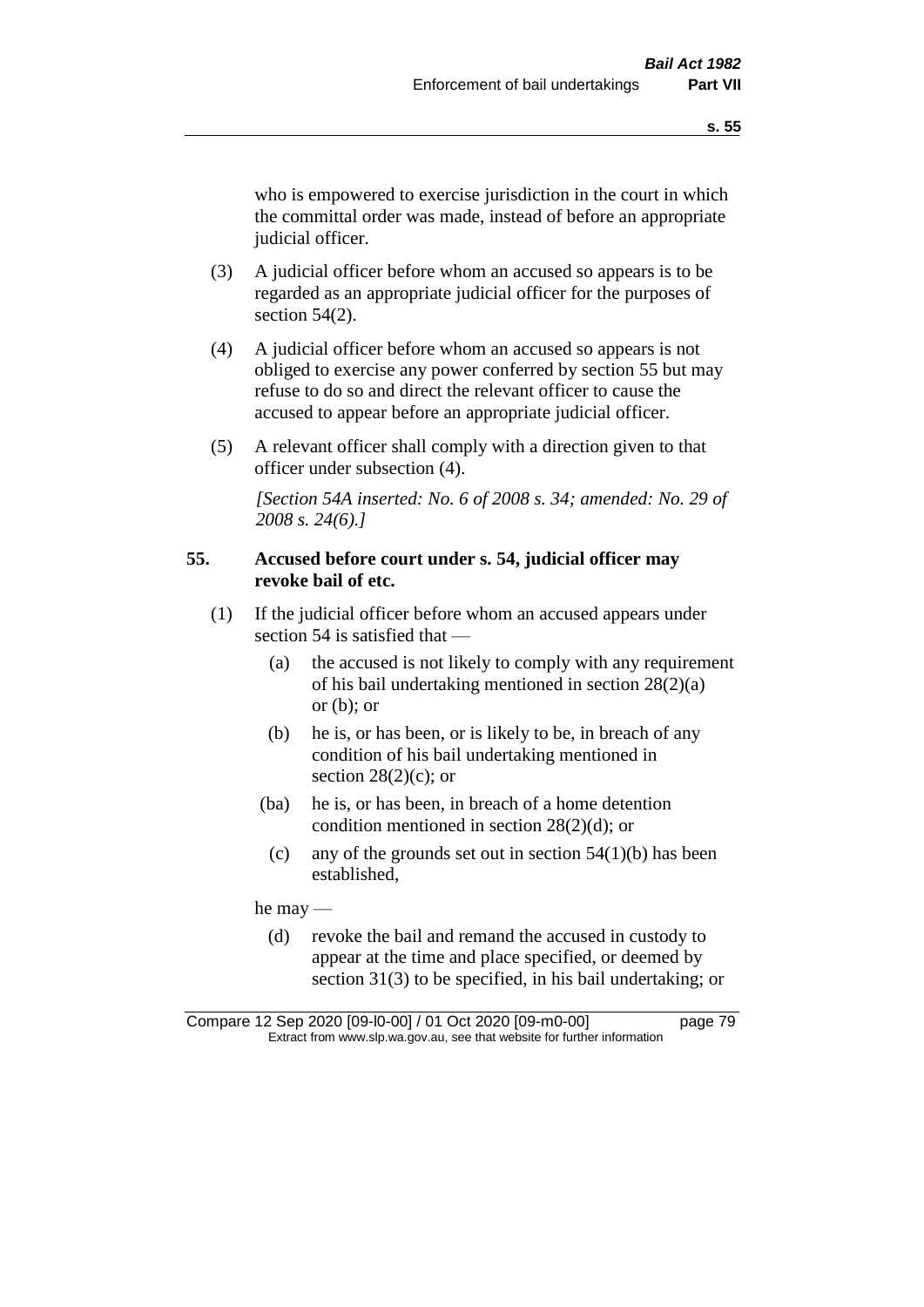**s. 57**

- (e) revoke the bail and grant fresh bail to the accused in accordance with this Act, other than clause 2 of Part B of Schedule 1.
- (2) If the judicial officer before whom the accused so appears is not satisfied as to any of the matters mentioned in subsection (1)(a), (b), or (c) he shall release the accused on his existing bail undertaking and, with the consent in writing of the surety, on any existing surety undertaking.

*[Section 55 amended: No. 61 of 1990 s. 13; No. 45 of 1993 s. 12; No. 84 of 2004 s. 82.]* 

*[56. Deleted: No. 6 of 2008 s. 35.]*

# **57. Offence under s. 51, court to order forfeiture of money under bail undertaking**

- (1) Where an accused is convicted of an offence against section  $51(1)$ ,  $(2)$  or  $(2a)$ , the court by which he is convicted shall, whether or not an application is made therefor by the prosecutor, order that the full amount agreed to be forfeited, in the accused's bail undertaking, be forfeited to the State.
- (2) Notwithstanding subsection (1), the court may decline to make an order thereunder or may order forfeiture in part only where the accused shows to the satisfaction of the judicial officer —
	- (a) that, by reason of a change of circumstances since the bail undertaking was entered into, an order for forfeiture, or for forfeiture in full (as the case may be), would cause excessive hardship to the accused or his dependants; and
	- (b) that such hardship would not be relieved by the exercise of one of the powers conferred by section 59.
- (3) Without prejudice to the recovery of such an amount as a civil debt due to the State, any amount to be paid under an order made under this section is to be paid, and its payment may be enforced under Part 5 of the *Fines, Penalties and Infringement*

page 80 Compare 12 Sep 2020 [09-l0-00] / 01 Oct 2020 [09-m0-00] Extract from www.slp.wa.gov.au, see that website for further information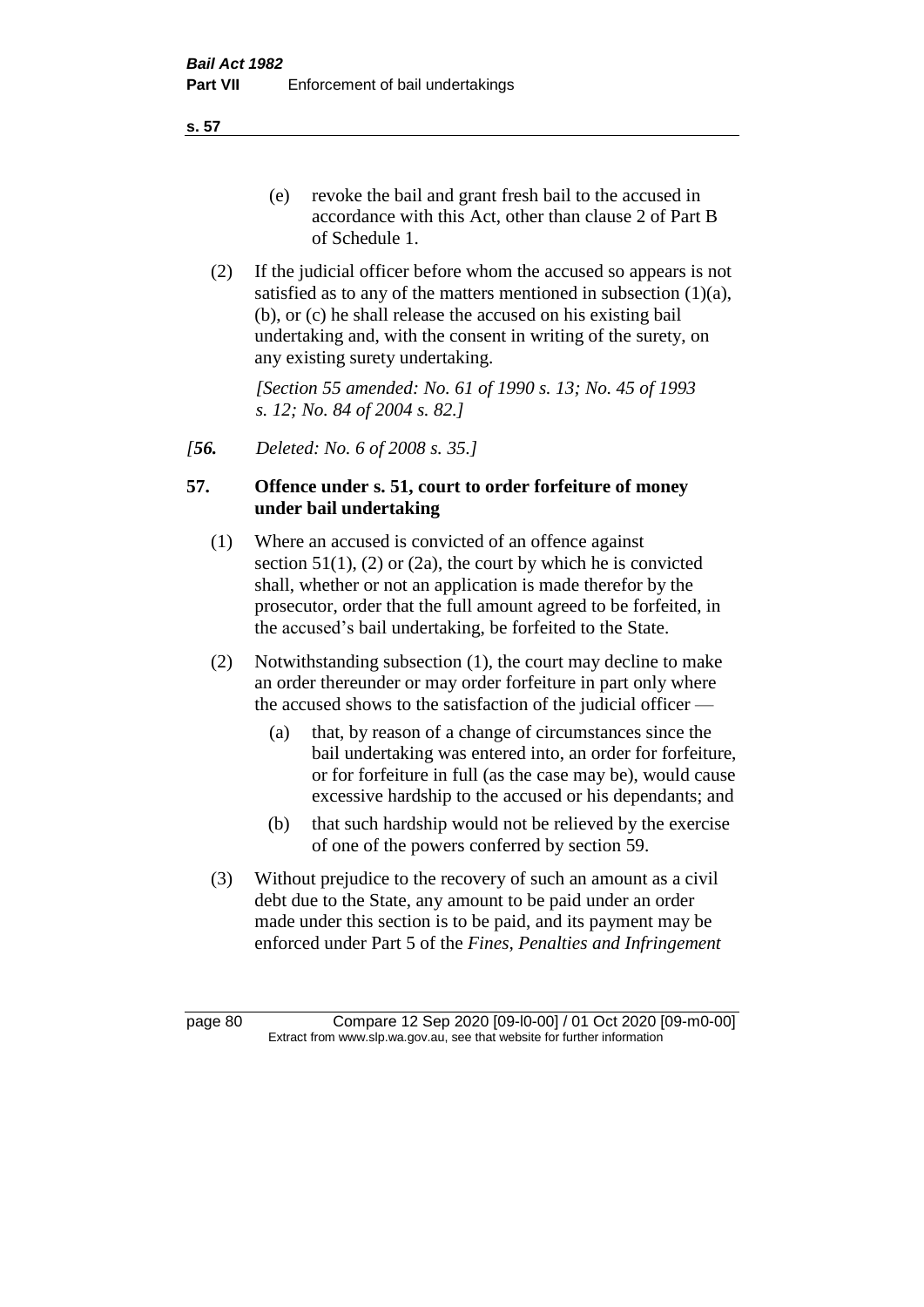*Notices Enforcement Act 1994*, unless an order has been made under subsection (4).

(4) If under this section the Supreme Court or the District Court makes an order requiring the payment of money, the court may make an order under section 59 of the *Sentencing Act 1995* in respect of the amount payable and for that purpose that section, with any necessary changes, applies as if the amount were a fine imposed on the accused.

*[Section 57 amended: No. 74 of 1984 s. 19; No. 92 of 1994 s. 7; No. 78 of 1995 s. 8; No. 54 of 1998 s. 11; No. 65 of 2003 s. 121(3); No. 84 of 2004 s. 82.]* 

# **58. Automatic forfeiture of money on expiration of one year after absconding**

- (1) If after the expiration of one year from the day on which the accused is required to appear in court in accordance with the requirement of his bail undertaking mentioned in section  $28(2)(a)$  he has not —
	- (a) been arrested under section 59B; or
	- (b) appeared in court in accordance with the requirement of his bail undertaking mentioned in section 28(2)(b); or
	- (c) otherwise surrendered himself or been taken into custody to be dealt with on the charge or charges for which the bail undertaking was entered into,

the full amount specified in the bail undertaking shall, on the expiration of the said period, be forfeited to the State by virtue of this section without any order of the court or other formality.

(2) Upon the occurrence of a forfeiture under subsection (1) any security given by the accused may be resorted to by the State as if an order of forfeiture had been made under section 57(1).

*[Section 58 amended: No. 65 of 2003 s. 121(3); No. 84 of 2004 s. 82; No. 6 of 2008 s. 18(3) and 36(2).]*

Compare 12 Sep 2020 [09-l0-00] / 01 Oct 2020 [09-m0-00] page 81 Extract from www.slp.wa.gov.au, see that website for further information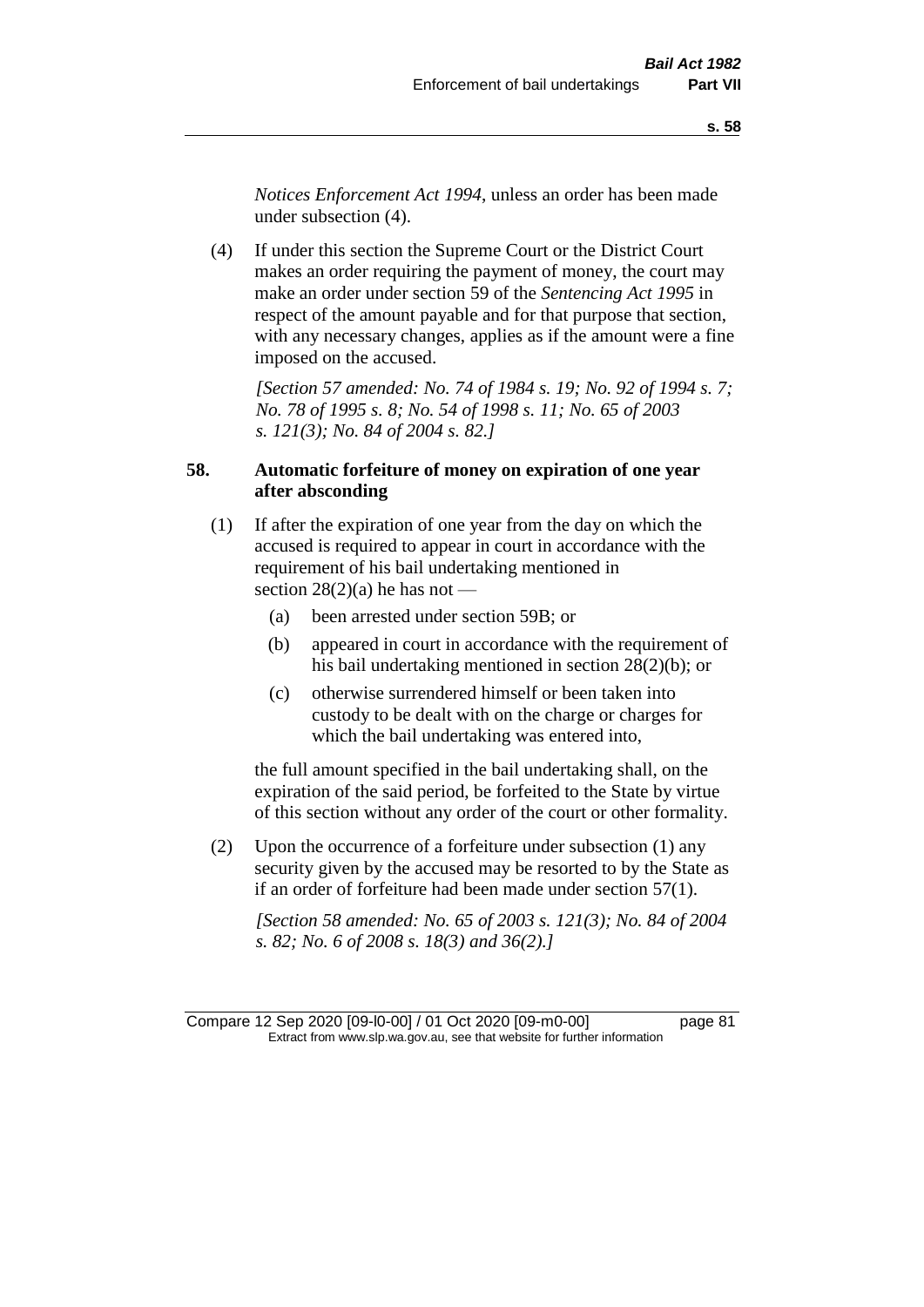**s. 59**

# **Part VIII — Miscellaneous**

# **59. Order for forfeiture, court's additional powers as to**

A court or an appropriate judicial officer who makes an order for forfeiture under section 49 or 57 may, when doing so, or at any time thereafter, further order —

- (a) that payment of any sum be made by specified instalments or be postponed to a specified date; or
- (b) that any security given be applied in or towards payment of the sum forfeited; or
- (c) that the accused or the surety, as the case may be, do all such things and execute all such documents as may be necessary, or as may be specified in the order, for the purpose of vesting any security in the State or enabling the State to realize the same or to resort thereto to recover the sum forfeited,

and the court or an appropriate judicial officer may at any time vary or revoke an order made under paragraph (a), (b), or (c).

*[Section 59 amended: No. 65 of 2003 s. 121(3); No. 84 of 2004 s. 82.]*

# **59A. If bail dispensed with, accused may be taken before judicial officer for reconsideration of matter**

 $(1)$  In this section —

*relevant officer* has the meaning given in section 54(1a).

(2) Where the requirement for bail has been dispensed with for an accused under section 7A, the relevant officer may cause the accused to appear before an appropriate judicial officer for reconsideration of the matter, if the relevant officer has reasonable grounds to believe that the accused is not likely to appear at the time and place specified in a notice under section 13A(3).

page 82 Compare 12 Sep 2020 [09-l0-00] / 01 Oct 2020 [09-m0-00] Extract from www.slp.wa.gov.au, see that website for further information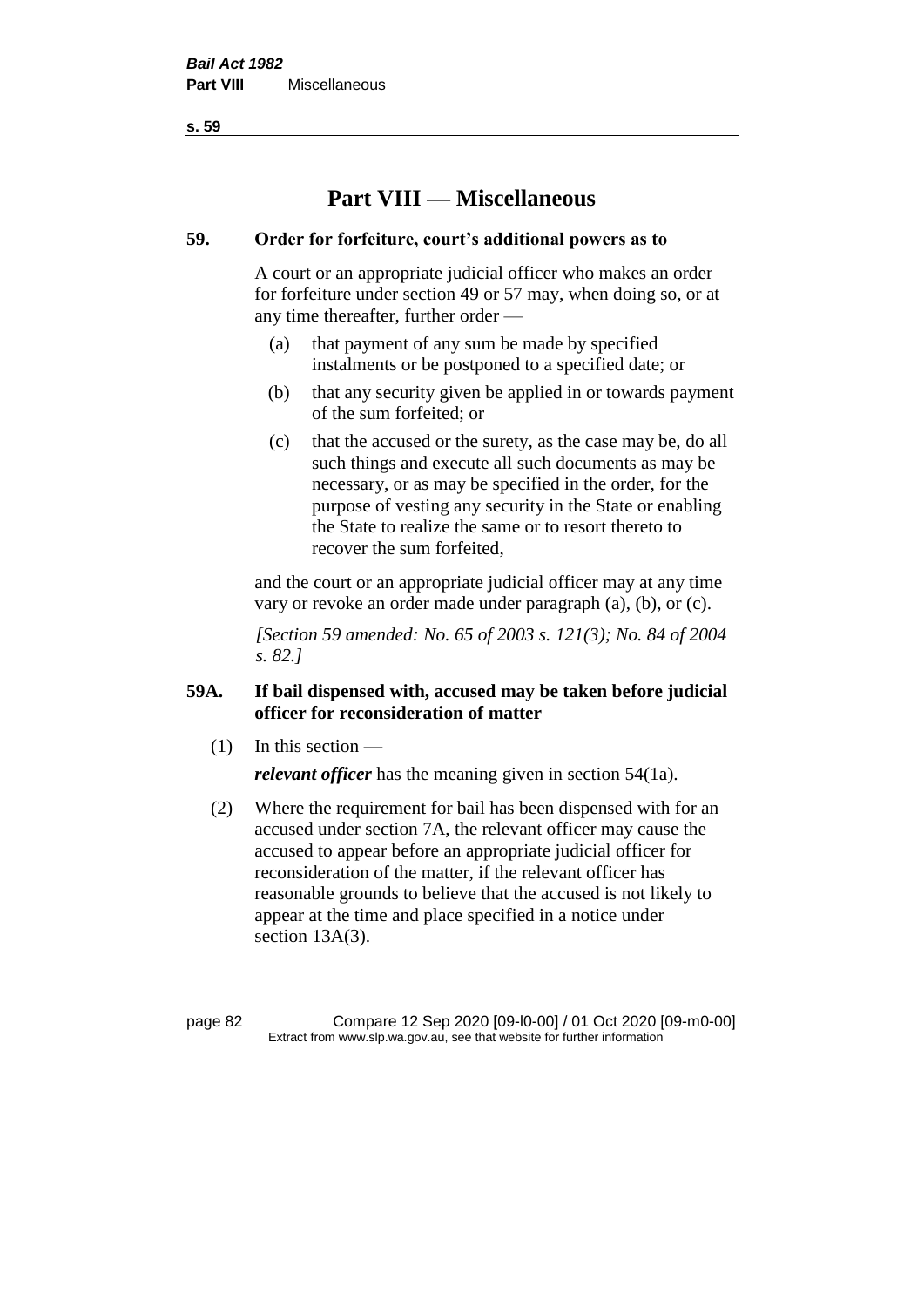- (3) Section 54(2), (2a), (3) and (4) apply, with necessary modifications, for the purposes of subsection (2).
- (4) The judicial officer before whom an accused appears under subsection (2) shall reconsider the accused's case and may, notwithstanding section 13 —
	- (a) again dispense with the requirement for bail; or
	- (b) grant bail; or
	- (c) refuse to grant bail,

in accordance with this Act, for the accused's appearance in court.

- $(5)$  If
	- (a) the court before which the accused is required to appear is the District Court, the Supreme Court or the Court of Appeal; and
	- (b) a police officer is satisfied that because of the urgency of the case it is not practicable for the prosecutor to exercise the power conferred by subsection (2),

the police officer may exercise that power.

(6) If a police officer, acting under subsection (5), exercises the power conferred by subsection (2), the police officer is to be regarded as the relevant officer for the purposes of this section.

*[Section 59A inserted: No. 6 of 2008 s. 36(1).]*

### **59B. Absconding accused, warrant for arrest of**

Where —

(a) at any time after that specified in an accused's bail undertaking for an accused's appearance the accused has failed to comply with the requirements of the accused's bail undertaking mentioned in section  $28(2)(a)$  or (b); or

Compare 12 Sep 2020 [09-l0-00] / 01 Oct 2020 [09-m0-00] page 83 Extract from www.slp.wa.gov.au, see that website for further information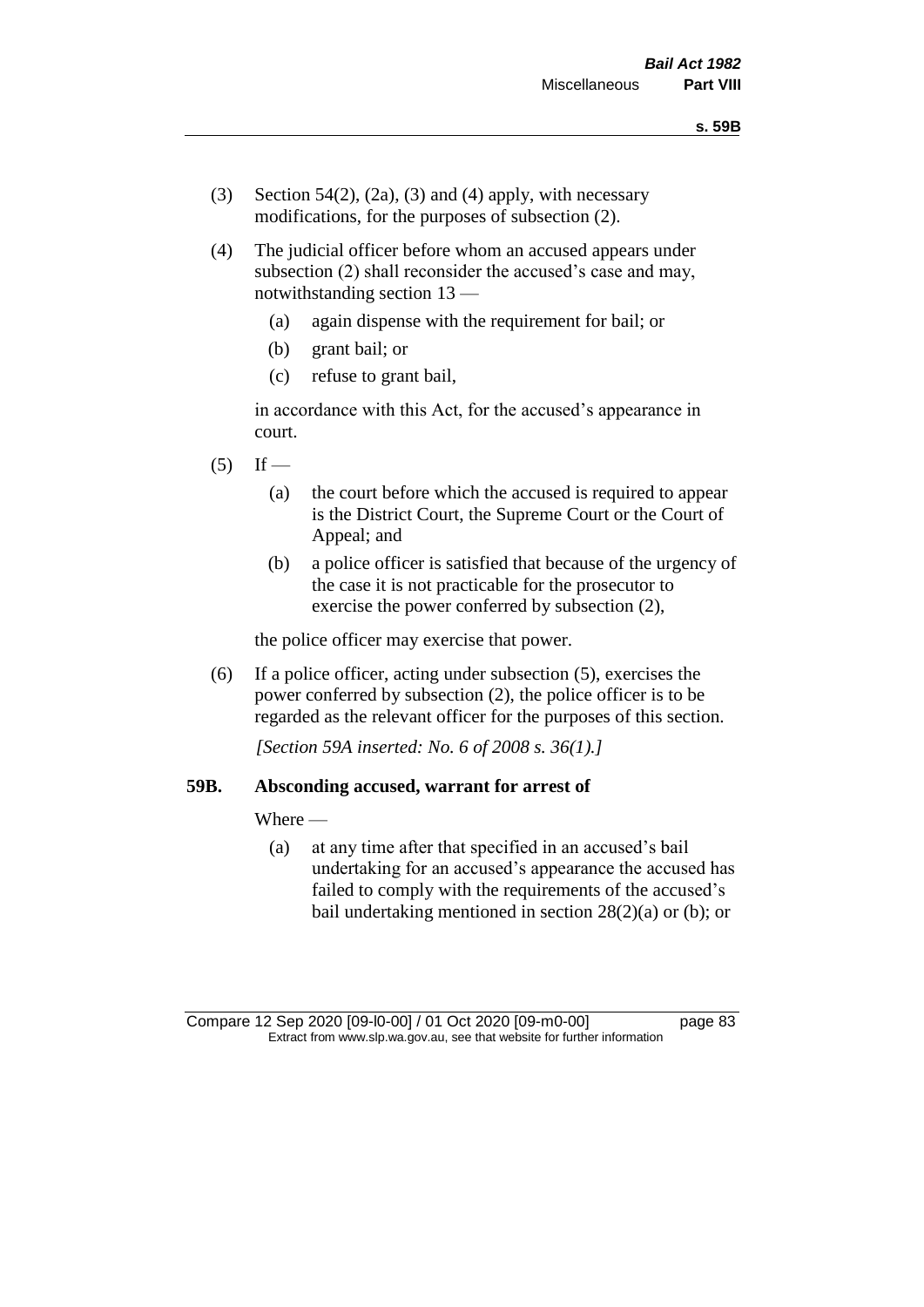(b) an accused has failed to appear at the time and place specified in a notice under section 13A(3),

the court before which the accused was required to appear may issue a warrant to arrest the accused and bring the accused before that court or a court of like jurisdiction.

*[Section 59B inserted: No. 6 of 2008 s. 36(1).]*

# **60. Change of address, accused and surety to notify**

Where the residential address of —

- (a) an accused who has been released on bail or for whom the requirement for bail has been dispensed with; or
- (b) a surety,

changes from that appearing on his bail undertaking, surety undertaking or notice under section 13A(3), as the case may be, he shall forthwith, in writing, notify details of the change to the registrar of the court before which, at the time when the change occurs, the accused is required to appear, and if without reasonable cause he fails to do so he commits an offence.

Penalty: \$1 000.

*[Section 60 amended: No. 50 of 2003 s. 37(5); No. 59 of 2004 s. 141; No. 84 of 2004 s. 82; No. 6 of 2008 s. 37.]*

# **61. Failing to bring arrested person before court or person able to grant bail, offence**

- (1) A person to whom this section applies commits an offence if, having arrested another for an offence, he wilfully and without reasonable excuse fails to take that other person, or cause him to be taken, as soon as is practicable —
	- (a) before an authorised officer or judicial officer empowered by this Act to grant bail for that offence; or
	- (b) before a court.

Penalty: \$1 000 or imprisonment for 12 months or both.

page 84 Compare 12 Sep 2020 [09-l0-00] / 01 Oct 2020 [09-m0-00] Extract from www.slp.wa.gov.au, see that website for further information

**s. 60**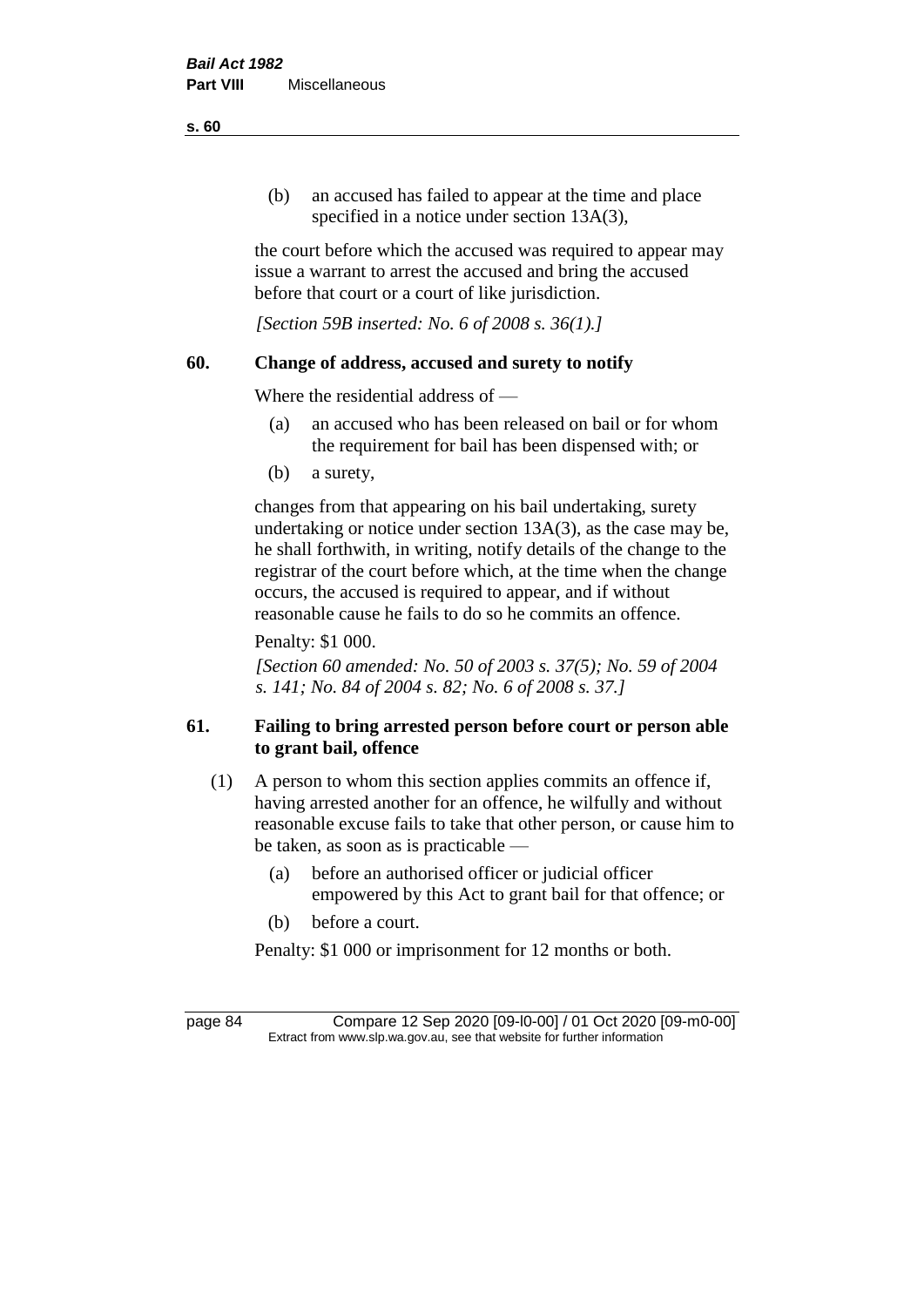- (2) This section applies to a person who
	- (a) is not empowered by this Act to grant bail for the offence; or
	- (b) being so empowered, elects to act under section 6(7).

*[Section 61 amended: No. 15 of 1988 s. 17; No. 59 of 2006 s. 4(4); No. 6 of 2008 s. 38.]* 

### **62. Giving false information for bail purposes, offence**

A person who for the purpose of obtaining —

- (a) a grant of bail for himself or a variation of the terms and conditions thereof; or
- (b) approval of himself as a surety,

makes any statement which he knows is false in a material particular, or recklessly makes any statement which is false in a material particular, commits an offence.

Penalty: \$1 000 or imprisonment for 12 months or both.

### **63. Protection from personal liability**

A person shall not be liable in civil proceedings on account of anything done, or omitted to be done, by him in good faith in the course of carrying out any provision of this Act, or purporting to be so done or omitted; but the liability (if any) of any other person (including the State or the Commonwealth) as his employer is not affected by this section and shall be determined as if it had not been passed.

*[Section 63 amended: No. 65 of 2003 s. 121(4).]*

### **64. Proving appearance or non-appearance by accused**

Where it is required for the purposes of this Act to prove —

(a) that an accused did not appear before a particular court, at a particular place, on a particular day, at a particular time or during a particular period; or

Compare 12 Sep 2020 [09-l0-00] / 01 Oct 2020 [09-m0-00] page 85 Extract from www.slp.wa.gov.au, see that website for further information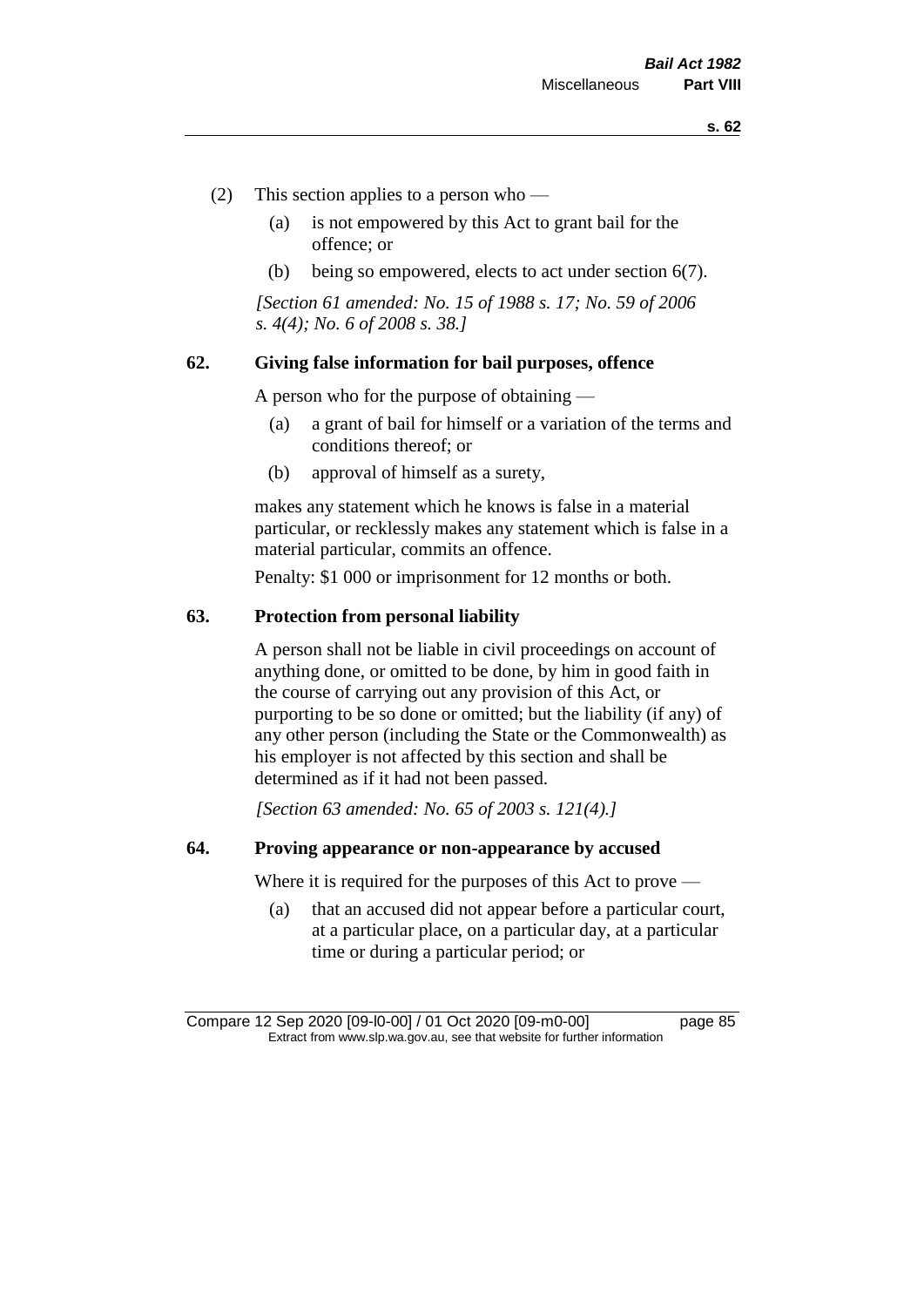(b) the day, time or period when or during which an accused did appear before a particular court at a particular place,

a certificate as to any such matter, purporting to be signed by a judicial officer or registrar of the court before which the accused was required to appear, shall be evidence of the matter so certified.

*[Section 64 amended: No. 59 of 2004 s. 141; No. 84 of 2004 s. 82.]* 

# **65. Bail undertakings by child, effect of**

A bail undertaking entered into by a person who is under the age of 18 years shall bind him as if he were of full age.

# **66. Other powers or duties to grant bail abolished**

- (1) Any power or duty that, at the commencement of this Act, exists apart from statute to grant bail to an accused awaiting an appearance in court for an offence, is abolished.
- (2) Subsection (1) has effect notwithstanding anything in section 16 of the *Supreme Court Act 1935*.
- (3) In subsection (1) *statute* means an Act of the Parliament of Western Australia, other than the *Supreme Court Act 1935*.

*[Section 66 amended: No. 84 of 2004 s. 82.]*

# **66A. Delegation by registrar of court**

- (1) The registrar of a court may, either generally or as otherwise provided by the instrument of delegation, by instrument signed by him, delegate to an officer of that court any function conferred on him by or under this Act other than —
	- (a) this power of delegation; or
	- (aa) a function conferred by section  $11(3)$  or  $36(1)(a)$ ; or
	- (b) any function that a judicial officer has required him to perform personally.

**s. 65**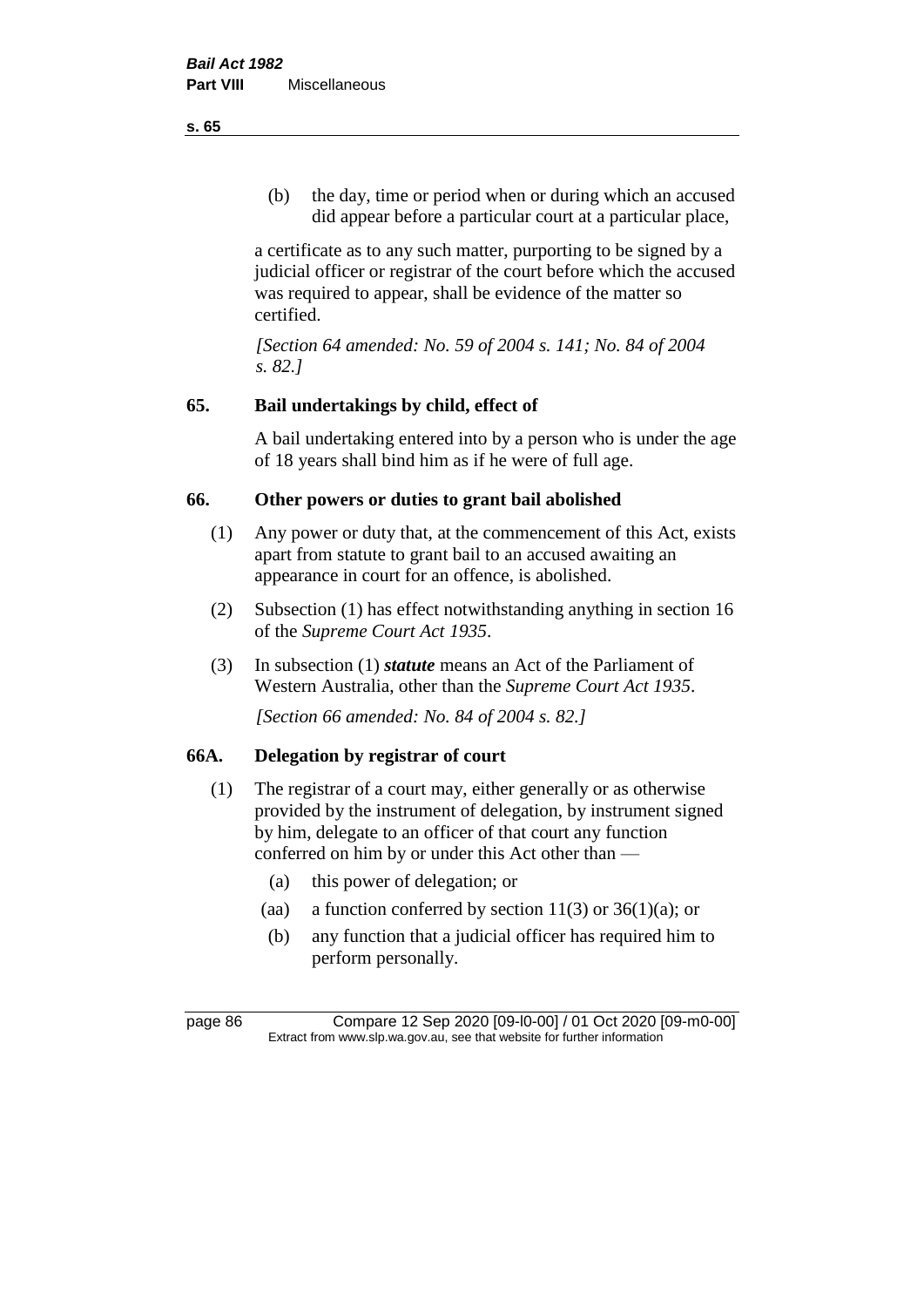(2) The superintendent of a detention centre under the *Young Offenders Act 1994* may, either generally or as otherwise provided by the instrument of delegation, by instrument signed by him, delegate to an officer of the Public Sector agency principally assisting the Minister administering that Act in its administration any function conferred on him by or under this Act, other than this power of delegation.

*[Section 66A inserted: No. 15 of 1988 s. 18; amended: No. 49 of 1988 s. 89; No. 31 of 1993 s. 8; No. 59 of 2004 s. 141; No. 65 of 2006 s. 52; No. 6 of 2008 s. 39.]* 

### **66B. Video link or audio link, use of in bail proceedings**

 $(1)$  In this section —

*audio link* means facilities (including telephone) that enable, at the same time, a judicial officer or authorised officer at one place to hear the accused at another place and vice versa;

*bail proceedings* means any proceedings under this Act including —

- (a) proceedings on a case for bail;
- (b) proceedings relating to the variation or revocation of bail;
- (c) proceedings on an application under section 48 or 49;
- (d) proceedings on an appeal under section 15A or 53;

*video link* means facilities (including closed circuit television) that enable, at the same time, a judicial officer or authorised officer at one place to see and hear the accused at another place and vice versa.

- (2) Bail proceedings may be conducted by means of a video link or an audio link.
- (3) Without limiting subsection (2), if a provision of this Act requires or authorises an accused to be brought before, or appear before, a court, judicial officer or authorised officer, the accused

Compare 12 Sep 2020 [09-l0-00] / 01 Oct 2020 [09-m0-00] page 87 Extract from www.slp.wa.gov.au, see that website for further information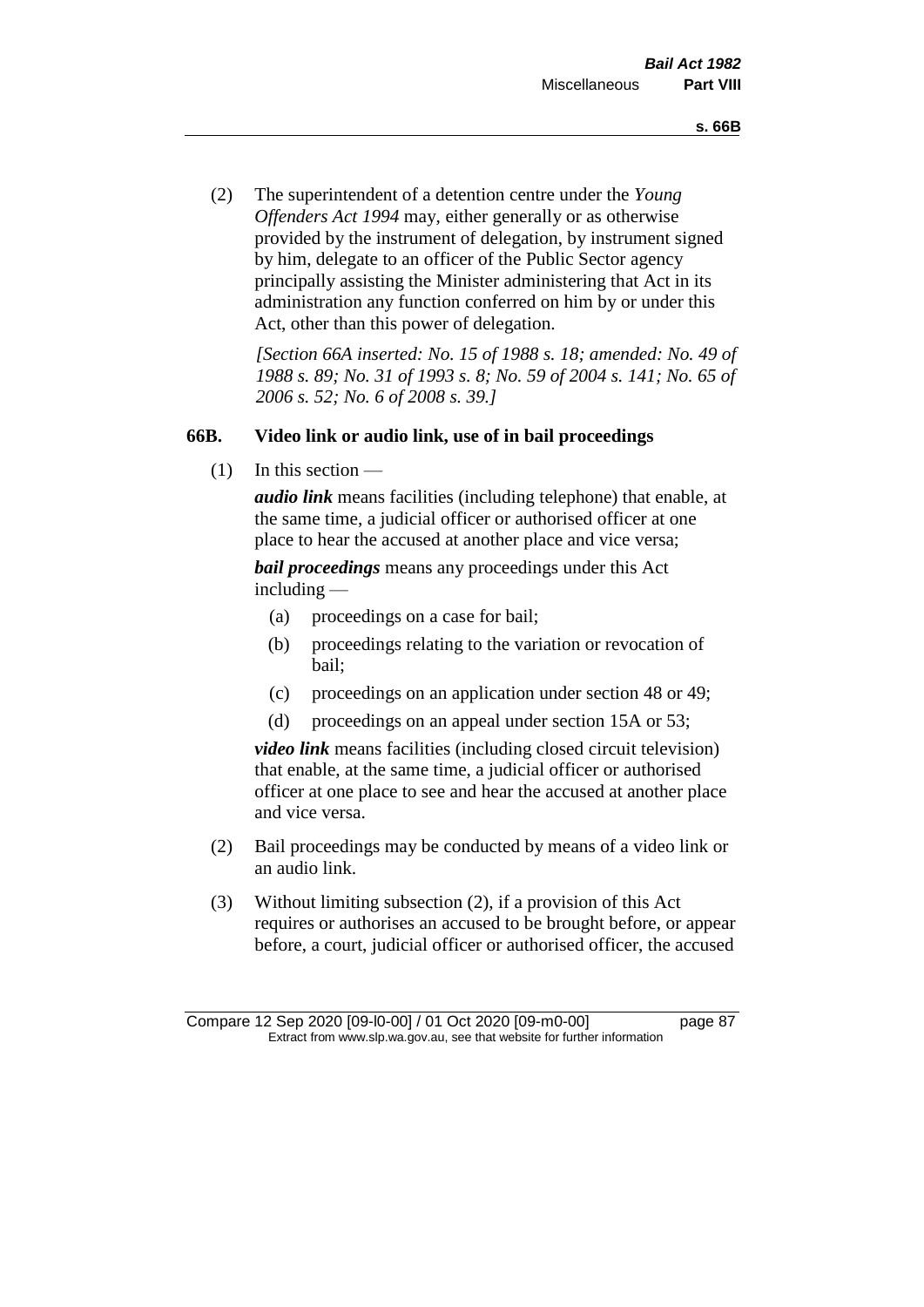### **s. 66C**

may be brought before, or appear before, the court or officer by means of a video link or an audio link.

- (4) An audio link is not to be used under this section unless a video link is not available and cannot reasonably be made available.
- (5) Nothing in this section prevents a court, judicial officer or authorised officer from requiring that an accused be brought before, or appear before, the court or officer in person for the purposes of bail proceedings.

*[Section 66B inserted: No. 6 of 2008 s. 40(1).]*

# **66C. Protection of terrorist intelligence information in bail proceedings**

- (1) In proceedings on a case for bail, the judicial officer must take all reasonable steps to maintain the confidentiality of information that the judicial officer considers is terrorist intelligence information, including steps —
	- (a) to receive evidence and hear argument about the information in private and in the absence of any person other than the prosecutor and any other person to whose presence the prosecutor consents; and
	- (b) to prohibit the publication of, or a reference to, terrorist intelligence information; and
	- (c) to order that the following documents must be provided in a redacted form —
		- (i) an approved form given under section 8;
		- (ii) a report made in accordance with section 24 or 24A.
- (2) If the judicial officer considers that the information is not terrorist intelligence information, the judicial officer must —
	- (a) give the prosecutor the opportunity to withdraw the information from consideration; and
	- (b) if the information is withdrawn, prohibit the publication of, or a reference to, the information.

page 88 Compare 12 Sep 2020 [09-l0-00] / 01 Oct 2020 [09-m0-00] Extract from www.slp.wa.gov.au, see that website for further information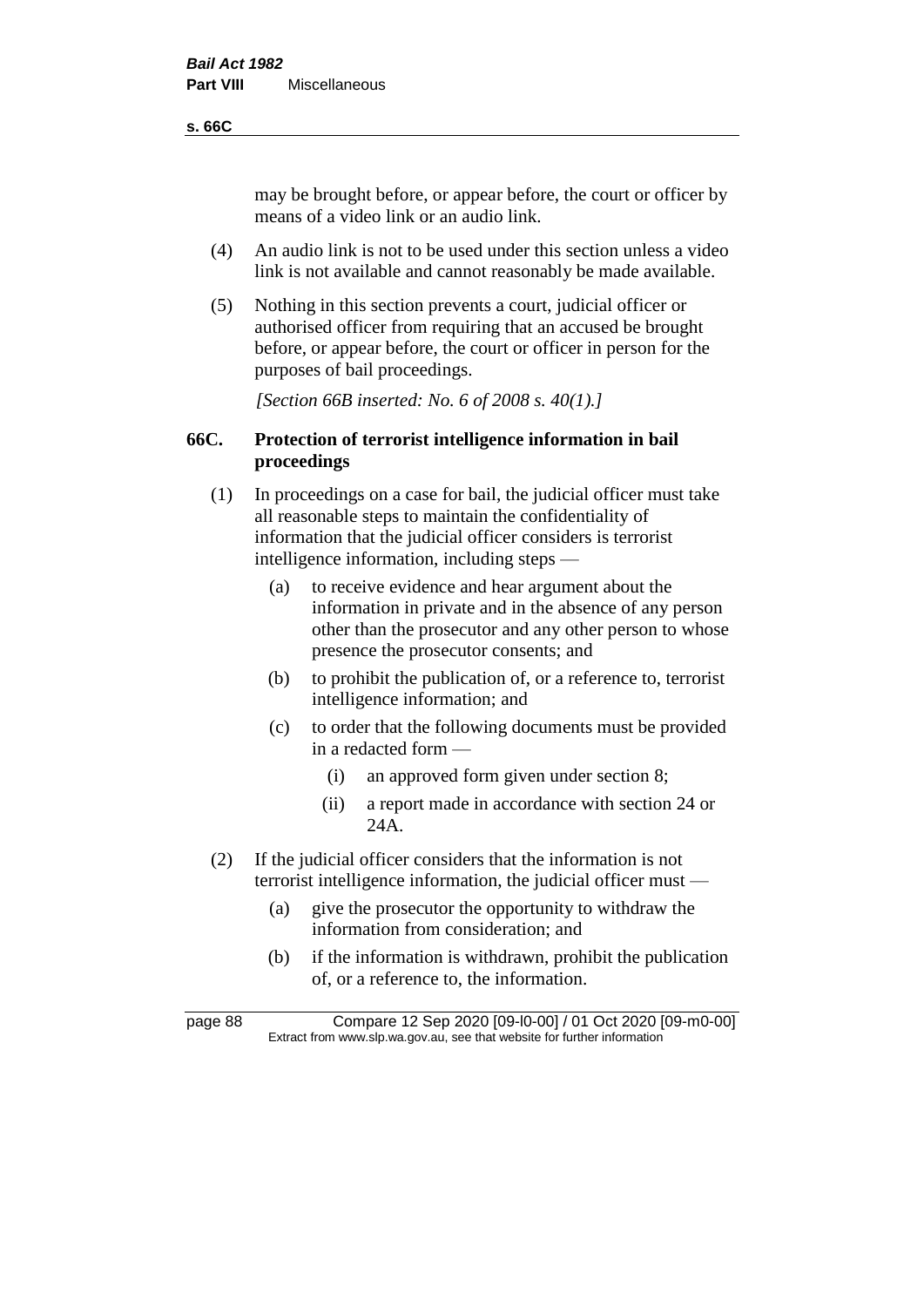- (3) Despite subsections (1) and (2), the judicial officer may disclose terrorist intelligence information or information withdrawn under subsection  $(2)$  to any of the following —
	- (a) the Attorney General;
	- (b) a court;
	- (c) a person to whom the prosecutor authorises disclosure.

*[Section 66C inserted: No. 15 of 2019 s. 11.]*

# **66D. Annual report to include information about application of s. 66C**

 $(1)$  In this section —

*accountable authority* means the accountable authority, as defined in the *Financial Management Act 2006* section 3, of the department of the Public Service principally assisting in the administration of this Act;

*protected information* means information the disclosure of which would contravene a written law or an order of a court;

*sensitive information* means information the disclosure of which could reasonably be expected —

- (a) to prejudice national security; or
- (b) to endanger a person's life or physical safety; or
- (c) to threaten significant damage to infrastructure or property; or
- (d) to prejudice a criminal investigation; or
- (e) to reveal intelligence gathering methodologies, investigative techniques or technologies or covert practices; or
- (f) to enable the discovery of the existence or identity of a confidential source of information relevant to law enforcement.
- (2) Subject to subsections (7) and (8), the accountable authority must, in each annual report submitted under the *Financial*

Compare 12 Sep 2020 [09-l0-00] / 01 Oct 2020 [09-m0-00] page 89 Extract from www.slp.wa.gov.au, see that website for further information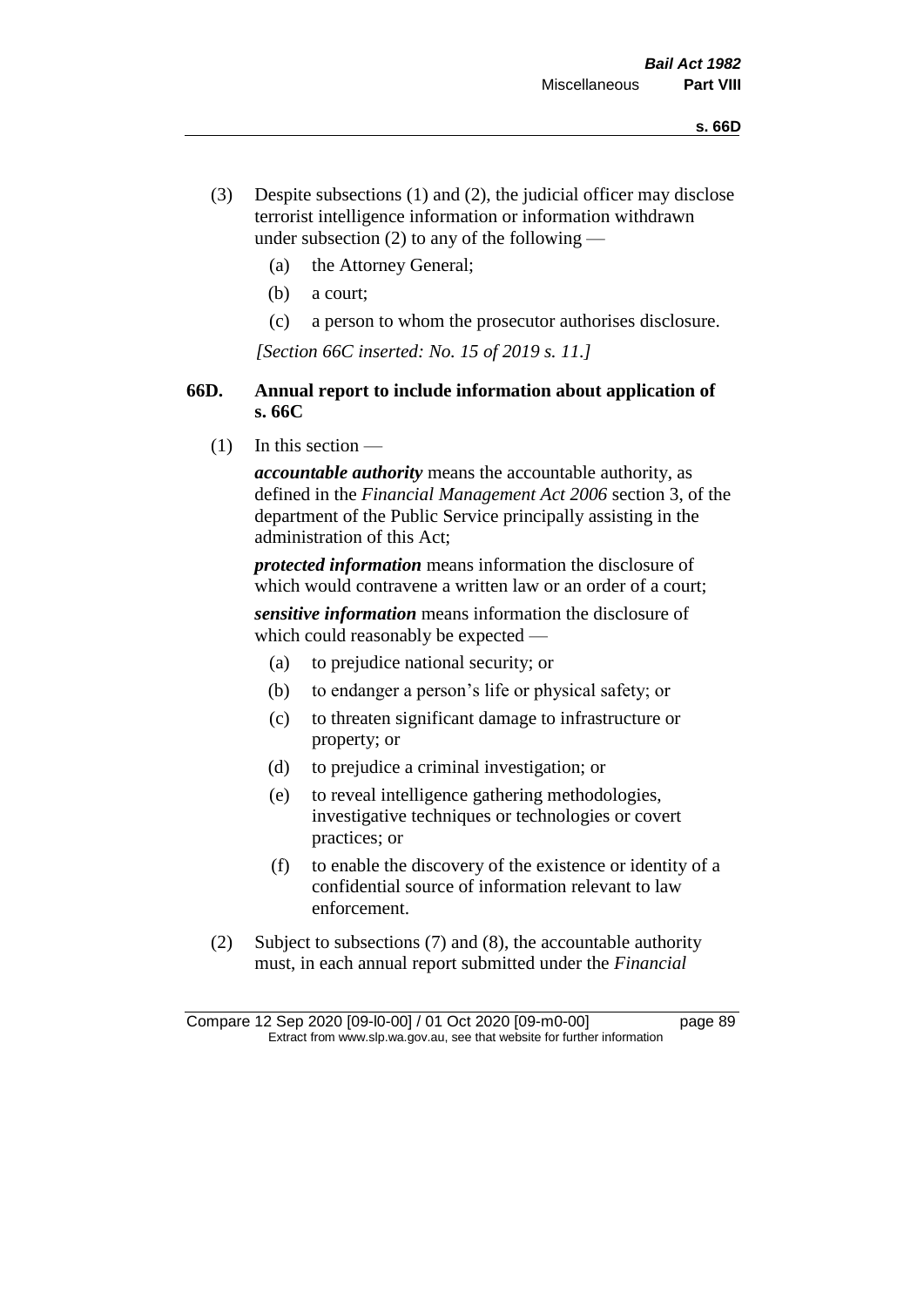**s. 66D**

*Management Act 2006* Part 5 Division 2, include information relating to action taken under section 66C(1) in proceedings on a case for bail in the financial year to which the annual report relates (*reportable information*).

- (3) Reportable information must, without disclosing terrorist intelligence information, specify —
	- (a) the number of proceedings in which action was taken under section 66C(1); and
	- (b) in each of those proceedings whether the accused had access to the terrorist intelligence information received by the judicial officer and whether —
		- (i) evidence by or on behalf of the accused was received; and
		- (ii) argument by or on behalf of the accused was heard.
- (4) Prior to submitting an annual report, the accountable authority must give a copy of the reportable information they propose to include in the annual report to the Attorney General and the Commissioner of Police.
- (5) The Commissioner of Police must advise the Attorney General whether any of the reportable information, in the Commissioner's opinion, is or is likely to be sensitive information.
- (6) A judicial officer may advise the Attorney General of any reportable information that, in the judicial officer's opinion, is or is likely to be protected information.
- (7) If the Attorney General is, on advice provided under subsection (5) or (6), satisfied that some or all of the reportable information is sensitive information or protected information, the Attorney General must direct the accountable authority to —

page 90 Compare 12 Sep 2020 [09-l0-00] / 01 Oct 2020 [09-m0-00] Extract from www.slp.wa.gov.au, see that website for further information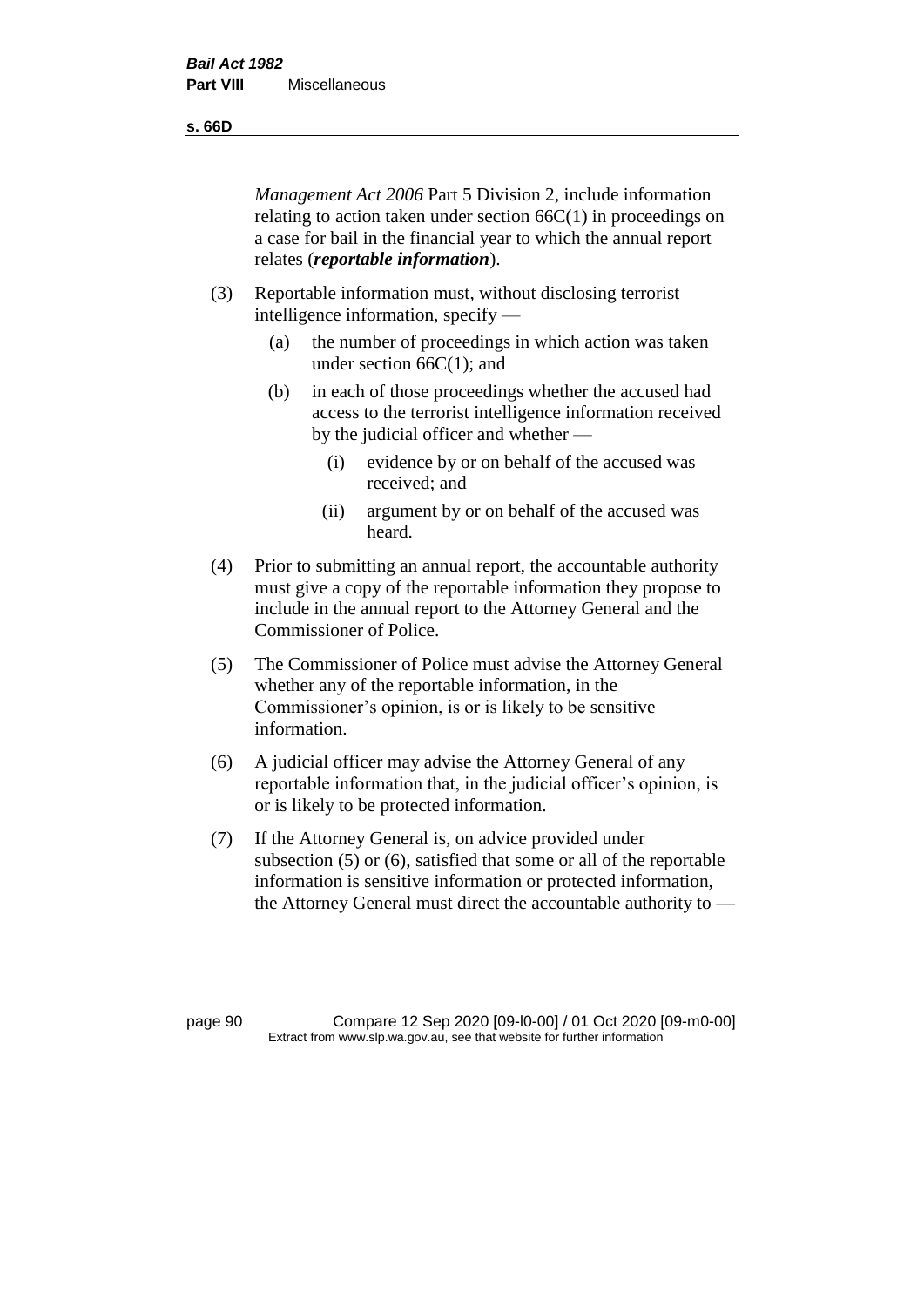- (a) exclude the information from the annual report; and
- (b) insert a statement in the annual report to the effect that information has been excluded from the report under this section.
- (8) The accountable authority must comply with a direction under subsection (7).

*[Section 66D inserted: No. 15 of 2019 s. 11.]*

# **66E. Retrieving monitoring equipment**

The *Sentence Administration Act 2003* section 118 applies if, under this Act, any approved electronic monitoring device has been required to be worn by a person, or has been installed at a place, in connection with keeping an accused under surveillance or to monitor an accused.

*[Section 66E inserted: No. 13 of 2020 s. 27.]*

# **67. Regulations**

- (1) The Governor may make regulations, not inconsistent with this Act, prescribing such things as are required or permitted by this Act to be prescribed or as it is necessary or expedient to prescribe for the purposes thereof.
- (2) Without limiting the generality of subsection (1) regulations  $may$ —
	- (a) make provision for or with respect to the making of applications —
		- (i) for or in relation to bail;
		- (ii) for the approval of sureties;
		- (iii) for the approval of security to be given by accused persons and sureties;
		- (iv) for the cancellation of a surety undertaking;
		- (v) for an order under section 49,

Compare 12 Sep 2020 [09-l0-00] / 01 Oct 2020 [09-m0-00] page 91 Extract from www.slp.wa.gov.au, see that website for further information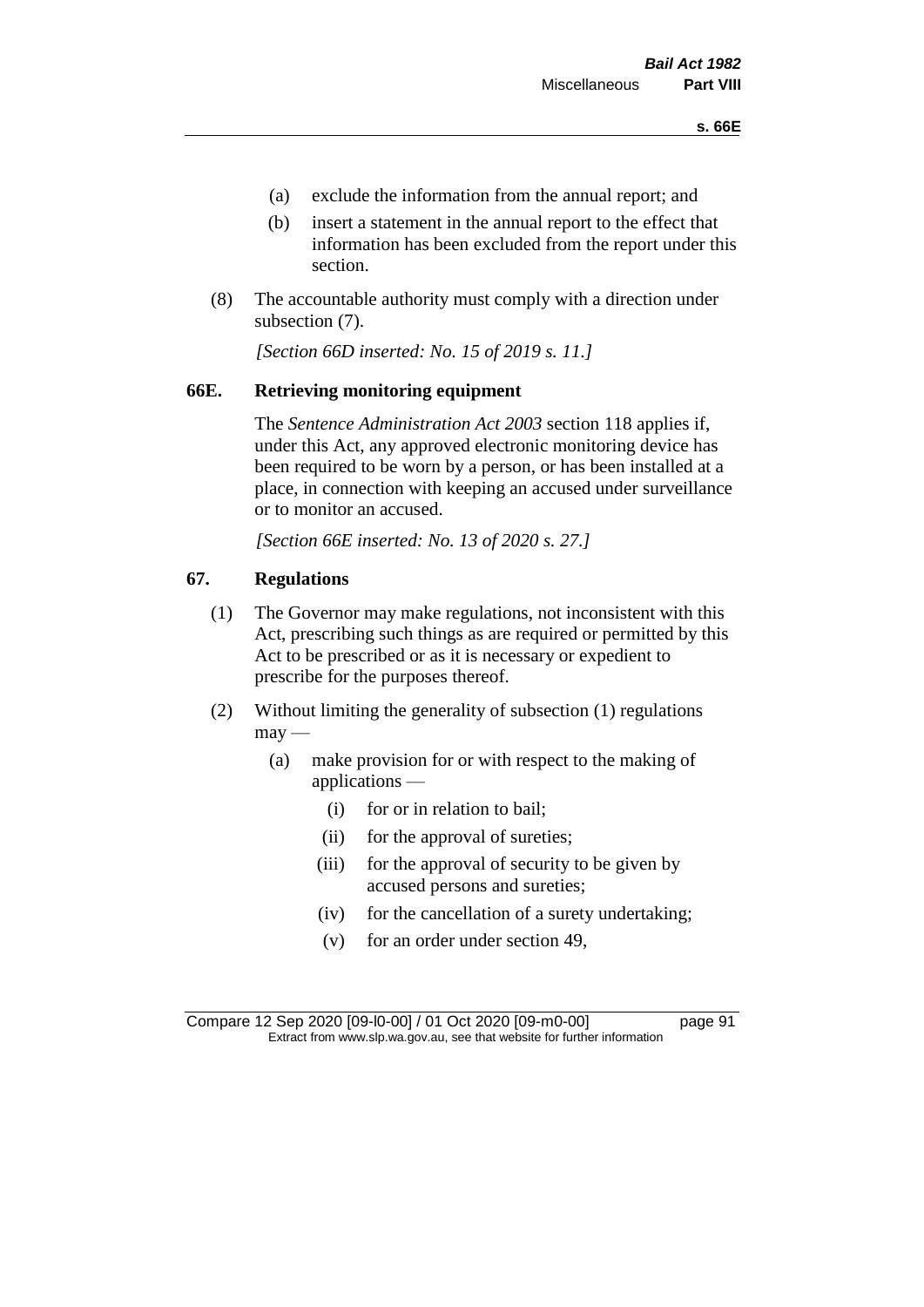and for the manner in which such applications are to be made and the procedure to be followed on such applications;

- (ba) in any case where the regulations provide that any information, document or record, or a copy of any document or record, is to be or can be provided to a person in electronic form, determine when information or a document, record or copy provided to a person in that form is to be taken to be, or to be presumed to be, received by, or brought to the attention of, the person;
	- (b) for the purposes of clause 5 of Part A of Schedule 1, prescribe the officer or officers who may grant bail for any prescribed appearance or class of appearance in court by an accused who is in custody;
	- (c) make provision for, or with respect to the management, control, supervision and good order of premises established for the accommodation of persons to whom bail has been granted.
- (3) Regulations made under this section may provide that a contravention or failure to comply with a regulation constitutes an offence and may provide for penalties not exceeding a fine of \$500 for offences against the regulations.

*[Section 67 amended: No. 45 of 1993 s. 12; No. 84 of 2004 s. 83(3); No. 2 of 2008 s. 56(6); No. 6 of 2008 s. 30(3); No. 20 of 2013 s. 31.]* 

# **67A. Review of amendments made by** *Bail Amendment (Persons Linked to Terrorism) Act 2019*

- (1) The Minister must review the operation and effectiveness of the amendments made to this Act by the *Bail Amendment (Persons Linked to Terrorism) Act 2019* and prepare a report based on the review —
	- (a) as soon as practicable after the 3rd anniversary of the day on which the *Bail Amendment (Persons Linked to*

**s. 67A**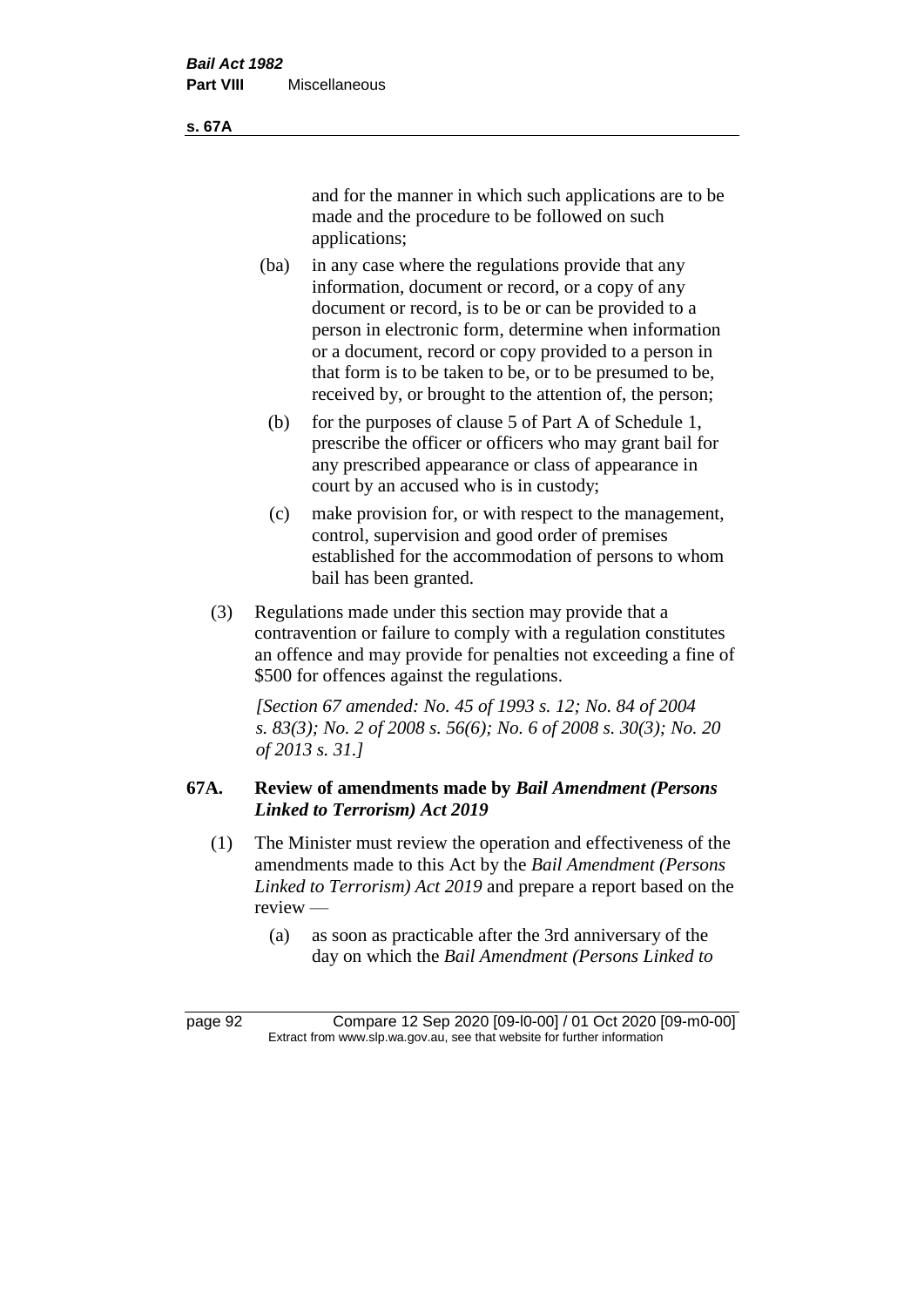*Terrorism) Act 2019* section 12 comes into operation; and

- (b) after that, at intervals of not more than 3 years.
- (2) The Minister must cause the report to be laid before each House of Parliament as soon as practicable after it is prepared, but not later than 90 days after the 3rd anniversary or the expiry of the period of 3 years, as the case may be.

*[Section 67A inserted: No. 15 of 2019 s. 12.]*

*[68. Omitted under the Reprints Act 1984 s. 7(4)(g).]*

Compare 12 Sep 2020 [09-l0-00] / 01 Oct 2020 [09-m0-00] page 93 Extract from www.slp.wa.gov.au, see that website for further information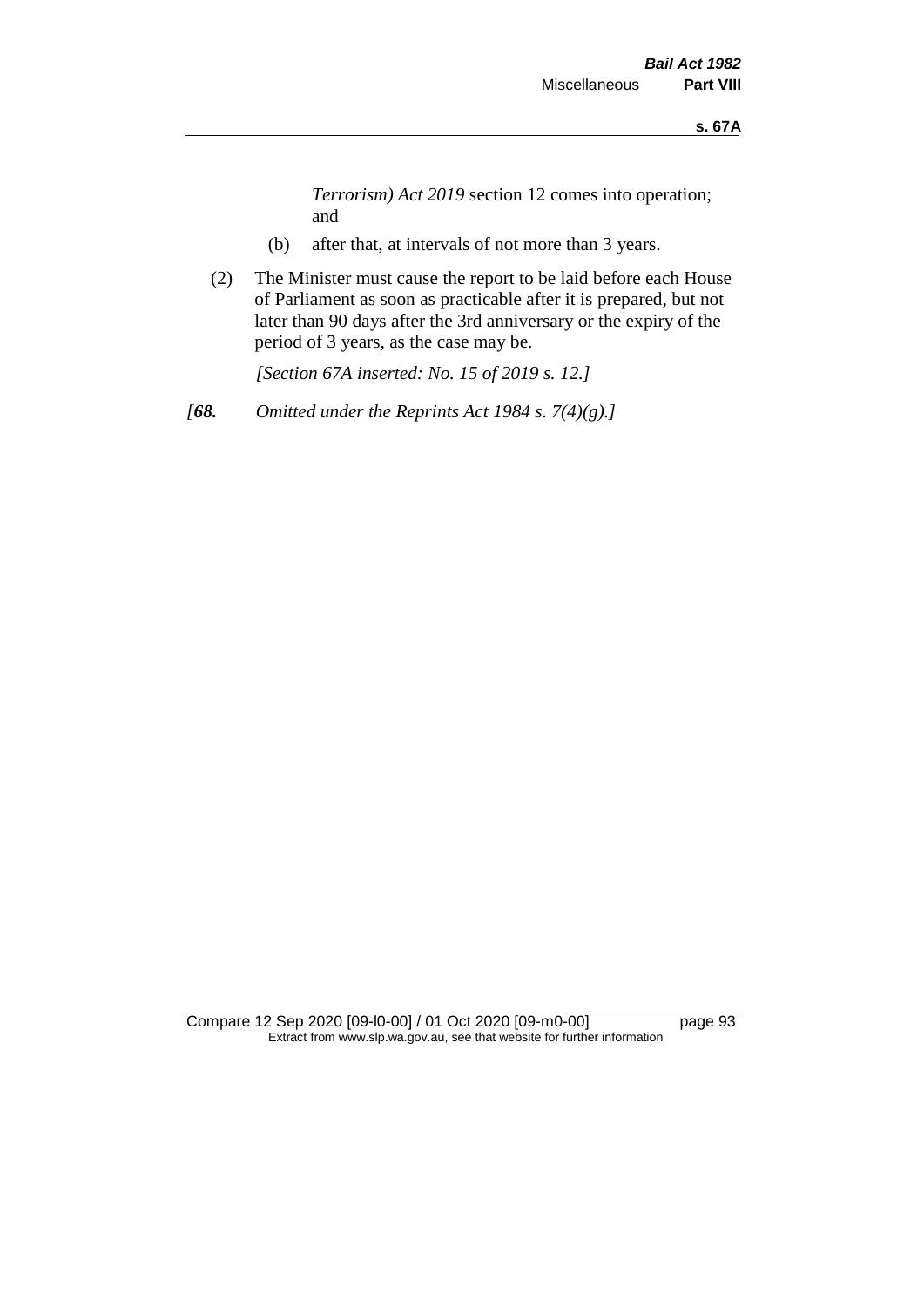# **Schedule 1 — Jurisdiction as to bail and related matters**

[s. 13, 17]

*[Heading inserted: No. 6 of 2008 s. 41(1).]*

### **Part A** — **Jurisdiction relating to bail**

*[Heading inserted: No. 6 of 2008 s. 41(2)(a).]*

**First Column**

**Second Column**

*Appearances in court*

*By whom bail may be granted or* 

*(where applicable) dispensed with*

*[Heading amended: No. 6 of 2008 s. 41(2)(b) and (c).]*

### **1. Initial appearance**

(1) The initial appearance in a court of summary jurisdiction or the Children's Court by an accused in, or in connection with, proceedings for an offence.

In any case —

- (a) a justice; or
- (b) an authorised police officer; and

in addition, in the case of a child, an authorised community services officer.

(2) The initial appearance in the District Court or the Supreme Court, not being the initial appearance to which clause 3 applies. A judge of the District Court or a judge of the Supreme Court, as the case requires.

*[Clause 1 amended: No. 15 of 1988 s. 19; No. 49 of 1988 s. 90(a)(i); No. 59 of 2004 s. 141; No. 84 of 2004 s. 10(1) and 82.]*

page 94 Compare 12 Sep 2020 [09-l0-00] / 01 Oct 2020 [09-m0-00] Extract from www.slp.wa.gov.au, see that website for further information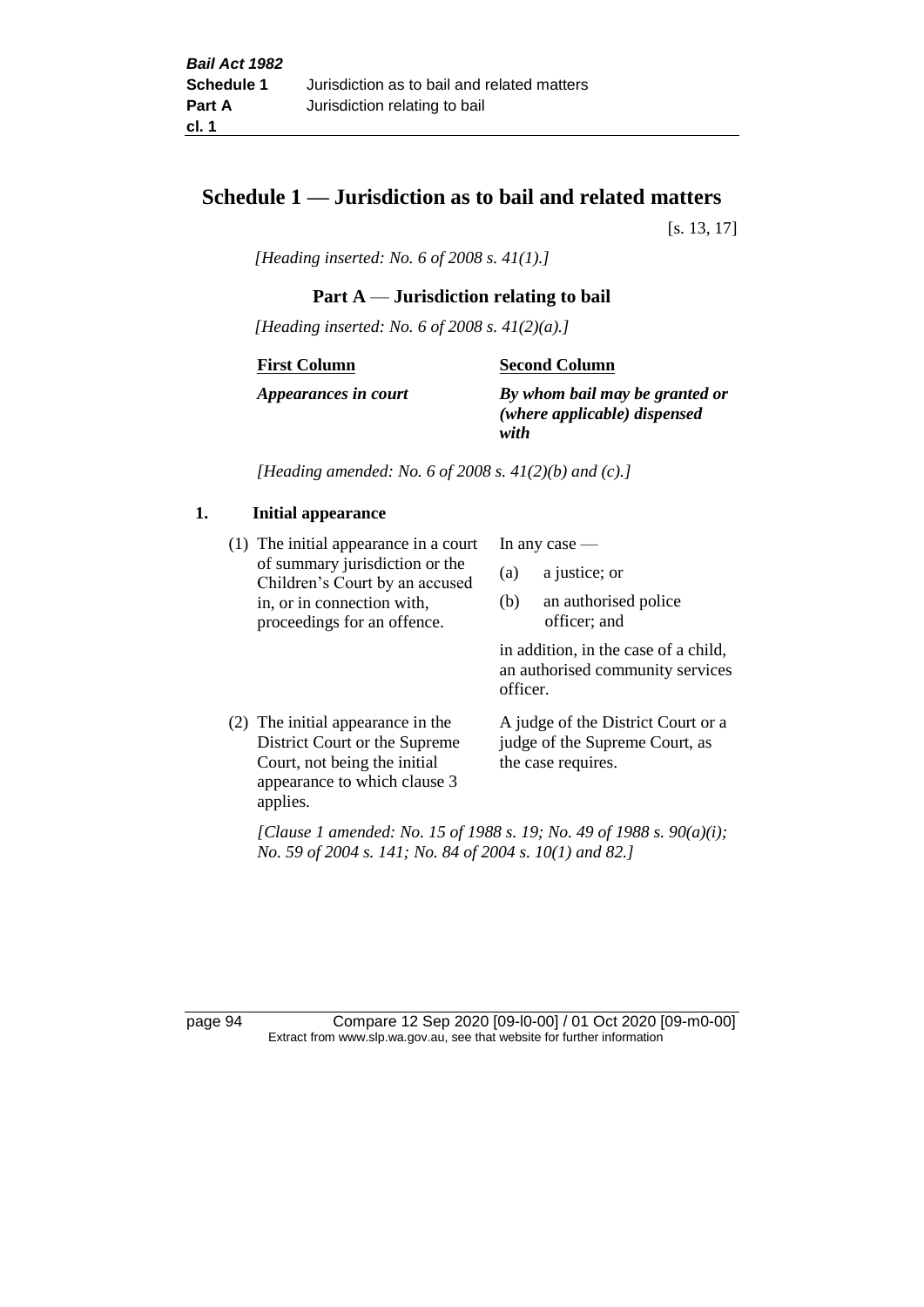| <b>First Column</b> |
|---------------------|
|---------------------|

*Appearances in court*

### **Second Column**

*By whom bail may be granted or (where applicable) dispensed with*

### **2. Appearance after adjournment**

Appearance in any court or before a judicial officer by an accused after any adjournment of proceedings for an offence, not being a committal under clause 3.

The judicial officer who orders the adjournment.

*[Clause 2 amended: No. 84 of 2004 s. 82.]*

### **3. Appearance on committal to Supreme Court or District Court**

The initial appearance by an accused in the Supreme Court or District Court after he has been committed thereto under any Act to be tried or sentenced or otherwise dealt with. The judicial officer who orders the committal.

*[Clause 3 amended: No. 84 of 2004 s. 82.]*

# **4. Appearance in connection with appeal, rehearing etc.**

| Appearance in connection with an If the appeal is being determined                                                                                       | by a single judge of the Supreme  |
|----------------------------------------------------------------------------------------------------------------------------------------------------------|-----------------------------------|
| (1)                                                                                                                                                      | Court, a single judge of the      |
| application or appeal made under                                                                                                                         | Supreme Court;                    |
| the <i>Criminal Appeals Act 2004</i> or                                                                                                                  | If the appeal is being determined |
| with any order made in                                                                                                                                   | by the Court of Appeal, the Court |
| determining the application or                                                                                                                           | of Appeal or a single judge of    |
| appeal.                                                                                                                                                  | appeal.                           |
| (2) Appearance in connection with a<br>rehearing of proceedings ordered<br>under section 28 of the<br>Children's Court of Western<br>Australia Act 1988. | The Children's Court.             |

Compare 12 Sep 2020 [09-l0-00] / 01 Oct 2020 [09-m0-00] page 95 Extract from www.slp.wa.gov.au, see that website for further information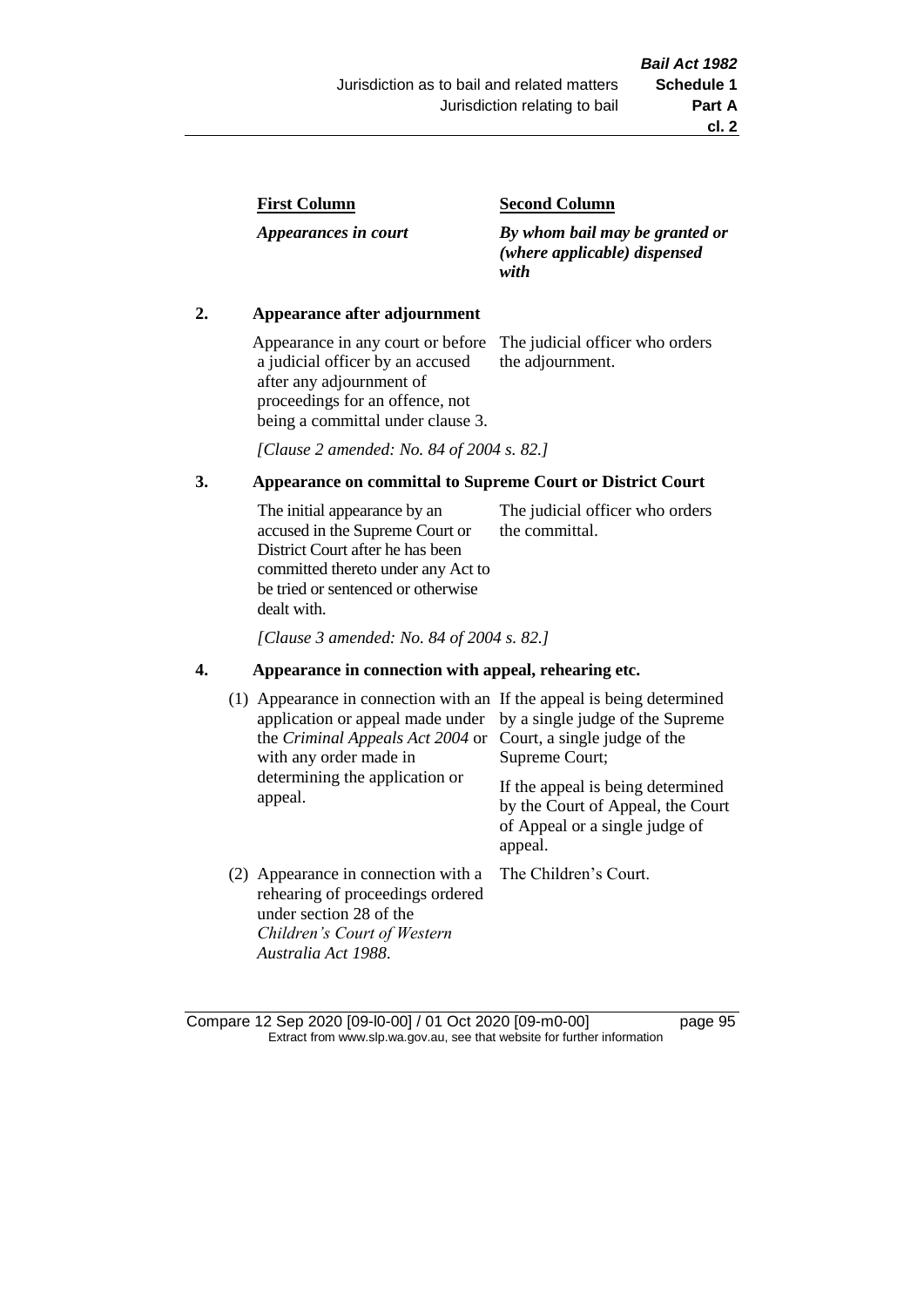|  | <b>First Column</b><br>Appearances in court                                                                                                           | <b>Second Column</b>                                                   |  |
|--|-------------------------------------------------------------------------------------------------------------------------------------------------------|------------------------------------------------------------------------|--|
|  |                                                                                                                                                       | By whom bail may be granted or<br>(where applicable) dispensed<br>with |  |
|  | (3) Appearance in connection with<br>the reconsideration of an order<br>under section 40 of the<br>Children's Court of Western<br>Australia Act 1988. | The Children's Court constituted<br>by the President.                  |  |

*[Clause 4 inserted: No. 84 of 2004 s. 10(2).]*

# **5. Appearance prescribed by regulation**

| Appearance in a court for any  | The judicial or other officer   |
|--------------------------------|---------------------------------|
| other purpose or following any | prescribed by such regulations. |
| other occurrence prescribed by |                                 |
| regulations under this Act.    |                                 |

### **6. Appearances not otherwise provided for**

Any appearance in a court not otherwise provided for in this Part or by regulations under this Act.

The judicial officer who, or court which, orders the appearance.

### **7. Term used: proceedings for an offence**

In this Part, unless the contrary intention appears —

*proceedings for an offence* in clause 2 (but not in clause 1) includes any of the following proceedings relating to that offence —

- (a) appeal proceedings; and
- (b) proceedings on a writ of *habeas corpus*; and
- (c) proceedings on the re-appearance of an offender under section 50 of the *Sentencing Act 1995*.

*[Clause 7 inserted: No. 84 of 2004 s. 10(3).]*

page 96 Compare 12 Sep 2020 [09-l0-00] / 01 Oct 2020 [09-m0-00] Extract from www.slp.wa.gov.au, see that website for further information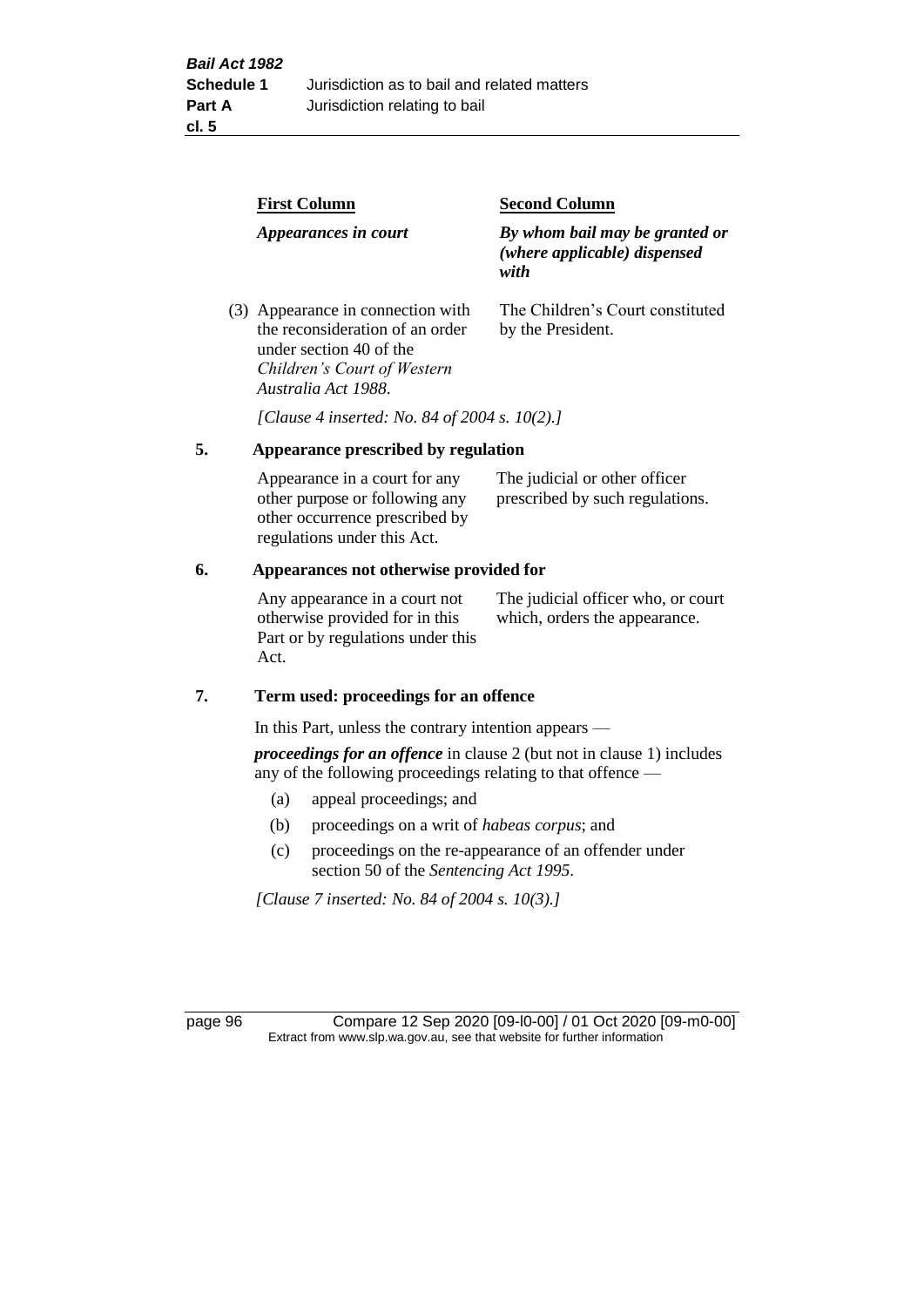# **Part B** — **Cessation of powers relating to bail**

*[Heading inserted: No. 6 of 2008 s. 41(3)(a).]*

### **1. Upon decision by judge, power of other officers ceases**

(1) In this clause —

*judge* means a judge of the Supreme Court, the Children's Court or the District Court.

- (2) After a judge has granted or refused bail for an appearance by an accused the power to grant bail for that appearance ceases to be vested  $in -$ 
	- (a) any judicial officer whose jurisdiction is inferior to that of the judge; or
	- (b) any authorised officer.
- (3) After a judge has dispensed with the requirement for bail for an appearance by an accused the power to grant or refuse bail for that appearance ceases to be vested in any officer referred to in subclause  $(2)(a)$  or  $(b)$ .

*[Clause 1 inserted: No. 6 of 2008 s. 41(3)(b).]*

### **1A. Upon decision by Court of Appeal, other powers cease**

After the Court of Appeal on an appeal under section 15A —

- (a) has granted or refused bail for an appearance by an accused, the power to grant or refuse bail for that appearance; or
- (b) has dispensed with the requirement for bail for an appearance by an accused, the power to grant or refuse bail for that appearance,

ceases to be vested in any judicial officer or in any authorised officer.

*[Clause 1A inserted: No. 6 of 2008 s. 41(3)(b).]*

### **2. Upon decision by judicial officer, his power and that of his peers ceases**

Except where clause 4 applies, the power to grant, refuse or dispense with bail for an appearance by an accused ceases to be vested in any judicial officer (including a judge of the Supreme Court) after he, or

Compare 12 Sep 2020 [09-l0-00] / 01 Oct 2020 [09-m0-00] page 97 Extract from www.slp.wa.gov.au, see that website for further information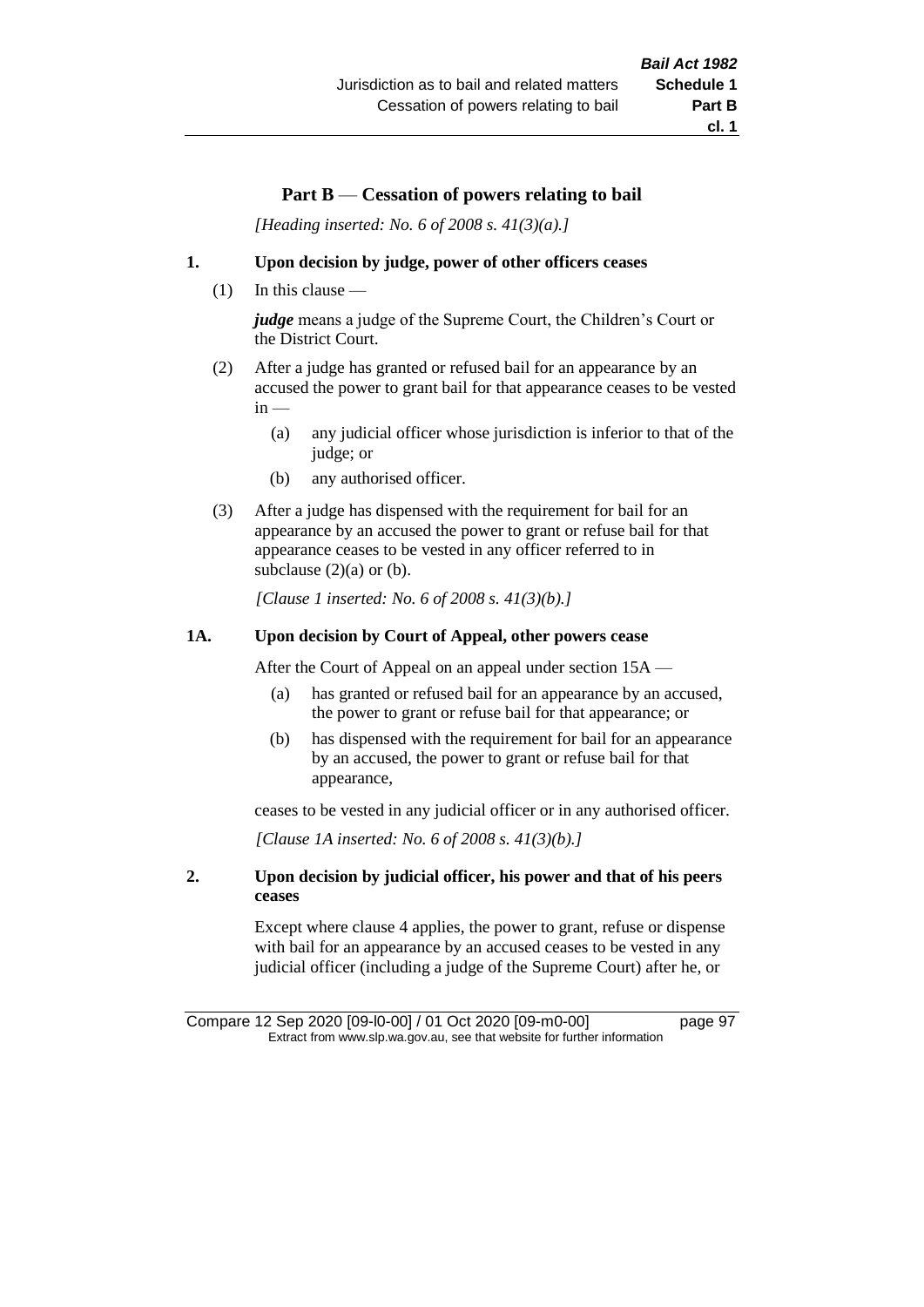another judicial officer whose jurisdiction is co-extensive with his, has granted, refused or dispensed with bail for that appearance.

*[Clause 2 amended: No. 84 of 2004 s. 82; No. 6 of 2008 s. 41(3)(c) and (d).]*

### **3. Upon refusal of bail for initial appearance, certain powers cease**

- (1) After an authorised officer has refused bail for an initial appearance by an accused, the power to grant bail for that appearance ceases to be vested in another authorised officer, but a justice may nevertheless grant bail for that appearance.
- (2) After a justice has refused bail for an initial appearance by an accused, the power to grant bail for that appearance ceases to be vested in an authorised officer or another justice.

*[Clause 3 inserted: No. 6 of 2008 s. 41(3)(e).]*

### **4. Judicial officer's powers if accused proves new facts or changed circumstances**

Notwithstanding clause 2, where an accused has been refused bail for an appearance or has been granted bail therefor on terms or conditions with which he is unable or unwilling to comply, the judicial officer who granted or refused bail or another judicial officer whose jurisdiction is co-extensive with his has power to grant bail for that appearance or to vary the terms or conditions of bail previously granted therefor if the accused makes application and satisfies him  $that -$ 

- (a) new facts have been discovered, new circumstances have arisen or the circumstances have changed since bail was previously granted or refused for that appearance; or
- (b) he failed to adequately present his case for bail on the previous occasion when it was considered; or
- (c) where bail was granted subject to a home detention condition, he has, since the previous occasion when his case for bail was considered, complied with the home detention condition for a period of one month or more.

*[Clause 4 amended: No. 61 of 1990 s. 14; No. 84 of 2004 s. 82.]*

page 98 Compare 12 Sep 2020 [09-l0-00] / 01 Oct 2020 [09-m0-00] Extract from www.slp.wa.gov.au, see that website for further information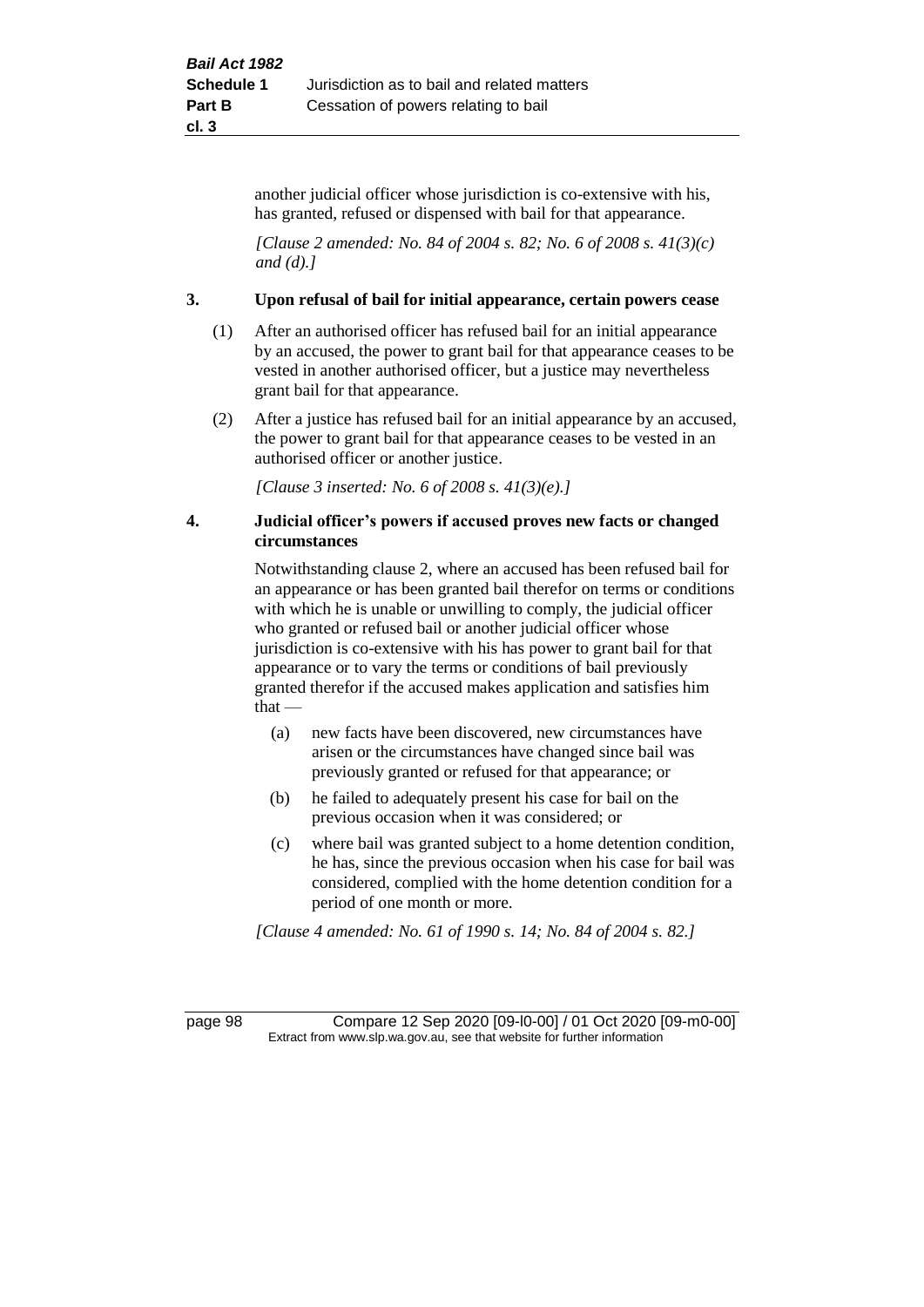### **Part C — Manner in which jurisdiction to be exercised**

*[Heading deleted: No. 6 of 2008 s. 41(4)(a).]*

### **1. Bail before conviction at discretion of court or judicial officer except for child**

Subject to clauses 3A, 3C, 3D and 3E, the grant or refusal of bail to an accused, other than a child, who is in custody awaiting an appearance in court before conviction for an offence shall be at the discretion of the judicial officer or authorised officer in whom jurisdiction is vested, and that discretion shall be exercised having regard to the following questions as well as to any others which he considers relevant —

- (a) whether, if the accused is not kept in custody, he may  $-$ 
	- (i) fail to appear in court in accordance with his bail undertaking; or
	- (ii) commit an offence; or
	- (iii) endanger the safety, welfare, or property of any person; or
	- (iv) interfere with witnesses or otherwise obstruct the course of justice, whether in relation to himself or any other person;
- (b) whether the accused needs to be held in custody for his own protection;
- (c) whether the prosecutor has put forward grounds for opposing the grant of bail;
- (d) whether, as regards the period when the accused is on trial, there are grounds for believing that, if he is not kept in custody, the proper conduct of the trial may be prejudiced;
- (e) whether there is any condition which could reasonably be imposed under Part D which would —
	- (i) sufficiently remove the possibility referred to in paragraphs (a) and (d); or
	- (ii) obviate the need referred to in paragraph (b); or
	- (iii) remove the grounds for opposition referred to in paragraph (c);

Compare 12 Sep 2020 [09-l0-00] / 01 Oct 2020 [09-m0-00] page 99 Extract from www.slp.wa.gov.au, see that website for further information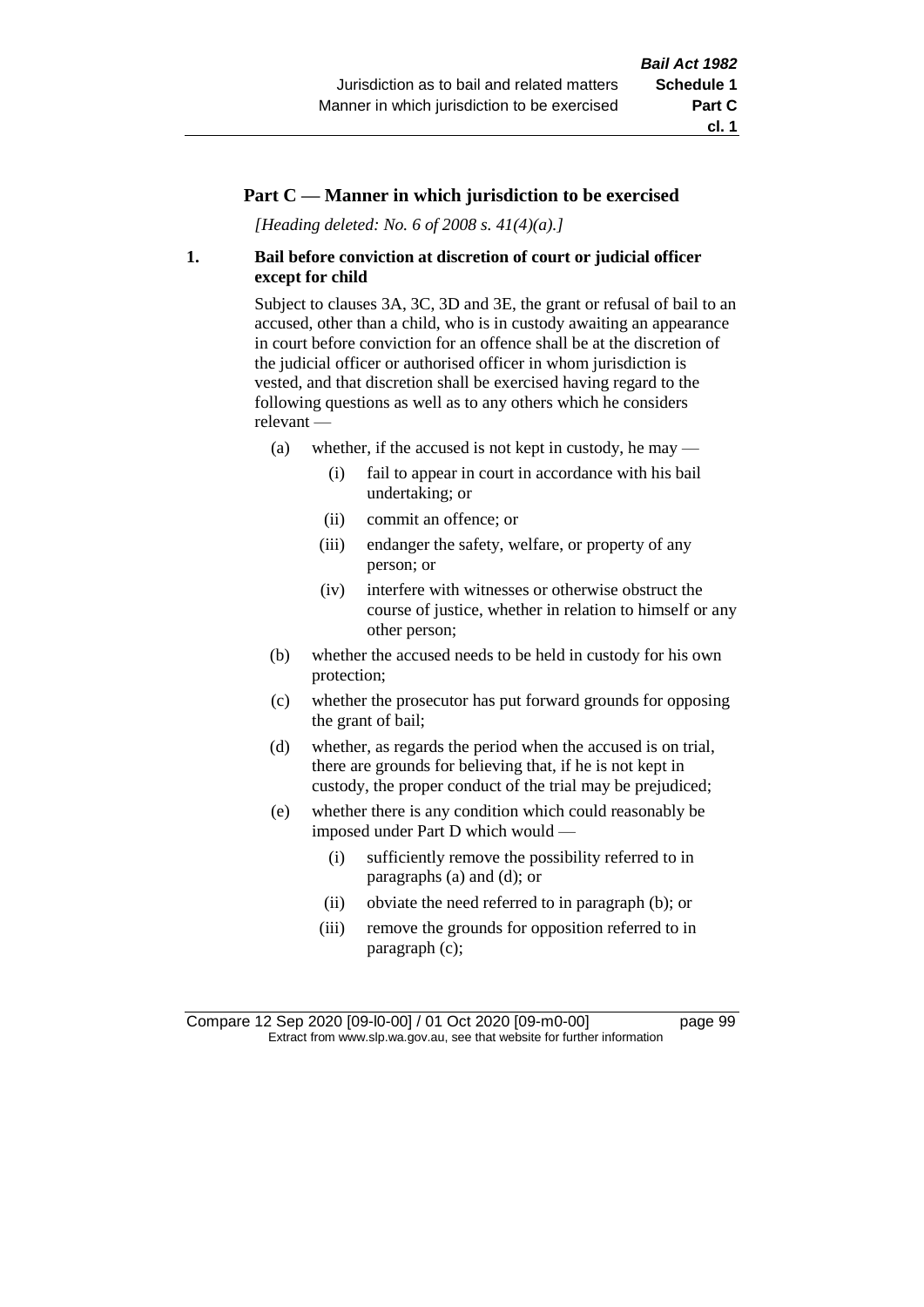- (f) where the accused is charged with an offence that is alleged to have been committed in respect of a child, whether a condition should be imposed under Part D requiring the accused to reside at a place other than the place where the child resides;
- (g) whether the alleged circumstances of the offence or offences amount to wrongdoing of such a serious nature as to make a grant of bail inappropriate.

*[Clause 1 amended: No. 14 of 1992 s. 11; No. 45 of 1993 s. 10(2)(a); No. 54 of 1998 s. 8(a) and (b); No. 84 of 2004 s. 82; No. 6 of 2008 s. 41(4)(b); No. 21 of 2017 s. 7; No. 15 of 2019 s. 13(1).]*

### **2. Child to have qualified right to bail**

(1) In this clause —

*responsible person* means a parent, relative, employer or other person who, in the opinion of the judicial officer or authorised officer, is in a position to both influence the conduct of the child and provide the child with support and direction.

- (2) Subject to subclause (3), a child accused who is in custody awaiting an appearance in court before conviction for an offence has a right to be granted bail unless —
	- (a) in the opinion of the judicial officer or authorised officer in whom jurisdiction is vested —
		- (i) one or more of the questions set out in clause  $1(a)$ , (b), (d) and (g) must be answered in the affirmative; and
		- (ii) there is no condition which he could reasonably impose under Part D which would satisfy the relevant provision of clause 1(e);

or

(b) there is no responsible person willing to enter into an undertaking of the kind described in subclause (3)(c),

and if the child is refused bail he shall be dealt with in accordance with section 19(2) of the *Young Offenders Act 1994*.

page 100 Compare 12 Sep 2020 [09-l0-00] / 01 Oct 2020 [09-m0-00] Extract from www.slp.wa.gov.au, see that website for further information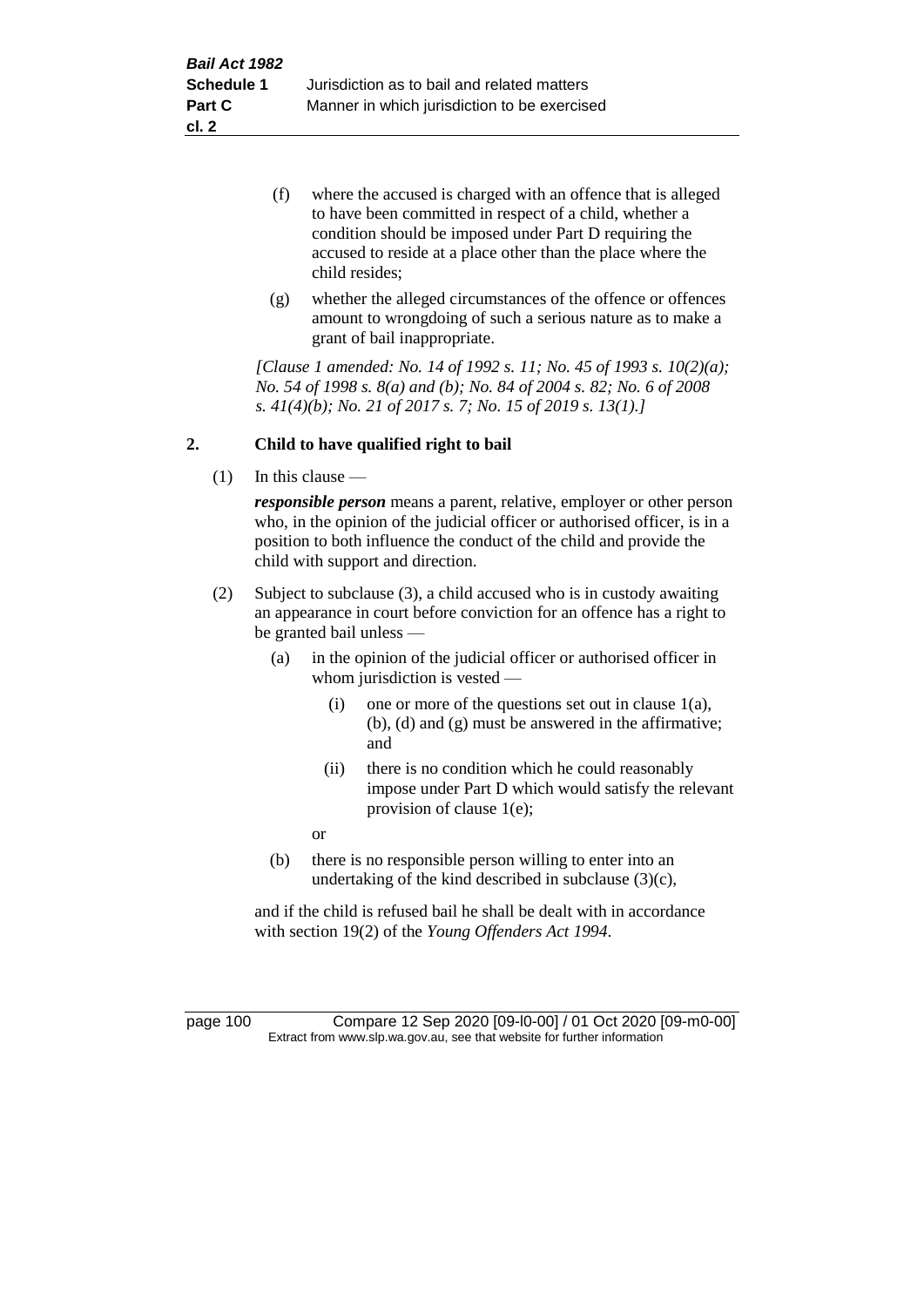- (3) The right of a child accused under subclause (2) is subject to  $-$ 
	- (a) clauses 3A, 3C, 3D and 3E; and
	- *[(b) deleted]*
	- (c) there being imposed as a condition on the grant of bail a requirement that before the release of the child on bail a responsible person undertakes in writing in the approved form to ensure that the child complies with any requirement of his bail undertaking mentioned in section  $28(2)(a)$ , (b), (c) and (d).
- (4) Subclauses (2)(b) and (3)(c) do not apply to a child accused if it appears to the judicial officer or authorised officer that the accused —
	- (a) is over the age of 17 years; and
	- (b) has sufficient maturity to live independently without the guidance or control of a parent or guardian.
- (5) For the purposes of this clause, the provisions of sections 46, 47, 48, 54, 55(2), 60 and  $67(2)(a)(iv)$  apply with all necessary changes as  $if -$ 
	- (a) references in those provisions to a surety and a surety undertaking were references to a responsible person and to an undertaking referred to in subclause (3)(c) respectively; and
	- (b) section  $54(1)(b)(i)$  read as follows
		- (i) a person who has entered into an undertaking referred to in clause 2(3)(c) of Part C of Schedule 1 should no longer be regarded as a responsible person for the purposes of that clause, or is dead;
- (6) Where a child accused is released on bail his right to be at liberty is subject to the exercise of the powers in section 17A.

*[Clause 2 inserted: No. 45 of 1993 s. 10(2)(b); amended: No. 57 of 1997 s. 21(3)(a); No. 54 of 1998 s. 8(c); No. 34 of 2004 Sch. 2 cl. 3(3); No. 84 of 2004 s. 82; No. 6 of 2008 s. 41(4)(c) and 43(4); No. 21 of 2017 s. 8; No. 15 of 2019 s. 13(2).]*

Compare 12 Sep 2020 [09-l0-00] / 01 Oct 2020 [09-m0-00] page 101 Extract from www.slp.wa.gov.au, see that website for further information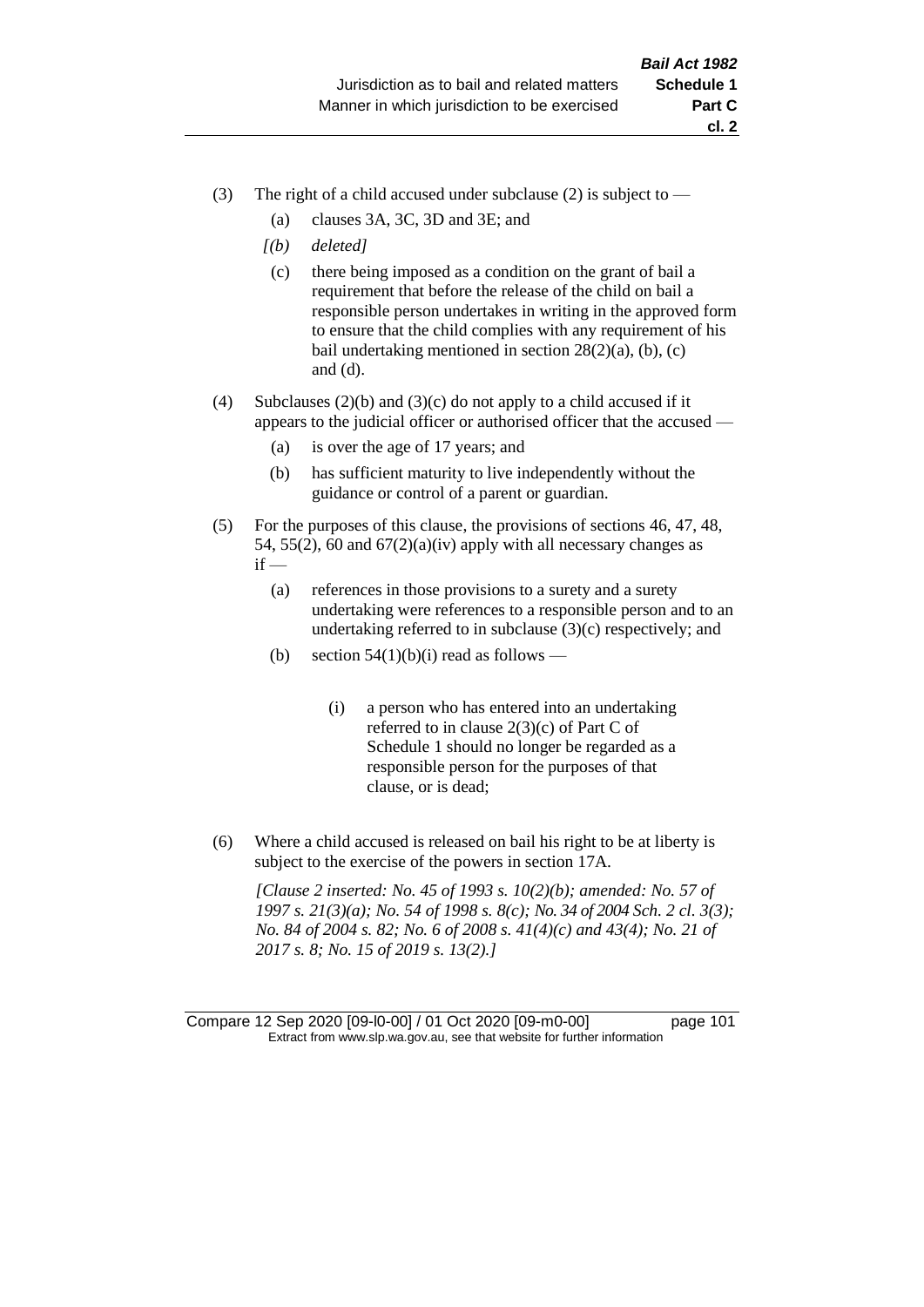### **3. Matters relevant to cl. 1(a)**

In considering whether an accused may do any of the things mentioned in clause 1(a), the judicial officer or authorised officer shall have regard to the following matters, as well as to any others which he considers relevant —

- (a) the nature and seriousness of the offence or offences (including any other offence or offences for which he is awaiting trial) and the probable method of dealing with the accused for it or them, if he is convicted; and
- (b) the character, previous convictions, antecedents, associations, home environment, background, place of residence, and financial position of the accused; and
- (c) the history of any previous grants of bail to him; and
- (d) the strength of the evidence against him.

*[Clause 3 amended: No. 84 of 2004 s. 82.]*

### **3A. Bail for accused charged with serious offence committed while on bail or early release for another serious offence**

- (1) Notwithstanding clause 1, 2 or 4 or any other provision of this Act, where —
	- (a) an accused is in custody
		- (i) awaiting an appearance in court before conviction for a serious offence; or
		- (ii) waiting to be sentenced or otherwise dealt with for a serious offence of which the accused has been convicted;

and

- (b) the serious offence is alleged to have been committed while the accused was —
	- (i) on bail for; or
	- (ii) at liberty under an early release order made in respect of,

another serious offence,

the judicial officer or (if section 16A does not apply) the authorised officer in whom jurisdiction is vested shall refuse to grant bail for the

page 102 Compare 12 Sep 2020 [09-l0-00] / 01 Oct 2020 [09-m0-00] Extract from www.slp.wa.gov.au, see that website for further information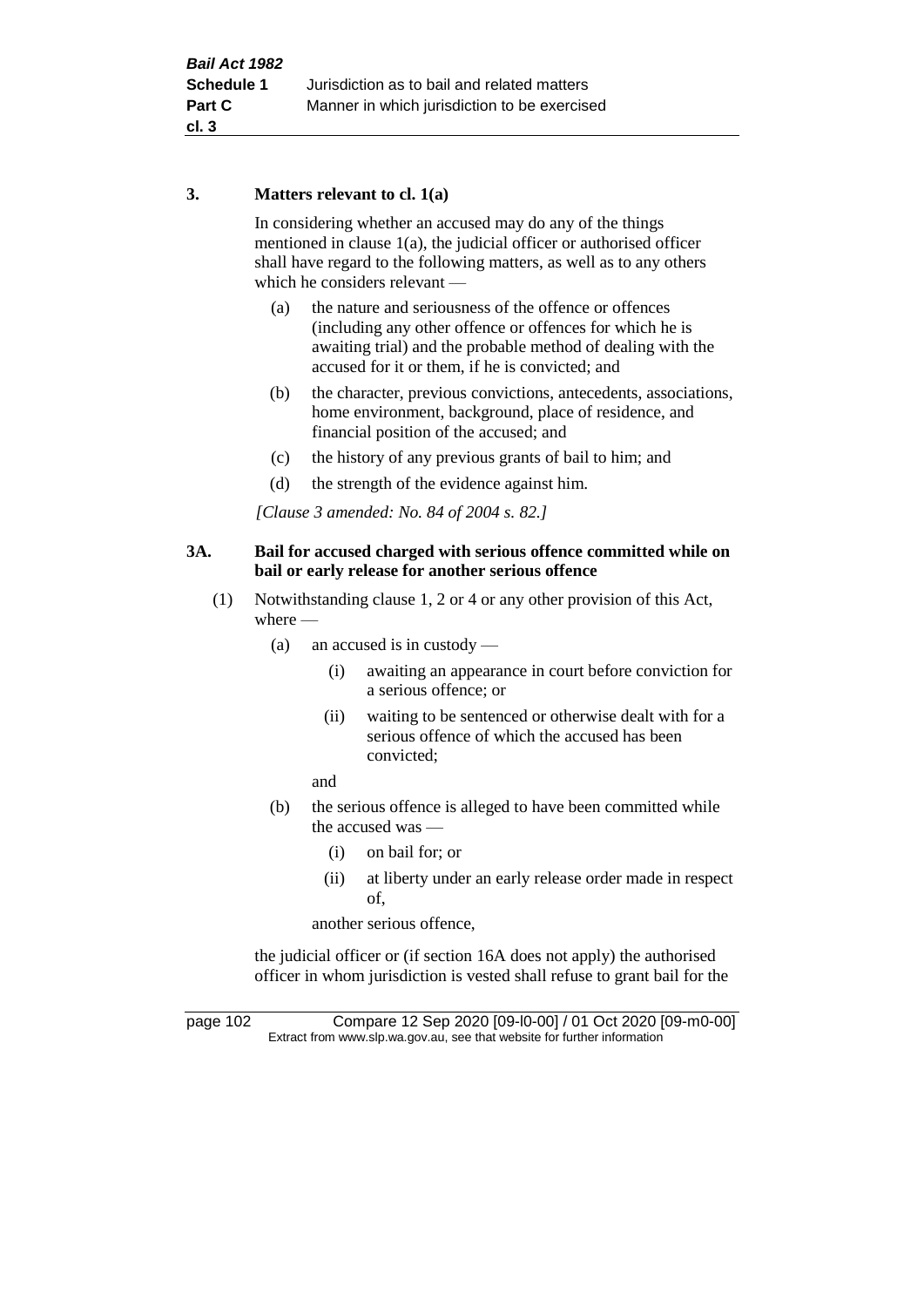serious offence referred to in paragraph (a) unless the judicial officer or authorised officer —

- (c) is satisfied that there are exceptional reasons why the accused should not be kept in custody and, if clause 3B applies, is so satisfied only after complying with that clause; and
- (d) is also satisfied that bail may properly be granted having regard to the provisions of clauses 1 and 3 or, in the case of a child accused, clauses 2 and 3.
- (2) Notwithstanding section 7(1), where an accused is refused bail under subclause (1) for an appearance for a serious offence his case for bail need not be considered again under that subsection for an appearance for that offence unless he satisfies the judicial officer who may order his detention that —
	- (a) new facts have been discovered, new circumstances have arisen or the circumstances have changed since bail was refused; or
	- (b) he failed to adequately present his case for bail on the occasion of that refusal.
- (3) Where a child accused is refused bail under subclause (1) he shall be dealt with in accordance with section 19(2) of the *Young Offenders Act 1994*.

*[Clause 3A inserted: No. 45 of 1993 s. 10(2)(c); amended: No. 57 of 1997 s. 21(3)(b); No. 54 of 1998 s. 7 and 13(1); No. 84 of 2004 s. 82; No. 6 of 2008 s. 41(4)(d).]*

### **3B. Exceptional reasons under cl. 3A(1), determining**

- (1) This clause applies where it appears to the judicial officer or (if section 16A does not apply) the authorised officer that all or any of the acts alleged to constitute a serious offence referred to in clause 3A(1)(b) would, if proved in the appropriate proceedings, amount to a breach by the accused of a protective condition or order.
- (2) The judicial officer or authorised officer shall, before making a decision that there are exceptional reasons for the purposes of clause 3A(1)(c), make enquiry, or cause enquiry to be made, whether there has already been —
	- (a) any breach by the accused of the protective condition or order that has been proved in proceedings; or

Compare 12 Sep 2020 [09-l0-00] / 01 Oct 2020 [09-m0-00] page 103 Extract from www.slp.wa.gov.au, see that website for further information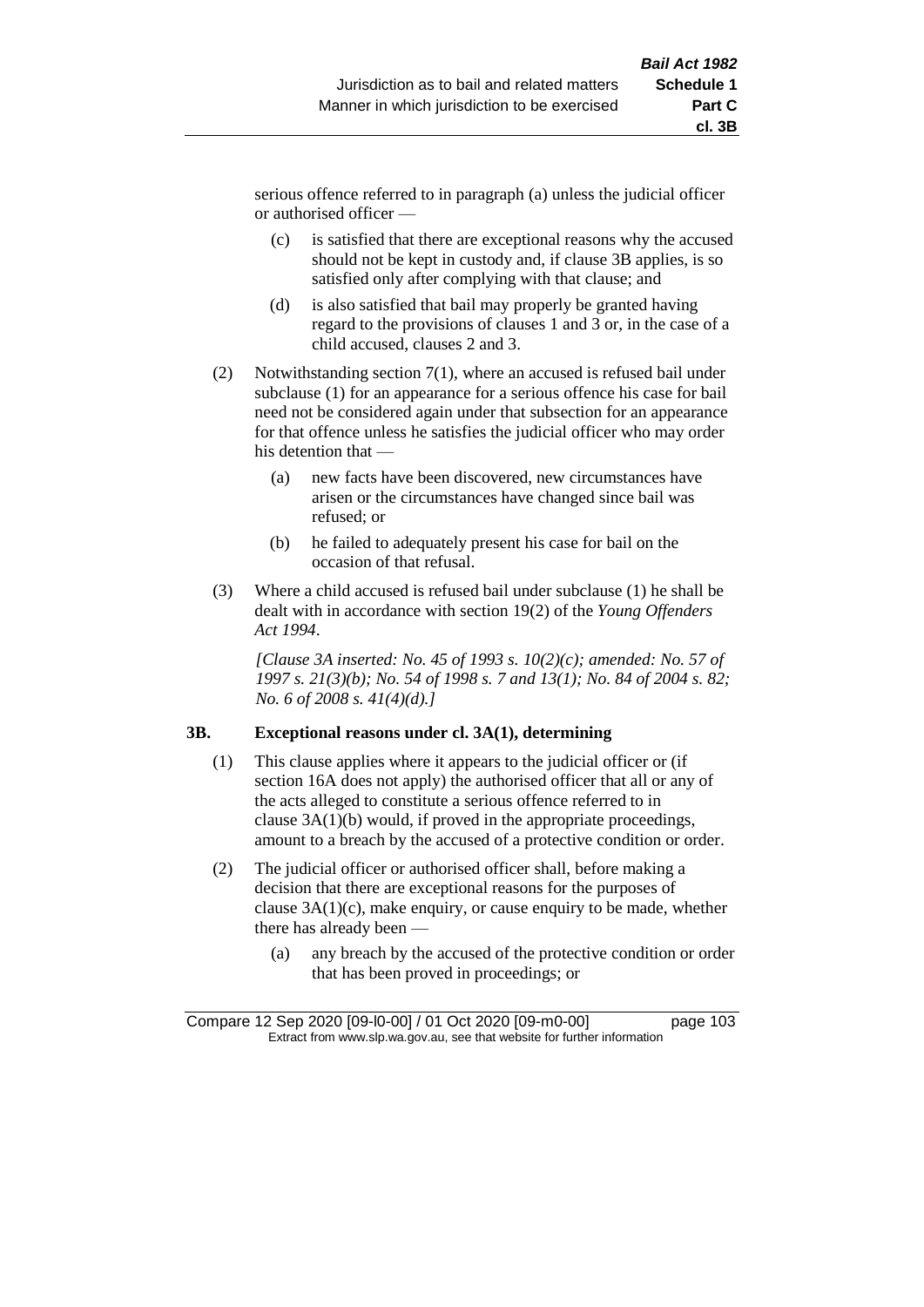- (b) any alleged breach by the accused of the protective condition or order that has not been so proved, including an allegation that has not been the subject of a prosecution or any other communication to any relevant official; or
- (c) any alleged breach by the accused of any other protective condition or order that has been the subject of a prosecution.
- (3) On becoming aware of any such alleged breach, the judicial officer or authorised officer shall give each person for whose protection a protective condition or order referred to in subclause (2) was imposed or made (a *relevant person*) a reasonable opportunity to give evidence by affidavit on matters relating to that protective condition or order.
- (4) The judicial officer or authorised officer shall in making any decision for the purposes of clause  $3A(1)(c)$  —
	- (a) give due weight to  $-$ 
		- (i) any evidence given under subclause (3); and
		- (ii) any adverse effect that a grant of bail to the accused would have on a relevant person; and
		- (iii) any difficulty that a relevant person might have in proving any future breach of a protective condition or order;

and

- (b) consider whether it would be appropriate to refuse bail and make a hospital order under section 5 of the *Criminal Law (Mentally Impaired Accused) Act 1996*; and
- (c) in the case of a condition imposed for a purpose mentioned in clause 2(2)(c) or (d) of Part D, treat any alleged breach of the condition as a serious matter even if the conduct alleged to amount to the breach in itself appears to be trivial; and
- (d) consider whether any alleged breach of a protective condition or order that has occurred shows that the purpose of the condition or order has not been achieved and that the accused should be kept in custody.
- (5) The provisions of this clause do not limit the matters that the judicial officer or authorised officer may take into account for the purposes of clause  $3A(1)(c)$ .

page 104 Compare 12 Sep 2020 [09-l0-00] / 01 Oct 2020 [09-m0-00] Extract from www.slp.wa.gov.au, see that website for further information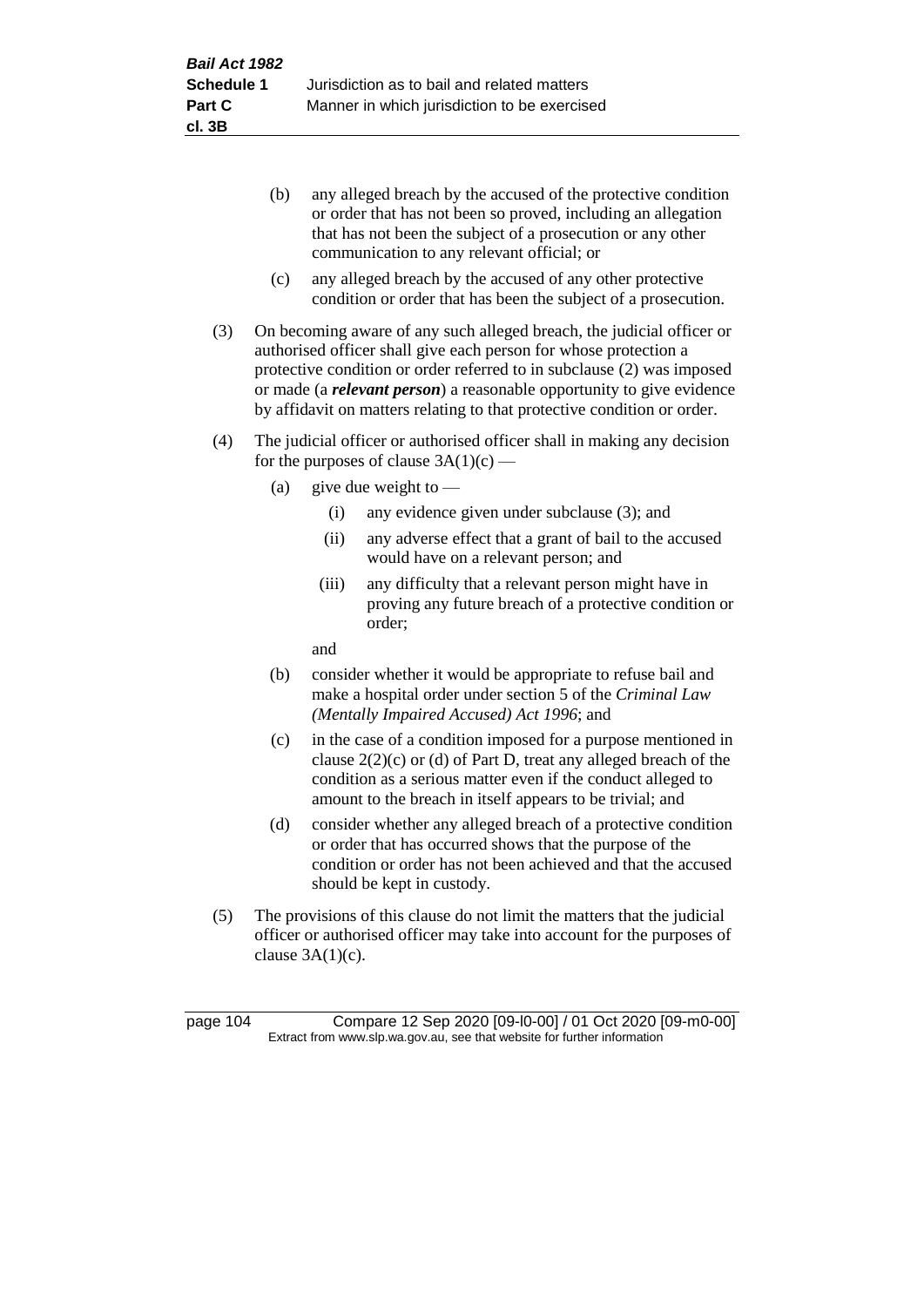(6) In this clause —

### *protective condition or order* means —

- (a) a condition imposed for a purpose mentioned in clause  $2(2)(c)$ or (d) of Part D; or
- (b) a family violence restraining order or a violence restraining order or a police order under the *Restraining Orders Act 1997*; or
- (c) a Part VII order under the *Justices Act 1902* <sup>2</sup>
	- (i) that under section 86 of the *Restraining Orders Act 1997* is taken to be a misconduct restraining order under that Act; and
	- (ii) that shows on the face of the order that the causing or threatening of personal injury by the accused was a ground for the making of the order.

*[Clause 3B inserted: No. 54 of 1998 s. 13(2); amended: No. 38 of 2004 s. 60; No. 59 of 2004 s. 141; No. 84 of 2004 s. 11 and 82; No. 49 of 2016 s. 89.]*

### **3C. Bail in murder cases**

Notwithstanding clause 1, 2 or 4 or any other provision of this Act, where an accused is in custody —

- (a) awaiting an appearance in court before conviction for an offence of murder; or
- (b) waiting to be sentenced or otherwise dealt with for an offence of murder of which the accused has been convicted,

the judicial officer in whom jurisdiction is vested shall refuse to grant bail for the offence unless the judicial officer is satisfied that —

- (c) there are exceptional reasons why the accused should not be kept in custody; and
- (d) bail may properly be granted having regard to the provisions of clauses 1 and 3 or, in the case of a child, clauses 2 and 3.

*[Clause 3C inserted: No. 6 of 2008 s. 41(4)(e); amended: No. 29 of 2008 s. 24(7).]*

Compare 12 Sep 2020 [09-l0-00] / 01 Oct 2020 [09-m0-00] page 105 Extract from www.slp.wa.gov.au, see that website for further information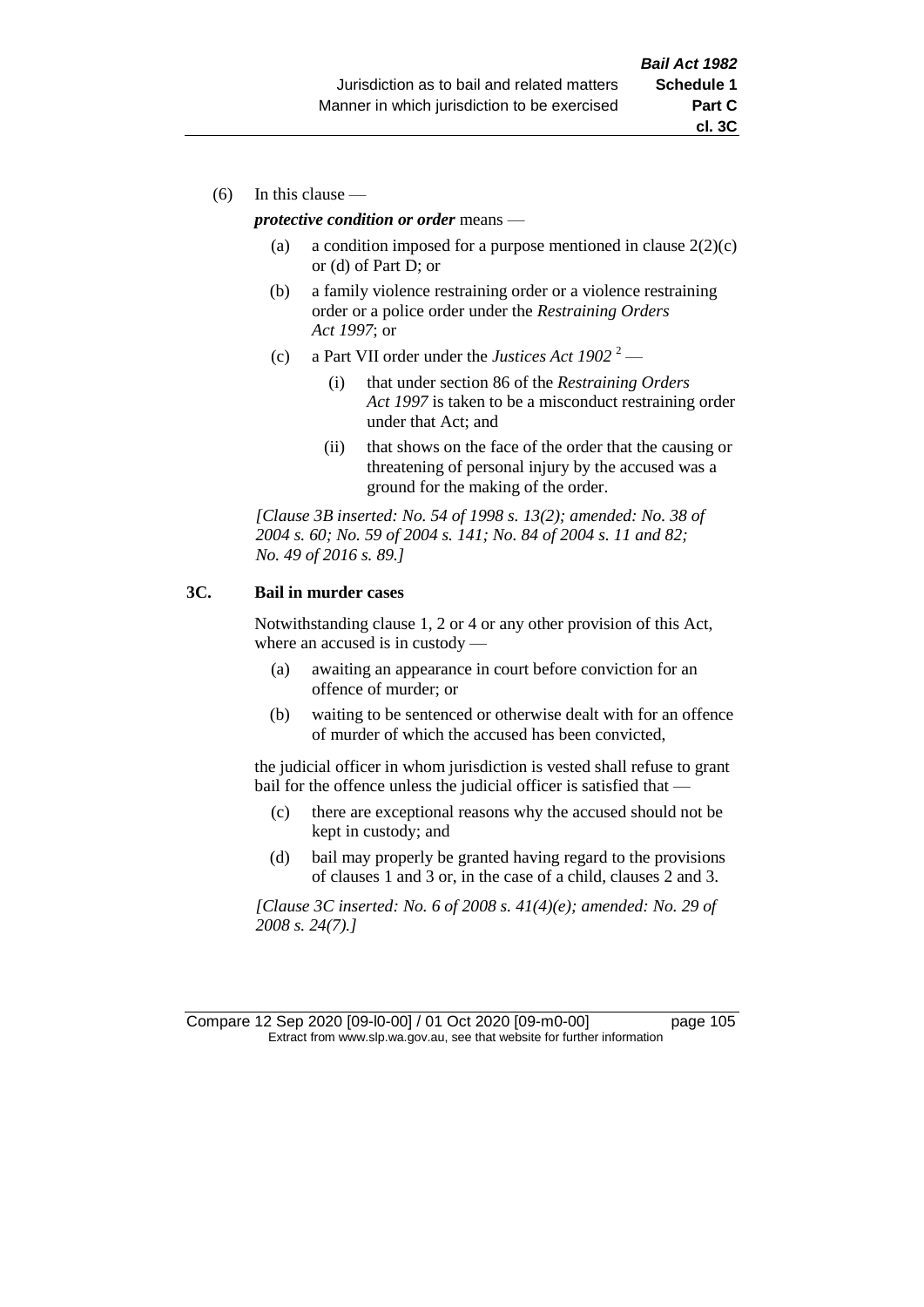### **3D. Bail in cases under** *High Risk Serious Offenders Act 2020* **section 80(1)**

(1) In this clause —

*section 80 offence* means the offence under the *High Risk Serious Offenders Act 2020* section 80(1) of contravening a requirement of a supervision order;

*victim* has the meaning given in the *High Risk Serious Offenders Act 2020* section 3.

- (2) This clause applies where an accused is in custody
	- (a) awaiting an appearance in court before conviction for a section 80 offence; or
	- (b) waiting to be sentenced or otherwise dealt with for a section 80 offence of which the accused has been convicted.
- (3) Despite clause 1, 2 or 4 or any other provision of this Act, where this clause applies the judicial officer or (if section 16A does not apply) the authorised officer in whom jurisdiction is vested must refuse to grant bail for the section 80 offence unless the judicial officer or authorised officer —
	- (a) is satisfied that there are exceptional reasons why the accused should not be kept in custody; and
	- (b) is satisfied that bail may properly be granted having regard to the provisions of clauses 1 and 3 or, in the case of a child, clauses 2 and 3.
- (4) The judicial officer or authorised officer must in making any decision for the purposes of subclause  $(3)$  —
	- (a) have regard to
		- (i) any history of proven or alleged contraventions of supervision orders by the accused; and
		- (ii) any adverse effect that a grant of bail to the accused would have on a victim of the accused;

and

(b) consider whether it would be appropriate to refuse bail and make a hospital order under the *Criminal Law (Mentally Impaired Accused) Act 1996* section 5; and

page 106 Compare 12 Sep 2020 [09-l0-00] / 01 Oct 2020 [09-m0-00] Extract from www.slp.wa.gov.au, see that website for further information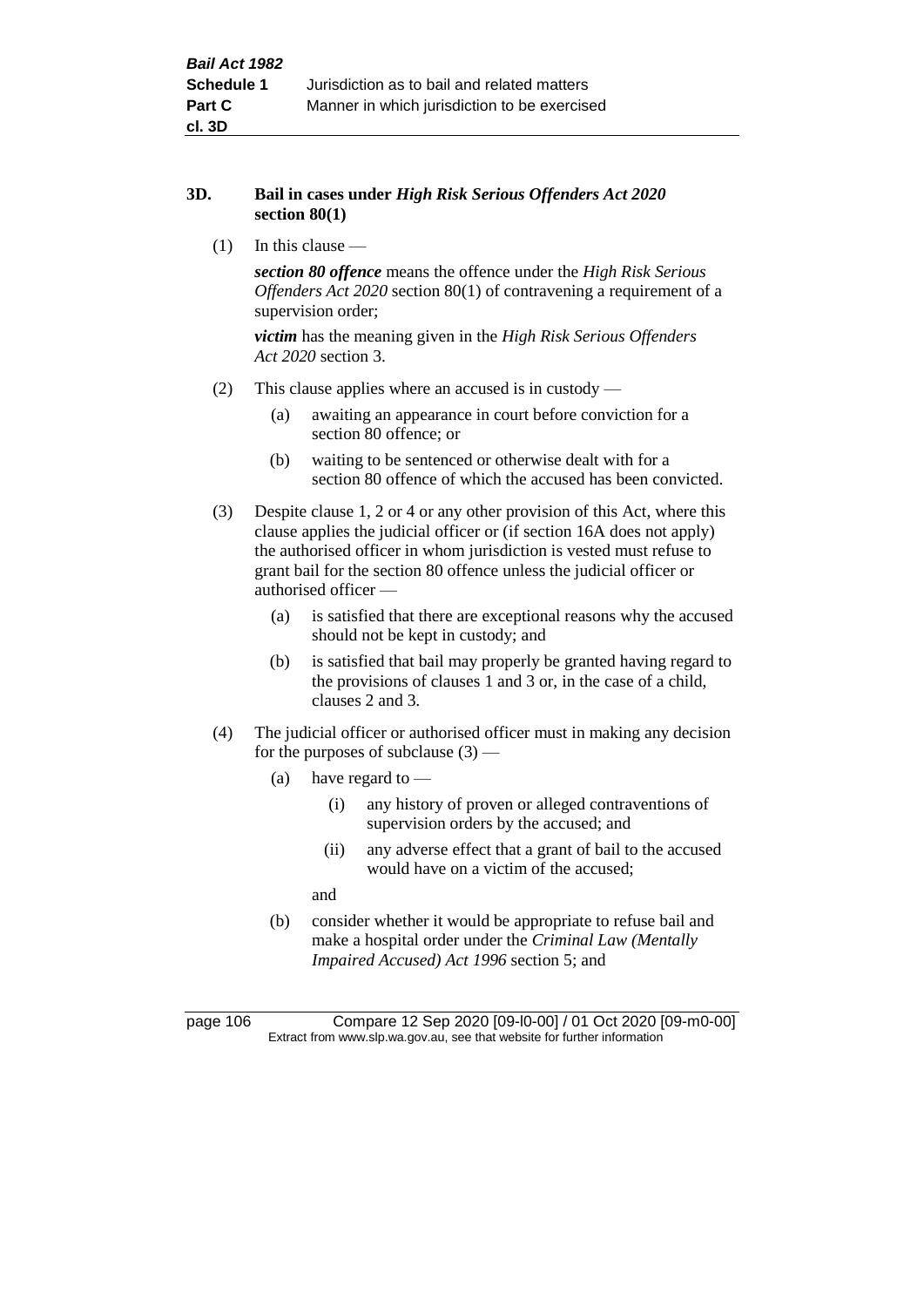- (c) consider whether the conduct alleged to amount to the contravention in itself appears to be minor or trivial.
- (5) Subclause (4) does not limit the matters that the judicial officer or authorised officer may take into account for the purposes of subclause (3).

(6) Despite section 7(1), where an accused is refused bail under subclause (3) for an appearance for a section 80 offence the accused's case for bail need not be considered again under that subsection for an appearance for that offence unless the accused satisfies the judicial officer who may order detention that —

- (a) new facts have been discovered, new circumstances have arisen or the circumstances have changed since bail was refused; or
- (b) the accused failed adequately to present the case for bail on the occasion of that refusal.
- (7) A child accused who is refused bail under subclause (3) must be dealt with in accordance with the *Young Offenders Act 1994* section 19(2).

*[Clause 3D inserted: No. 21 of 2017 s. 9; amended: No. 29 of 2020 s. 117.]*

#### **3E. Bail in cases of person linked to terrorism**

- (1) This clause applies where an accused who is a person linked to terrorism is in custody —
	- (a) awaiting an appearance in court before conviction for an offence; or
	- (b) waiting to be sentenced or otherwise dealt with for an offence of which the accused has been convicted.
- (2) Despite clause 1, 2 or 4 or any other provision of this Act, and in addition to clauses 3A to 3D, where this clause applies the judicial officer in whom jurisdiction is vested must refuse to grant bail for the offence unless the judicial officer is satisfied that —
	- (a) there are exceptional reasons why the accused should not be kept in custody; and
	- (b) bail may properly be granted having regard to the provisions of clauses 1 and 3 or, in the case of a child, clauses 2 and 3.

Compare 12 Sep 2020 [09-l0-00] / 01 Oct 2020 [09-m0-00] page 107 Extract from www.slp.wa.gov.au, see that website for further information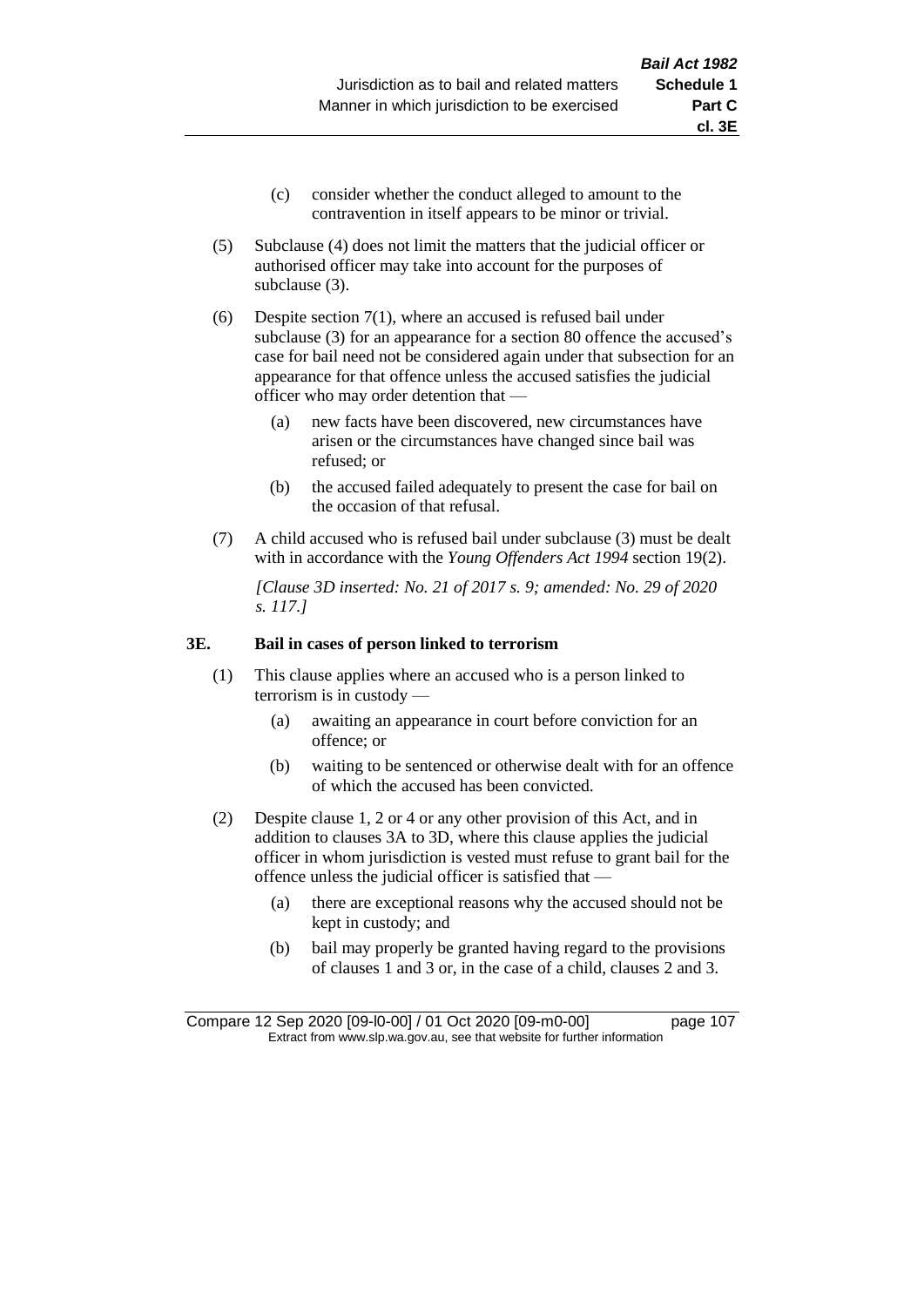- (3) The judicial officer must, in making any decision for the purposes of subclause  $(2)(a)$  —
	- (a) have regard to the nature and seriousness of the offence or offences (including any other offence or offences for which the accused is awaiting trial) and the probable method of dealing with the accused for it or them, if the accused is convicted; and
	- (b) have regard to the conduct of the accused since the accused was —
		- (i) charged with or convicted of a terrorism offence; or
		- (ii) made the subject of the relevant interim control order or confirmed control order;

and

- (c) consider whether it would be appropriate to refuse bail and make a hospital order under the *Criminal Law (Mentally Impaired Accused) Act 1996* section 5; and
- (d) in the case of a child, consider the *Young Offenders Act 1994* section 6(d) as an objective of this Act with the safety of the community being an overriding objective.
- (4) Subclause (3) does not limit the matters that the judicial officer may take into account for the purposes of subclause  $(2)(a)$ .
- (5) Despite section 7(1), where an accused is refused bail under subclause (2) the accused's case for bail need not be considered again under that subsection for an appearance for that offence unless the accused satisfies the judicial officer who may order detention that —
	- (a) new facts have been discovered, new circumstances have arisen or the circumstances have changed since bail was refused; or
	- (b) the accused failed adequately to present the case for bail on the occasion of that refusal.
- (6) Where an accused is granted bail under subclause (2), on any subsequent appearance in the same case a judicial officer may order that bail is to continue on the same terms and conditions.

page 108 Compare 12 Sep 2020 [09-l0-00] / 01 Oct 2020 [09-m0-00] Extract from www.slp.wa.gov.au, see that website for further information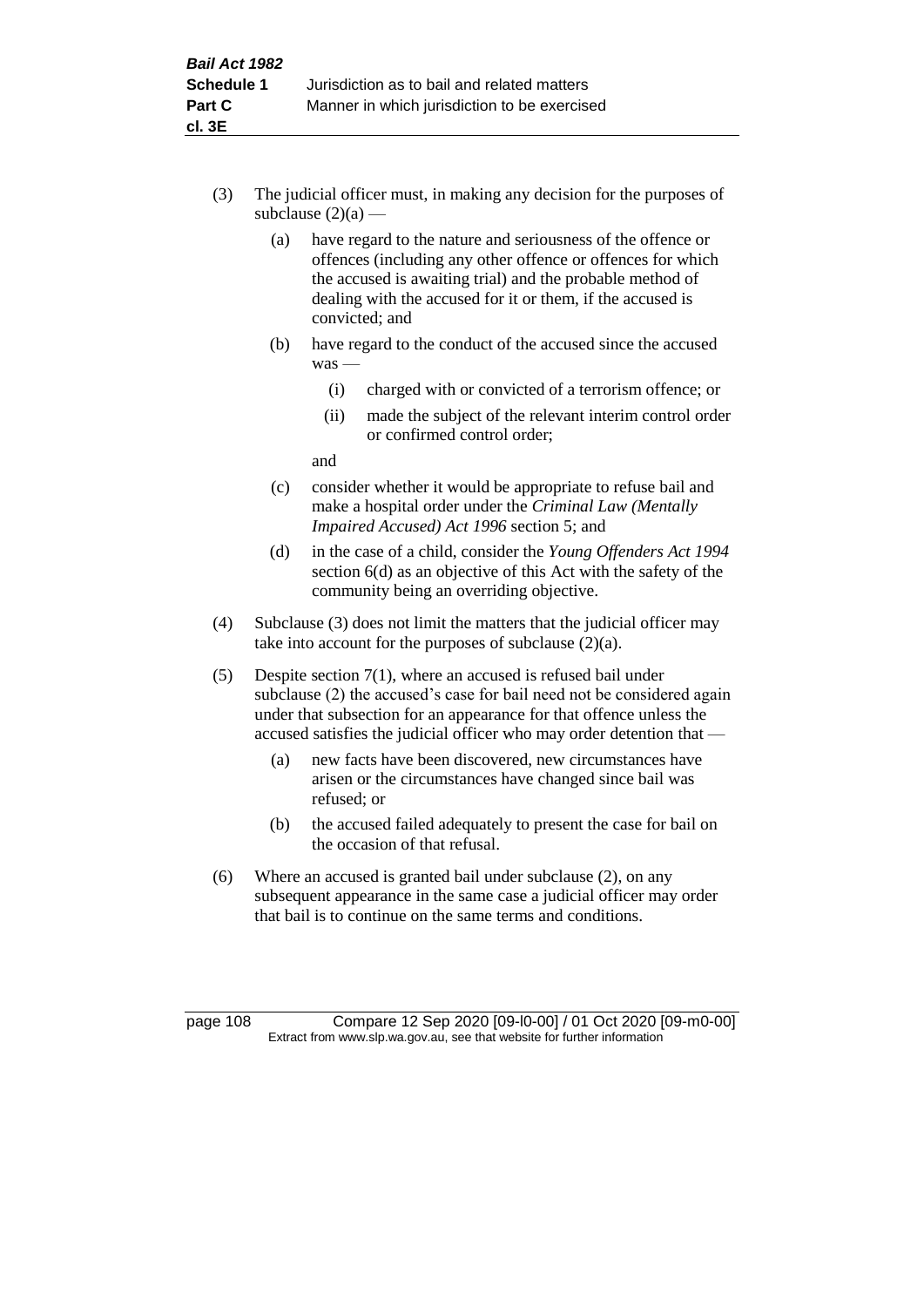**cl. 4**

(7) Where a child accused is refused bail under subclause (2), the child accused shall be dealt with in accordance with the *Young Offenders Act 1994* section 19(2).

Note for this clause:

The *Crimes Act 1914* (Commonwealth) section 15AA provides that a bail authority must not grant bail to a person charged with, or convicted of, a terrorism offence as defined in section 3(1) of that Act unless the bail authority is satisfied that exceptional circumstances exist to justify bail.

*[Clause 3E inserted: No. 15 of 2019 s. 13(3).]*

#### **4. Bail after conviction for accused awaiting sentence**

- (1) Subject to clauses 3A, 3C, 3D and 3E, the grant or refusal of bail to an accused, other than a child, who is in custody waiting to be sentenced or otherwise dealt with for an offence of which the accused has been convicted shall be at the discretion of the judicial officer in whom jurisdiction is vested, and that discretion shall be exercised having regard to the questions set out in clause 1 as well as to any others which the judicial officer considers relevant.
- (2) A child accused who is in custody waiting to be sentenced or otherwise dealt with for an offence of which the child accused has been convicted has the same right to be granted bail as a child accused referred to in clause 2(2), and the provisions of clause 2 apply accordingly.

*[Clause 4 inserted: No. 6 of 2008 s. 41(4)(f); amended: No. 21 of 2017 s. 10; No. 15 of 2019 s. 13(4).]*

#### **4A. Bail after conviction for accused awaiting disposal of appeal**

In deciding whether or not to grant bail to an accused who is in custody waiting for the disposal of appeal proceedings, the judicial officer shall consider whether there are exceptional reasons why the accused should not be kept in custody, and shall only grant bail to the accused if satisfied that —

- (a) exceptional reasons exist; and
- (b) it is proper to do so having regard to the provisions of clauses 1 and 3 or, in the case of a child, clauses 2 and 3.

*[Clause 4A inserted: No. 6 of 2008 s. 41(4)(f).]*

Compare 12 Sep 2020 [09-l0-00] / 01 Oct 2020 [09-m0-00] page 109 Extract from www.slp.wa.gov.au, see that website for further information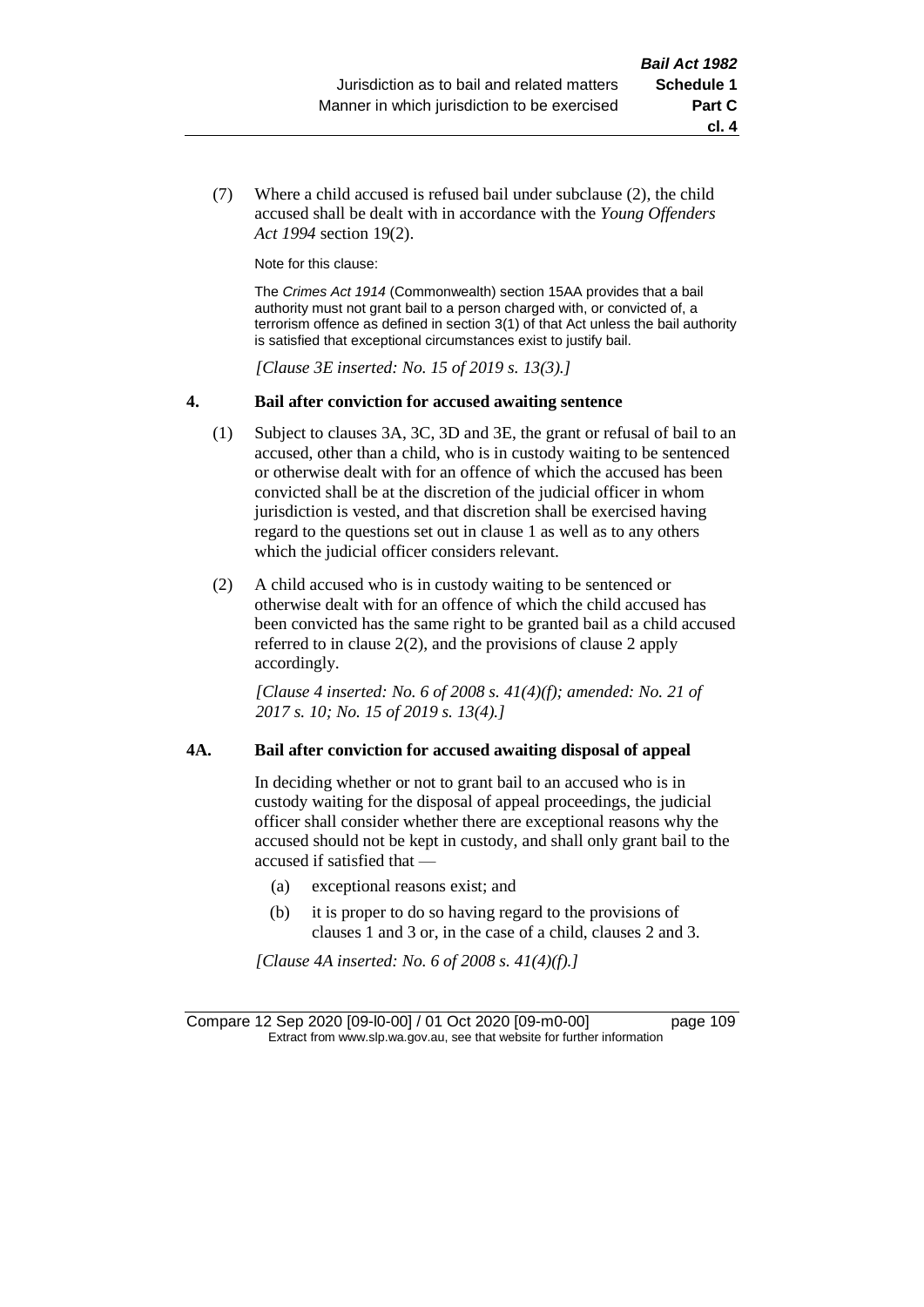#### **5. Exception to cl. 4A for bail in appeal under** *Criminal Appeals Act 2004* **Part 2**

Clause 4A does not apply to the bail of a person who is awaiting the disposal of appeal proceedings under Part 2 of the *Criminal Appeals Act 2004*; such a person shall be deemed for the purposes of this Part to be awaiting an appearance in court before conviction for an offence.

*[Clause 5 inserted: No. 33 of 1989 s. 18; amended: No. 59 of 2004 s. 141; No. 84 of 2004 s. 11; No. 6 of 2008 s. 41(4)(g).]*

#### **6. Bail of people on community or similar orders**

For the purpose of determining whether clause 4 applies, a person in custody —

- (a) under section 50, 79, 84E, 128, 129 or 132 of the *Sentencing Act 1995* in connection with a possible breach of a conditional release order, a sentence of suspended imprisonment or conditional suspended imprisonment or a community order imposed under that Act; or
- (b) under section 43 of the *Young Offenders Act 1994* in respect of an alleged breach of a youth community based order, an intensive youth supervision order or a conditional release order made under that Act,

is to be taken as not having been convicted of the offence for which the sentence was imposed.

*[Clause 6 inserted: No. 78 of 1995 s. 8; amended: No. 27 of 2004 s. 13(3).]*

*[Heading deleted: No. 6 of 2008 s. 41(4)(h).]*

#### **7. Bail for initial appearance to be for not more than 30 days**

In fixing the terms of bail of an accused for his initial appearance in court for an offence, a justice or an authorised officer shall require him to make the appearance within the period of 30 days commencing on and including the day on which the accused was arrested for the offence.

*[Clause 7 amended: No. 84 of 2004 s. 82; No. 6 of 2008 s. 41(4)(i).]*

page 110 Compare 12 Sep 2020 [09-l0-00] / 01 Oct 2020 [09-m0-00] Extract from www.slp.wa.gov.au, see that website for further information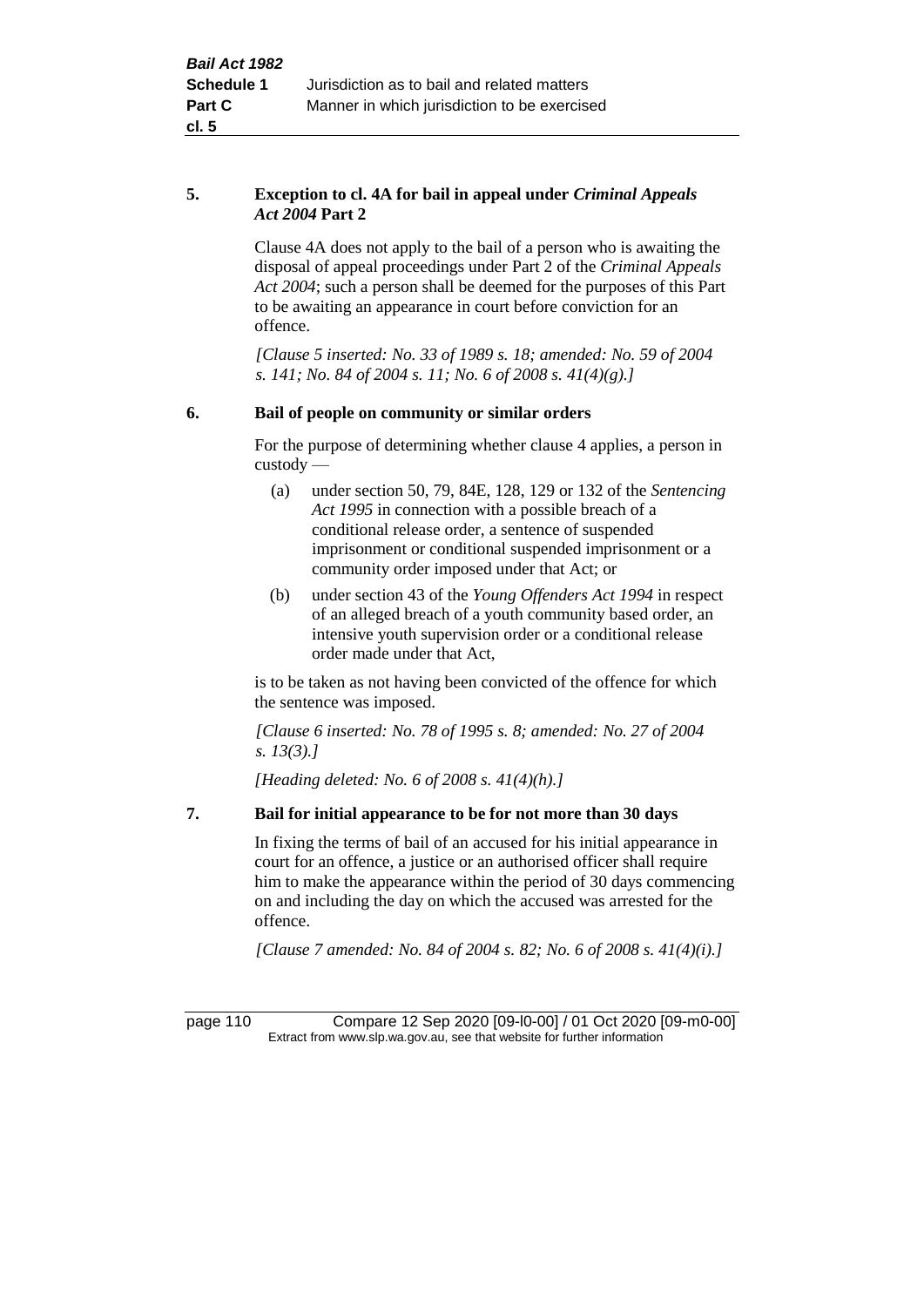#### **8. Bail on adjournment in court of summary jurisdiction to be for not more than 30 days except by consent**

In fixing the terms of bail of an accused for an appearance in court after an adjournment of proceedings for an offence, a judicial officer sitting as a court of summary jurisdiction shall require him to make the appearance within the period of 30 days commencing on and including the day on which the proceedings are adjourned, unless the accused consents to appear on a later day.

*[Clause 8 amended: No. 49 of 1988 s. 90(c); No. 59 of 2004 s. 141; No. 84 of 2004 s. 82.]*

#### **9. Calculating periods for cl. 7 and 8**

The periods specified in clauses 7 and 8 shall be calculated to include any Sunday or public holiday.

#### **Part D — Conditions which may be imposed on a grant of bail**

#### **1. Conditions as to forfeiture, sureties, security etc.**

- (1) A judicial officer or authorised officer, on a grant of bail, may impose conditions under this clause if he considers that it is desirable to do so to ensure the performance of the accused's bail undertaking.
- (2) If a judicial officer or authorised officer considers that it is desirable as mentioned in subclause (1), he may in addition to releasing the accused on his bail undertaking impose any one or more of the following conditions —
	- (a) that the accused in his bail undertaking agree to forfeit a specified amount of money if he fails to comply with any requirement of his bail undertaking mentioned in section  $28(2)(a)$  or (b); or
	- (b) that a surety or a specified number of sureties enter into a surety undertaking or surety undertakings whereby he or they agree to forfeit a specified amount or specified amounts of money if the accused fails to comply with any requirement of his bail undertaking mentioned in section 28(2)(a) or (b); or
	- (c) that any of them the accused and the surety or sureties give security of a specified value, including the deposit of a

Compare 12 Sep 2020 [09-l0-00] / 01 Oct 2020 [09-m0-00] page 111 Extract from www.slp.wa.gov.au, see that website for further information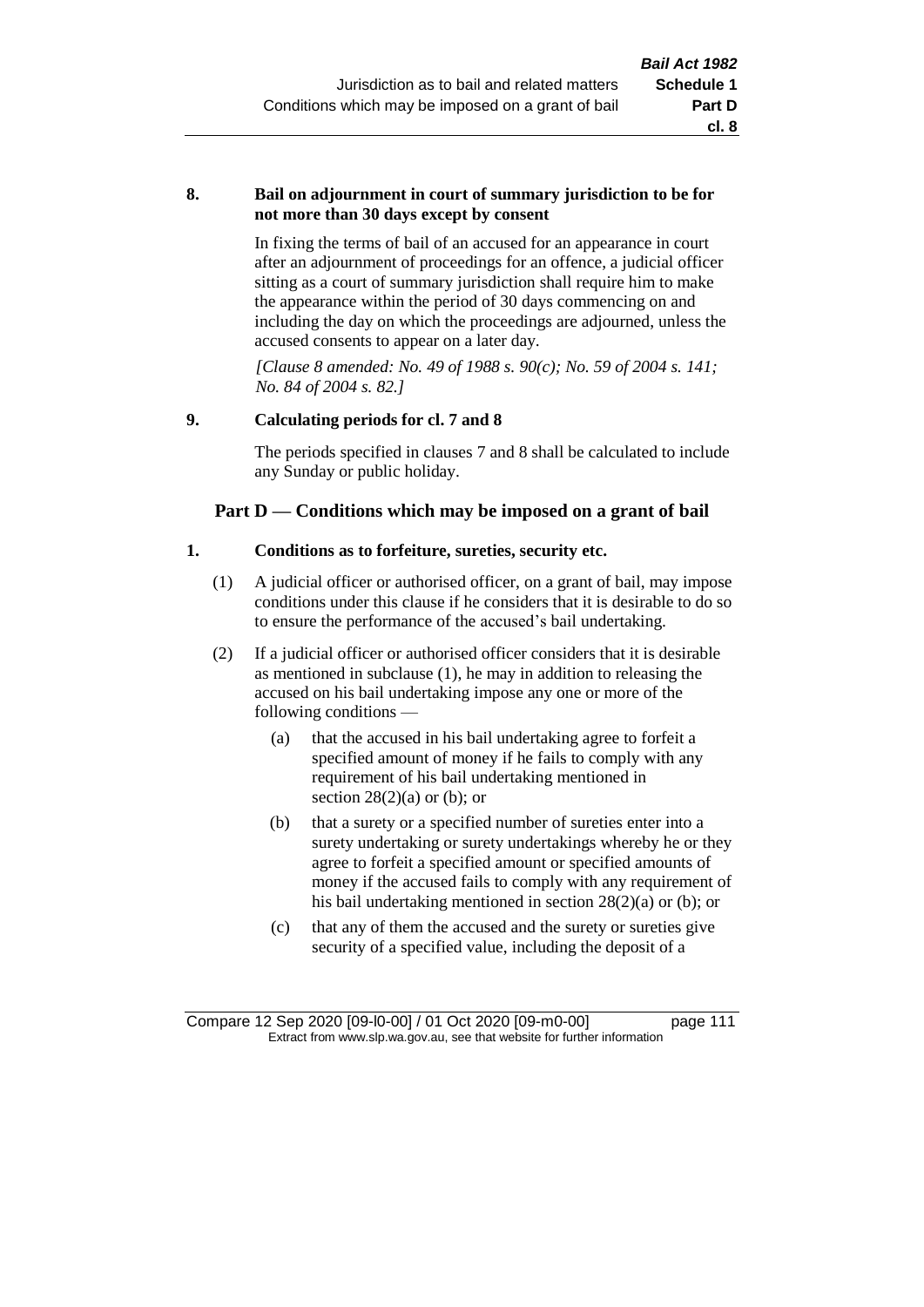specified amount of cash, for the performance of their respective obligations; or

- (d) that any of them the accused and the surety or sureties deposit with a specified officer any specified passbook or document relating to the title to, or ownership of, any account or other asset offered as security for the performance of their respective obligations; or
- (e) that any of them the accused and the surety or sureties, at his or their own expense or otherwise, enter into such mortgage, charge, assignment or other transaction, or take such other step, as may be required, including completion of the necessary documents, to render any security effective and enforceable by the State.
- (3) The nature and sufficiency of any security, and the documentation therefor, required under subclause (2) shall be determined by the judicial officer or authorised officer who imposed the condition or, if no determination is so made —
	- (a) by the person before whom the bail undertaking is entered into, where the security is to be given by the accused; and
	- (b) where the security is to be given by a surety, by any person authorised under section 36 to approve the surety or before whom the surety undertaking is entered into.
- (4) When a bail undertaking ceases to have effect as provided in section 34(a) to (d), or upon an accused being acquitted of a charge under section  $51(1)$  or (2) or discharged from further proceedings therefor, each of them the accused, or where section 34(b) applies his personal representative, and any surety is entitled to have returned to him any security given under subclause (2).
- (5) When a surety undertaking ceases to have effect as provided in section 47(a) to (f), a surety is entitled to have returned to him any security given under subclause (2).

*[Clause 1 amended: No. 65 of 2003 s. 121(3); No. 84 of 2004 s. 82; No. 6 of 2008 s. 18(3).]*

page 112 Compare 12 Sep 2020 [09-l0-00] / 01 Oct 2020 [09-m0-00] Extract from www.slp.wa.gov.au, see that website for further information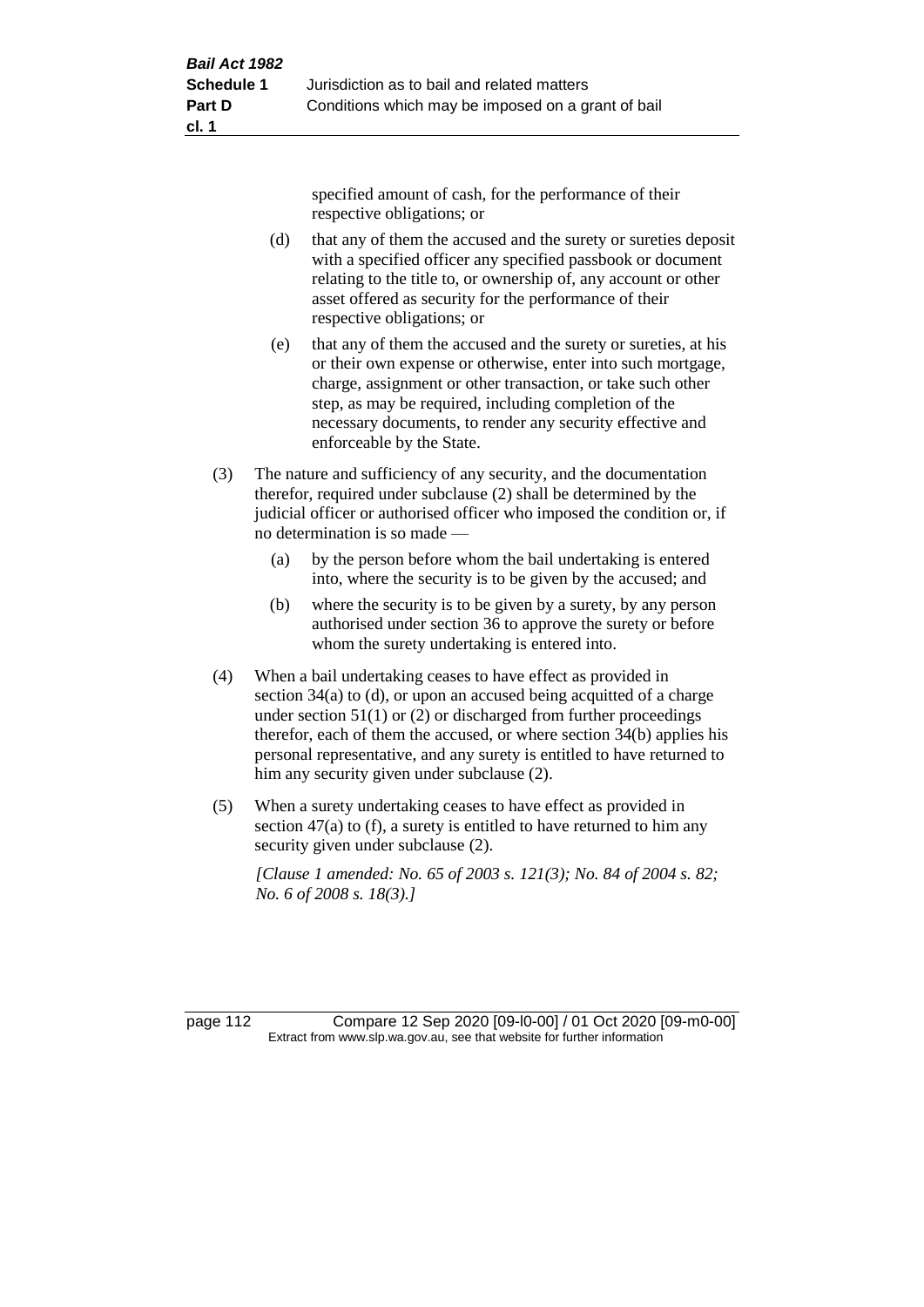#### **2. Other conditions**

- (1) A judicial officer or authorised officer, on a grant of bail, may impose conditions —
	- (a) to be complied with before the accused is released on bail or while the accused is on bail; or
	- (b) as to the accused's conduct while on bail; or
	- (c) as to where the accused shall reside while on bail,

if he considers that it is desirable for any purpose mentioned in subclause (2), (2b), (3) or (4).

(1a) Without limiting subclause (1), a judicial officer or authorised officer shall, on a grant of bail to a child accused, consider whether it is desirable for any purpose mentioned in subclause (2) to impose a condition as to —

- (a) any period in each day during which the child is to remain at a particular place; or
- (b) any person with whom the child is not to associate or communicate; or
- (c) any place that the child is not to frequent; or
- (d) the attendance by the child at a school or other educational institution; or
- (e) any other matter,

and the judicial officer or authorised officer may impose any such condition.

- (2) Any condition may be imposed under subclause (1) or (1a) to ensure that an accused —
	- (a) appears in court in accordance with his bail undertaking; or
	- (b) does not while on bail commit an offence; or
	- (c) does not endanger the safety, welfare or property of any person; or
	- (d) does not interfere with witnesses or otherwise obstruct the course of justice, whether in relation to himself or any other person; or
	- (e) as regards the period when the accused is on trial, does not prejudice the proper conduct of the trial.

Compare 12 Sep 2020 [09-l0-00] / 01 Oct 2020 [09-m0-00] page 113 Extract from www.slp.wa.gov.au, see that website for further information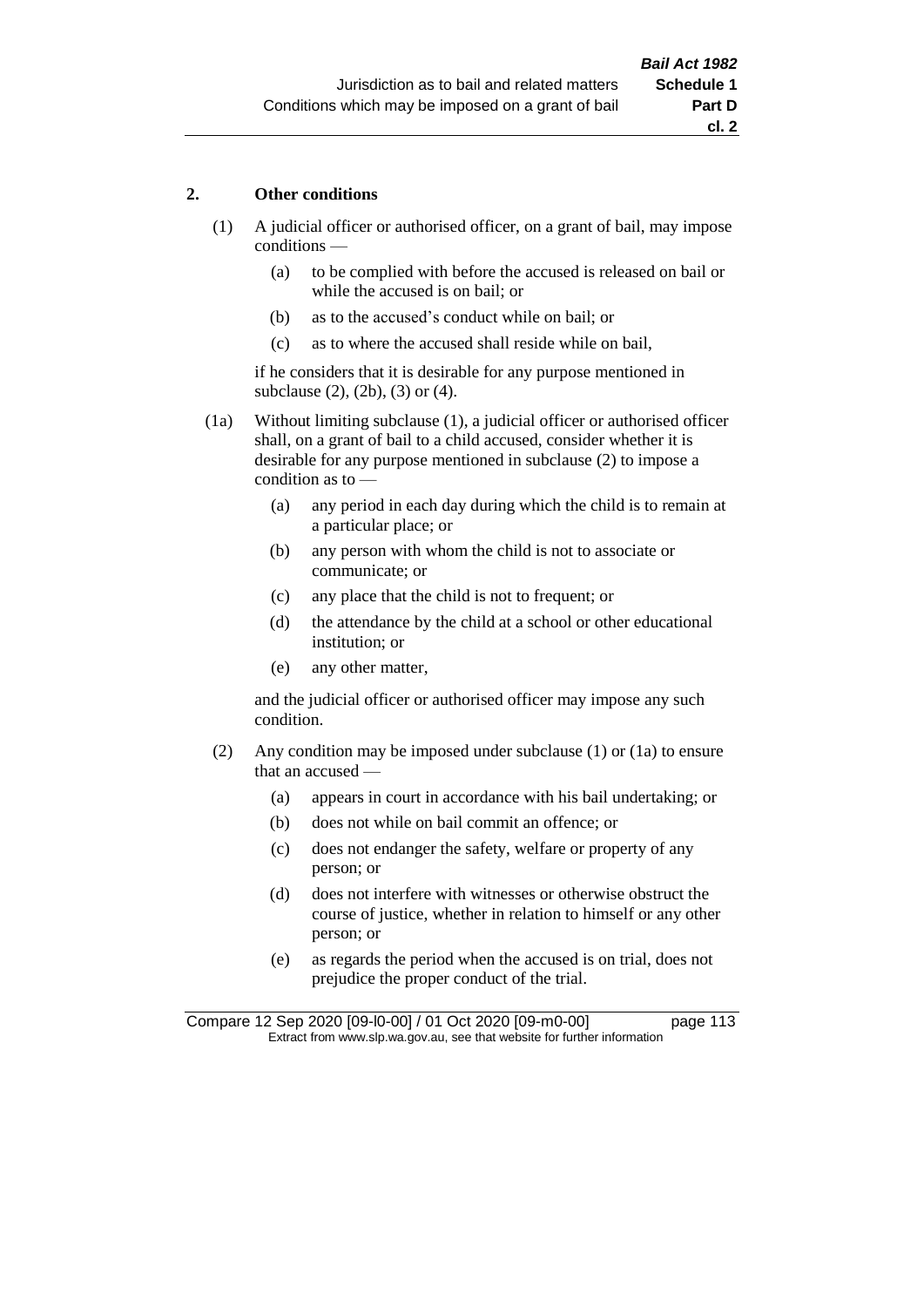- (2a) Before imposing a condition on a grant of bail for a purpose mentioned in subclause (2)(c) or (d) a judicial officer or authorised officer is to consider whether that purpose would be better served, or could be better assisted —
	- (a) by a restraining order made under the *Restraining Orders Act 1997* and whether, in the case of a judicial officer, to exercise the power in section 63 of that Act or, in the case of an authorised officer, to make a telephone application under that Act; or
	- (b) by a combination of conditions for those purposes and a restraining order as envisaged by paragraph (a).
- (2AB) Where the accused and an alleged victim are in a family relationship, the judicial officer or authorised officer must ensure that any condition imposed under subclause  $(2)(c)$  or  $(d)$  is not inconsistent with any restraining order in place under the *Restraining Orders Act 1997*.
- (2AC) Subclause (2AB) does not apply if the judicial officer or authorised officer considers that an inconsistency is necessary to protect the safety of an alleged victim or of a child who is also protected by an order under the *Restraining Orders Act 1997*.
	- (2b) Where a judicial officer is of the opinion that the accused should while on bail —
		- (a) be counselled for a behavioural problem; or
		- (b) attend a course or programme that may assist with such a problem,

the judicial officer may under subclause (1) impose a condition for that purpose that requires the accused to —

- (c) attend a prescribed person to be counselled; or
- (d) attend a prescribed course or programme,

that is specified by the judicial officer in the condition.

(3) Where a judicial officer who grants bail to an accused is of the opinion that the accused's physical condition ought to be examined the officer may, under subclause (1), impose any condition which the officer considers desirable for the purpose of ensuring that the accused is examined by a medical practitioner.

page 114 Compare 12 Sep 2020 [09-l0-00] / 01 Oct 2020 [09-m0-00] Extract from www.slp.wa.gov.au, see that website for further information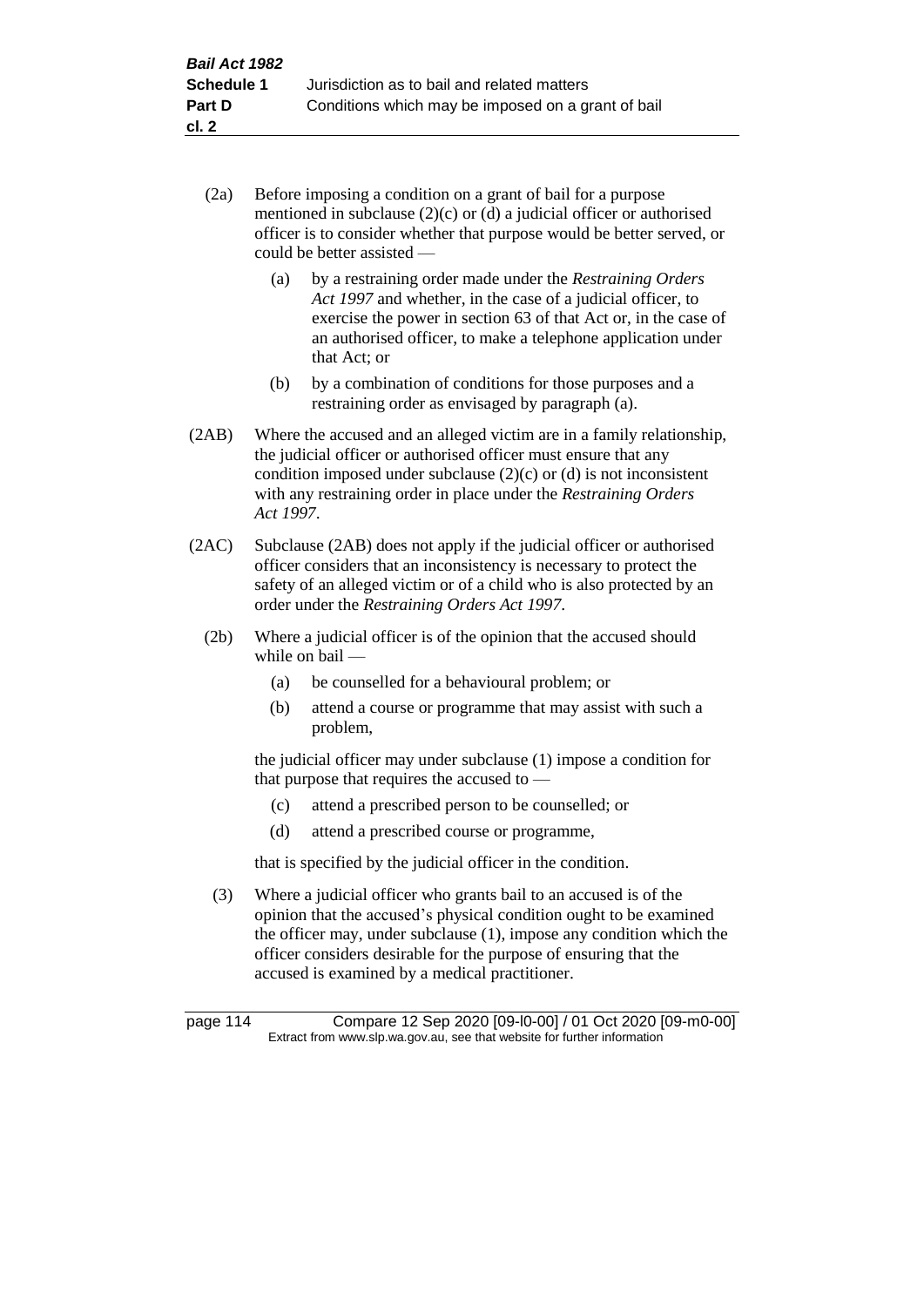- (3a) Where a judicial officer who grants bail to an accused is of the opinion that the accused's mental condition ought to be assessed or examined the officer may, under subclause (1), impose any condition which the officer considers desirable for the purpose of ensuring that the accused's mental condition is assessed or examined including a condition —
	- (a) that the accused be assessed, either by a medical practitioner or by an authorised mental health practitioner as defined in the *Mental Health Act 2014* section 4, for the purpose of deciding whether to make a referral under section 26 of that Act;
	- (b) that the accused be admitted to an authorised hospital (as defined in the *Mental Health Act 2014* section 4);
	- (c) that the accused be examined by a psychiatrist.
- (4) Where a judicial officer is of the opinion that an accused is suffering from alcohol or drug abuse and is in need of care or treatment either on that account, or to enable him to be prepared for his trial, the judicial officer may, under subclause (1), impose any condition which he considers desirable for the purpose of ensuring that the accused receives such care or treatment, including that he lives in, or from time to time attends at, a specified institution or place in order to receive such care or treatment.
- (5) Where a judicial officer imposes a condition for a purpose mentioned in subclause (2b), (3), (3a) or (4), the judicial officer shall cause to be sent to the person who is to counsel, assess or examine the accused, or the place at which the accused is to attend, a statement of the reasons for imposing the condition.
- (6) Where a condition is imposed under this clause that an accused shall reside in premises established for the accommodation of persons to whom bail has been granted, that condition shall be deemed to include a further condition that the accused shall comply with such rules as are for the time being laid down for the maintenance of the good order of those premises, whether such rules are made under section 67 or by the authority responsible for the good order of the premises.

Compare 12 Sep 2020 [09-l0-00] / 01 Oct 2020 [09-m0-00] page 115 Extract from www.slp.wa.gov.au, see that website for further information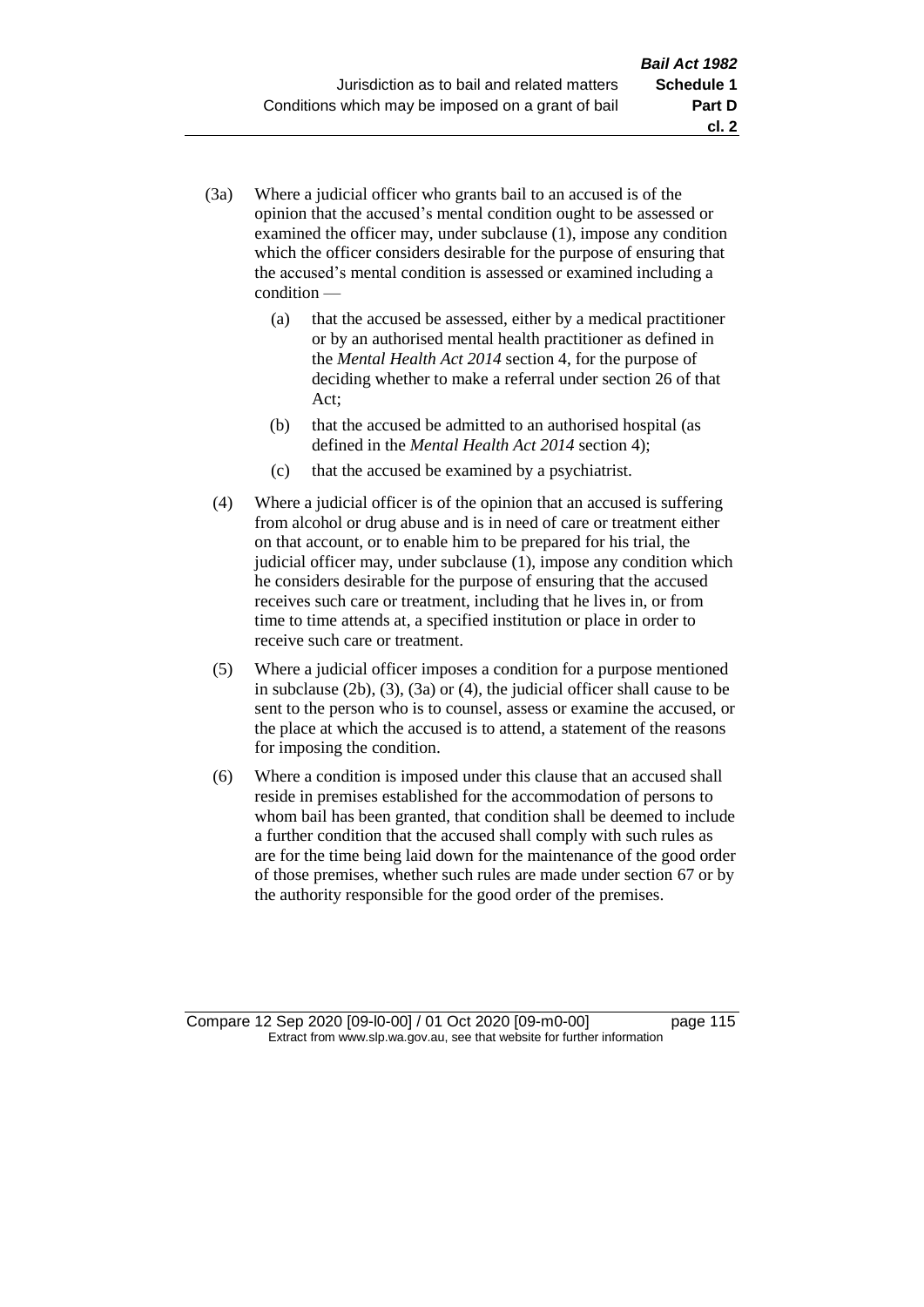(7) In this clause —

*medical practitioner* means a person registered under the *Health Practitioner Regulation National Law (Western Australia)* in the medical profession;

*psychiatrist* has the meaning given in the *Mental Health Act 2014* section 4.

*[Clause 2 amended: No. 45 of 1993 s. 10(3); No. 69 of 1996 s. 3; No. 54 of 1998 s. 12; No. 84 of 2004 s. 82; No. 22 of 2008 Sch. 3 cl. 4; No. 35 of 2010 s. 29; No. 25 of 2014 s. 35; No. 30 of 2020 s. 49.]*

*[Clause 2. Modifications to be applied in order to give effect to Cross-border Justice Act 2008: clause altered 1 Nov 2009. See endnote 1M.]*

#### **3. Home detention condition**

- (1) A judicial officer may, subject to this clause, impose a home detention condition as a condition on a grant of bail.
- (2) A home detention condition shall not be imposed unless the accused is over the age of 17 years and the judicial officer is satisfied —
	- (a) after considering a report from a community corrections officer about the accused and his circumstances, that the accused is suitable to be subject to a home detention condition; and
	- (b) that the place where it is proposed the accused will remain while subject to the home detention condition is a suitable place; and
	- (c) that unless a home detention condition is imposed, the accused will not be released on bail.
- (3) A home detention condition is a condition that while the accused is on bail the accused shall —
	- (a) remain at and not leave the place specified in the bail record form and in the bail undertaking (or in a notice under section 50E) until the time specified, or deemed by section 31(3) to be specified, in the bail undertaking except —

page 116 Compare 12 Sep 2020 [09-l0-00] / 01 Oct 2020 [09-m0-00] Extract from www.slp.wa.gov.au, see that website for further information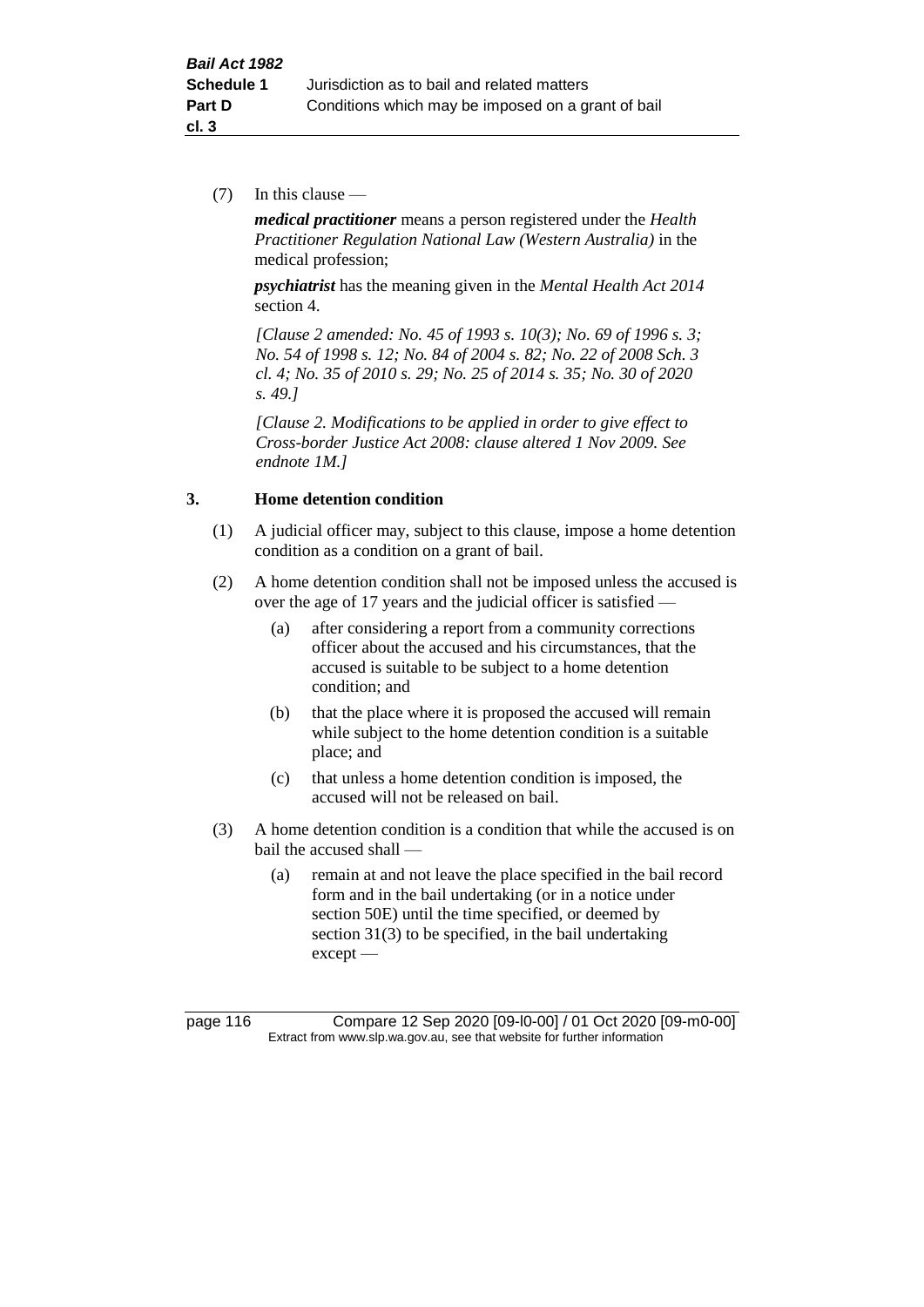- (i) to work in gainful employment approved by a community corrections officer; or
- (ii) with the approval of a community corrections officer, to seek gainful employment; or
- (iii) to obtain urgent medical or dental treatment for the accused; or
- (iv) for the purpose of averting or minimizing a serious risk of death or injury to the accused or to another person; or
- (v) to obey an order issued under a written law (such as a summons) requiring the accused's presence elsewhere; or
- (vi) for a purpose approved of by a community corrections officer; or
- (vii) on the direction of a community corrections officer; and
- (b) not leave the State; and
- (c) comply with every reasonable direction of a community corrections officer; and
- (ca) if relevant, comply with any direction under subclause (4); and
- (d) comply with such of the conditions specified in the list provided under section 24A(4) as may be specified in a notice given under section 50E(b); and
- (e) when requested to do so, produce a copy of his bail undertaking and any notice by the CEO (corrections) under section 50E for inspection by a community corrections officer or a member of the Police Force.
- (4) A judicial officer who imposes a home detention condition under this clause may, if a community corrections officer under section 24A(4)(a) recommends that the accused is suitable for electronic monitoring, direct that the accused, while subject to a home detention condition —
	- (a) be subject to electronic monitoring under subclause (5) so as to allow the location of the accused to be monitored; and

Compare 12 Sep 2020 [09-l0-00] / 01 Oct 2020 [09-m0-00] page 117 Extract from www.slp.wa.gov.au, see that website for further information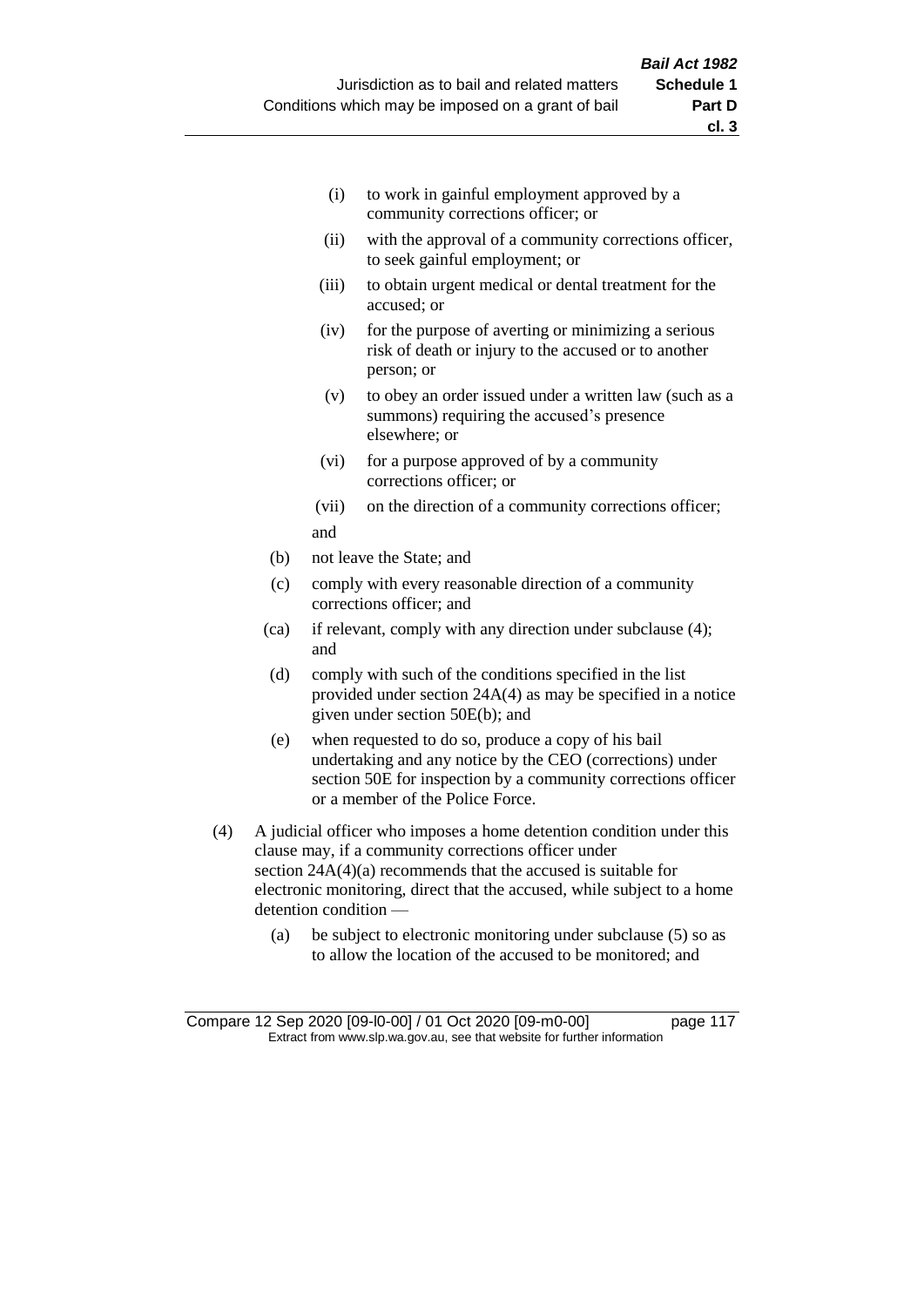- (b) be under the supervision of a community corrections officer and comply with the directions of the community corrections officer under subclause (5).
- (5) For the purpose of the electronic monitoring of an accused, a community corrections officer may do any or all of the following —
	- (a) direct the accused to wear an approved electronic monitoring device; and
	- (b) direct the accused to permit the installation of an approved electronic monitoring device at the place where the accused is to remain; and
	- (c) give any other reasonable direction to the accused necessary for the proper administration of the electronic monitoring of the accused.
- (6) A community corrections officer may suspend the electronic monitoring of an accused subject to direction under subclause (4) —
	- (a) while satisfied that it is not practicable to subject the accused to electronic monitoring; or
	- (b) while satisfied that it is not necessary for the accused to be subject to electronic monitoring.
- (7) A requirement that an accused subject to a home detention condition while on bail wear an electronic monitoring device cannot apply to a person who is under 18 years of age.

*[Clause 3 inserted: No. 61 of 1990 s. 15; amended: No. 31 of 1993 s. 9; No. 84 of 2004 s. 82; No. 65 of 2006 s. 53; No. 13 of 2020 s. 28.]*

*[Clause 3. Modifications to be applied in order to give effect to Cross-border Justice Act 2008: clause altered 1 Nov 2009. See endnote 1M.]*

page 118 Compare 12 Sep 2020 [09-l0-00] / 01 Oct 2020 [09-m0-00] Extract from www.slp.wa.gov.au, see that website for further information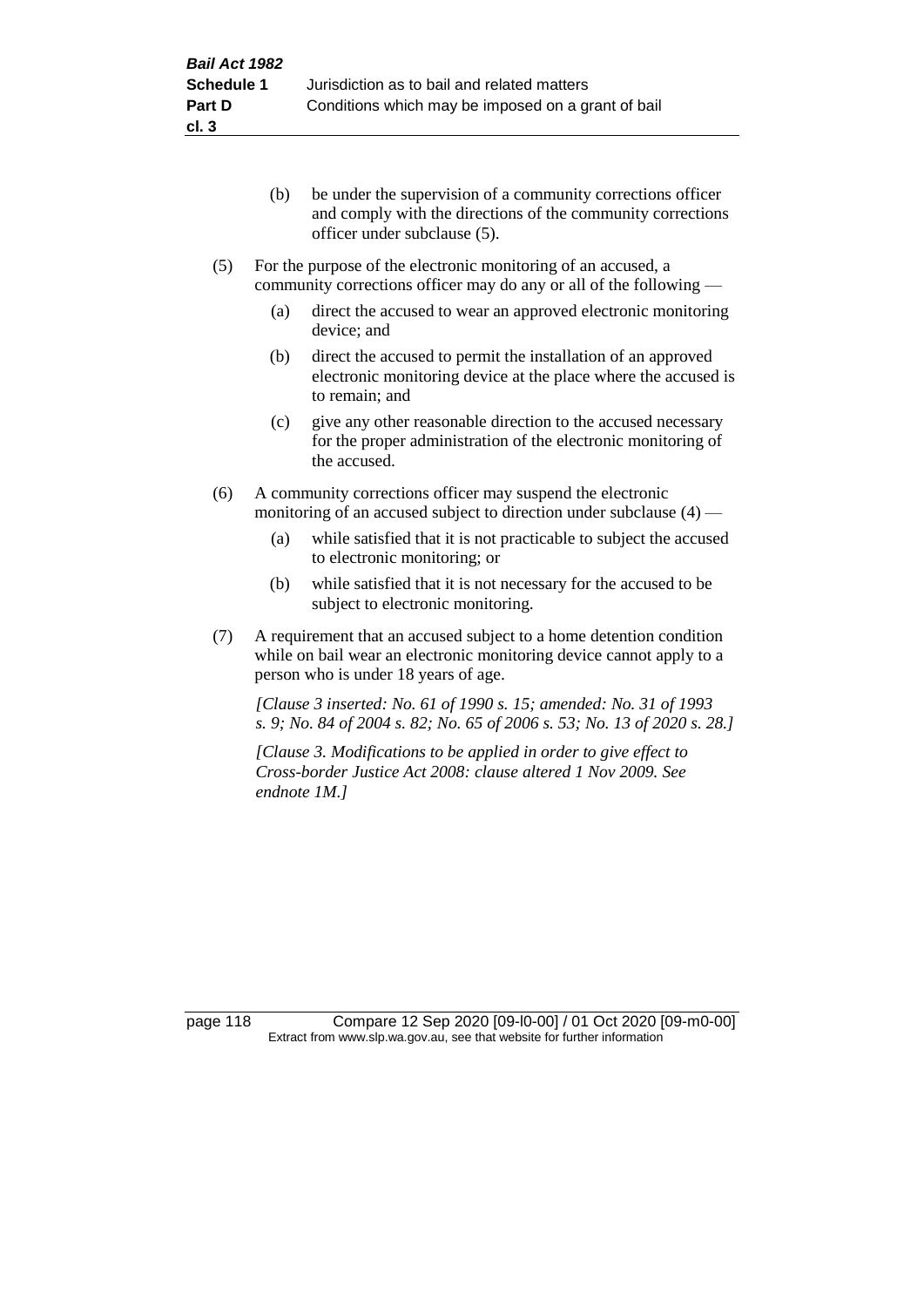**cl. 1**

# **Schedule 2 — Serious offences**

 $[s. 3(1)]$ 

*[Heading inserted: No. 6 of 2008 s. 42(1).]*

|    | <b>Enactment</b>         | <b>Description of offence</b>                                                    |
|----|--------------------------|----------------------------------------------------------------------------------|
| 1. | <b>The Criminal Code</b> |                                                                                  |
|    | s. $221E(1)$             | Participating in activities of<br>criminal organisation                          |
|    | s. $221F(1)$             | Instructing commission of offence<br>for benefit of criminal organisation        |
|    | s. 279                   | Murder                                                                           |
|    | s. 280                   | Manslaughter                                                                     |
|    | s. 281                   | Unlawful assault causing death                                                   |
|    | s. 283                   | Attempt to murder                                                                |
|    | s. 292                   | Disabling in order to commit<br>indictable offence                               |
|    | s. 294                   | Acts intended to cause grievous<br>bodily harm or to resist or prevent<br>arrest |
|    | s. 297                   | Grievous bodily harm                                                             |
|    | s. 298                   | <b>Suffocation and strangulation</b>                                             |
|    | s. 300                   | Persistent family violence                                                       |
|    | s. 301                   | Wounding and similar acts                                                        |
|    | s. $304(2)$              | Acts or omissions, with intent to<br>harm, causing bodily harm or<br>danger      |
|    | s. 317                   | Assault occasioning bodily harm                                                  |
|    | s. $317A(a)$             | Assault with intent to commit or<br>facilitate a crime                           |
|    | s. $317A(b)$             | Assault with intent to do grievous<br>bodily harm                                |

Compare 12 Sep 2020 [09-l0-00] / 01 Oct 2020 [09-m0-00] page 119 Extract from www.slp.wa.gov.au, see that website for further information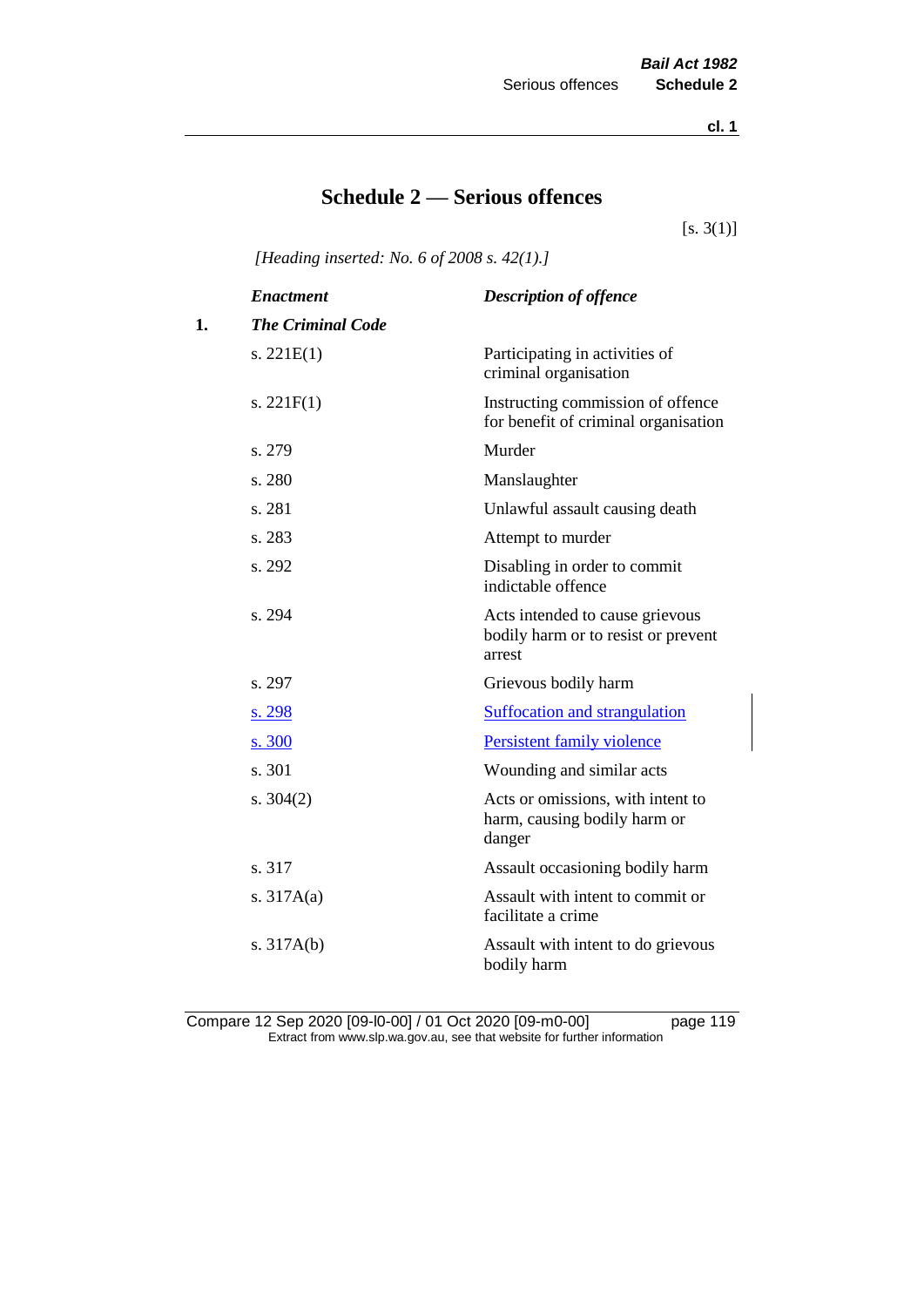| v.<br>٠ |  |
|---------|--|
|---------|--|

|      | <b>Enactment</b>                               | <b>Description of offence</b>                                                                                                                      |
|------|------------------------------------------------|----------------------------------------------------------------------------------------------------------------------------------------------------|
|      | s. 318                                         | Serious assaults                                                                                                                                   |
|      | s. 323                                         | Indecent assault                                                                                                                                   |
|      | s. 324                                         | Aggravated indecent assault                                                                                                                        |
|      | s. 325                                         | Sexual penetration without consent                                                                                                                 |
|      | s. 326                                         | Aggravated sexual penetration<br>without consent                                                                                                   |
|      | s. 331B                                        | Sexual servitude                                                                                                                                   |
|      | s. 331C                                        | Conducting business involving<br>sexual servitude                                                                                                  |
|      | s. 331D                                        | Deceptive recruiting for<br>commercial sexual services                                                                                             |
|      | s. 332                                         | Kidnapping                                                                                                                                         |
|      | s. 333                                         | Deprivation of liberty                                                                                                                             |
|      | s. 338E                                        | <b>Stalking</b>                                                                                                                                    |
|      | s. 378                                         | Stealing a motor vehicle                                                                                                                           |
|      | s. 392                                         | Robbery                                                                                                                                            |
|      | s. 393                                         | Assault with intent to rob                                                                                                                         |
|      | s. 401                                         | <b>Burglary</b>                                                                                                                                    |
|      | s. 444                                         | Criminal damage, if the property is<br>destroyed or damaged by fire                                                                                |
| 2.   | <b>Bush Fires Act 1954</b>                     |                                                                                                                                                    |
|      | s. 32                                          | Wilfully lighting a fire or causing a<br>fire to be lit under such<br>circumstances as to be likely to<br>injure or damage a person or<br>property |
| 2AA. | <b>Criminal Organisations Control Act 2012</b> |                                                                                                                                                    |
|      | s. $99(1)$                                     | Association by controlled person<br>with another controlled person                                                                                 |
|      | s. 99(3)                                       | Association by controlled person<br>with another controlled person                                                                                 |
|      |                                                |                                                                                                                                                    |

page 120 Compare 12 Sep 2020 [09-l0-00] / 01 Oct 2020 [09-m0-00] Extract from www.slp.wa.gov.au, see that website for further information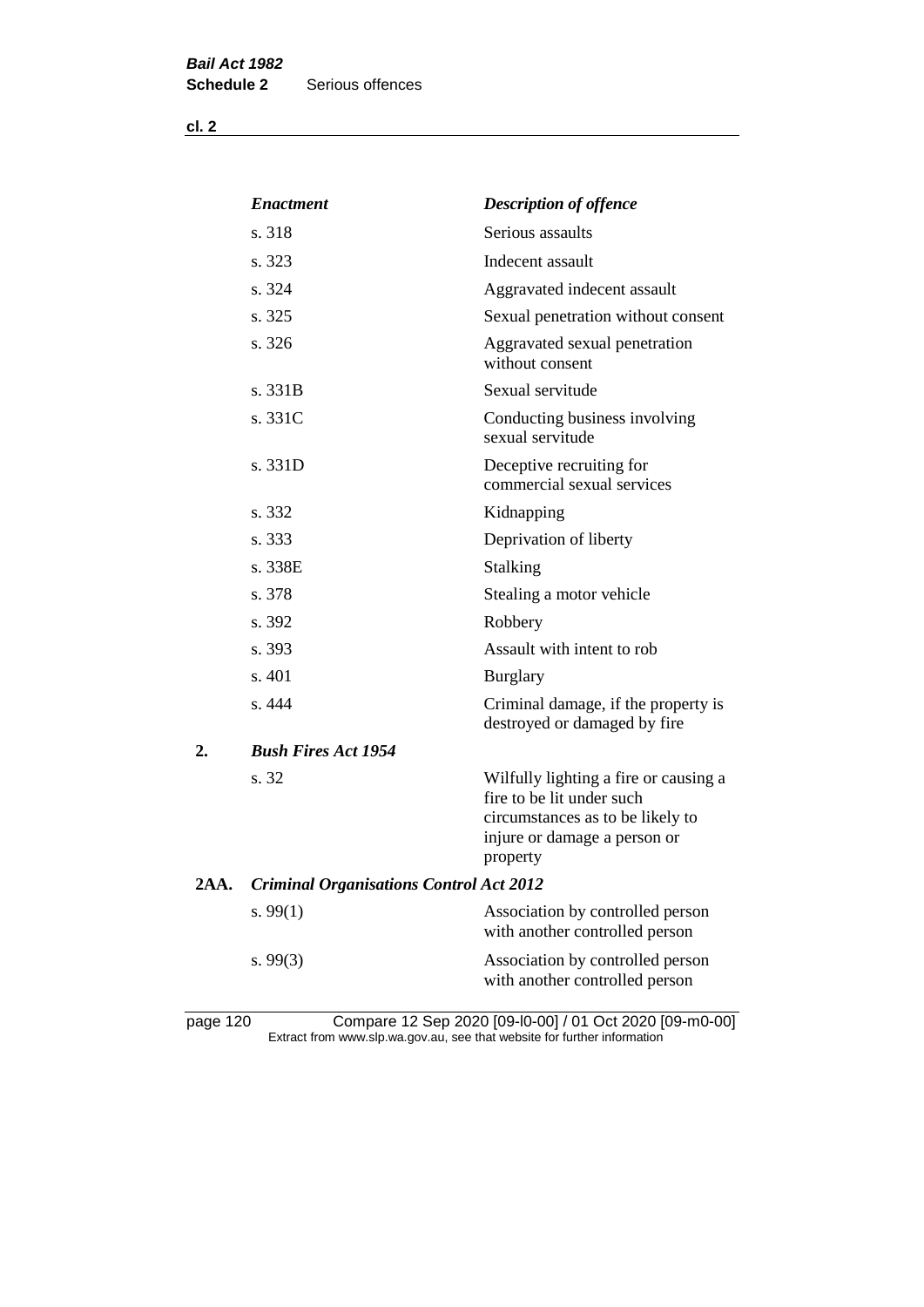|     | <i><b>Enactment</b></i>         | <b>Description of offence</b><br>on 3 or more occasions within<br>3 month period                                                                                                                                                                                                                                                          |
|-----|---------------------------------|-------------------------------------------------------------------------------------------------------------------------------------------------------------------------------------------------------------------------------------------------------------------------------------------------------------------------------------------|
|     | s. 102                          | Offence for controlled person to<br>get funds to, from or for declared<br>criminal organisation                                                                                                                                                                                                                                           |
|     | s. 103                          | Other contravention of interim<br>control order or control order                                                                                                                                                                                                                                                                          |
|     | s. 106                          | Recruiting members for declared<br>criminal organisation                                                                                                                                                                                                                                                                                  |
|     | s. $107(2)$                     | Permitting premises to be<br>habitually used as place of resort<br>by members of declared criminal<br>organisation                                                                                                                                                                                                                        |
|     | s. $107(3)$                     | Being knowingly concerned in the<br>management of premises<br>habitually used as place of resort<br>by members of declared criminal<br>organisation                                                                                                                                                                                       |
| 2а. | <b>Misuse of Drugs Act 1981</b> |                                                                                                                                                                                                                                                                                                                                           |
|     | s. $6(1)$                       | Offences concerned with<br>prohibited drugs generally                                                                                                                                                                                                                                                                                     |
|     | s. $7(1)$                       | Offences concerned with<br>prohibited plants generally                                                                                                                                                                                                                                                                                    |
|     | s. $14(1)$                      | Possessing a quantity of a<br>category 1 item or a category 2<br>item in circumstances where the<br>life, health or safety of a child<br>under 16 years of age was<br>endangered, or bodily harm (as<br>defined in The Criminal Code<br>section $1(1)$ and $(4)$ ) was caused to<br>such a child, by the acts<br>constituting the offence |

Compare 12 Sep 2020 [09-l0-00] / 01 Oct 2020 [09-m0-00] page 121 Extract from www.slp.wa.gov.au, see that website for further information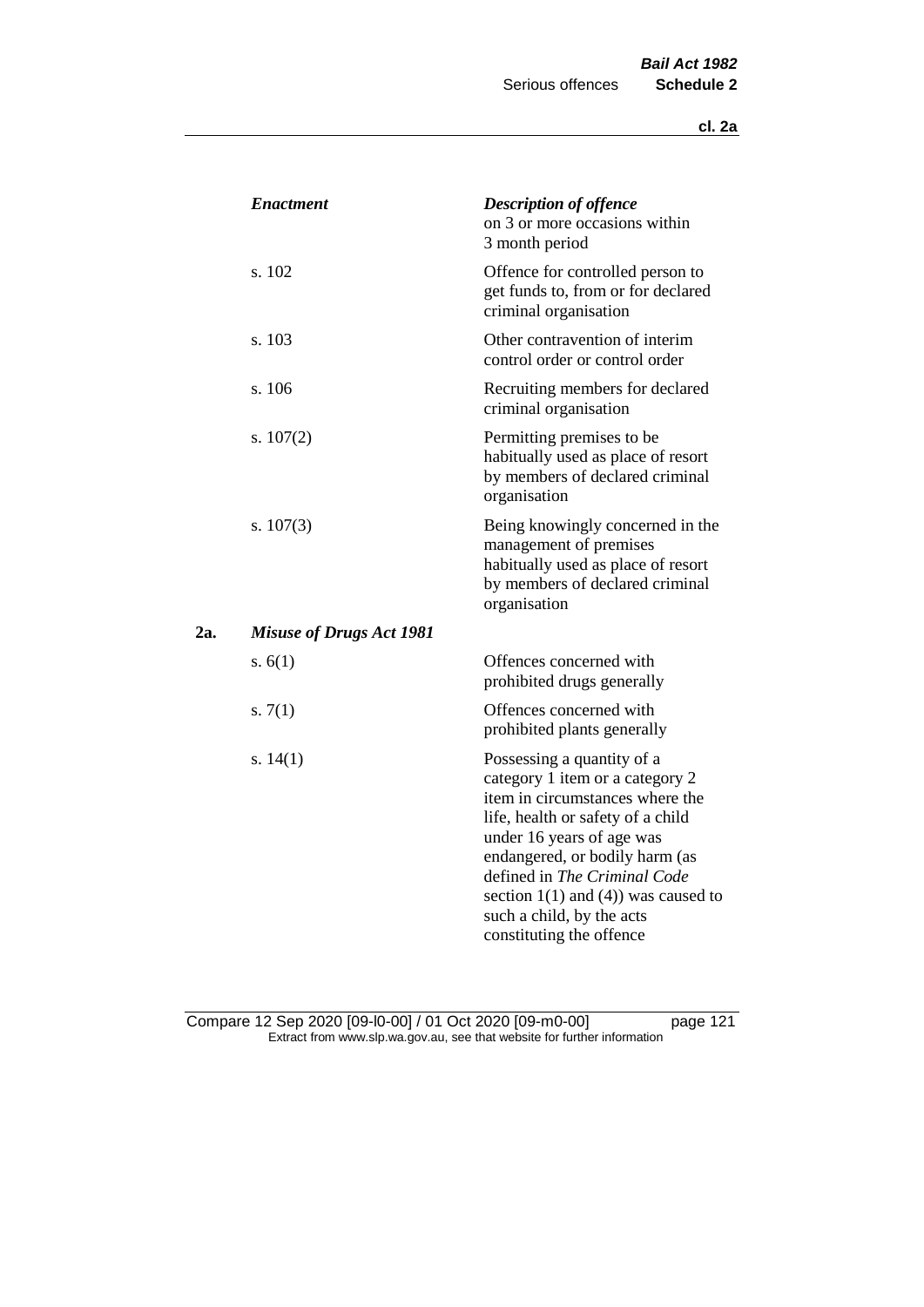**cl. 2b**

|        | <b>Enactment</b>                   |              | <b>Description of offence</b>                                                                                                                                  |
|--------|------------------------------------|--------------|----------------------------------------------------------------------------------------------------------------------------------------------------------------|
|        | s. $33(1)(a)$                      |              | Attempting to commit an offence<br>under section $6(1)$ or $7(1)$                                                                                              |
|        | s. $33(2)(a)$                      |              | Conspiracy to commit an offence<br>under s. $6(1)$ or $7(1)$                                                                                                   |
| $2b$ . | <b>Restraining Orders Act 1997</b> |              |                                                                                                                                                                |
|        | s. $61(1)$                         |              | Breach of a family violence<br>restraining order                                                                                                               |
|        | <u>s. 61(1A)</u>                   | order        | <b>Breach of a violence restraining</b>                                                                                                                        |
|        | s. $61(2a)$                        |              | Breach of a police order                                                                                                                                       |
|        | s. $86(2)$                         |              | Breach of a Part VII order under<br>the Justices Act 1902 <sup>2</sup> —                                                                                       |
|        |                                    | (a)          | that under section 86 of the<br>Restraining Orders Act 1997<br>is taken to be a misconduct<br>restraining order under that<br>Act; and                         |
|        |                                    | (b)          | that shows on the face of the<br>order that the causing or<br>threatening of personal<br>injury by the accused was a<br>ground for the making of the<br>order. |
| 3.     | <b>Road Traffic Act 1974</b>       |              |                                                                                                                                                                |
|        | s. 59                              | injury, etc. | Dangerous driving causing death,                                                                                                                               |
|        | s. 59A                             | harm         | Dangerous driving causing bodily                                                                                                                               |

page 122 Compare 12 Sep 2020 [09-l0-00] / 01 Oct 2020 [09-m0-00] Extract from www.slp.wa.gov.au, see that website for further information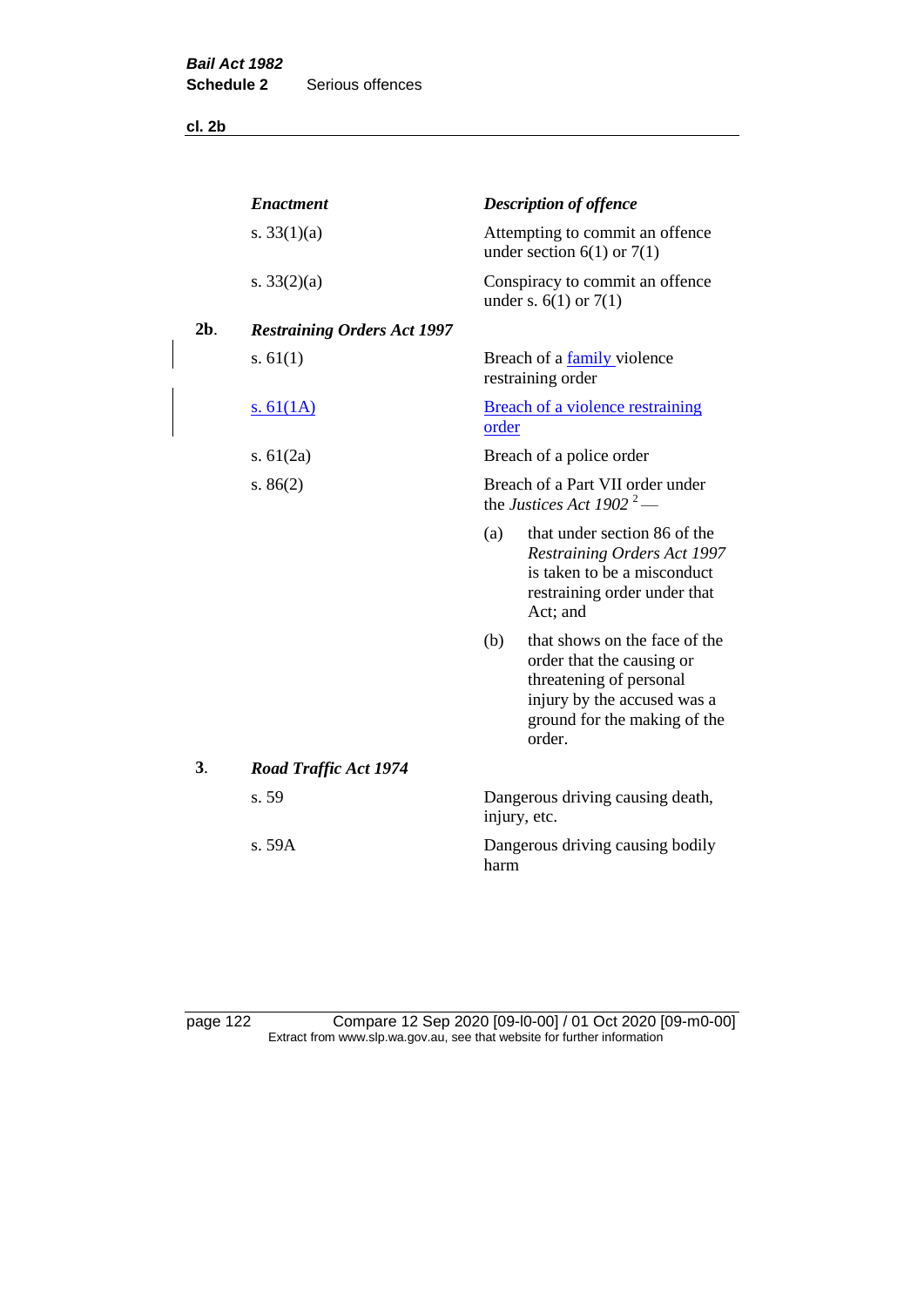**cl. 3**

*[Schedule 2 inserted: No. 45 of 1993 s. 11; amended: No. 82 of 1994 s. 13; No. 38 of 1998 s. 4(2); No. 54 of 1998 s. 15; No. 23 of 2001 s. 10(1); No. 4 of 2004 s. 24 and 26; No. 38 of 2004 s. 61; No. 62 of 2004 s. 9(1); No. 84 of 2004 s. 82; No. 6 of 2008 s. 42(2); No. 29 of 2008 s. 24(8); No. 47 of 2011 s. 19; No. 56 of 2011 s. 11; No. 49 of 2012 s. 172; No. 30 of 2020 s. 50.]* 

Compare 12 Sep 2020 [09-l0-00] / 01 Oct 2020 [09-m0-00] page 123 Extract from www.slp.wa.gov.au, see that website for further information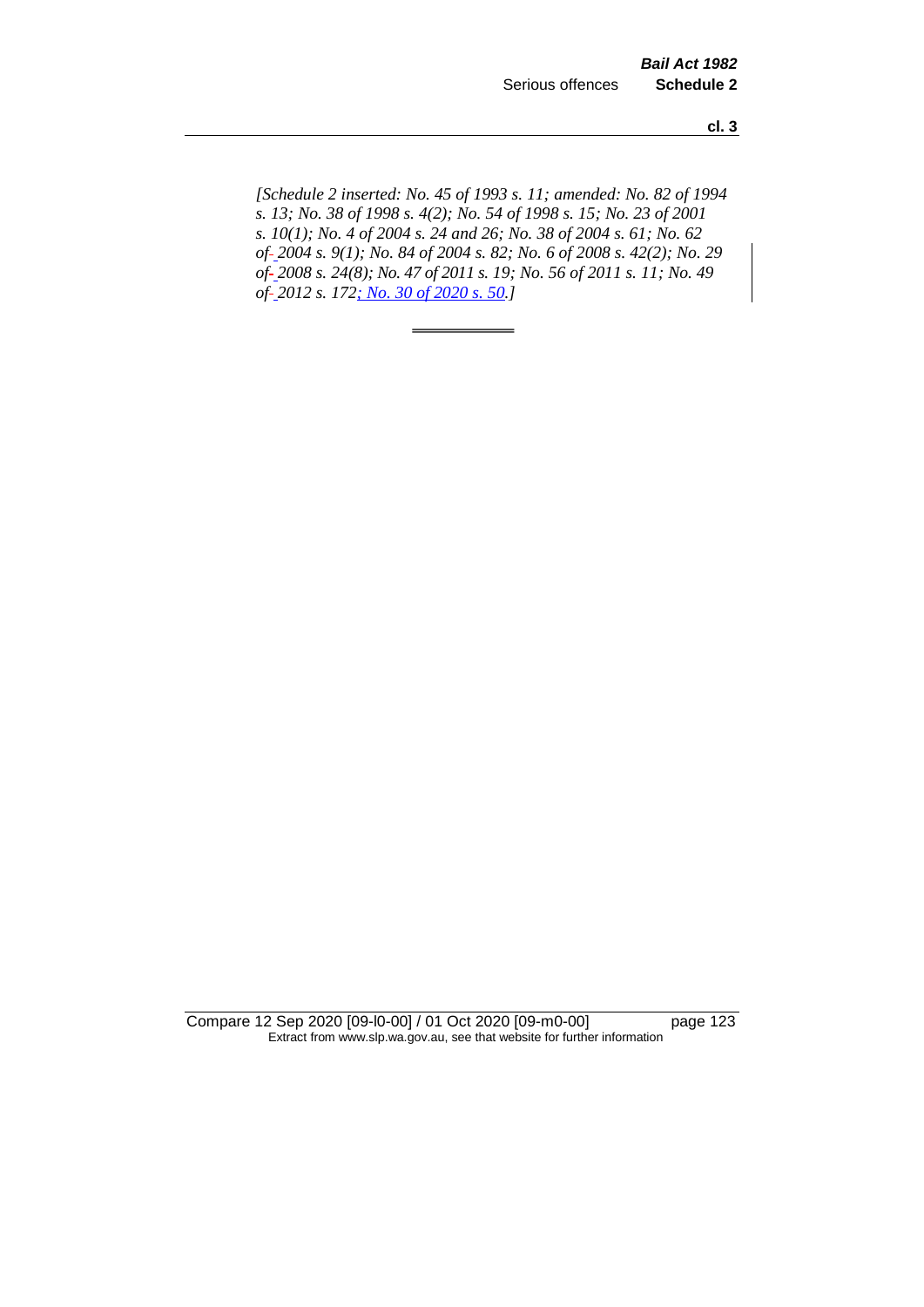# **Notes**

This is a compilation of the *Bail Act 1982* and includes amendments made by other written laws  $3, 4$ . For provisions that have come into operation, and for information about any reprints, see the compilation table. For provisions that have not yet come into operation see the uncommenced provisions table.

## **Compilation table**

| <b>Short title</b>                                                                                                                       | <b>Number</b><br>and year                              | <b>Assent</b> | <b>Commencement</b>                                                 |
|------------------------------------------------------------------------------------------------------------------------------------------|--------------------------------------------------------|---------------|---------------------------------------------------------------------|
| Bail Act 1982                                                                                                                            | 86 of 1982                                             | 18 Nov 1982   | 6 Feb 1989 (see s. 2 and<br>Gazette 27 Jan 1989 p. 263)             |
| <b>Acts Amendment</b><br>(Abolition of Capital<br>Punishment) Act 1984<br>Pt. III                                                        | 52 of 1984                                             | 5 Sep 1984    | 3 Oct 1984                                                          |
| <b>Bail Amendment</b><br>Act 1984 <sup>5</sup>                                                                                           | 74 of 1984<br>(as amended<br>by $15$ of<br>1988 s. 20) |               | 29 Nov 1984 6 Feb 1989 (see s. 2 and<br>Gazette 27 Jan 1989 p. 263) |
| <b>Bail Amendment</b><br>Act 1988                                                                                                        | 15 of 1988                                             | 6 Sep 1988    | 6 Feb 1989 (see s. 2 and<br>Gazette 27 Jan 1989 p. 263)             |
| Reprint of the Bail Act 1982 under the Reprints Act 1984 and the Bail Amendment<br>Act 1988 s. 21 $6$ (includes amendments listed above) |                                                        |               |                                                                     |
| Criminal Law<br>Amendment Act 1988<br>Pt.4                                                                                               | 70 of 1988                                             | 15 Dec 1988   | 6 Feb 1989 (see s. 2(2)(b) and<br>Gazette 27 Jan 1989 p. 263)       |
| <b>Acts Amendment</b><br>(Children's Court)<br>Act 1988 Pt. 13                                                                           | 49 of 1988                                             | 22 Dec 1988   | 1 Dec 1989 (see s. 2 and<br>Gazette 24 Nov 1989 p. 4327)            |
| Justices Amendment<br>Act 1989 s. 18                                                                                                     | 33 of 1989                                             | 22 Dec 1989   | 1 Jun 1991 (see s. 2 and<br>Gazette 17 May 1991 p. 2455)            |
| <b>Community Corrections</b><br><b>Legislation Amendment</b><br>Act 1990 Pt. 2                                                           | 61 of 1990                                             | 17 Dec 1990   | 3 Apr 1991 (see s. 2 and<br>Gazette 22 Mar 1991 p. 1209)            |
| Child Welfare<br>Amendment Act<br>$(No. 2)$ 1990 s. 15                                                                                   | 83 of 1990                                             | 22 Dec 1990   | 1 Aug 1991 (see s. 2 and<br>Gazette 1 Aug 1991 p. 3983)             |

page 124 Compare 12 Sep 2020 [09-l0-00] / 01 Oct 2020 [09-m0-00] Extract from www.slp.wa.gov.au, see that website for further information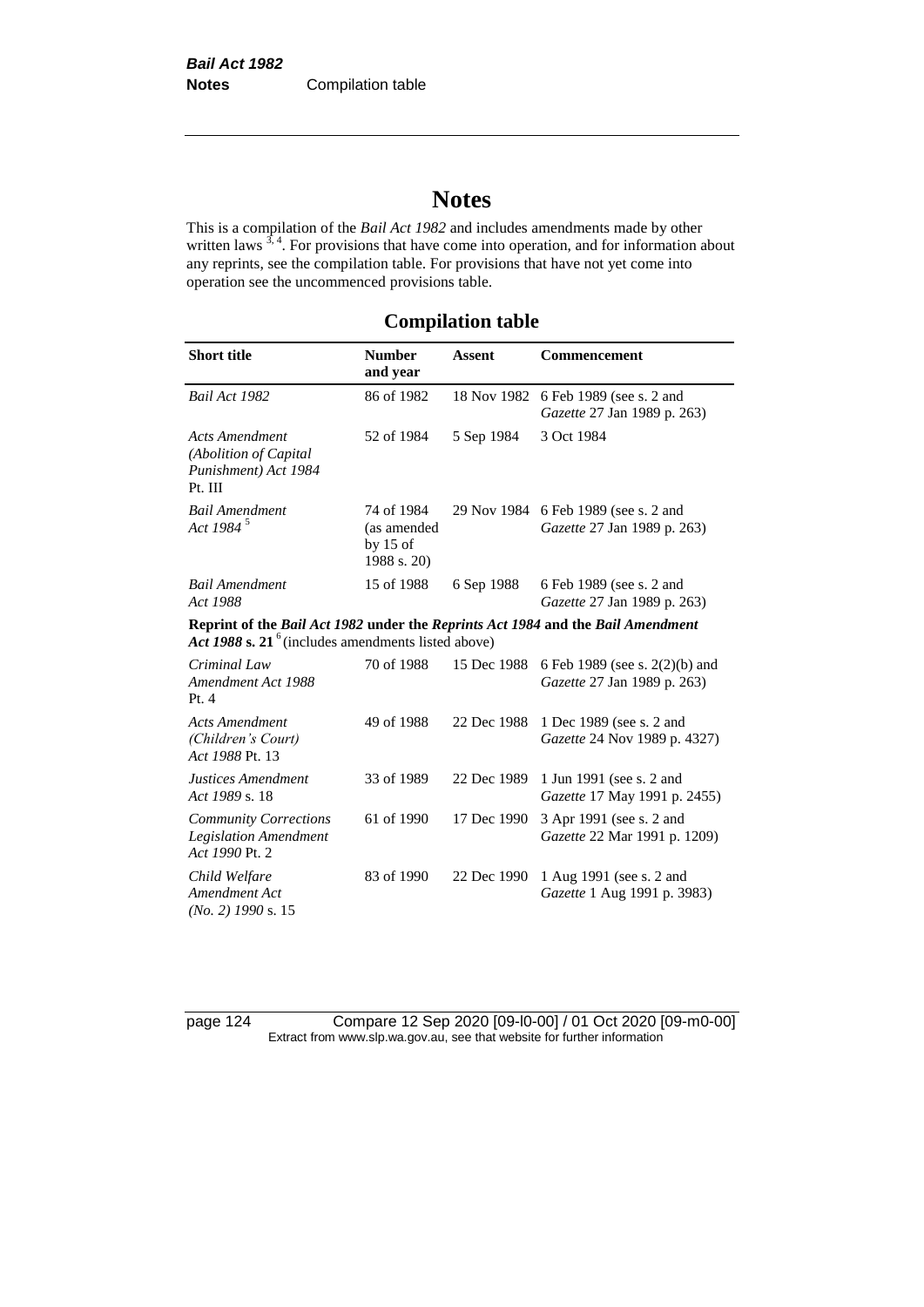| <b>Short title</b>                                                                                                                                                                                                                                                  | <b>Number</b><br>and year | Assent      | Commencement                                                                                                                                                          |  |  |
|---------------------------------------------------------------------------------------------------------------------------------------------------------------------------------------------------------------------------------------------------------------------|---------------------------|-------------|-----------------------------------------------------------------------------------------------------------------------------------------------------------------------|--|--|
| Children's Court of<br>Western Australia<br>Amendment Act<br>$(No. 2)$ 1991 s. 21                                                                                                                                                                                   | 15 of 1991                | 21 Jun 1991 | 9 Aug 1991 (see s. 2(2) and<br>Gazette 9 Aug 1991 p. 4101)                                                                                                            |  |  |
| Reprint of the <i>Bail Act 1982</i> as at 17 Oct 1991 (includes amendments listed above)                                                                                                                                                                            |                           |             |                                                                                                                                                                       |  |  |
| <b>Acts Amendment (Sexual</b><br>Offences) Act 1992 Pt. 3                                                                                                                                                                                                           | 14 of 1992                | 17 Jun 1992 | 1 Aug 1992 (see s. 2 and<br>Gazette 28 Jul 1992 p. 3671)                                                                                                              |  |  |
| <b>Acts Amendment</b><br>(Ministry of Justice)<br>Act 1993 Pt. $3^7$                                                                                                                                                                                                | 31 of 1993                | 15 Dec 1993 | 1 Jul 1993 (see s. 2)                                                                                                                                                 |  |  |
| Criminal Procedure<br>Amendment Act 1993<br>Pt. 2 <sup>8</sup>                                                                                                                                                                                                      | 45 of 1993                | 20 Dec 1993 | Act other than s. 7-9 and<br>10(2)(b): 17 Jan 1994<br>(see s. $2(1)$ );<br>s. 7-9 and 10(2)(b): 4 Mar 1994<br>(see s. $2(2)$ and <i>Gazette</i><br>4 Mar 1994 p. 915) |  |  |
| Criminal Law<br>Amendment Act 1994<br>s. 13(1) and (2)                                                                                                                                                                                                              | 82 of 1994                | 23 Dec 1994 | 20 Jan 1995 (see s. 2(2))                                                                                                                                             |  |  |
| Acts Amendment (Fines,<br>Penalties and<br><b>Infringement Notices</b> )<br>Act 1994 Pt. 3                                                                                                                                                                          | 92 of 1994                | 23 Dec 1994 | 1 Jan 1995 (see s. 2(1) and<br>Gazette 30 Dec 1994 p. 7211)                                                                                                           |  |  |
| Sentencing<br>(Consequential<br>Provisions) Act 1995 Pt. 5                                                                                                                                                                                                          | 78 of 1995                | 16 Jan 1996 | 4 Nov 1996 (see s. 2 and<br>Gazette 25 Oct 1996 p. 5632)                                                                                                              |  |  |
| Coroners Act 1996 s. 61                                                                                                                                                                                                                                             | 2 of 1996                 |             | 24 May 1996 7 Apr 1997 (see s. 2 and<br>Gazette 18 Mar 1997 p. 1529)                                                                                                  |  |  |
| Mental Health<br>(Consequential<br>Provisions) Act 1996 Pt. 2                                                                                                                                                                                                       | 69 of 1996                |             | 13 Nov 1996 13 Nov 1997 (see s. 2)                                                                                                                                    |  |  |
| <b>Reprint of the Bail Act 1982 as at 13 Mar 1997</b> (includes amendments listed above<br>except those in the Coroners Act 1996 and the Mental Health (Consequential Provisions)<br>Act 1996) (corrections in Gazette 25 Jul 1997 p. 3909 and 14 Nov 1997 p. 6426) |                           |             |                                                                                                                                                                       |  |  |

*Statutes (Repeals and Minor Amendments) Act 1997* s. 21 57 of 1997 15 Dec 1997 15 Dec 1997 (see s. 2(1)) *Criminal Law Amendment Act (No. 1) 1998* s. 4(2) 38 of 1998 25 Sep 1998 23 Oct 1998

Compare 12 Sep 2020 [09-l0-00] / 01 Oct 2020 [09-m0-00] page 125 Extract from www.slp.wa.gov.au, see that website for further information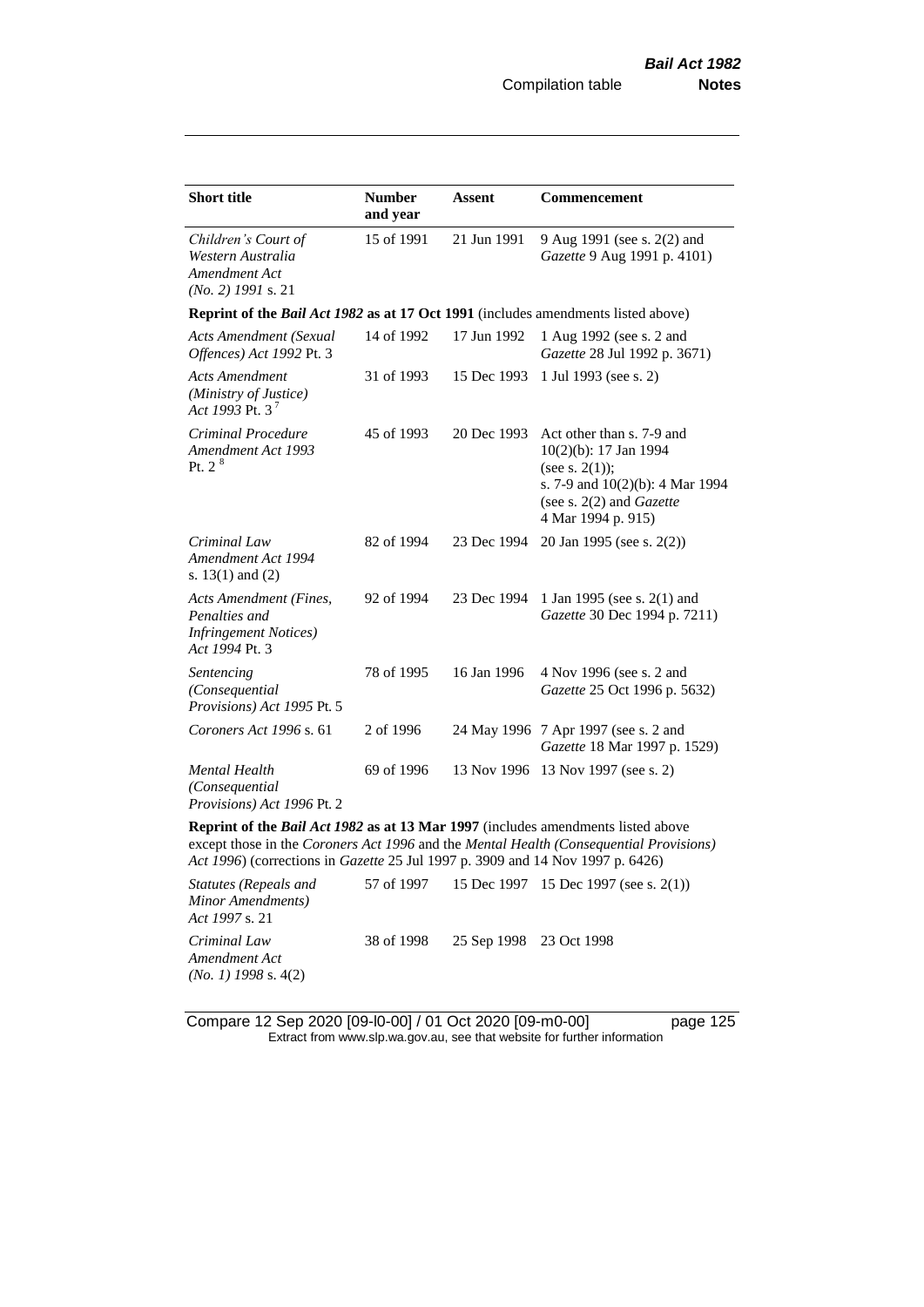| <b>Short title</b>                                                                                                                                 | <b>Number</b><br>and year | Assent      | <b>Commencement</b>                                                                                                                                                                                                                  |
|----------------------------------------------------------------------------------------------------------------------------------------------------|---------------------------|-------------|--------------------------------------------------------------------------------------------------------------------------------------------------------------------------------------------------------------------------------------|
| <b>Bail Amendment</b><br>Act 1998 <sup>9</sup>                                                                                                     | 54 of 1998                | 11 Jan 1999 | s. 1 and 2: 11 Jan 1999;<br>Pt. 4 and 7: 15 May 1999<br>(see s. 2 and Gazette<br>11 May 1999 p. 1905);                                                                                                                               |
|                                                                                                                                                    |                           |             | Pt. 2, 3 and 5 (other than s. 12):<br>8 Mar 2000 (see s. 2 and<br>Gazette 7 Mar 2000 p. 1039);<br>s. 12: 1 Sep 2000 (see s. 2 and<br>Gazette 29 Aug 2000 p. 4985);<br>Pt. 6: 4 Dec 2000 (see s. 2 and<br>Gazette 4 Dec 2000 p. 6799) |
| Reprint of the Bail Act 1982 as at 27 Aug 1999 (includes amendments listed above<br>except those in the Bail Amendment Act 1998 Pt. 2, 3, 5 and 6) |                           |             |                                                                                                                                                                                                                                      |
| Court Security and<br><b>Custodial Services</b><br>(Consequential<br>Provisions) Act 1999 Pt. 3                                                    | 47 of 1999                | 8 Dec 1999  | 18 Dec 1999 (see s. 2 and<br>Gazette 17 Dec 1999 p. 6175-6)                                                                                                                                                                          |
| Criminal Law Amendment<br>Act 2001 s. $10(1)$                                                                                                      | 23 of 2001                | 26 Nov 2001 | 24 Dec 2001                                                                                                                                                                                                                          |
| Criminal Investigation<br>(Identifying People)<br>Act 2002 Sch. 2 cl. 1                                                                            | 6 of 2002                 | 4 Jun 2002  | 20 Nov 2002 (see s. 2 and<br>Gazette 19 Nov 2002 p. 5505)                                                                                                                                                                            |
| Criminal Law (Procedure)<br>Amendment Act 2002 Pt. 4<br>Div. 1                                                                                     | 27 of 2002                | 25 Sep 2002 | 27 Sep 2002 (see s. 2 and<br><i>Gazette</i> 27 Sep 2002 p. 4875)                                                                                                                                                                     |
| Sentencing Legislation<br>Amendment and Repeal<br>Act 2003 s. 29(3) and 37                                                                         | 50 of 2003                | 9 Jul 2003  | s. 29(3): 31 Aug 2003 (see s. 2<br>and Gazette 29 Aug 2003<br>p. 3833);<br>s. 37: 15 May 2004 (see s. 2 and<br>Gazette 14 May 2004 p. 1445)                                                                                          |
| Acts Amendment and<br>Repeal (Courts and Legal<br>Practice) Act 2003 s. 88<br>and 121 <sup>10</sup>                                                | 65 of 2003                | 4 Dec 2003  | 1 Jan 2004 (see s. 2 and <i>Gazette</i><br>30 Dec 2003 p. 5722)                                                                                                                                                                      |
| <b>Statutes (Repeals and</b><br>Minor Amendments)<br>Act 2003 s. 29                                                                                | 74 of 2003                | 15 Dec 2003 | 15 Dec 2003 (see s. 2)                                                                                                                                                                                                               |
| Criminal Code Amendment<br>Act 2004 s. 24, 26 and 58                                                                                               | 4 of 2004                 | 23 Apr 2004 | 21 May 2004 (see s. 2)                                                                                                                                                                                                               |

page 126 Compare 12 Sep 2020 [09-l0-00] / 01 Oct 2020 [09-m0-00] Extract from www.slp.wa.gov.au, see that website for further information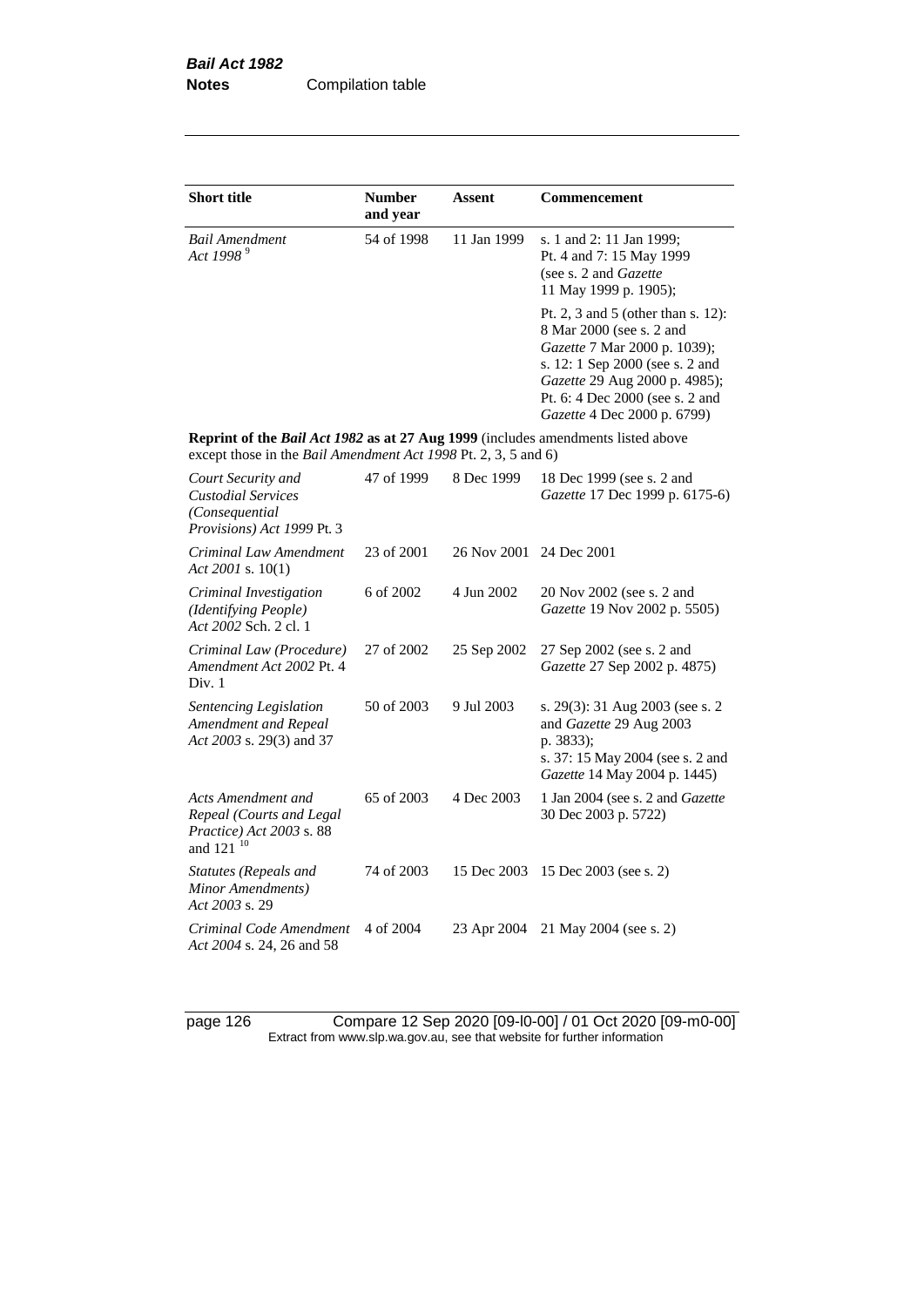| <b>Number</b><br>and year                                                                                                                                                                                                                                                                                                                                                                                                                                                                               | <b>Assent</b>                            | Commencement                                                                                                                                                                                                                                             |  |  |
|---------------------------------------------------------------------------------------------------------------------------------------------------------------------------------------------------------------------------------------------------------------------------------------------------------------------------------------------------------------------------------------------------------------------------------------------------------------------------------------------------------|------------------------------------------|----------------------------------------------------------------------------------------------------------------------------------------------------------------------------------------------------------------------------------------------------------|--|--|
| 27 of 2004                                                                                                                                                                                                                                                                                                                                                                                                                                                                                              | 14 Oct 2004                              | 31 May 2006 (see s. 2 and<br>Gazette 30 May 2006 p. 1965)                                                                                                                                                                                                |  |  |
| 34 of 2004                                                                                                                                                                                                                                                                                                                                                                                                                                                                                              | 20 Oct 2004                              | 1 Mar 2006 (see s. 2 and<br>Gazette 14 Feb 2006 p. 695)                                                                                                                                                                                                  |  |  |
| 38 of 2004                                                                                                                                                                                                                                                                                                                                                                                                                                                                                              | 9 Nov 2004                               | 1 Dec 2004 (see s. 2 and<br>Gazette 26 Nov 2004 p. 5309)                                                                                                                                                                                                 |  |  |
| 45 of 2004                                                                                                                                                                                                                                                                                                                                                                                                                                                                                              | 9 Nov 2004                               | s. $28(1)$ , (2) and (4) (other than<br>the amendment to s. $7A(1)$ :<br>1 Feb 2005 (see. s. 2 and<br>Gazette 14 Jan 2005 p. 163);<br>s. $28(3)$ and $(4)$ (the<br>amendment to s. $7A(1)$ :<br>2 May 2005 (see. s. 2 and<br>Gazette 14 Jan 2005 p. 163) |  |  |
| 59 of 2004                                                                                                                                                                                                                                                                                                                                                                                                                                                                                              | 23 Nov 2004                              | 1 May 2005 (see s. 2 and<br>Gazette 31 Dec 2004 p. 7128)                                                                                                                                                                                                 |  |  |
| 62 of 2004                                                                                                                                                                                                                                                                                                                                                                                                                                                                                              | 24 Nov 2004                              | 1 Jan 2005 (see s. 2 and <i>Gazette</i><br>10 Dec 2004 p. 5965)                                                                                                                                                                                          |  |  |
| 84 of 2004                                                                                                                                                                                                                                                                                                                                                                                                                                                                                              | 16 Dec 2004                              | 2 May 2005 (see s. 2 and<br>Gazette 31 Dec 2004 p. 7129<br>(correction in Gazette<br>7 Jan 2005 p. 53))                                                                                                                                                  |  |  |
| Reprint 5: The Bail Act 1982 as at 1 Apr 2005 (includes amendments listed above except<br>those in the Sentencing Legislation Amendment Act 2004, the Children and Community<br>Services Act 2004, the Acts Amendment (Court of Appeal) Act 2004 s. 28(3) and (4) (the<br>amendment to s. 7A(1)), the Courts Legislation Amendment and Repeal Act 2004 and the<br>Criminal Procedure and Appeals (Consequential and Other Provisions) Act 2004)<br>Planning and Development<br>9 Apr 2006 (see s. 2 and |                                          |                                                                                                                                                                                                                                                          |  |  |
|                                                                                                                                                                                                                                                                                                                                                                                                                                                                                                         | Appeals (Consequential and<br>38 of 2005 | 12 Dec 2005                                                                                                                                                                                                                                              |  |  |

| T tunning that Development 2001.2002 - 12 Dec 2009 - 7 Hpt 2000 (Sec 3. 2 and<br>(Consequential and<br><i>Transitional Provisions</i> )<br>Act 2005 s. 15 |            |            | Gazette 21 Mar 2006 p. 1078)                                                |
|-----------------------------------------------------------------------------------------------------------------------------------------------------------|------------|------------|-----------------------------------------------------------------------------|
| Criminal Investigation<br>(Consequential Provisions)<br>Act 2006 Pt. 2                                                                                    | 59 of 2006 |            | 16 Nov 2006 1 Jul 2007 (see s. 2 and <i>Gazette</i><br>22 Jun 2007 p. 2838) |
| <b>Prisons and Sentencing</b><br><b>Legislation Amendment</b><br>Act 2006 Pt. 5                                                                           | 65 of 2006 | 8 Dec 2006 | 4 Apr 2007 (see s. 2 and <i>Gazette</i><br>3 Apr 2007 p. 1491)              |

Compare 12 Sep 2020 [09-l0-00] / 01 Oct 2020 [09-m0-00] page 127 Extract from www.slp.wa.gov.au, see that website for further information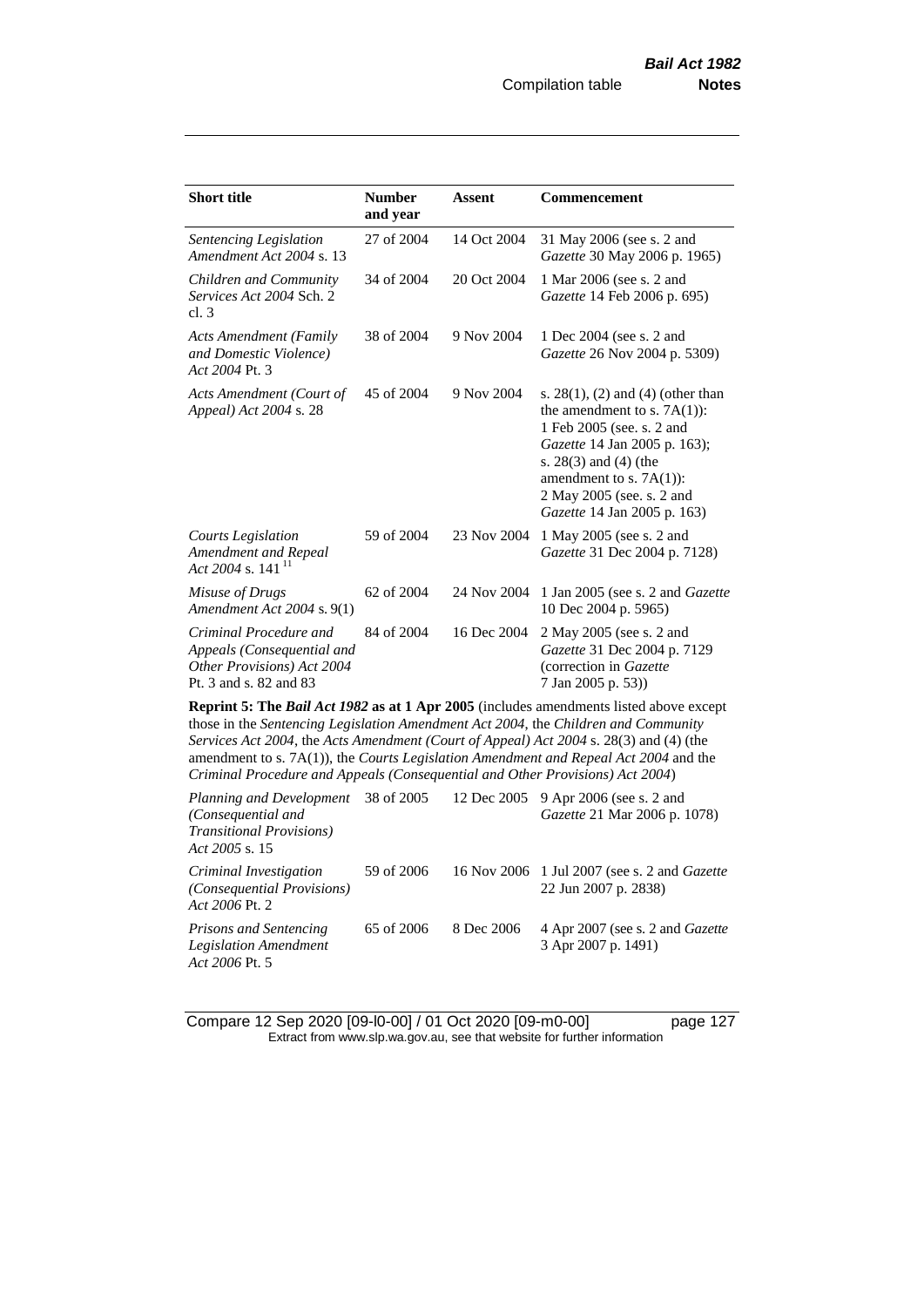| <b>Short title</b>                                                                                        | <b>Number</b><br>and year | Assent      | <b>Commencement</b>                                                                                                                                                                                                  |
|-----------------------------------------------------------------------------------------------------------|---------------------------|-------------|----------------------------------------------------------------------------------------------------------------------------------------------------------------------------------------------------------------------|
| Reprint 6: The Bail Act 1982 as at 14 Sep 2007 (includes amendments listed above)                         |                           |             |                                                                                                                                                                                                                      |
| Criminal Law and Evidence 2 of 2008<br>Amendment Act 2008 s. 56                                           |                           | 12 Mar 2008 | 27 Apr 2008 (see s. 2 and<br>Gazette 24 Apr 2008 p. 1559)                                                                                                                                                            |
| <b>Bail Amendment Act 2008</b><br>Pt. $2^{12}$                                                            | 6 of 2008                 | 31 Mar 2008 | 1 Mar 2009 (see s. 2(b) and<br>Gazette 27 Feb 2009 p. 511)                                                                                                                                                           |
| <b>Medical Practitioners</b><br>Act 2008 Sch. 3 cl. 4                                                     | 22 of 2008                | 27 May 2008 | 1 Dec 2008 (see s. 2 and<br>Gazette 25 Nov 2008 p. 4989)                                                                                                                                                             |
| Criminal Law Amendment<br>(Homicide) Act 2008 s. 24                                                       | 29 of 2008                | 27 Jun 2008 | 1 Aug 2008 (see s. 2(d) and<br>Gazette 22 Jul 2008 p. 3353)                                                                                                                                                          |
| Reprint 7: The Bail Act 1982 as at 6 Mar 2009 (includes amendments listed above)                          |                           |             |                                                                                                                                                                                                                      |
| Police Amendment<br>Act 2009 s. 12                                                                        | 42 of 2009                | 3 Dec 2009  | 13 Mar 2010 (see s. 2(b) and<br>Gazette 12 Mar 2010 p. 941)                                                                                                                                                          |
| <b>Health Practitioner</b><br><b>Regulation National Law</b><br>(WA) Act 2010 Pt. 5 Div. 4                | 35 of 2010                | 30 Aug 2010 | 18 Oct 2010 (see s. 2(b) and<br>Gazette 1 Oct 2010 p. 5075-6)                                                                                                                                                        |
| <b>Electronic Transactions</b><br>Act 2011 s. 25                                                          | 46 of 2011                | 25 Oct 2011 | 1 Aug 2012 (see s. 2(c) and<br>Gazette 31 Jul 2012 p. 3683)                                                                                                                                                          |
| Statutes (Repeals and<br>Minor Amendments)<br>Act 2011 s. 19                                              | 47 of 2011                | 25 Oct 2011 | 26 Oct 2011 (see s. 2(b))                                                                                                                                                                                            |
| Misuse of Drugs<br>Amendment Act 2011 Pt. 3                                                               | 56 of 2011                | 21 Nov 2011 | 24 Mar 2012 (see s. 2(b) and<br>Gazette 23 Mar 2012 p. 1363)                                                                                                                                                         |
| those in the Electronic Transactions Act 2011)                                                            |                           |             | <b>Reprint 8: The Bail Act 1982 as at 6 Jul 2012</b> (includes amendments listed above except                                                                                                                        |
| Criminal Organisations<br>Control Act 2012 s. 172                                                         | 49 of 2012                | 29 Nov 2012 | 2 Nov 2013 (see s. 2(b) and<br>Gazette 1 Nov 2013 p. 4891)                                                                                                                                                           |
| <b>Courts and Tribunals</b><br>(Electronic Processes<br>Facilitation) Act 2013 Pt. 3<br>Div. 1 (s. 21-31) | 20 of 2013                | 4 Nov 2013  | Pt. $3$ Div. 1 (other than s. 22,<br>23, 25 and 27-30):<br>25 Nov 2013 (see s. 2(b) and<br>Gazette 22 Nov 2013 p. 5391);<br>s. 22, 23, 25 and 27-30:<br>13 Sep 2014 (see s. 2(b) and<br>Gazette 12 Sep 2014 p. 3279) |
| Reprint 9: The Bail Act 1982 as at 1 May 2015 (includes amendments listed above)                          |                           |             |                                                                                                                                                                                                                      |
| Mental Health Legislation<br>Amendment Act 2014 Pt. 4<br>Div. 4 Subdiv. 2                                 | 25 of 2014                | 3 Nov 2014  | 30 Nov 2015 (see s. 2(b) and<br>Gazette 13 Nov 2014 p. 4632)                                                                                                                                                         |

page 128 Compare 12 Sep 2020 [09-l0-00] / 01 Oct 2020 [09-m0-00] Extract from www.slp.wa.gov.au, see that website for further information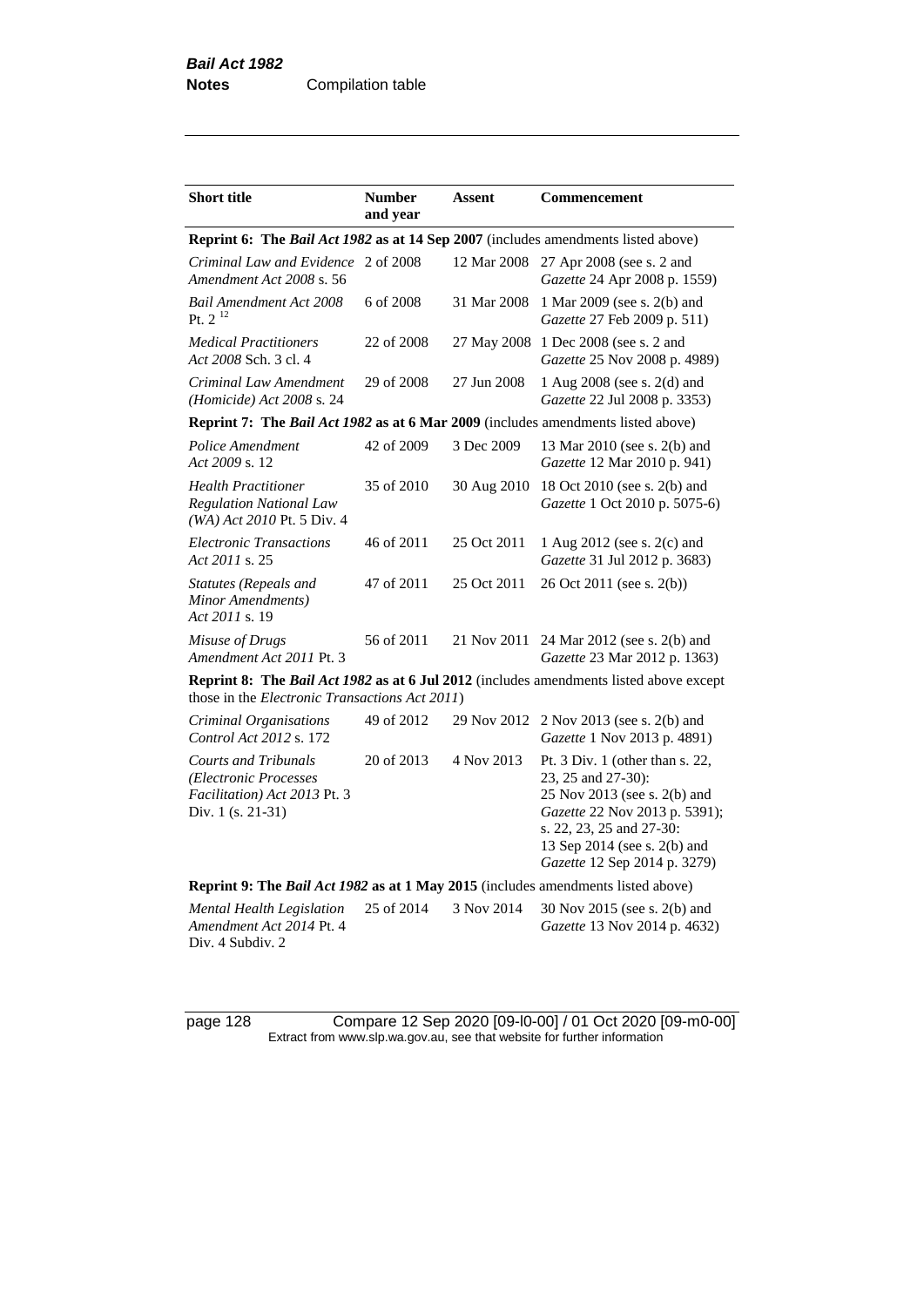| <b>Short title</b>                                                                                                        | <b>Number</b><br>and year | Assent      | Commencement                                                                                                                                                           |
|---------------------------------------------------------------------------------------------------------------------------|---------------------------|-------------|------------------------------------------------------------------------------------------------------------------------------------------------------------------------|
| Restraining Orders and<br><b>Related Legislation</b><br>Amendment (Family<br>Violence) Act 2016<br>Pt. 3 Div. 1           | 49 of 2016                | 29 Nov 2016 | 1 Jul 2017 (see s. 2(b) and<br>Gazette 7 Feb 2017 p. 1157)                                                                                                             |
| Dangerous Sexual<br><b>Offenders</b> Legislation<br>Amendment Act 2017 Pt. 2                                              | 21 of 2017                | 13 Dec 2017 | 29 Mar 2018 (see s. 2(b) and<br>Gazette 16 Mar 2018<br>$p. 916-17$                                                                                                     |
| <b>Bail Amendment (Persons</b><br>Linked to Terrorism)<br>Act 2019                                                        | 15 of 2019                | 5 Jul 2019  | s. 1 and 2: 5 Jul 2019<br>(see s. $2(a)$ );<br>Act other than s. 1 and 2:<br>1 Jan 2020 (see 2(b) and<br>Gazette 15 Nov 2019 p. 4029)                                  |
| <i>Family Violence Legislation</i> 13 of 2020<br>Reform (COVID-19<br>Response) Act 2020 Pt. 4                             |                           | 6 Apr 2020  | 7 Apr 2020 (see s. 2(b))                                                                                                                                               |
| Family Violence Legislation 30 of 2020<br>Reform Act 2020 Pt. 5 (but<br>only s. 38, 42, 44, 45, 49<br>and $\frac{49}{50}$ |                           | 9 Jul 2020  | s. 38, 42, 44, 45 and 49:<br>6 Aug 2020 (see s. 2(1)(c) and<br>SL 2020/125 cl. 2(a)(iii));<br>s. 50: 1 Oct 2020 (see s. $2(1)(c)$ )<br>and SL $2020/125$ cl. $2(b)(i)$ |
| <b>High Risk Serious</b><br>Offenders Act 2020 s. 117                                                                     | 29 of 2020                | 9 Jul 2020  | 26 Aug 2020 (see s. 2(1)(c) and<br>SL 2020/131 cl. 2)                                                                                                                  |
| COVID-19 Response and<br>Economic Recovery<br>Omnibus Act 2020 Pt. 6<br>Div. 1                                            | 34 of 2020                | 11 Sep 2020 | 12 Sep 2020 (see s. $2(b)$ )                                                                                                                                           |

# **Uncommenced provisions table**

To view the text of the uncommenced provisions see *Acts as passed* on the WA Legislation website.

| <b>Short title</b>                                                                                                                             | <b>Number</b><br>and year | Assent     | <b>Commencement</b>                                                                                                                                                                                                                                                                  |
|------------------------------------------------------------------------------------------------------------------------------------------------|---------------------------|------------|--------------------------------------------------------------------------------------------------------------------------------------------------------------------------------------------------------------------------------------------------------------------------------------|
| <i>Family Violence Legislation</i> 30 of 2020<br>Reform Act 2020 Pt. 5<br>(other than s. 38, 42, 44,<br>$45s$ , 39-41, 43 and $49$ ) 46-<br>48 |                           | 9 Jul 2020 | <del>s. 50:</del> 1 <del>Oct 2020</del> Jan 2021<br>(see s. $2(1)(c)$ and SL $2020/125$<br>cl. $2(b)(i)$ :<br>s. 39 41, 43 and 46 48:<br>$\frac{1 \text{ Jan } 2021 \text{ (see s. 2(1)(e) and }}{1 \text{ Jan } 2021 \text{ (see s. 2(1)(e) and}}}$<br>$SL$ 2020/125 el. 2(c)(iii)) |

Compare 12 Sep 2020 [09-l0-00] / 01 Oct 2020 [09-m0-00] page 129 Extract from www.slp.wa.gov.au, see that website for further information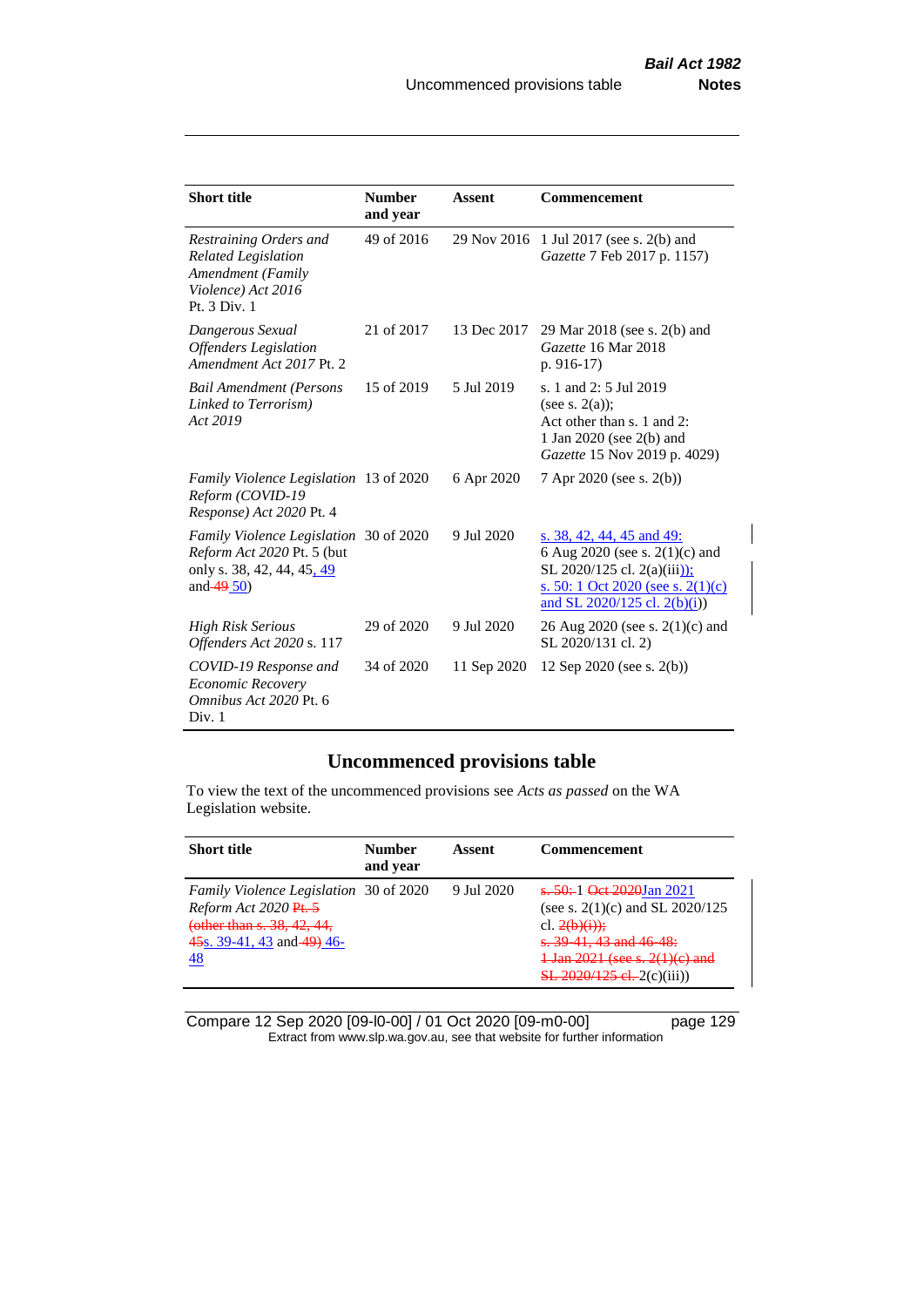### **Other notes**

- <sup>1M</sup> Under the *Cross-border Justice Act 2008* section 14, in order to give effect to that Act, this Act must be applied with the modifications prescribed by the *Cross-border Justice Regulations 2009* Part 3 Division 3 as if this Act had been altered in that way. If a modification is to replace or insert a numbered provision, the new provision is identified by the superscript 1M appearing after the provision number. If a modification is to replace or insert a definition, the new definition is identified by the superscript 1M appearing after the defined term.
- 2M The *COVID-19 Response and Economic Recovery Omnibus Act 2020* Part 4 Division 1 modifies section 43A of the Act. The modified section is identified by the superscript 2M appearing after the section number. The modification ceases on 31 December 2021 unless postponed under section 37(3) and 52 of that Act.
- <sup>1</sup> Repealed by the *Sentencing Legislation Amendment and Repeal Act 2003*.
- <sup>2</sup> The short title of the *Justices Act 1902* was changed to the *Criminal Procedure (Summary) Act 1902* by the *Courts Legislation Amendment and Repeal Act 2004*  s. 23. The Act was then repealed by the *Criminal Procedure and Appeal (Consequential and Other Provisions) Act 2004* s. 4.
- <sup>3</sup> The amendment in the *Sentencing Legislation Amendment and Repeal Act 1999* s. 26 had not come into operation when it was repealed by the *Sentencing Legislation Amendment and Repeal Act 2003* s. 31.
- <sup>4</sup> The *Machinery of Government (Miscellaneous Amendments) Act 2006* Pt. 3 Div. 1 was repealed by the *Statutes (Repeals and Minor Amendments) Act 2011* s. 23(2) before it purported to come into operation.
- <sup>5</sup> The *Bail Amendment Act 1984* s. 10 and 11 were repealed by the *Bail Amendment Act 1988* s. 20.
- <sup>6</sup> The *Bail Act 1982* was not in operation at the time when the reprint was compiled, but the reprinting was authorised by the *Bail Amendment Act 1988* s. 21.
- <sup>7</sup> The *Acts Amendment (Ministry of Justice) Act 1993* Pt. 19 is a transitional provision that is of no further effect.
- <sup>8</sup> The *Criminal Procedure Amendment Act 1993* s. 13 is a transitional provision that is of no further effect.
- <sup>9</sup> The *Bail Amendment Act 1998* s. 6(2) is a transitional provision that is of no further effect.

page 130 Compare 12 Sep 2020 [09-l0-00] / 01 Oct 2020 [09-m0-00] Extract from www.slp.wa.gov.au, see that website for further information